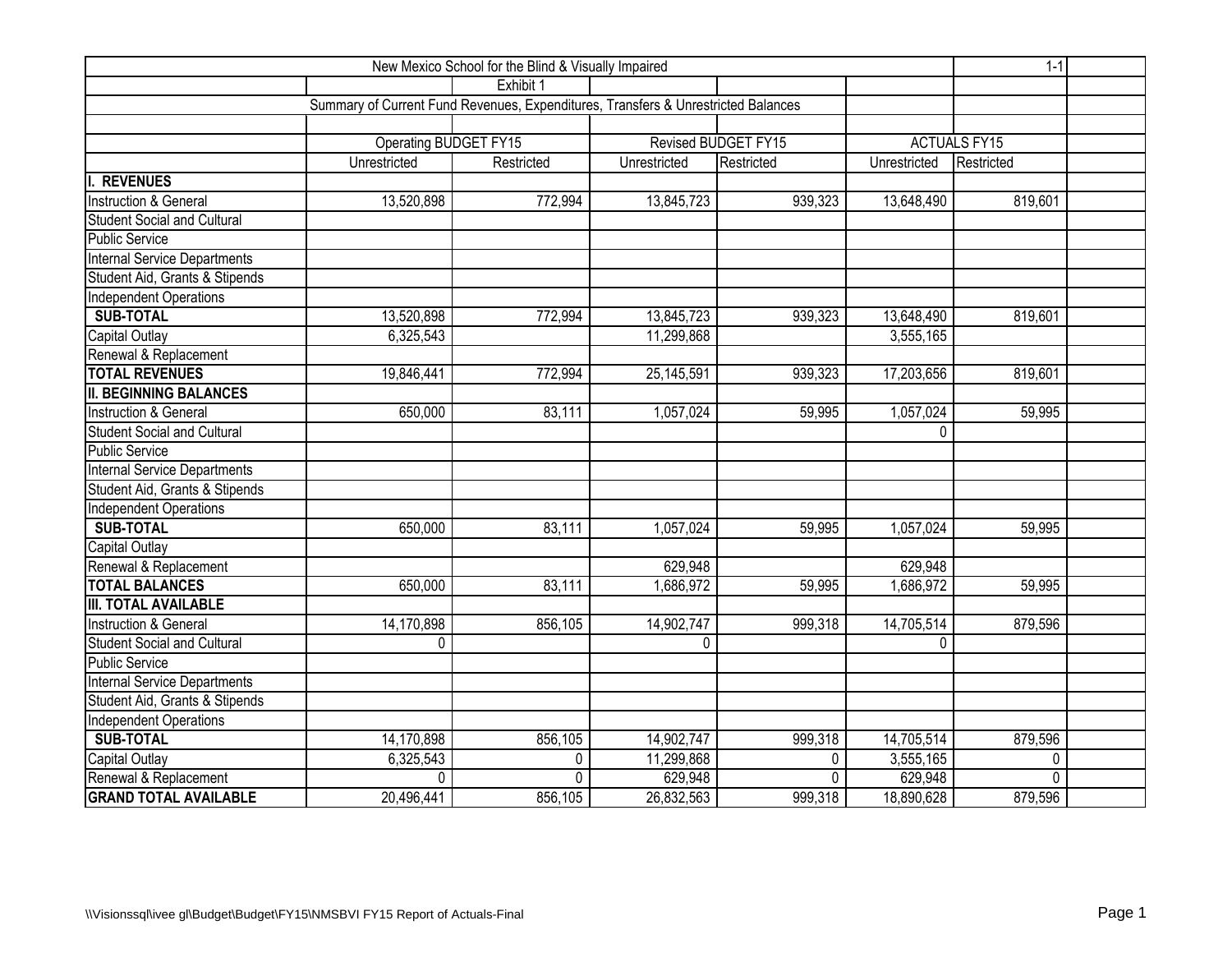|                                     | $1-2$                                                                             |              |              |                     |              |                     |  |
|-------------------------------------|-----------------------------------------------------------------------------------|--------------|--------------|---------------------|--------------|---------------------|--|
|                                     |                                                                                   | Exhibit 1    |              |                     |              |                     |  |
|                                     | Summary of Current Fund Revenues, Expenditures, Transfers & Unrestricted Balances |              |              |                     |              |                     |  |
|                                     |                                                                                   |              |              |                     |              |                     |  |
|                                     | Operating BUDGET FY15                                                             |              |              | Revised BUDGET FY15 |              | <b>ACTUALS FY15</b> |  |
|                                     | Unrestricted                                                                      | Restricted   | Unrestricted | Restricted          | Unrestricted | Restricted          |  |
| IV. EXPENDITURES                    |                                                                                   |              |              |                     |              |                     |  |
| Instruction & General               | 14,784,483                                                                        | 772,994      | 14,784,483   | 939,323             | 13,397,907   | 844,284             |  |
| <b>Student Social and Cultural</b>  |                                                                                   |              |              |                     |              |                     |  |
| Research                            |                                                                                   |              |              |                     |              |                     |  |
| <b>Public Service</b>               |                                                                                   |              |              |                     |              |                     |  |
| Internal Service Departments        |                                                                                   |              |              |                     |              |                     |  |
| Student Aid, Grants & Stipends      |                                                                                   |              |              |                     |              |                     |  |
| <b>Independent Operations</b>       |                                                                                   |              |              |                     |              |                     |  |
| <b>SUB-TOTAL</b>                    | 14,784,483                                                                        | 772,994      | 14,784,483   | 939,323             | 13,397,907   | 844,284             |  |
| <b>Capital Outlay</b>               | 6,625,543                                                                         |              | 11,599,868   |                     | 3,824,791    |                     |  |
| Renewal & Replacement               | 284,000                                                                           |              | 913,948      |                     | 48,610       |                     |  |
| <b>TOTAL EXPENDITURES</b>           | 21,694,026                                                                        | 772,994      | 27,298,299   | 939,323             | 17,271,308   | 844,284             |  |
| V. TRANSFERS IN (OUT)               |                                                                                   |              |              |                     |              |                     |  |
| Instruction & General               | 1,263,585                                                                         |              | 531,736      |                     | (53, 626)    |                     |  |
| <b>Student Social and Cultural</b>  |                                                                                   |              |              |                     |              |                     |  |
| Public Service                      |                                                                                   |              |              |                     |              |                     |  |
| Internal Service Departments        |                                                                                   |              |              |                     |              |                     |  |
| Student Aid, Grants & Stipends      |                                                                                   |              |              |                     |              |                     |  |
| <b>Independent Operations</b>       |                                                                                   |              |              |                     |              |                     |  |
| <b>SUB-TOTAL</b>                    | 1,263,585                                                                         | $\mathbf{0}$ | 531,736      | $\mathbf{0}$        | (53, 626)    | $\mathbf 0$         |  |
| <b>Capital Outlay</b>               | 300,000                                                                           |              | 300,000      |                     | 269,626      |                     |  |
| Renewal & Replacement               | 284,000                                                                           |              | 284,000      |                     | 284,000      |                     |  |
| <b>TOTAL NET TRANSFERS</b>          | 1,847,585                                                                         | 0            | 1,115,736    | 0                   | 500,000      | $\mathbf 0$         |  |
| <b>VI. ENDING BALANCES</b>          |                                                                                   |              |              |                     |              |                     |  |
| Instruction & General               | 650,000                                                                           | 83,111       | 650,000      | 59,995              | 1,253,982    | 35,312              |  |
| <b>Student Social and Cultural</b>  | 0                                                                                 | $\mathbf{0}$ | $\Omega$     | $\mathbf{0}$        | 0            | $\mathbf{0}$        |  |
| Public Service                      |                                                                                   |              |              |                     |              |                     |  |
| <b>Internal Service Departments</b> |                                                                                   |              |              |                     |              |                     |  |
| Student Aid, Grants & Stipends      |                                                                                   |              |              |                     |              |                     |  |
| <b>SUB-TOTAL</b>                    | 650,000                                                                           | 83,111       | 650,000      | 59,995              | 1,253,982    | 35,312              |  |
| Capital Outlay                      |                                                                                   |              |              |                     |              |                     |  |
| Renewals & Replacement              |                                                                                   |              |              |                     | 865,338      |                     |  |
| <b>Subtotal Plant Funds</b>         | $\Omega$                                                                          | $\Omega$     | U            | 0                   | 865,338      | $\Omega$            |  |
| <b>TOTAL BALANCES</b>               | 650,000                                                                           | 83,111       | 650,000      | 59,995              | 2,119,320    | 35,312              |  |
| <b>EXPEND, TRANS &amp; BALANCES</b> | 20,496,441                                                                        | 856,105      | 26,832,563   | 999,318             | 18,890,627   | 879,596             |  |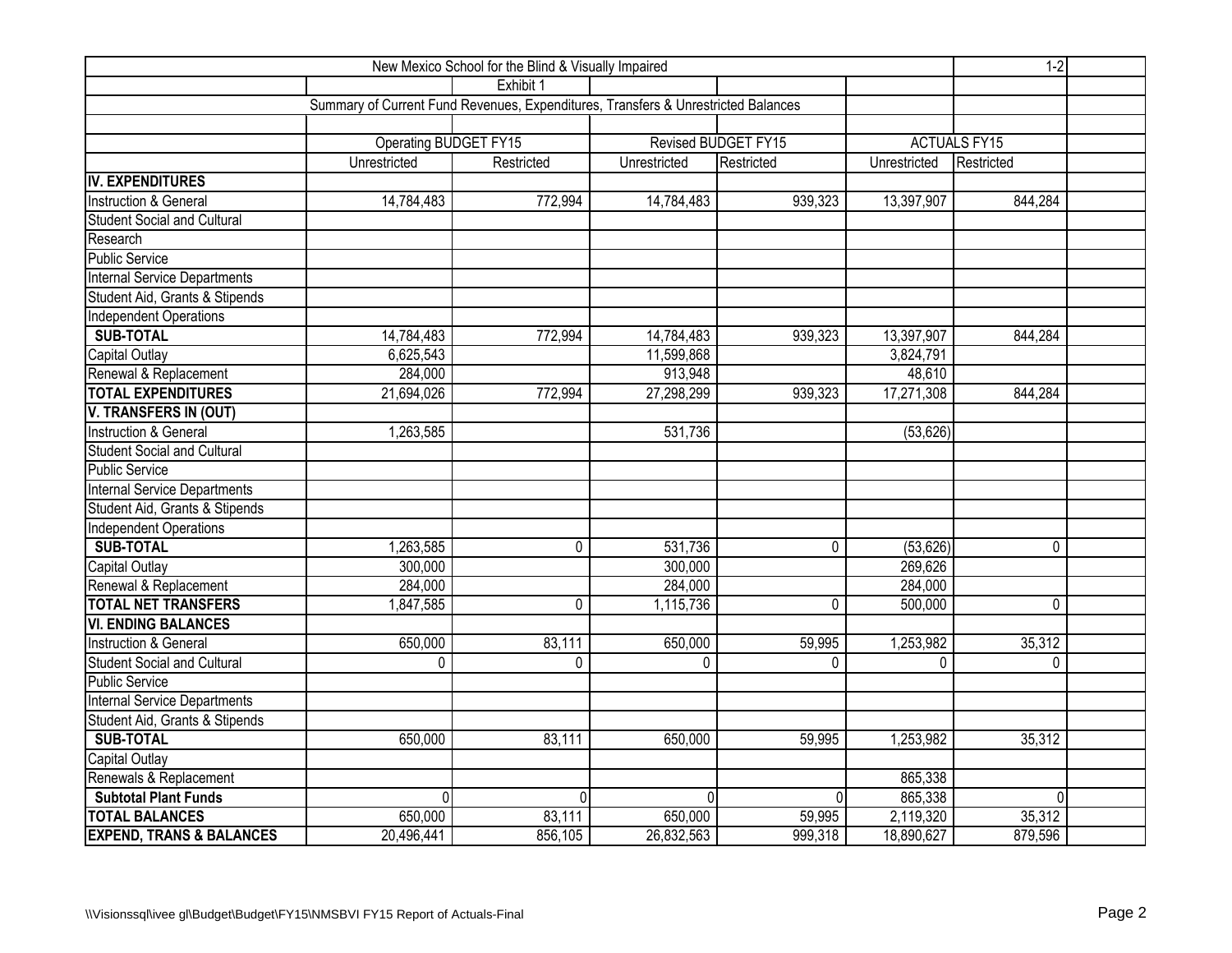|                                          | $2-1$                 |                                  |                     |              |                |                     |  |
|------------------------------------------|-----------------------|----------------------------------|---------------------|--------------|----------------|---------------------|--|
|                                          |                       | Exhibit 2                        |                     |              |                |                     |  |
|                                          |                       | Summary of Instruction & General |                     |              |                |                     |  |
|                                          |                       |                                  |                     |              |                |                     |  |
|                                          | Operating BUDGET FY15 |                                  | Revised BUDGET FY15 |              |                | <b>ACTUALS FY15</b> |  |
|                                          | Unrestricted          | Restricted                       | Unrestricted        | Restricted   | Unrestricted   | Restricted          |  |
| <b>REVENUES</b>                          |                       |                                  |                     |              |                |                     |  |
| <b>Tuition and Miscellaneous Fees</b>    | 0                     | $\mathbf{0}$                     | $\mathbf{0}$        | $\mathbf{0}$ | 0              | 0                   |  |
| <b>Federal Govt Appropriations</b>       | 0                     | 0                                | $\mathbf{0}$        | $\mathbf 0$  | $\overline{0}$ | $\pmb{0}$           |  |
| State Govt Appropriations                | 1,391,500             | $\mathbf 0$                      | 1,391,500           | $\mathbf 0$  | 1,391,500      | $\mathbf{0}$        |  |
| Federal Govt Grants & Contracts          | 0                     | 141,881                          | $\mathbf{0}$        | 155,531      | 0              | 144,169             |  |
| <b>State Govt Grants &amp; Contracts</b> | 0                     | 583,113                          | $\Omega$            | 685,378      | 0              | 642,350             |  |
| Private Gifts, Grants & Contracts (dona  | 5,500                 | 48,000                           | 9,400               | 54,327       | 6,327          | 418                 |  |
| Endowments, Land, Permanent Fund         | 12,071,823            | $\mathbf{0}$                     | 12,365,620          | $\Omega$     | 12,192,874     | $\mathbf{0}$        |  |
| <b>Other Sources</b>                     | 52,075                | $\Omega$                         | 79,203              | 44,086       | 57,789         | 32,664              |  |
| <b>SUB-TOTAL</b>                         | 13,520,898            | 772,994                          | 13,845,723          | 939,323      | 13,648,490     | 819,601             |  |
| Capital Outlay                           |                       |                                  |                     |              |                |                     |  |
| Renewal & Replacement                    |                       |                                  |                     |              |                |                     |  |
| <b>TOTAL REVENUES</b>                    | 13,520,898            | 772,994                          | 13,845,723          | 939,323      | 13,648,490     | 819,601             |  |
| <b>BEGINNING BALANCES</b>                | 650,000               |                                  | 1,057,024           | 59,995       | 1,057,024      | 59,995              |  |
| <b>TOTAL AVAILABLE</b>                   | 14,170,898            | 772,994                          | 14,902,747          | 999,318      | 14,705,514     | 879,596             |  |
| <b>EXPENDITURES</b>                      |                       |                                  |                     |              |                |                     |  |
| Instruction                              | 5,326,872             | 163,390                          | 5,208,662           | 200,395      | 4,895,486      | 171,694             |  |
| Academic Support                         | 3,100,990             | 396,604                          | 3,107,795           | 458,928      | 2,912,696      | 394,208             |  |
| Student Services                         | 1,899,910             | 213,000                          | 1,835,118           | 280,000      | 1,564,462      | 278,382             |  |
| <b>Institutional Support</b>             | 2,636,962             | $\Omega$                         | 2,641,039           | $\Omega$     | 2,347,841      | 0                   |  |
| Operation & Maintenance of Plant         | 1,819,749             |                                  | 1,991,868           | $\mathbf{0}$ | 1,677,421      | $\mathbf 0$         |  |
| <b>SUB-TOTAL</b>                         | 14,784,483            | 772,994                          | 14,784,483          | 939,323      | 13,397,907     | 844,284             |  |
| <b>Capital Outlay</b>                    |                       |                                  |                     |              |                |                     |  |
| Renewal & Replacement                    |                       |                                  |                     |              |                |                     |  |
| <b>TOTAL EXPENDITURES</b>                | 14,784,483            | 772,994                          | 14,784,483          | 939,323      | 13,397,907     | 844,284             |  |
| <b>TRANSFERS (IN) OUT OF I&amp;G</b>     |                       |                                  |                     |              |                |                     |  |
| Non- Mandatory Transfers - I&G           |                       |                                  |                     |              |                |                     |  |
| Renewals & Replacements                  | 284,000               |                                  | 284,000             |              | 284,000        |                     |  |
| Major Capital Outlay                     |                       |                                  |                     |              |                |                     |  |
| Minor Capital Outlay                     | 300,000               |                                  | 300,000             |              | 269,626        |                     |  |
| Non-B udgetary Exhibits:                 |                       |                                  |                     |              |                |                     |  |
| Quasi-Endowment Fund                     | (1,847,585)           |                                  | (1, 115, 736)       | 59,995       | (500,000)      |                     |  |
| <b>TOTAL NET TRANSFERS</b>               | (1, 263, 585)         | 0                                | (531, 736)          | $\mathbf{0}$ | 53,626         | 0                   |  |
| <b>ENDING BALANCE</b>                    | 650,000               | $\overline{0}$                   | 650,000             | 59,995       | 1,253,982      | 35,312              |  |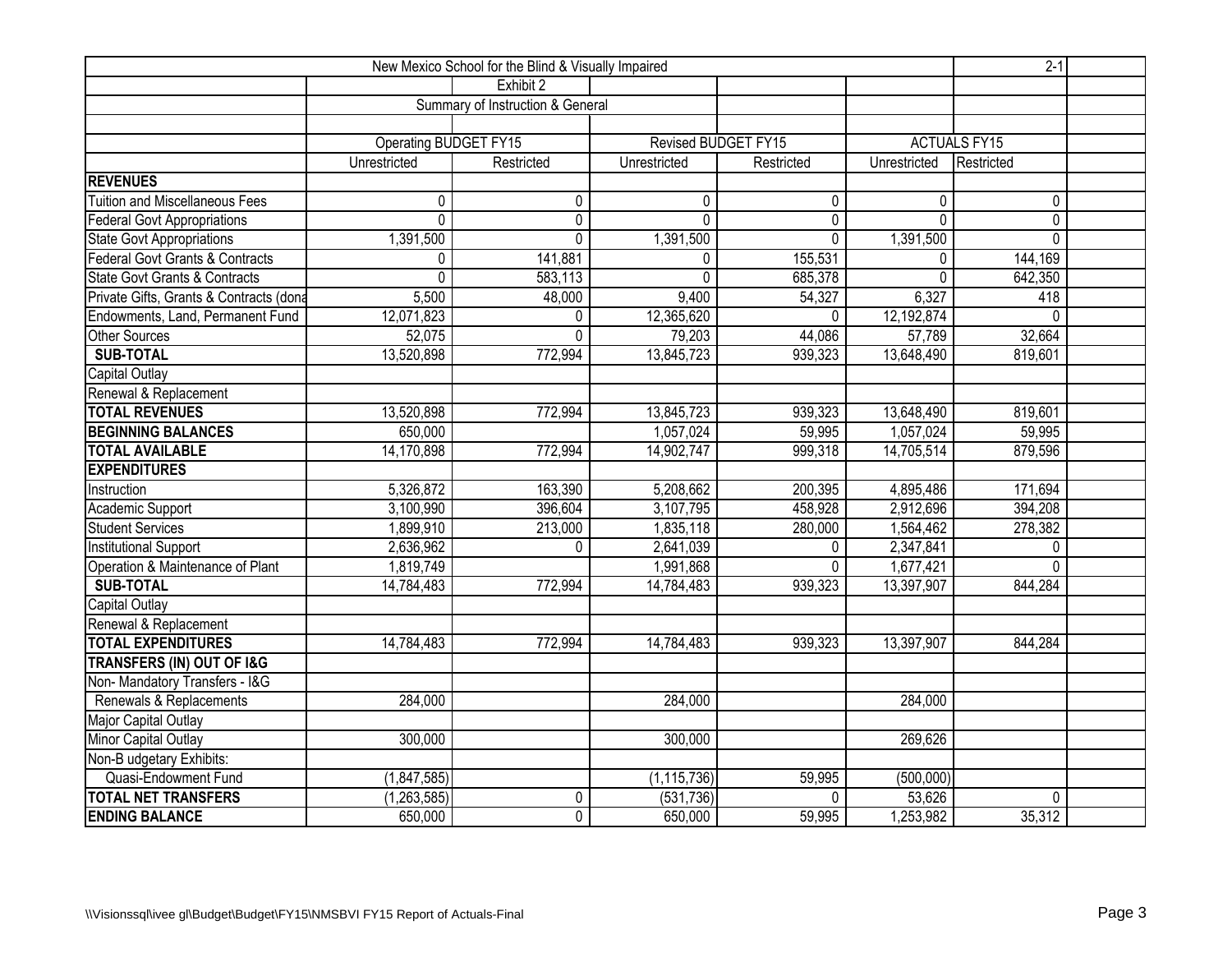| New Mexico School for the Blind & Visually Impaired |                       |                             |               |                     |                |                     |  |  |  |  |  |
|-----------------------------------------------------|-----------------------|-----------------------------|---------------|---------------------|----------------|---------------------|--|--|--|--|--|
|                                                     |                       | Exhibit 1A                  |               |                     |                |                     |  |  |  |  |  |
|                                                     |                       | <b>Details of Transfers</b> |               |                     |                |                     |  |  |  |  |  |
|                                                     | Operating BUDGET FY15 |                             |               | Revised BUDGET FY15 |                | <b>ACTUALS FY15</b> |  |  |  |  |  |
|                                                     | Unrestricted          | Restricted                  | Unrestricted  | Restricted          | Unrestricted   | Restricted          |  |  |  |  |  |
| A. Instruction & General Transfers                  |                       |                             |               |                     |                |                     |  |  |  |  |  |
| Non-Mandatory                                       |                       |                             |               |                     |                |                     |  |  |  |  |  |
| I & G (from Quasi-Endowment)                        | (1,847,585)           |                             | (1, 115, 736) |                     | (500,000)      |                     |  |  |  |  |  |
| $\overline{8}$                                      |                       |                             |               |                     |                |                     |  |  |  |  |  |
| <b>Public Service</b>                               |                       |                             |               |                     |                |                     |  |  |  |  |  |
| <b>Auxiliary Enterprises</b>                        |                       |                             |               |                     |                |                     |  |  |  |  |  |
| Capital Outlay                                      | 300,000               |                             | 300,000       |                     | 269,626        |                     |  |  |  |  |  |
| Subtotal Non-Mandatory                              | (1,547,585)           | 0                           | (815, 736)    | 0                   | (230, 374)     | $\mathbf 0$         |  |  |  |  |  |
| Required                                            |                       |                             |               |                     |                |                     |  |  |  |  |  |
| 18G                                                 |                       |                             |               |                     |                |                     |  |  |  |  |  |
| <b>Student Aid</b>                                  |                       |                             |               |                     |                |                     |  |  |  |  |  |
| <b>Capital Outlay</b>                               |                       |                             |               |                     |                |                     |  |  |  |  |  |
| Renewal and Replacement                             | 284,000               |                             | 284,000       |                     | 284,000        |                     |  |  |  |  |  |
| Subtotal Required                                   | 284,000               | 0                           | 284,000       | 0                   | 284,000        | $\mathbf 0$         |  |  |  |  |  |
| <b>TOTAL TRANSFERS (EXH 2)</b>                      | (1,263,585)           | 0                           | (531, 736)    | 0                   | 53,626         | $\mathbf 0$         |  |  |  |  |  |
| <b>B. Student Soc &amp; Cultural Dev Transfers</b>  |                       |                             |               |                     |                |                     |  |  |  |  |  |
| <b>TOTAL TRANSFERS (EXH 15)</b>                     | 0                     | 0                           | 0             | $\overline{0}$      | 0              | $\overline{0}$      |  |  |  |  |  |
| <b>C. Research Transfers</b>                        |                       |                             |               |                     |                |                     |  |  |  |  |  |
|                                                     |                       |                             |               |                     |                |                     |  |  |  |  |  |
| <b>TOTAL TRANSFERS (EXH 16)</b>                     | 0                     | 0                           | 0             | 0                   | 0              | $\mathbf 0$         |  |  |  |  |  |
| <b>D. Public Service Transfers</b>                  |                       |                             |               |                     |                |                     |  |  |  |  |  |
| Non-Mandatory I & G                                 |                       |                             |               |                     |                |                     |  |  |  |  |  |
| <b>TOTAL TRANSFERS (EXH 17)</b>                     | 0                     | 0                           | 0             | 0                   | 0              | $\mathbf 0$         |  |  |  |  |  |
| <b>E. Internal Service Transfers</b>                |                       |                             |               |                     |                |                     |  |  |  |  |  |
| <b>TOTAL TRANSFERS (EXH 18)</b>                     | 0                     | 0                           | 0             | $\overline{0}$      | $\overline{0}$ | $\overline{0}$      |  |  |  |  |  |
| F. Student Aid Grants & Stipends Transfers          |                       |                             |               |                     |                |                     |  |  |  |  |  |
|                                                     |                       |                             |               |                     |                |                     |  |  |  |  |  |
| <b>TOTAL TRANSFERS (EXH 19)</b>                     | 0                     | 0                           | 0             | 0                   | 0              | $\overline{0}$      |  |  |  |  |  |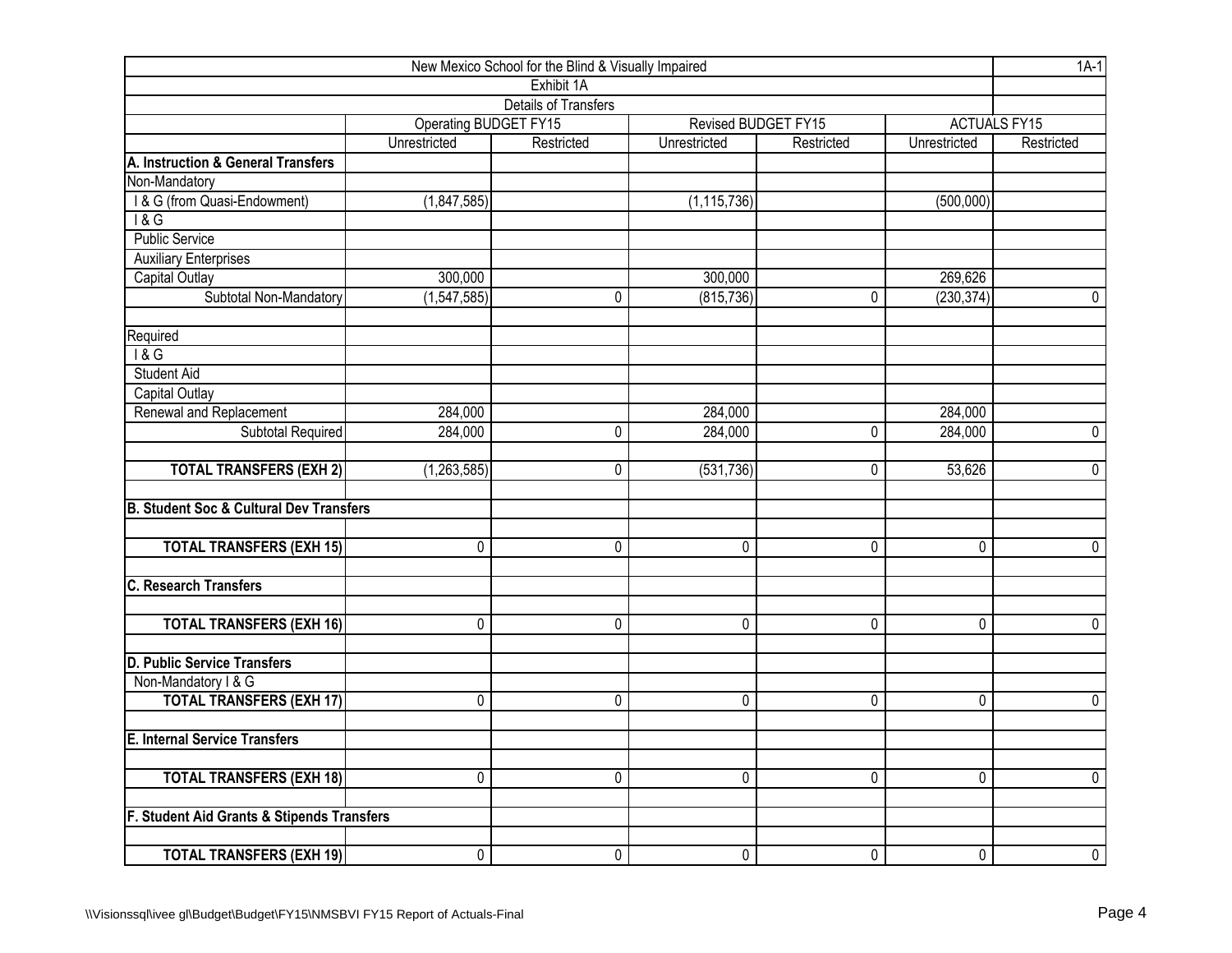| New Mexico School for the Blind & Visually Impaired |                              |                             |               |                     |              |                     |  |  |  |  |  |
|-----------------------------------------------------|------------------------------|-----------------------------|---------------|---------------------|--------------|---------------------|--|--|--|--|--|
|                                                     |                              | Exhibit 1A                  |               |                     |              |                     |  |  |  |  |  |
|                                                     |                              | <b>Details of Transfers</b> |               |                     |              |                     |  |  |  |  |  |
|                                                     |                              |                             |               |                     |              |                     |  |  |  |  |  |
|                                                     | <b>Operating BUDGET FY15</b> |                             |               | Revised BUDGET FY15 |              | <b>ACTUALS FY15</b> |  |  |  |  |  |
|                                                     | Unrestricted                 | Restricted                  | Unrestricted  | Restricted          | Unrestricted | Restricted          |  |  |  |  |  |
| <b>G. Auxiliary Enterprises Transfers</b>           |                              |                             |               |                     |              |                     |  |  |  |  |  |
|                                                     |                              |                             |               |                     |              |                     |  |  |  |  |  |
| <b>TOTAL TRANSFERS (EXH 20)</b>                     | 0                            | 0                           | 0             | 0                   | 0            | 0                   |  |  |  |  |  |
| H. Intercollegiate Transfers                        |                              |                             |               |                     |              |                     |  |  |  |  |  |
| <b>TOTAL TRANSFERS (EXH 21)</b>                     | 0                            | 0                           | 0             | 0                   | 0            | $\mathbf 0$         |  |  |  |  |  |
|                                                     |                              |                             |               |                     |              |                     |  |  |  |  |  |
| I. Independent Operations Transfers                 |                              |                             |               |                     |              |                     |  |  |  |  |  |
| <b>TOTAL TRANSFERS (EXH 22)</b>                     | $\mathbf{0}$                 | 0                           | 0             | 0                   | $\mathbf{0}$ | $\mathbf{0}$        |  |  |  |  |  |
| J. Capital Outlay Transfers                         |                              |                             |               |                     |              |                     |  |  |  |  |  |
| Non-Mandatory                                       |                              |                             |               |                     |              |                     |  |  |  |  |  |
| I & G - To Capital Outlay                           | (300, 000)                   |                             | (300,000)     |                     | (269, 626)   |                     |  |  |  |  |  |
| <b>BR&amp;R</b> to Capital Outlay                   |                              |                             |               |                     |              |                     |  |  |  |  |  |
| Subtotal Non-Mandatory                              | (300,000)                    | 0                           | (300,000)     | 0                   | (269, 626)   | $\mathbf 0$         |  |  |  |  |  |
| Required                                            |                              |                             |               |                     |              |                     |  |  |  |  |  |
| 18G                                                 |                              |                             |               |                     |              |                     |  |  |  |  |  |
| <b>Subtotal Required</b>                            | 0                            | 0                           | $\Omega$      | 0                   | $\Omega$     | 0                   |  |  |  |  |  |
| <b>TOTAL TRANSFERS (EXH I)</b>                      | (300, 000)                   | $\Omega$                    | (300,000)     | 0                   | (269, 626)   | $\overline{0}$      |  |  |  |  |  |
| K. Renewal and Replacement Transfers                |                              |                             |               |                     |              |                     |  |  |  |  |  |
| Required I & G                                      | (284,000)                    |                             | (284,000)     |                     | (284,000)    |                     |  |  |  |  |  |
| <b>BR&amp;R</b> to Capital Outlay                   |                              |                             |               |                     |              |                     |  |  |  |  |  |
| <b>TOTAL TRANSFERS (EXH II)</b>                     | (284,000)                    | 0                           | (284,000)     | 0                   | (284,000)    | 0                   |  |  |  |  |  |
| <b>Total Net Transfers</b>                          | (1,847,585)                  | 0                           | (1, 115, 736) | 0                   | (500,000)    | $\mathbf 0$         |  |  |  |  |  |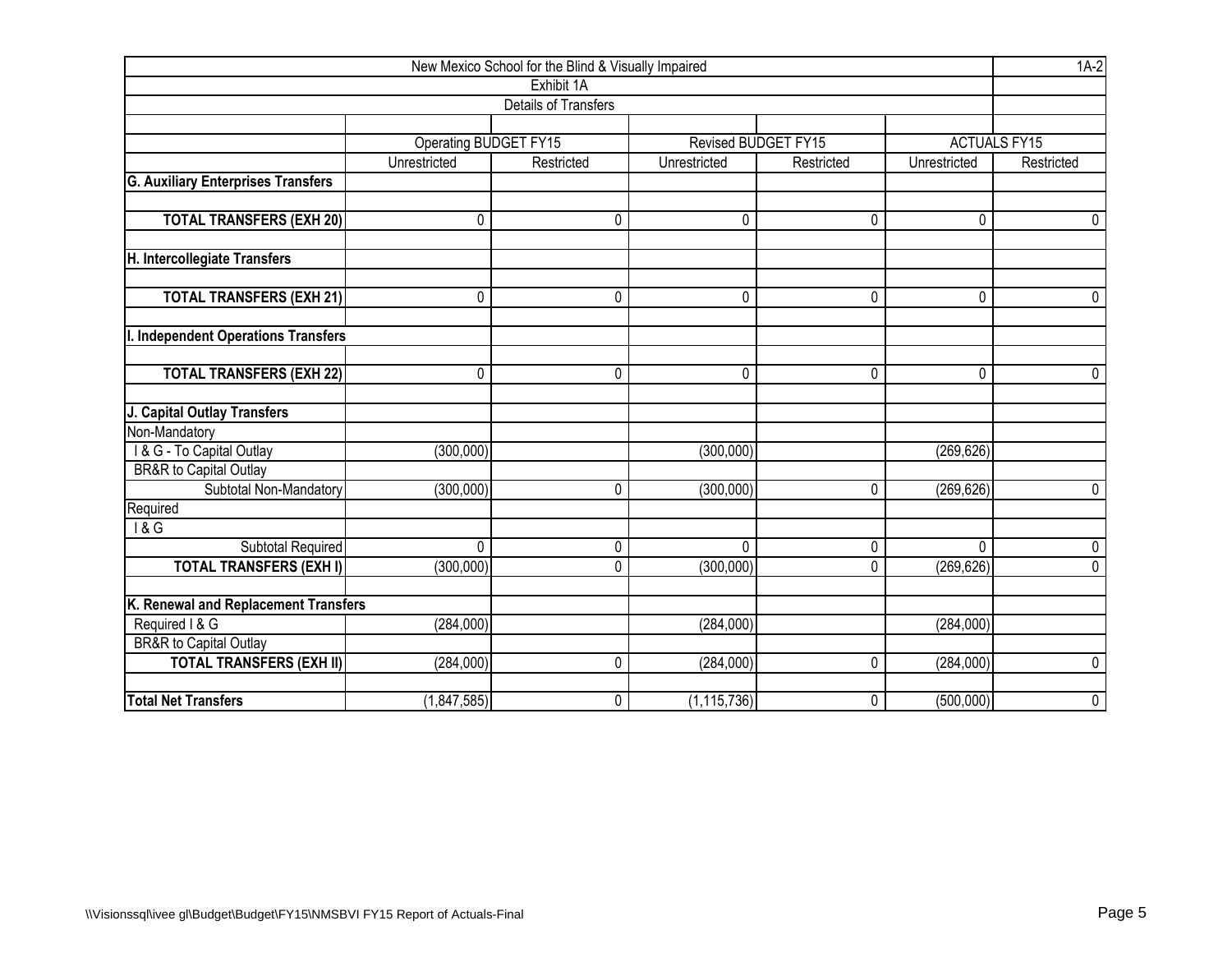| New Mexico School for the Blind & Visually Impaired                 |                                                                          |  |           |  |           |  |  |  |  |  |  |  |
|---------------------------------------------------------------------|--------------------------------------------------------------------------|--|-----------|--|-----------|--|--|--|--|--|--|--|
| Exhibit 4                                                           |                                                                          |  |           |  |           |  |  |  |  |  |  |  |
| Governmental Appropriations for Instruction and General             |                                                                          |  |           |  |           |  |  |  |  |  |  |  |
|                                                                     |                                                                          |  |           |  |           |  |  |  |  |  |  |  |
| Revised BUDGET FY15<br><b>ACTUALS FY15</b><br>Operating BUDGET FY15 |                                                                          |  |           |  |           |  |  |  |  |  |  |  |
|                                                                     | Unrestricted<br>Restricted<br>Unrestricted<br>Unrestricted<br>Restricted |  |           |  |           |  |  |  |  |  |  |  |
| <b>UNRESTRICTED</b>                                                 |                                                                          |  |           |  |           |  |  |  |  |  |  |  |
| General Instruction                                                 | 607,100                                                                  |  | 607,100   |  | 607,100   |  |  |  |  |  |  |  |
| BR&R                                                                | 284,000                                                                  |  | 284,000   |  | 284,000   |  |  |  |  |  |  |  |
| 3-Tier Licensure                                                    |                                                                          |  |           |  |           |  |  |  |  |  |  |  |
| Low Vision Clinic - SB611                                           | 117,500                                                                  |  | 117,500   |  | 117,500   |  |  |  |  |  |  |  |
| Early Childhood Program                                             | 382,900                                                                  |  | 382,900   |  | 382,900   |  |  |  |  |  |  |  |
| <b>TOTAL UNRESTRICTED</b>                                           | 1,391,500                                                                |  | 1,391,500 |  | 1,391,500 |  |  |  |  |  |  |  |
|                                                                     |                                                                          |  |           |  |           |  |  |  |  |  |  |  |
| <b>RESTRICTED</b>                                                   |                                                                          |  |           |  |           |  |  |  |  |  |  |  |
|                                                                     |                                                                          |  |           |  |           |  |  |  |  |  |  |  |
| <b>TOTAL RESTRICTED</b>                                             |                                                                          |  |           |  |           |  |  |  |  |  |  |  |
|                                                                     |                                                                          |  |           |  |           |  |  |  |  |  |  |  |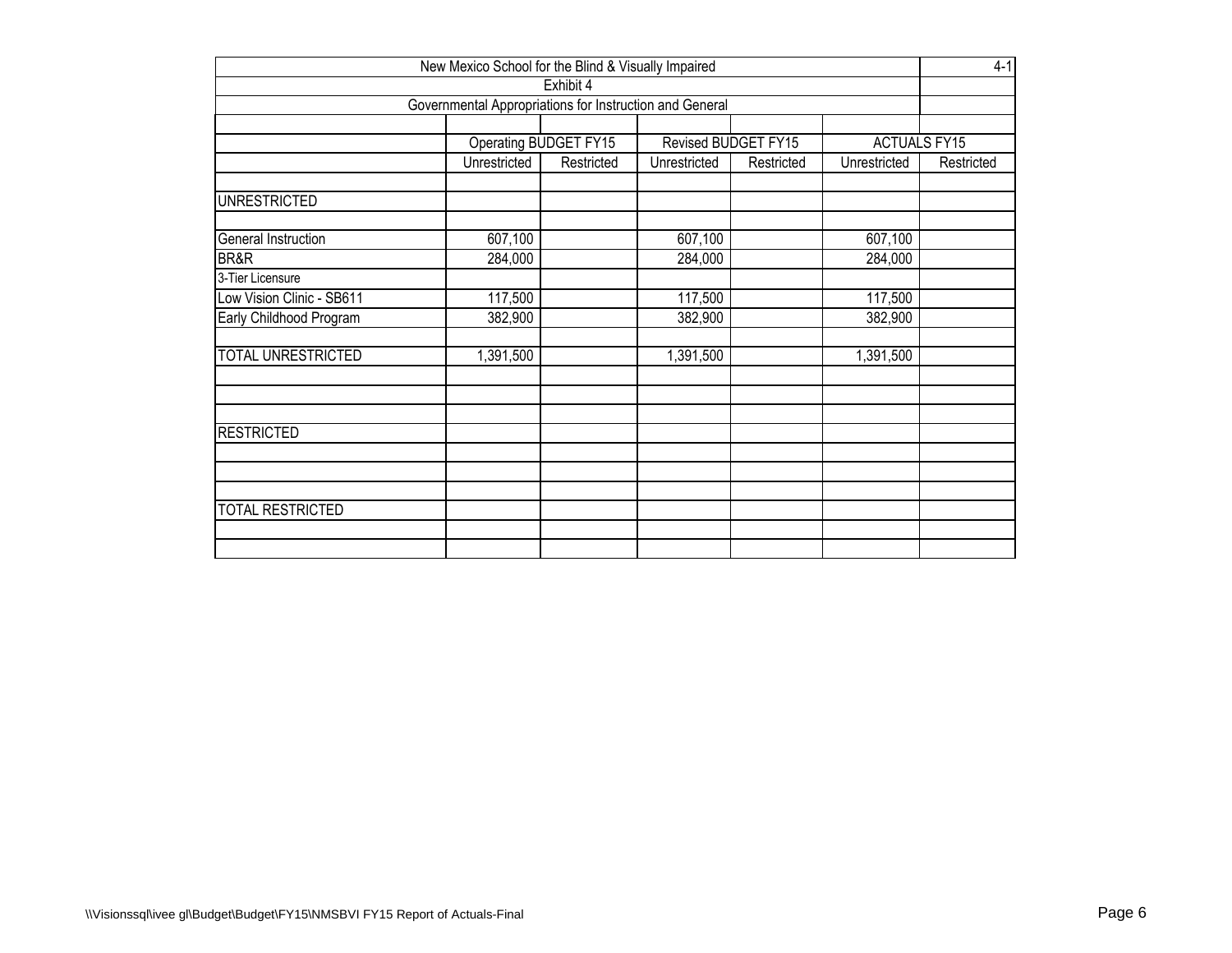| New Mexico School for the Blind & Visually Impaired                      |                       |                |                         |            |                     |             |  |  |  |  |  |  |
|--------------------------------------------------------------------------|-----------------------|----------------|-------------------------|------------|---------------------|-------------|--|--|--|--|--|--|
| Exhibit 5<br>Government Grants and Contracts for Instruction and General |                       |                |                         |            |                     |             |  |  |  |  |  |  |
|                                                                          |                       |                |                         |            |                     |             |  |  |  |  |  |  |
|                                                                          | Operating BUDGET FY15 |                | Revised BUDGET FY15     |            | <b>ACTUALS FY15</b> |             |  |  |  |  |  |  |
|                                                                          | Unrestricted          | Restricted     | Unrestricted            | Restricted | Unrestricted        | Restricted  |  |  |  |  |  |  |
| Unrestricted                                                             |                       |                |                         |            |                     |             |  |  |  |  |  |  |
| Federal                                                                  | 0                     | 0              | 0                       | 0          | 0                   |             |  |  |  |  |  |  |
| For Reporting Veterans                                                   | 0                     | 0              | $\overline{0}$          | 0          | $\mathbf 0$         |             |  |  |  |  |  |  |
| For Admin. Of Student Aid Prog.                                          | 0                     | 0              | $\overline{0}$          | 0          | 0                   |             |  |  |  |  |  |  |
| Cost of Educ.-Fellowship Prog                                            | 0                     | 0              | 0                       | 0          | 0                   |             |  |  |  |  |  |  |
| <b>CETA</b>                                                              | 0                     | 0              | 0                       | 0          | 0                   |             |  |  |  |  |  |  |
|                                                                          |                       |                |                         |            |                     |             |  |  |  |  |  |  |
| Total Federal (Exh. 2)                                                   | $\overline{0}$        | 0              | 0                       | 0          | 0                   | 0           |  |  |  |  |  |  |
| State                                                                    | 1,391,500             | 0              | 1,391,500               | 0          | 1,107,500           |             |  |  |  |  |  |  |
|                                                                          |                       |                |                         |            |                     |             |  |  |  |  |  |  |
| Total State (Exh. 2)                                                     | 1,391,500             | $\Omega$       | 1,391,500               | 0          | 1,107,500           | 0           |  |  |  |  |  |  |
| Local                                                                    | 0                     | 0              | 0                       | 0          | 0                   |             |  |  |  |  |  |  |
|                                                                          |                       |                |                         |            |                     |             |  |  |  |  |  |  |
| Total Local (Exh. 2)                                                     | $\Omega$              | $\overline{0}$ | $\Omega$                | 0          | $\Omega$            | 0           |  |  |  |  |  |  |
| <b>Total Unrestricted</b>                                                | 1,391,500             | $\Omega$       | 1,391,500               | 0          | 1,107,500           | 0           |  |  |  |  |  |  |
|                                                                          |                       |                |                         |            |                     |             |  |  |  |  |  |  |
| Restricted                                                               |                       |                |                         |            |                     |             |  |  |  |  |  |  |
| Federal                                                                  |                       |                |                         |            |                     |             |  |  |  |  |  |  |
| <b>Library Grants</b>                                                    | 0                     | 0              | 0                       | 0          | 0                   |             |  |  |  |  |  |  |
| Instruction (Exh. 10)                                                    | 0                     | 30,277         | 0                       | 44,000     |                     | 34,000      |  |  |  |  |  |  |
| Academic Support (Exh. 11)                                               | 0                     | 96,604         | $\overline{\mathsf{o}}$ | 96,531     |                     | 96,523      |  |  |  |  |  |  |
| Student Services (Exh. 12)                                               | $\overline{0}$        | 15,000         | $\overline{0}$          | 15,000     |                     | 13,645      |  |  |  |  |  |  |
| Institutional Support (Exh. 13)                                          | $\overline{0}$        | 0              | $\overline{\mathbf{0}}$ | 0          | $\overline{0}$      | 0           |  |  |  |  |  |  |
| O & M of Plant (Exh. 14)                                                 | 0                     | 0              | $\overline{0}$          | 0          | 0                   | 0           |  |  |  |  |  |  |
|                                                                          |                       |                |                         |            |                     |             |  |  |  |  |  |  |
| Total Federal (Exh. 2)                                                   | 0                     | 141,881        | 0                       | 155,531    | 0                   | 144,169     |  |  |  |  |  |  |
|                                                                          |                       |                |                         |            |                     |             |  |  |  |  |  |  |
| <b>State</b>                                                             | 0                     | 583,113        | $\overline{0}$          | 685,378    | $\overline{0}$      | 642,350     |  |  |  |  |  |  |
|                                                                          |                       |                |                         |            |                     |             |  |  |  |  |  |  |
| Total State (Exh. 2)                                                     | $\overline{0}$        | 583,113        | $\overline{0}$          | 685,378    | 0                   | 642,350     |  |  |  |  |  |  |
|                                                                          |                       |                |                         |            |                     |             |  |  |  |  |  |  |
| Local                                                                    | $\overline{0}$        | 0              | 0                       | 0          | 0                   | $\mathbf 0$ |  |  |  |  |  |  |
| Total Local (Exh. 2)                                                     | 0                     | $\pmb{0}$      | 0                       | 0          | $\overline{0}$      | $\pmb{0}$   |  |  |  |  |  |  |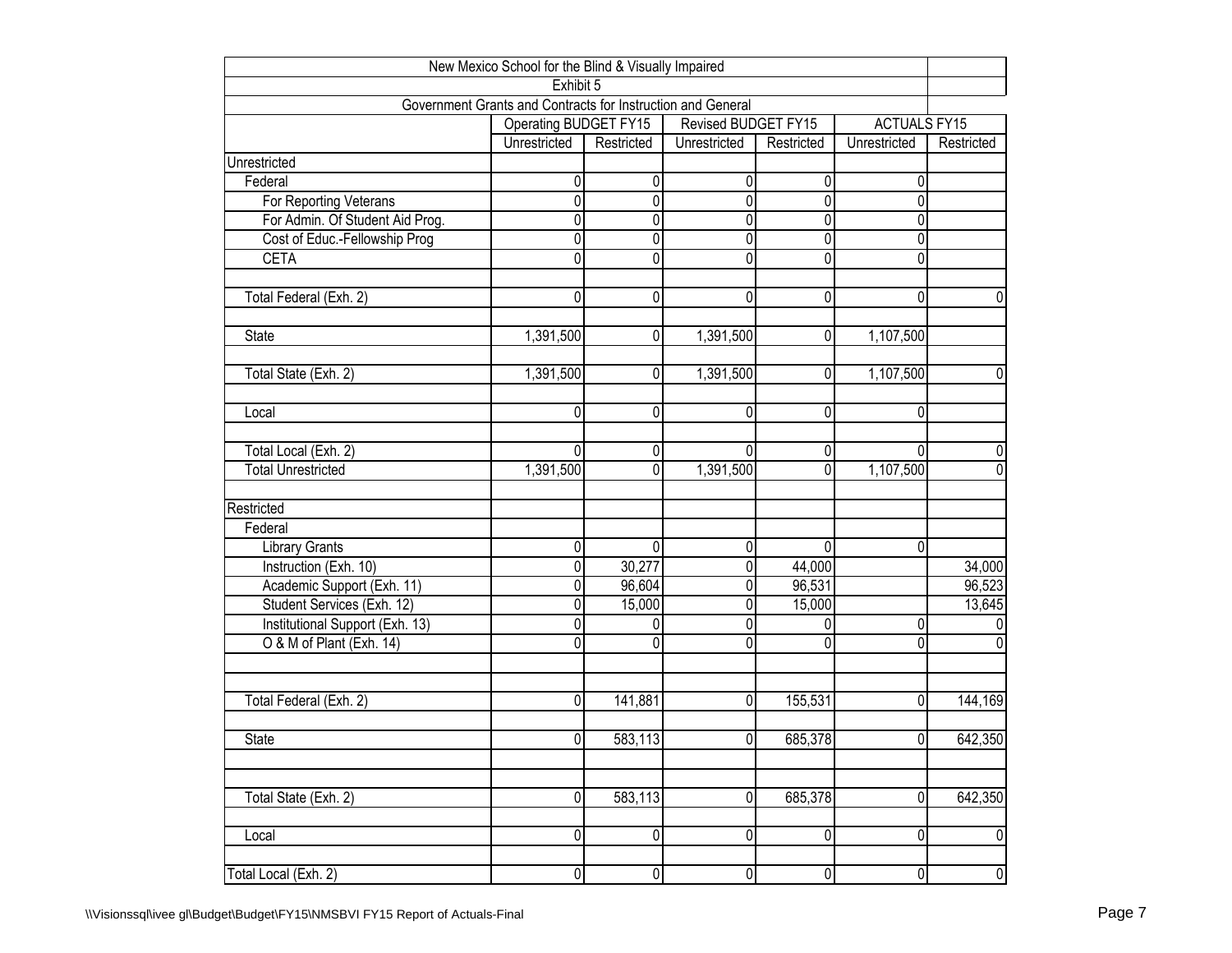## New Mexico School for the Blind & Visually Impaired Exhibit 6 Private Gifts, Grants and Contracts for Instruction and General

|    |                             | Operating Budget FY15 |            |              | Revised Budget FY15 | <b>ACTUALS FY15</b> |            |  |
|----|-----------------------------|-----------------------|------------|--------------|---------------------|---------------------|------------|--|
|    |                             | Unrestricted          | Restricted | Unrestricted | Restricted          | Unrestricted        | Restricted |  |
| 4  | Restricted                  |                       |            |              |                     |                     |            |  |
| 5  |                             |                       |            |              |                     |                     |            |  |
| 6  | Minerals I & G Grant        |                       |            |              |                     |                     |            |  |
| 7  | Donations                   | 5,500                 | 48,000     | 9,400        | 54,327              | 6,327               | 418        |  |
| 8  |                             |                       |            |              |                     |                     |            |  |
| 9  | Total Unrestricted (Exh. 2) | 5,500                 | 48,000     | 9,400        | 54,327              | 6,327               | 418        |  |
| 10 |                             |                       |            |              |                     |                     |            |  |
| 11 | Restricted                  |                       |            |              |                     |                     |            |  |
| 12 |                             |                       |            |              |                     |                     |            |  |
| 13 | Grants-Departmental         |                       |            |              |                     |                     |            |  |
| 14 |                             |                       |            |              |                     |                     |            |  |
| 15 |                             |                       |            |              |                     |                     |            |  |
| 16 | Total Restricted (Exh. 2)   |                       |            |              |                     |                     |            |  |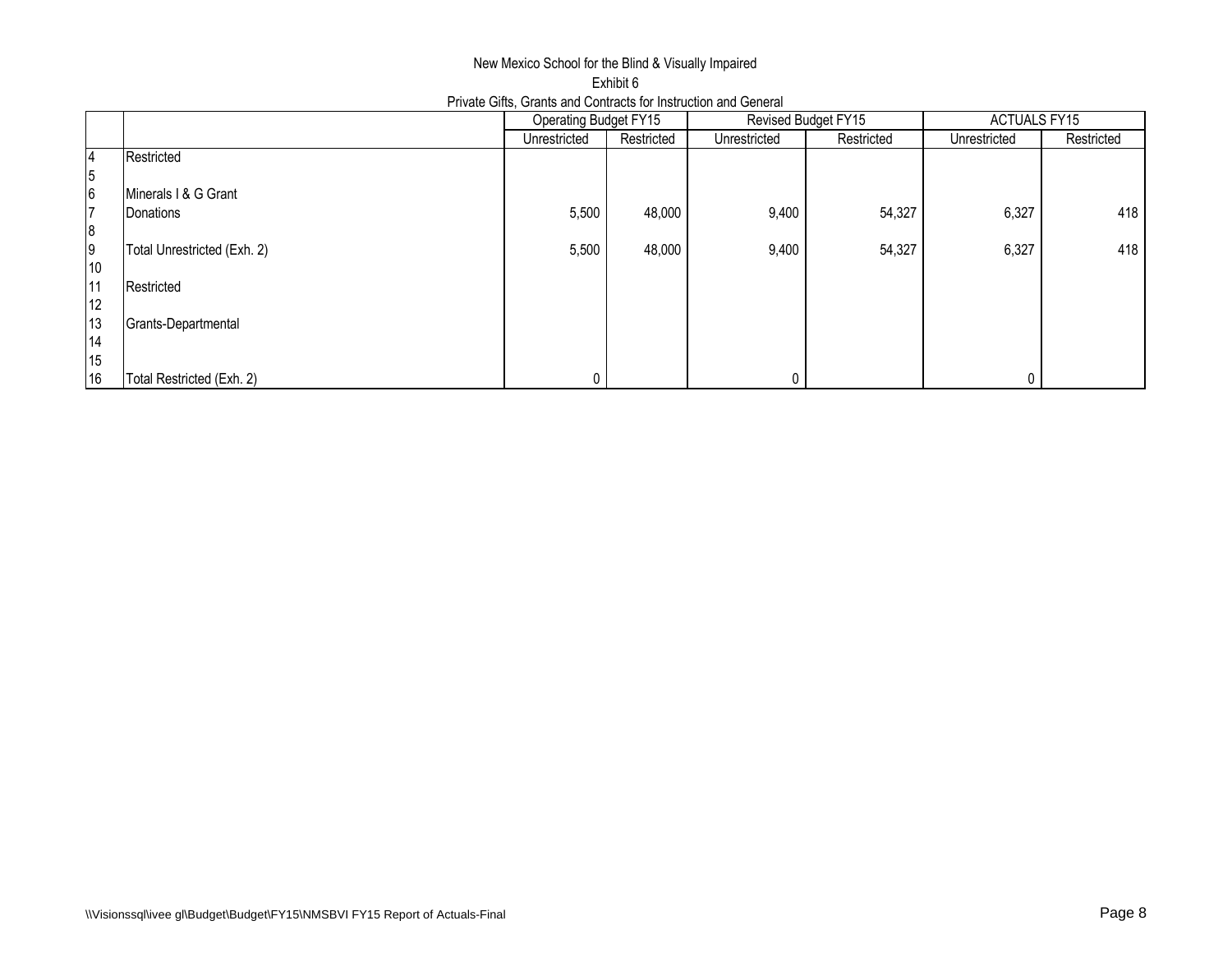| New Mexico School for the Blind & Visually Impaired                               |              |                       |              |                     |                     |            |  |  |  |  |
|-----------------------------------------------------------------------------------|--------------|-----------------------|--------------|---------------------|---------------------|------------|--|--|--|--|
| Exhibit 7<br>Endowment Income, Land Income, and Permanent Fund Income for I and G |              |                       |              |                     |                     |            |  |  |  |  |
|                                                                                   |              |                       |              |                     |                     |            |  |  |  |  |
|                                                                                   |              |                       |              |                     |                     |            |  |  |  |  |
|                                                                                   |              | Operating BUDGET FY15 |              | Revised BUDGET FY15 | <b>ACTUALS FY15</b> |            |  |  |  |  |
|                                                                                   | Unrestricted | Restricted            | Unrestricted | Restricted          | Unrestricted        | Restricted |  |  |  |  |
|                                                                                   |              |                       |              |                     |                     |            |  |  |  |  |
| <b>UNRESTRICTED</b>                                                               |              |                       |              |                     |                     |            |  |  |  |  |
| PERMANENT FUND INCOME                                                             | 11,819,823   |                       | 11,819,823   |                     | 11,534,119          |            |  |  |  |  |
| <b>LAND INCOME</b>                                                                | 252,000      |                       | 500,000      |                     | 655,256             |            |  |  |  |  |
| Settlement/Reapportionment                                                        |              |                       | 45,797       |                     | 3,499               |            |  |  |  |  |
|                                                                                   |              |                       |              |                     |                     |            |  |  |  |  |
|                                                                                   |              |                       |              |                     |                     |            |  |  |  |  |
|                                                                                   |              |                       |              |                     |                     |            |  |  |  |  |
|                                                                                   |              |                       |              |                     |                     |            |  |  |  |  |
|                                                                                   |              |                       |              |                     |                     |            |  |  |  |  |
|                                                                                   |              |                       |              |                     |                     |            |  |  |  |  |
| <b>TOTAL UNRESTRICTED</b>                                                         | 12,071,823   |                       | 12,365,620   |                     | 12,192,874          |            |  |  |  |  |
|                                                                                   |              |                       |              |                     |                     |            |  |  |  |  |
|                                                                                   |              |                       |              |                     |                     |            |  |  |  |  |
|                                                                                   |              |                       |              |                     |                     |            |  |  |  |  |
| <b>RESTRICTED</b>                                                                 |              |                       |              |                     |                     |            |  |  |  |  |
|                                                                                   |              |                       |              |                     |                     |            |  |  |  |  |
|                                                                                   |              |                       |              |                     |                     |            |  |  |  |  |
|                                                                                   |              |                       |              |                     |                     |            |  |  |  |  |
| <b>TOTAL RESTRICTED</b>                                                           |              |                       |              |                     |                     |            |  |  |  |  |
|                                                                                   |              |                       |              |                     |                     |            |  |  |  |  |
|                                                                                   |              |                       |              |                     |                     |            |  |  |  |  |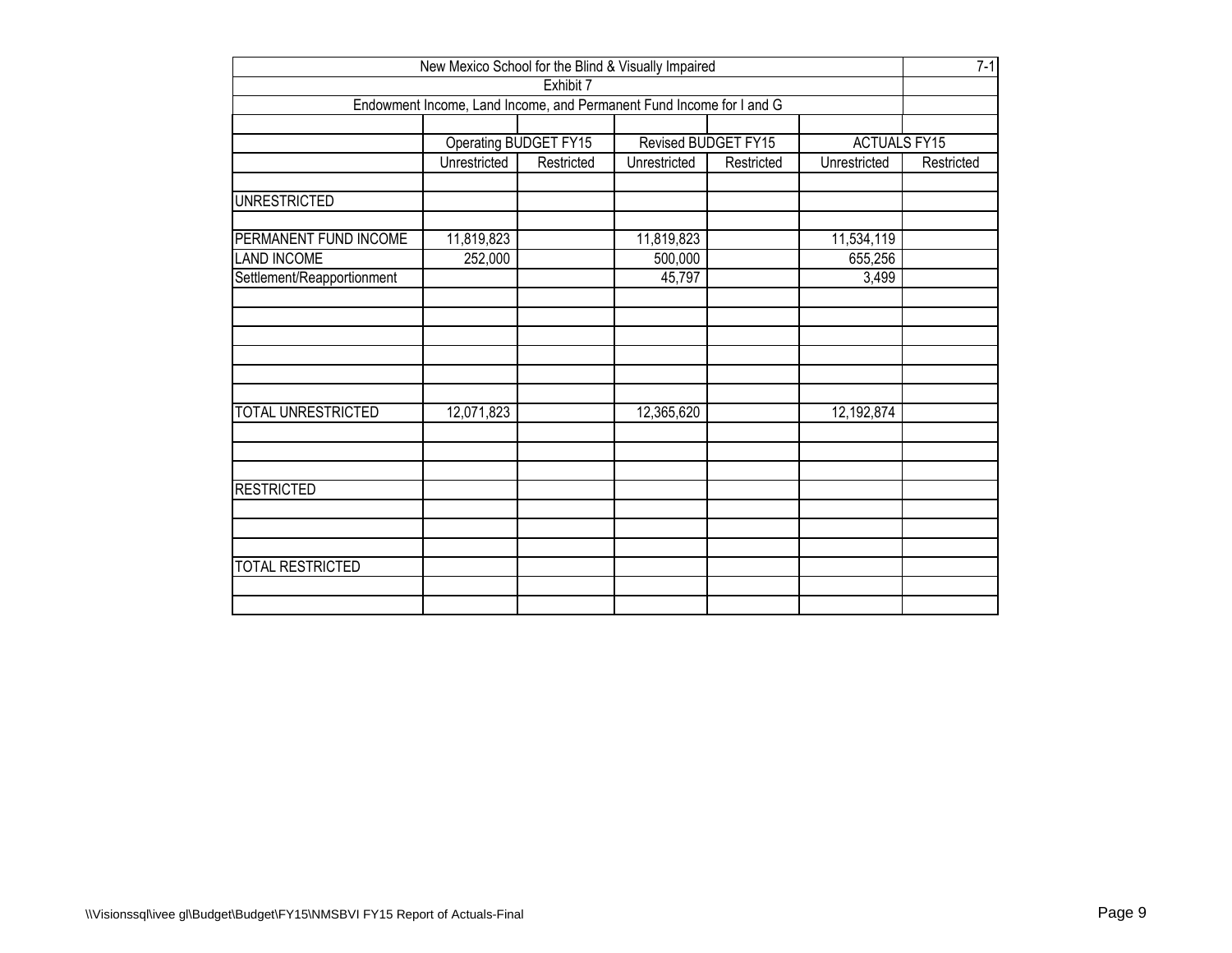| New Mexico School for the Blind & Visually Impaired |              |                                      |              |                     |                     |                |  |  |  |
|-----------------------------------------------------|--------------|--------------------------------------|--------------|---------------------|---------------------|----------------|--|--|--|
|                                                     |              | Exhibit 9                            |              |                     |                     |                |  |  |  |
|                                                     |              | Other Sources of Revenue for I and G |              |                     |                     |                |  |  |  |
|                                                     |              |                                      |              |                     |                     |                |  |  |  |
|                                                     |              |                                      |              |                     |                     |                |  |  |  |
|                                                     |              | Operating BUDGET FY15                |              | Revised BUDGET FY15 | <b>ACTUALS FY15</b> |                |  |  |  |
|                                                     | Unrestricted | Restricted                           | Unrestricted | Restricted          | Unrestricted        | Restricted     |  |  |  |
|                                                     |              |                                      |              |                     |                     |                |  |  |  |
| Commission for the Blind - Eye Glasses              |              |                                      |              | 3,982               |                     | $\mathbf 0$    |  |  |  |
| Developmental Specialists                           |              |                                      |              |                     |                     |                |  |  |  |
| <b>Document Recycling Service</b>                   |              |                                      |              |                     |                     |                |  |  |  |
| Donations                                           |              |                                      |              |                     | 0                   |                |  |  |  |
| <b>EMNRD - Clean Energy Grant</b>                   |              |                                      |              |                     |                     |                |  |  |  |
| FIT - Training Income                               |              |                                      |              |                     |                     |                |  |  |  |
| Food Service Income                                 | 7,700        |                                      | 12,200       |                     | 10,848              | $\overline{0}$ |  |  |  |
| <b>Grants/Joint Powers Agreements</b>               |              |                                      |              |                     |                     |                |  |  |  |
| Interest Income                                     | 275          |                                      | 275          |                     | 109                 |                |  |  |  |
| Life Skills - Income                                | 2,800        |                                      | 3,800        |                     | 3,809               |                |  |  |  |
| Shaken Baby Syndrome                                |              |                                      |              | 3,561               |                     | $\mathbf 0$    |  |  |  |
| Medicaid                                            |              |                                      |              |                     |                     |                |  |  |  |
| Misc (Facilities Rental, etc.)                      | 12,000       |                                      | 12,000       |                     | 2,441               |                |  |  |  |
| Murphy Estate Gas Royalty                           | 2,300        |                                      | 2,800        |                     | 2,334               |                |  |  |  |
| <b>NMSVH Foundation</b>                             |              |                                      |              | 19,293              |                     | 15,414         |  |  |  |
| PED - Carl Perkins                                  |              |                                      |              |                     |                     |                |  |  |  |
| <b>ECP Training Income</b>                          |              |                                      |              |                     |                     |                |  |  |  |
| Outreach - Training Income                          |              |                                      |              |                     |                     |                |  |  |  |
| PED - IDEA-B                                        |              |                                      |              |                     |                     |                |  |  |  |
| PED - IDEA-B (ARRA)                                 |              |                                      |              |                     |                     |                |  |  |  |
| PED - School Improvement Incentive                  |              |                                      |              |                     |                     |                |  |  |  |
| PED - State Textbooks                               |              |                                      |              |                     |                     |                |  |  |  |
| <b>Plant Asset Sales</b>                            | 15,000       |                                      | 34,000       |                     | 26,394              |                |  |  |  |
| Resource Center - Income                            | 12,000       |                                      | 12,000       |                     | 9,728               |                |  |  |  |
| <b>Risk Management Claims</b>                       |              |                                      |              |                     |                     |                |  |  |  |
| <b>DDSD/FIT (ARRA) - Assistive Tech</b>             |              |                                      |              |                     |                     |                |  |  |  |
| DDSD/FIT (ARRA) - Training                          |              |                                      |              |                     |                     |                |  |  |  |
| USAC - E -Rate                                      |              |                                      | 2,128        |                     | 2,128               |                |  |  |  |
| <b>WREIC</b>                                        |              |                                      |              | 17,250              |                     | 17,250         |  |  |  |
| <b>TOTAL</b>                                        | 52,075       | 0                                    | 79,203       | 44,086              | 57,789              | 32,664         |  |  |  |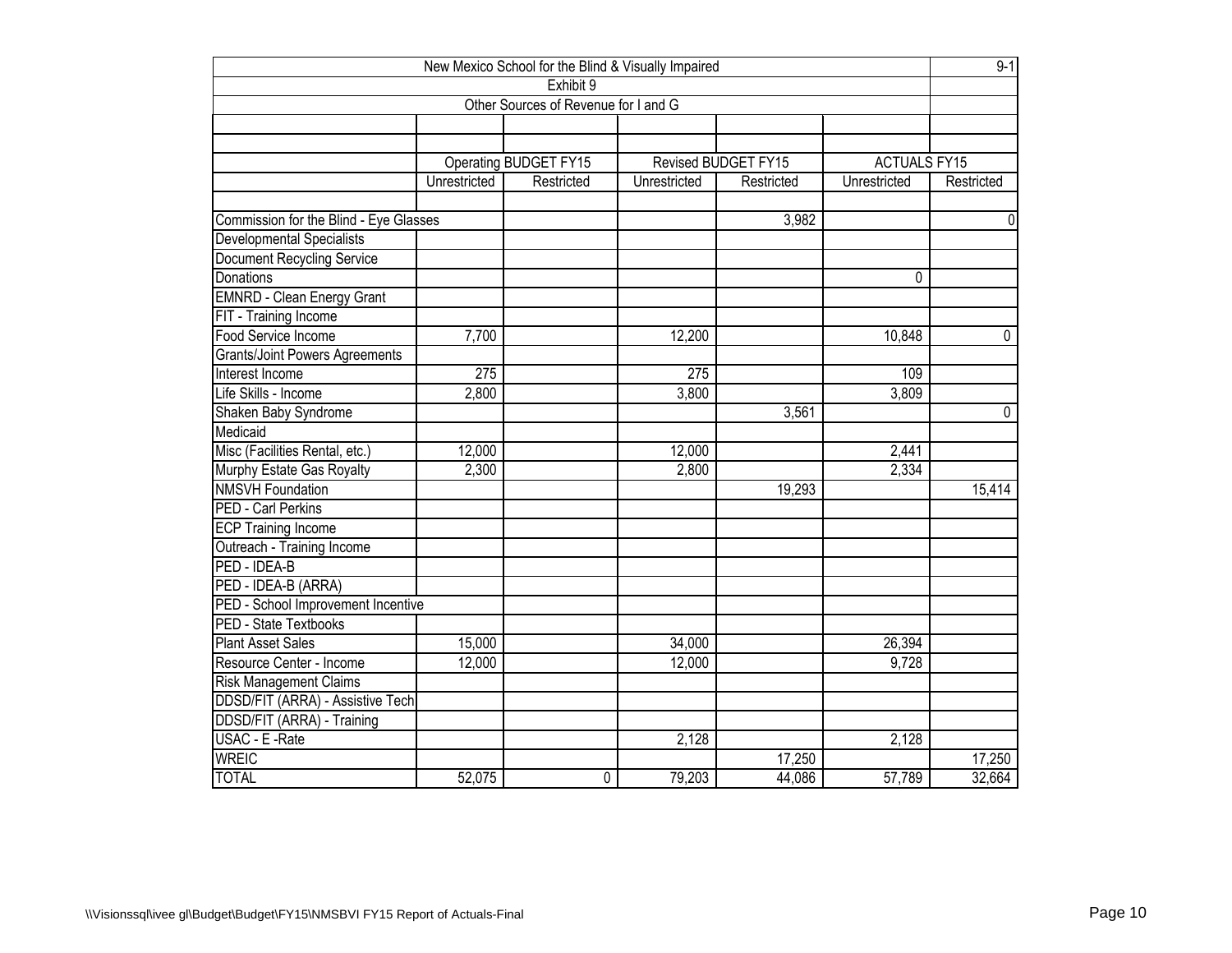| New Mexico School for the Blind & Visually Impaired |            |                                                     |            |                              |            |                     |            |            |            |                     | $10-1$     |                |
|-----------------------------------------------------|------------|-----------------------------------------------------|------------|------------------------------|------------|---------------------|------------|------------|------------|---------------------|------------|----------------|
|                                                     |            |                                                     |            | Exhibit 10                   |            |                     |            |            |            |                     |            |                |
|                                                     |            |                                                     |            | Expenditures for Instruction |            |                     |            |            |            |                     |            |                |
|                                                     |            |                                                     |            |                              |            | Revised BUDGET FY15 |            |            |            | <b>ACTUALS FY15</b> |            |                |
|                                                     |            | Operating BUDGET FY15<br>Restricted<br>Unrestricted |            |                              |            | Unrestricted        |            | Restricted |            | Unrestricted        | Restricted |                |
|                                                     | <b>FTE</b> | Amount                                              | <b>FTE</b> | Amount                       | <b>FTE</b> | Amount              | <b>FTE</b> | Amount     | <b>FTE</b> | Amount              | <b>FTE</b> | Amount         |
| <b>ACADEMIC INSTRUCTION</b>                         |            |                                                     |            |                              |            |                     |            |            |            |                     |            |                |
| General Instruction                                 |            | 1,448,506                                           |            | 79,390                       |            | 1,392,201           |            | 103,452    |            | 1,223,035           |            | 87,086         |
| Albuquerque Pre-School                              |            | 2,041,399                                           |            | 63,898                       |            | 1,813,595           |            | 76,176     |            | 1,771,016           |            | 58,398         |
| Independent Living Skills Program                   |            | 230,148                                             |            | 0                            |            | 225,476             |            | 0          | 217,811    |                     |            | 0              |
| <b>Summer Programs</b>                              |            | 57,008                                              |            | $\overline{0}$               |            | 62,008              |            | 0          |            | 48,351              |            | $\overline{0}$ |
| Camp Life                                           |            | 0                                                   |            | 0                            |            | 0                   |            | 0          |            | $\mathbf{0}$        |            | 0              |
| Personnel Prep Program                              |            | 338,155                                             |            | 0                            |            | 366,534             |            | $\Omega$   |            | 302,077             |            | $\Omega$       |
| Post School Preparation                             |            | 0                                                   |            | $\mathbf 0$                  |            | 0                   |            | 0          |            | 0                   |            | 0              |
| <b>TOTAL</b>                                        |            | 4,115,216                                           |            | 143,288                      |            | 3,859,814           |            | 179,627    |            | 3,562,289           |            | 145,484        |
| Fringe Benefits                                     |            | 1,211,656                                           |            | 20,102                       |            | 1,348,848           |            | 20,768     |            | 1,333,198           |            | 26,210         |
| <b>GRAND TOTAL</b>                                  |            |                                                     |            |                              |            |                     |            |            |            |                     |            |                |
| <b>GENERAL INSTRUCTION</b>                          |            | 5,326,872                                           |            | 163,390                      |            | 5,208,662           |            | 200,395    |            | 4,895,486           |            | 171,694        |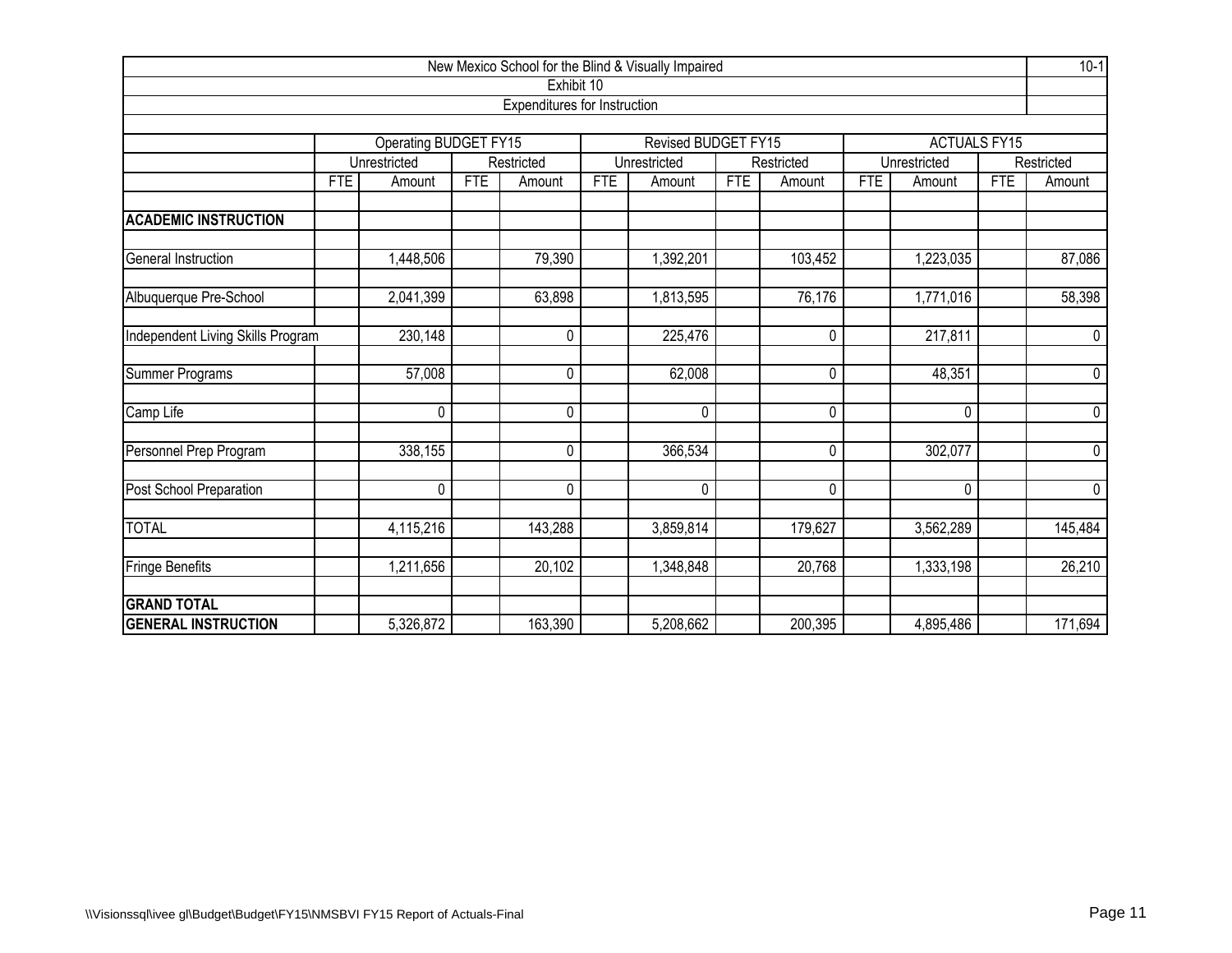|                                      |      |                                                                          |            |                              |            | New Mexico School for the Blind & Visually Impaired |            |         |            |                     |            | $10-2$          |  |
|--------------------------------------|------|--------------------------------------------------------------------------|------------|------------------------------|------------|-----------------------------------------------------|------------|---------|------------|---------------------|------------|-----------------|--|
|                                      |      |                                                                          |            | Exhibit 10                   |            |                                                     |            |         |            |                     |            |                 |  |
|                                      |      |                                                                          |            | Expenditures for Instruction |            |                                                     |            |         |            |                     |            |                 |  |
|                                      |      |                                                                          |            |                              |            |                                                     |            |         |            |                     |            |                 |  |
|                                      |      | Operating BUDGET FY15                                                    |            |                              |            | Revised BUDGET FY15                                 |            |         |            | <b>ACTUALS FY15</b> |            |                 |  |
|                                      |      | Unrestricted<br>Unrestricted<br>Restricted<br>Unrestricted<br>Restricted |            |                              |            |                                                     |            |         |            | Restricted          |            |                 |  |
|                                      | FTE  | Amount                                                                   | <b>FTE</b> | Amount                       | <b>FTE</b> | Amount                                              | <b>FTE</b> | Amount  | <b>FTE</b> | Amount              | <b>FTE</b> | Amount          |  |
| <b>GENERAL INSTRUCTION</b>           |      |                                                                          |            |                              |            |                                                     |            |         |            |                     |            |                 |  |
| <b>Professional Salaries</b>         | 16.0 | 1,016,079                                                                |            |                              | 16.0       | 875,484                                             |            | 2500    | 16.0       | 867,331             |            | 666.72          |  |
| <b>Assistant/Supervisor Salaries</b> |      |                                                                          |            |                              | 1.0        | 38,348                                              |            |         | 1.0        | 38,348              |            |                 |  |
| Secretarial & Clerical Salaries      | 2.0  | 93,558                                                                   |            |                              | 0.5        | 23,384                                              |            |         | 0.5        | 23,332              |            | $\mathbf{0}$    |  |
| <b>Technician Salaries</b>           | 8.0  | 224,601                                                                  |            |                              | 8.0        | 214,128                                             |            |         | 8.0        | 213,857             |            | \$0             |  |
| Other Salaries - Part Time/Temp      | 0.0  | 12,768                                                                   |            |                              |            | 12,036                                              |            |         |            | 11,181              |            | $\overline{60}$ |  |
| Supplies & Expenses                  |      | 30,000                                                                   |            | 16,834                       |            | 157,424                                             |            | 16,083  |            | 30,771              |            | 13,037          |  |
| Instructional Textbooks              |      |                                                                          |            |                              |            |                                                     |            |         |            |                     |            |                 |  |
| <b>Instructional Materials</b>       |      |                                                                          |            |                              |            |                                                     |            |         |            |                     |            |                 |  |
| Travel                               |      | 10,000                                                                   |            | 4,000                        |            | 11,000                                              |            | 10,315  |            | 12,247              |            | 3,732           |  |
| Training                             |      | 4,000                                                                    |            | 5,000                        |            | 8,000                                               |            | 1,195   |            | 2,676               |            | 1,195           |  |
| Equipment                            |      | 20,000                                                                   |            | 5,000                        |            | 15,896                                              |            | 20,637  |            | 3,226               |            | 21,077          |  |
| Field Trips/Misc                     |      |                                                                          |            |                              |            |                                                     |            |         |            |                     |            |                 |  |
| Food & Beverage                      |      | 1,500                                                                    |            |                              |            | 1,500                                               |            | 451     |            | 914                 |            | \$178           |  |
| Dues/Subscriptions/Books             |      | 10,000                                                                   |            | 556                          |            | 10,000                                              |            | 3,636   |            | 5,938               |            | 1,106           |  |
| Contracted Services                  |      | 21,000                                                                   |            | 48,000                       |            | 21,000                                              |            | 48,334  |            | 10,085              |            | 45,917          |  |
| Community Based Instruction          |      | 5,000                                                                    |            |                              |            | 4,000                                               |            | 300     |            | 3,128               |            | 178             |  |
| <b>TOTAL</b>                         | 26.0 | ,448,506                                                                 | 0.0        | 79,390                       | 25.5       | ,392,201                                            | 0.0        | 103,452 | 25.5       | ,223,035            | 0.0        | 87,086          |  |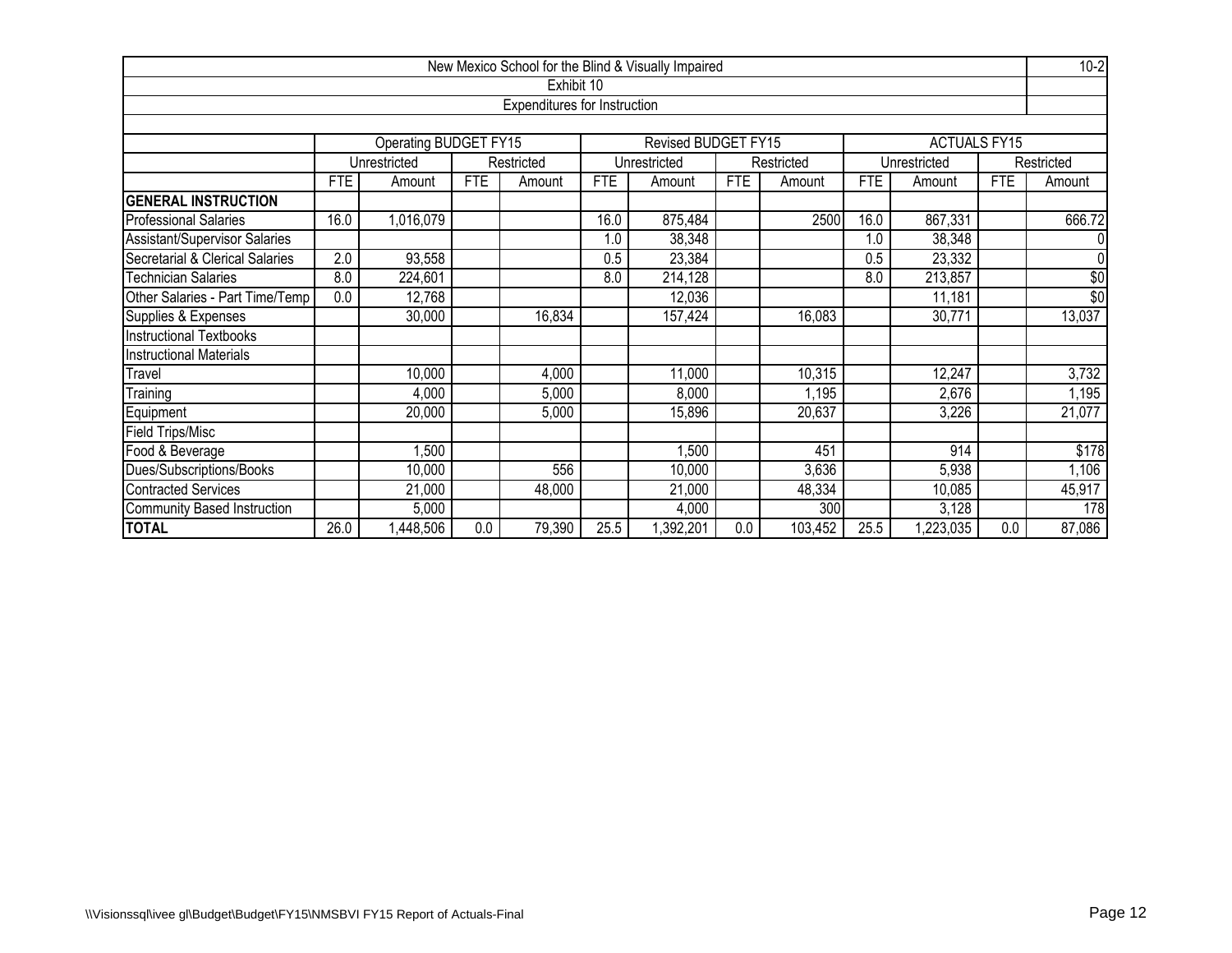|                                                                      |                         |                                               |            |                                     |            | New Mexico School for the Blind & Visually Impaired |            |            |            |                     |            | $10-3$         |
|----------------------------------------------------------------------|-------------------------|-----------------------------------------------|------------|-------------------------------------|------------|-----------------------------------------------------|------------|------------|------------|---------------------|------------|----------------|
|                                                                      |                         |                                               |            | Exhibit 10                          |            |                                                     |            |            |            |                     |            |                |
|                                                                      |                         |                                               |            | <b>Expenditures for Instruction</b> |            |                                                     |            |            |            |                     |            |                |
|                                                                      |                         |                                               |            |                                     |            |                                                     |            |            |            |                     |            |                |
|                                                                      |                         | Operating BUDGET FY15                         |            |                                     |            | Revised BUDGET FY15                                 |            |            |            | <b>ACTUALS FY15</b> |            |                |
|                                                                      |                         | Unrestricted                                  |            | Restricted                          |            | Unrestricted                                        |            | Restricted |            | Unrestricted        |            | Restricted     |
|                                                                      | <b>FTE</b>              | Amount                                        | <b>FTE</b> | Amount                              | <b>FTE</b> | Amount                                              | <b>FTE</b> | Amount     | <b>FTE</b> | Amount              | <b>FTE</b> | Amount         |
| ALBUQUERQUE EARLY CHILDHOOD PROGRAM                                  |                         |                                               |            |                                     |            |                                                     |            |            |            |                     |            |                |
| <b>Professional Salaries</b>                                         | 22.5                    | ,261,329                                      | 1.2        | 60,798                              | 22.5       | 1,159,626                                           | 1.2        | 65,132     | 22.5       | 1,142,463           | 1.2        | 51,722         |
| Assistant/Supervisor Salaries                                        | 1.0                     | 48,602                                        |            |                                     | 1.0        | 48,602                                              |            |            | 1.0        | 48,602              |            |                |
| Secretarial & Clerical Salaries                                      | 1.0                     | 29,872                                        |            |                                     | 1.0        | 31,135                                              |            |            | 1.0        | 31,071              |            | $\Omega$       |
| <b>Technician Salaries</b>                                           | 20.0                    | 463,363<br>20.0<br>436,637<br>20.0<br>431,193 |            |                                     |            |                                                     |            |            |            |                     |            | $\mathbf 0$    |
| Other Salaries - Part Time/Temp                                      |                         | 13,408                                        |            |                                     |            | 15,758                                              |            |            |            | 13,195              |            | $\Omega$       |
| Supplies & Expenses                                                  |                         | 36,450                                        |            |                                     |            | 33,950                                              |            | 3,944      |            | 29,161              |            | 3,996          |
| Travel                                                               |                         | 7,000                                         |            |                                     |            | 7,000                                               |            |            |            | 7,447               |            | 0              |
| Training                                                             |                         | 5,000                                         |            |                                     |            | 2,000                                               |            |            |            | 1,362               |            | $\mathbf{0}$   |
| Equipment                                                            |                         |                                               |            |                                     |            | 2,705                                               |            | 4,000      |            | 2,705               |            | $\overline{0}$ |
| <b>Field Trips</b>                                                   |                         |                                               |            |                                     |            |                                                     |            |            |            |                     |            |                |
| Food & Beverage                                                      |                         | 10,000                                        |            |                                     |            | 6,000                                               |            |            |            | 3,966               |            | $\mathbf 0$    |
| Dues/Subscriptions/Books                                             |                         | 8,000                                         |            |                                     |            | 3,000                                               |            |            |            | 2,201               |            | $\Omega$       |
| 3,100<br>Contracted Services<br>132,604<br>3,100<br>34,412<br>28,862 |                         |                                               |            |                                     |            |                                                     |            |            | 2,680      |                     |            |                |
| Medicaid - State Share Reimbursement                                 |                         | 20,770                                        |            |                                     |            | 27,770                                              |            |            |            | 24,837              |            | I0             |
| Community Based Instruction                                          | 5,000<br>5,000<br>3,951 |                                               |            |                                     |            |                                                     |            |            |            |                     |            |                |
| <b>TOTAL</b>                                                         | 44.5                    | 2,041,399                                     | 1.2        | 63,898                              | 44.5       | 1,813,595                                           | 1.2        | 76,176     | 44.5       | 1,771,016           | 1.2        | 58,398         |
|                                                                      |                         |                                               |            |                                     |            |                                                     |            |            |            |                     |            |                |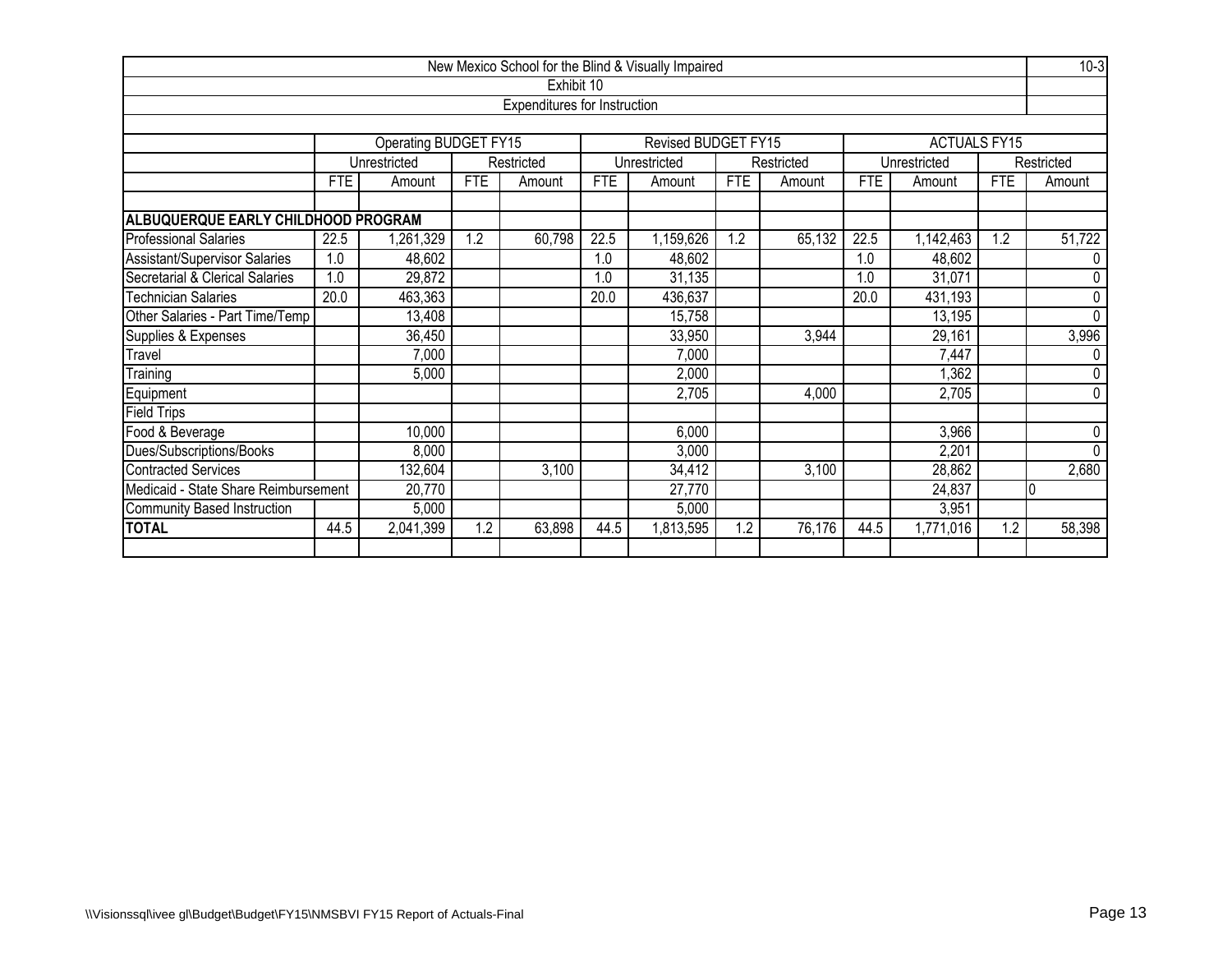|                                                    |            |                                                    |            |                              |            | New Mexico School for the Blind & Visually Impaired |            |            |                  |                     |            | $10-4$      |  |  |
|----------------------------------------------------|------------|----------------------------------------------------|------------|------------------------------|------------|-----------------------------------------------------|------------|------------|------------------|---------------------|------------|-------------|--|--|
|                                                    |            |                                                    |            | Exhibit 10                   |            |                                                     |            |            |                  |                     |            |             |  |  |
|                                                    |            |                                                    |            | Expenditures for Instruction |            |                                                     |            |            |                  |                     |            |             |  |  |
|                                                    |            |                                                    |            |                              |            |                                                     |            |            |                  |                     |            |             |  |  |
|                                                    |            | Operating BUDGET FY15                              |            |                              |            | Revised BUDGET FY15                                 |            |            |                  | <b>ACTUALS FY15</b> |            |             |  |  |
|                                                    |            | Unrestricted                                       |            | Restricted                   |            | Unrestricted                                        |            | Restricted |                  | Unrestricted        |            | Restricted  |  |  |
|                                                    | <b>FTE</b> | Amount                                             | <b>FTE</b> | Amount                       | <b>FTE</b> | Amount                                              | <b>FTE</b> | Amount     | <b>FTE</b>       | Amount              | <b>FTE</b> | Amount      |  |  |
| Life Skills                                        |            |                                                    |            |                              |            |                                                     |            |            |                  |                     |            |             |  |  |
| <b>Professional Salaries</b>                       | 1.5        | 90,892                                             |            |                              | 1.5        | 89,821                                              |            |            | 1.5 <sub>1</sub> | 89,155              |            |             |  |  |
| Assistant/Supervisor Salaries                      |            |                                                    |            |                              |            |                                                     |            |            |                  |                     |            |             |  |  |
| Secretarial & Clerical Salaries                    |            |                                                    |            |                              |            |                                                     |            |            |                  |                     |            |             |  |  |
| <b>Technician Salaries</b>                         |            | 109,356<br>4.0<br>108,033<br>111,337<br>4.0<br>4.0 |            |                              |            |                                                     |            |            |                  |                     |            |             |  |  |
| Other Salaries - Part Time/Temp                    |            |                                                    |            |                              |            |                                                     |            |            |                  |                     |            |             |  |  |
| Supplies & Expenses                                |            | 9,400                                              |            |                              |            | 10,122                                              |            |            |                  | 7,138               |            |             |  |  |
| Travel                                             |            | 500                                                |            |                              |            | 9,576                                               |            |            |                  | 6,789               |            |             |  |  |
| Training                                           |            | 3,000                                              |            |                              |            | 145                                                 |            |            |                  | 145                 |            |             |  |  |
| Equipment                                          |            |                                                    |            |                              |            |                                                     |            |            |                  |                     |            |             |  |  |
| <b>Field Trips/Misc</b>                            |            |                                                    |            |                              |            |                                                     |            |            |                  |                     |            |             |  |  |
| Food & Beverage                                    |            | 500                                                |            |                              |            | 500                                                 |            |            |                  | 0                   |            |             |  |  |
| Dues/Subscriptions/Books                           |            | 500                                                |            |                              |            | 500                                                 |            |            |                  | 0                   |            |             |  |  |
| 765<br><b>Contracted Services</b><br>10,000<br>779 |            |                                                    |            |                              |            |                                                     |            |            |                  |                     |            |             |  |  |
| CommunityBased Instruction                         |            | 6,000                                              |            |                              |            | 6,000                                               |            |            |                  | 2,481               |            |             |  |  |
| <b>TOTAL</b>                                       | 5.5        | 230,148                                            | 0.0        | $\Omega$                     | 5.5        | 225,476                                             | 0.0        | 0          | 5.5              | 217,811             | 0.0        | $\mathbf 0$ |  |  |
|                                                    |            |                                                    |            |                              |            |                                                     |            |            |                  |                     |            |             |  |  |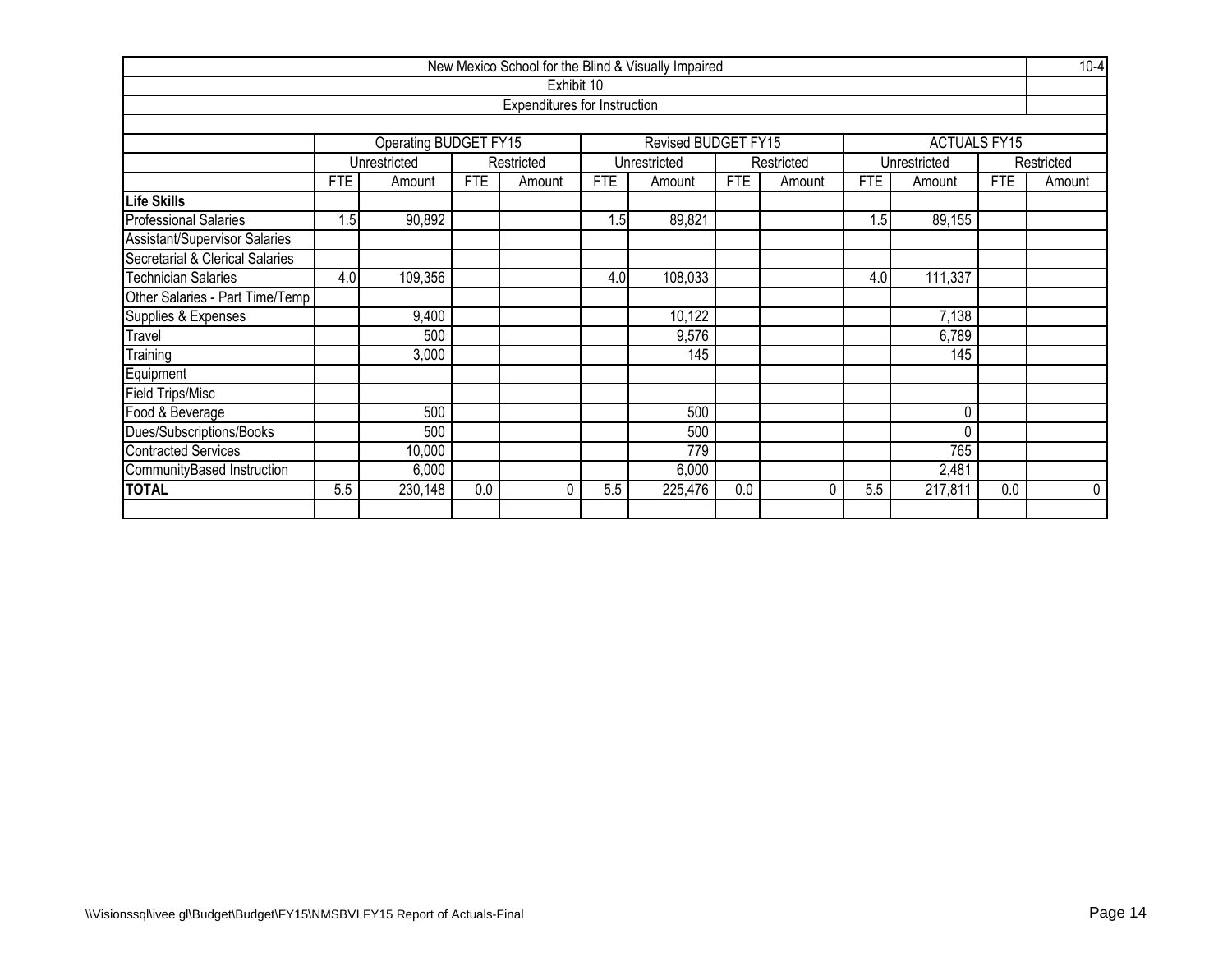|                                                            |            |                       |            |                                     |            | New Mexico School for the Blind & Visually Impaired |            |            |            |                     |            | $10-5$      |  |  |
|------------------------------------------------------------|------------|-----------------------|------------|-------------------------------------|------------|-----------------------------------------------------|------------|------------|------------|---------------------|------------|-------------|--|--|
|                                                            |            |                       |            | Exhibit 10                          |            |                                                     |            |            |            |                     |            |             |  |  |
|                                                            |            |                       |            | <b>Expenditures for Instruction</b> |            |                                                     |            |            |            |                     |            |             |  |  |
|                                                            |            |                       |            |                                     |            |                                                     |            |            |            |                     |            |             |  |  |
|                                                            |            | Operating BUDGET FY15 |            |                                     |            | Revised BUDGET FY15                                 |            |            |            | <b>ACTUALS FY15</b> |            |             |  |  |
|                                                            |            | Unrestricted          |            | Restricted                          |            | Unrestricted                                        |            | Restricted |            | Unrestricted        |            | Restricted  |  |  |
|                                                            | <b>FTE</b> | Amount                | <b>FTE</b> | Amount                              | <b>FTE</b> | Amount                                              | <b>FTE</b> | Amount     | <b>FTE</b> | Amount              | <b>FTE</b> | Amount      |  |  |
|                                                            |            |                       |            |                                     |            |                                                     |            |            |            |                     |            |             |  |  |
| <b>SUMMER PROGRAMS</b>                                     |            |                       |            |                                     |            |                                                     |            |            |            |                     |            |             |  |  |
| <b>Professional Salaries</b><br>28,396<br>27,444<br>24,728 |            |                       |            |                                     |            |                                                     |            |            |            |                     |            |             |  |  |
| Assistant/Supervisor Salaries                              |            |                       |            |                                     |            |                                                     |            |            |            |                     |            |             |  |  |
| Secretarial & Clerical Salaries                            |            |                       |            |                                     |            |                                                     |            |            |            |                     |            |             |  |  |
| <b>Technician Salaries</b>                                 |            | 9,212                 |            |                                     |            | 9,212                                               |            |            |            | 4,835               |            |             |  |  |
| Other Salaries - Part Time/Temp                            |            |                       |            |                                     |            | 952                                                 |            |            |            | 952                 |            |             |  |  |
| Supplies & Expenses                                        |            | 1,300                 |            |                                     |            | 1,052                                               |            |            |            | 833                 |            |             |  |  |
| Travel                                                     |            | 15,600                |            |                                     |            | 15,900                                              |            |            |            | 9,618               |            |             |  |  |
| Training                                                   |            |                       |            |                                     |            |                                                     |            |            |            |                     |            |             |  |  |
| Equipment                                                  |            |                       |            |                                     |            |                                                     |            |            |            |                     |            |             |  |  |
| Field Trips/Misc                                           |            |                       |            |                                     |            |                                                     |            |            |            |                     |            |             |  |  |
| Food & Beverage                                            |            |                       |            |                                     |            |                                                     |            |            |            |                     |            |             |  |  |
| Dues/Subscriptions/Books                                   |            |                       |            |                                     |            |                                                     |            |            |            |                     |            |             |  |  |
| <b>Community Based Instruction</b>                         |            | 2,500                 |            |                                     |            | 7,448                                               |            |            |            | 7,384               |            |             |  |  |
| <b>TOTAL</b>                                               | 0.0        | 57,008                | 0.0        | 0.0                                 | 0.0        | 62,008                                              | 0.0        | 0          | 0.0        | 48,351              | 0.0        | $\mathbf 0$ |  |  |
|                                                            |            |                       |            |                                     |            |                                                     |            |            |            |                     |            |             |  |  |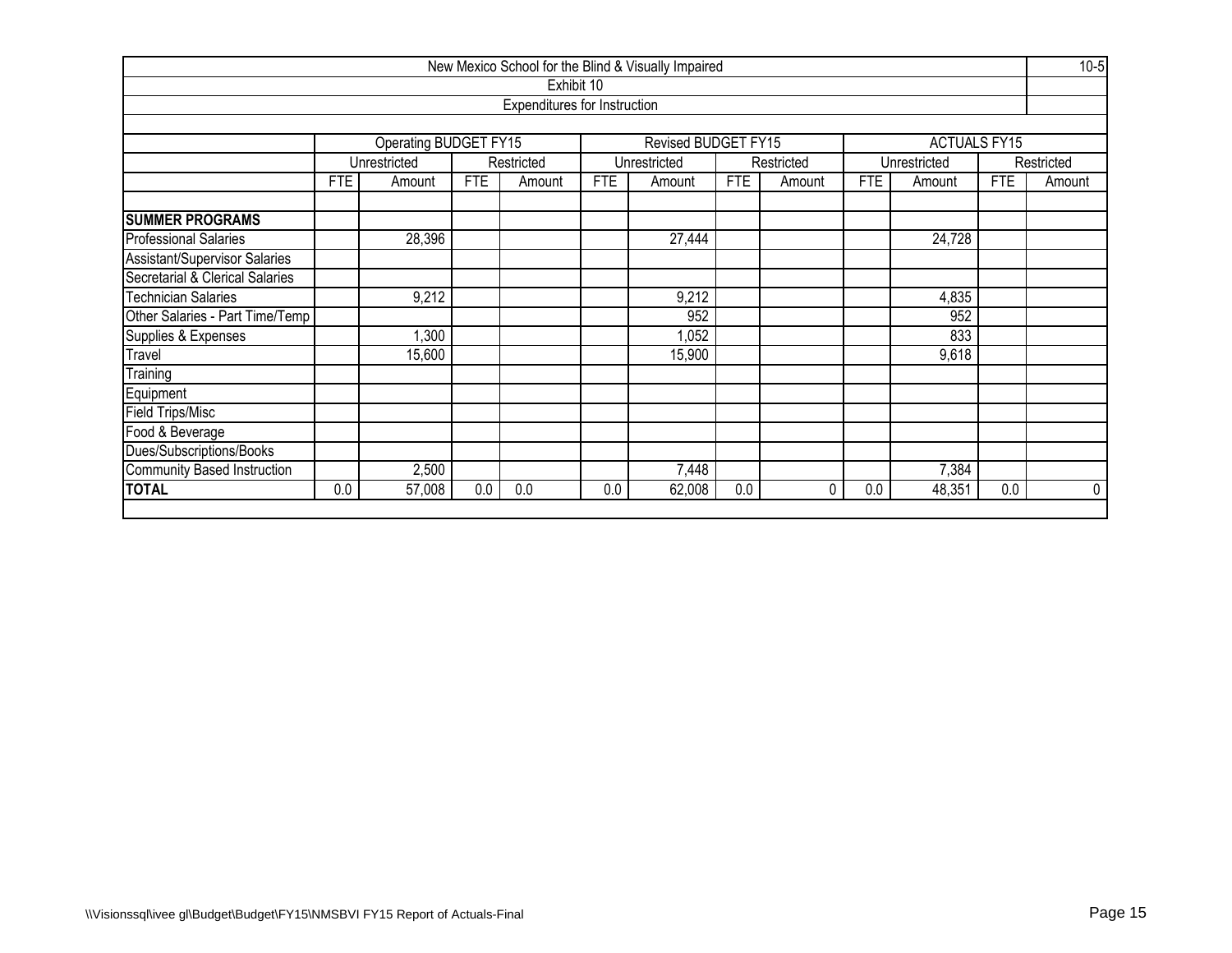| New Mexico School for the Blind & Visually Impaired |            |                       |            |                              |            |                     |            |            |            |                     |            |            |  |  |
|-----------------------------------------------------|------------|-----------------------|------------|------------------------------|------------|---------------------|------------|------------|------------|---------------------|------------|------------|--|--|
|                                                     |            |                       |            | Exhibit 10                   |            |                     |            |            |            |                     |            |            |  |  |
|                                                     |            |                       |            | Expenditures for Instruction |            |                     |            |            |            |                     |            |            |  |  |
|                                                     |            |                       |            |                              |            |                     |            |            |            |                     |            |            |  |  |
|                                                     |            | Operating BUDGET FY15 |            |                              |            | Revised BUDGET FY15 |            |            |            | <b>ACTUALS FY15</b> |            |            |  |  |
|                                                     |            | Unrestricted          |            | Restricted                   |            | Unrestricted        |            | Restricted |            | Unrestricted        |            | Restricted |  |  |
|                                                     | <b>FTE</b> | Amount                | <b>FTE</b> | Amount                       | <b>FTE</b> | Amount              | <b>FTE</b> | Amount     | <b>FTE</b> | Amount              | <b>FTE</b> | Amount     |  |  |
|                                                     |            |                       |            |                              |            |                     |            |            |            |                     |            |            |  |  |
| <b>CAMP-LIFE</b>                                    |            |                       |            |                              |            |                     |            |            |            |                     |            |            |  |  |
| <b>Professional Salaries</b>                        |            |                       |            |                              |            |                     |            |            |            |                     |            |            |  |  |
| Assistant/Supervisor Salaries                       |            |                       |            |                              |            |                     |            |            |            |                     |            |            |  |  |
| Secretarial & Clerical Salaries                     |            |                       |            |                              |            |                     |            |            |            |                     |            |            |  |  |
| <b>Technician Salaries</b>                          |            |                       |            |                              |            |                     |            |            |            |                     |            |            |  |  |
| Other Salaries - Part Time/Temp                     |            |                       |            |                              |            |                     |            |            |            |                     |            |            |  |  |
| Supplies & Expenses                                 |            |                       |            |                              |            |                     |            |            |            |                     |            |            |  |  |
| Travel                                              |            |                       |            |                              |            |                     |            |            |            |                     |            |            |  |  |
| Training                                            |            |                       |            |                              |            |                     |            |            |            |                     |            |            |  |  |
| Equipment                                           |            |                       |            |                              |            |                     |            |            |            |                     |            |            |  |  |
| <b>Field Trips/Misc</b>                             |            |                       |            |                              |            |                     |            |            |            |                     |            |            |  |  |
| Food & Beverage                                     |            |                       |            |                              |            |                     |            |            |            |                     |            |            |  |  |
| Dues/Subscriptions/Books                            |            |                       |            |                              |            |                     |            |            |            |                     |            |            |  |  |
| Community Based Instruction                         |            |                       |            |                              |            |                     |            |            |            |                     |            |            |  |  |
| <b>TOTAL</b>                                        | 0.0        | 0                     | 0.0        | 0.0                          | 0.0        | ſ                   | 0.0        | 0          | 0.0        | $\Omega$            | 0.0        | $\Omega$   |  |  |
|                                                     |            |                       |            |                              |            |                     |            |            |            |                     |            |            |  |  |
|                                                     |            |                       |            |                              |            |                     |            |            |            |                     |            |            |  |  |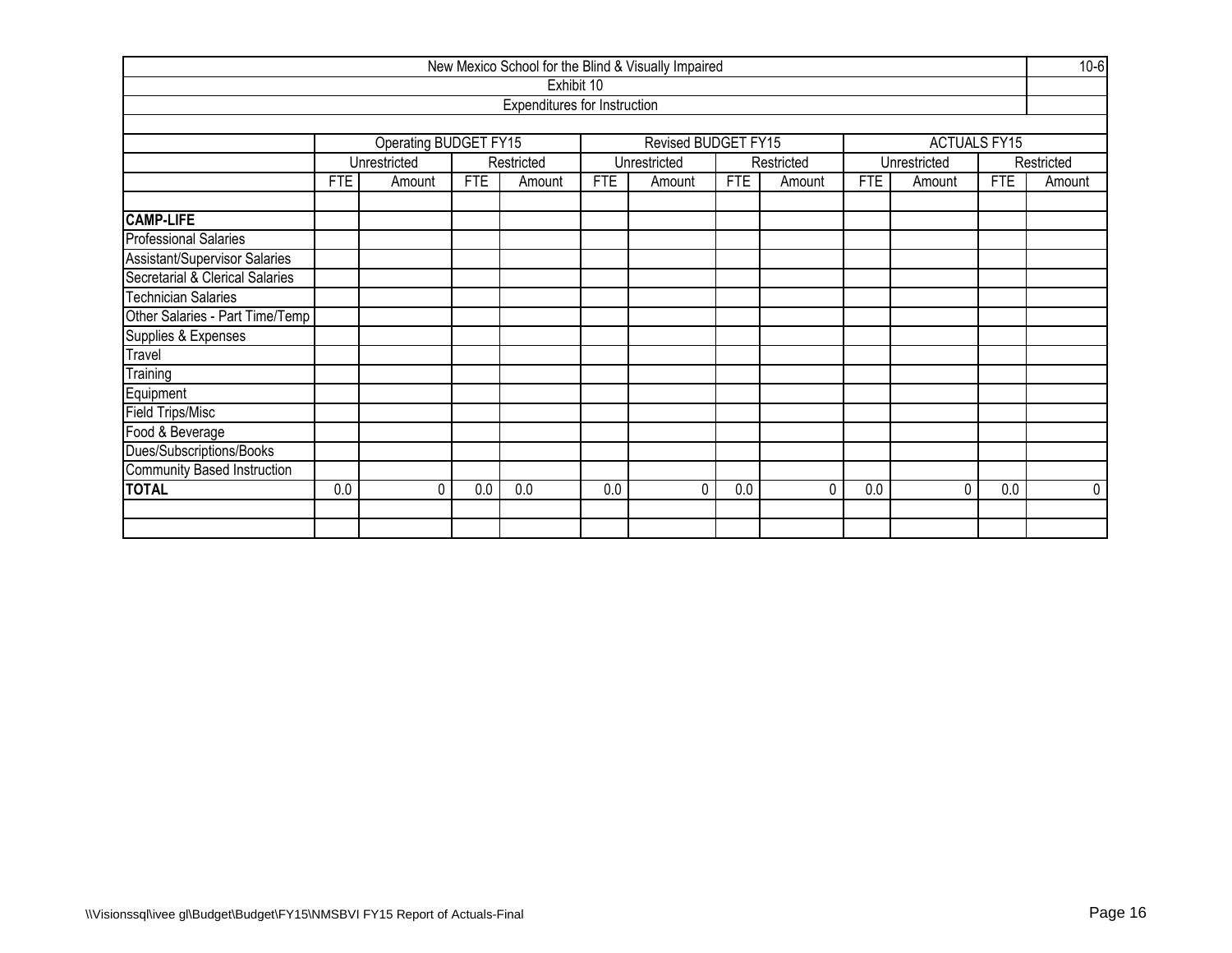|                                 |                               |                                     |            |                              |            | New Mexico School for the Blind & Visually Impaired |            |            |            |                     |            | $10 - 7$   |  |  |
|---------------------------------|-------------------------------|-------------------------------------|------------|------------------------------|------------|-----------------------------------------------------|------------|------------|------------|---------------------|------------|------------|--|--|
|                                 |                               |                                     |            | Exhibit 10                   |            |                                                     |            |            |            |                     |            |            |  |  |
|                                 |                               |                                     |            | Expenditures for Instruction |            |                                                     |            |            |            |                     |            |            |  |  |
|                                 |                               |                                     |            |                              |            |                                                     |            |            |            |                     |            |            |  |  |
|                                 |                               | Operating BUDGET FY15               |            |                              |            | Revised BUDGET FY15                                 |            |            |            | <b>ACTUALS FY15</b> |            |            |  |  |
|                                 |                               | Unrestricted                        |            | Restricted                   |            | Unrestricted                                        |            | Restricted |            | Unrestricted        |            | Restricted |  |  |
|                                 | <b>FTE</b>                    | Amount                              | <b>FTE</b> | Amount                       | <b>FTE</b> | Amount                                              | <b>FTE</b> | Amount     | <b>FTE</b> | Amount              | <b>FTE</b> | Amount     |  |  |
| <b>PERSONNEL PREP PROGRAM</b>   |                               |                                     |            |                              |            |                                                     |            |            |            |                     |            |            |  |  |
| <b>Professional Salaries</b>    | 1.0                           | 82,654                              |            |                              |            | 1.0                                                 | 94,248     |            |            |                     |            |            |  |  |
| Assistant/Supervisor Salaries   |                               |                                     |            |                              |            |                                                     |            |            |            |                     |            |            |  |  |
| Secretarial & Clerical Salaries |                               | 16,347<br>0.5<br>16,295<br>0<br>0.5 |            |                              |            |                                                     |            |            |            |                     |            |            |  |  |
| <b>Technician Salaries</b>      |                               |                                     |            |                              |            |                                                     |            |            |            |                     |            |            |  |  |
| Other Salaries - Part Time/Temp |                               |                                     |            |                              |            |                                                     |            |            |            |                     |            |            |  |  |
| Supplies & Expenses             |                               | 5,060                               |            |                              |            | 5,060                                               |            |            |            | 2,305               |            |            |  |  |
| Travel                          |                               | 17,300                              |            |                              |            | 11,300                                              |            |            |            | 5,421               |            |            |  |  |
| Training                        |                               | 110,220                             |            |                              |            | 110,220                                             |            |            |            | 66,906              |            |            |  |  |
| Equipment                       |                               |                                     |            |                              |            |                                                     |            |            |            |                     |            |            |  |  |
| Dues/Subscriptions/Books        | 7,096<br>654<br>2,250         |                                     |            |                              |            |                                                     |            |            |            |                     |            |            |  |  |
| <b>Contracted Services</b>      | 119,264<br>116,238<br>120,571 |                                     |            |                              |            |                                                     |            |            |            |                     |            |            |  |  |
| Food & Beverage                 |                               | 100<br>100                          |            |                              |            |                                                     |            |            |            |                     |            |            |  |  |
| <b>TOTAL</b>                    | 1.0                           | 338,155                             | 0.0        |                              | 1.5        | 366,534                                             | 0.0        |            | 1.5        | 302,077             | 0.0        | 0          |  |  |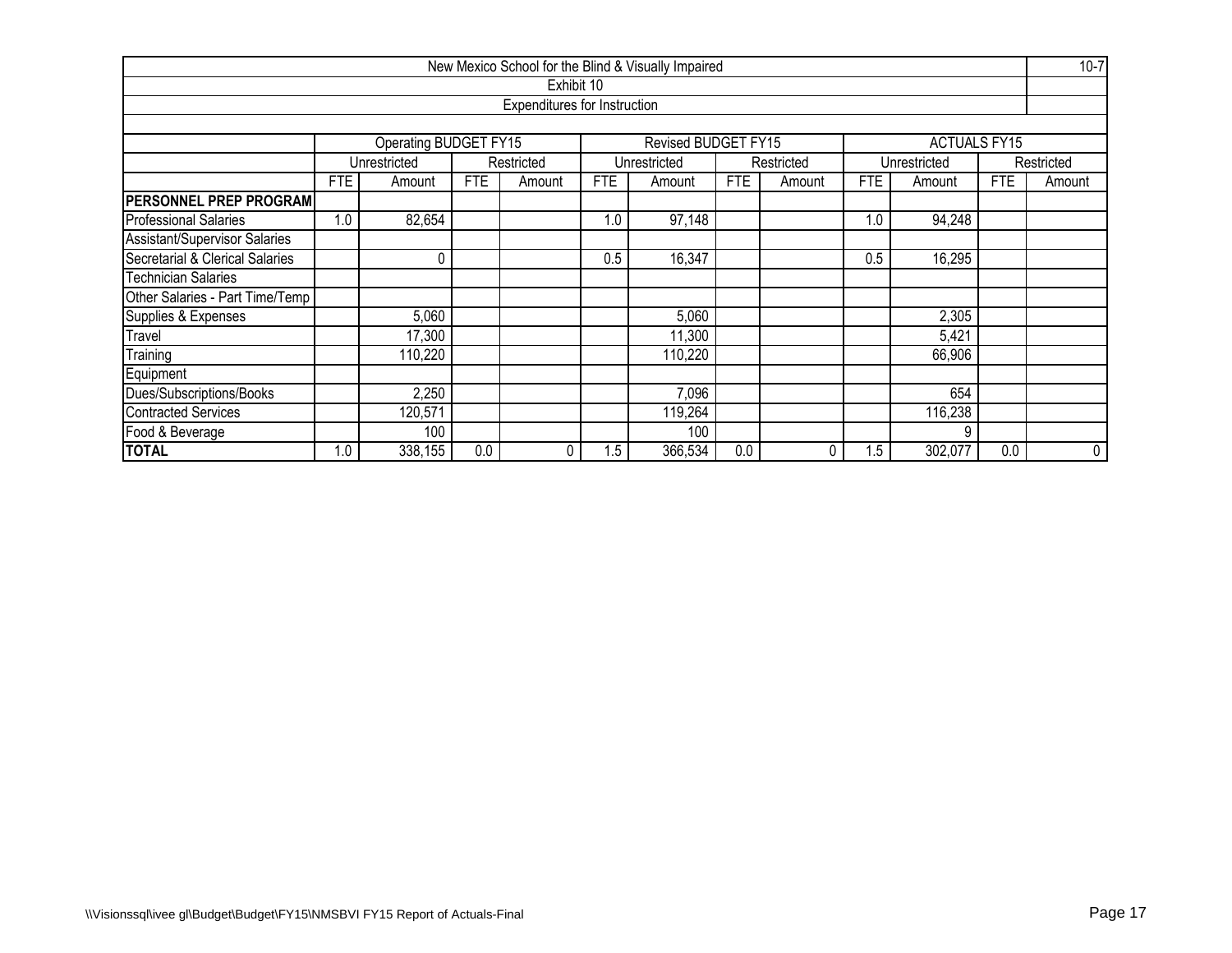|                                      |            |                       |            |                              |            | New Mexico School for the Blind & Visually Impaired |     |            |            |                     |            | $10 - 8$   |  |  |
|--------------------------------------|------------|-----------------------|------------|------------------------------|------------|-----------------------------------------------------|-----|------------|------------|---------------------|------------|------------|--|--|
|                                      |            |                       |            | Exhibit 10                   |            |                                                     |     |            |            |                     |            |            |  |  |
|                                      |            |                       |            | Expenditures for Instruction |            |                                                     |     |            |            |                     |            |            |  |  |
|                                      |            |                       |            |                              |            |                                                     |     |            |            |                     |            |            |  |  |
|                                      |            | Operating BUDGET FY15 |            |                              |            | Revised BUDGET FY15                                 |     |            |            | <b>ACTUALS FY15</b> |            |            |  |  |
|                                      |            | Unrestricted          |            | Restricted                   |            | Unrestricted                                        |     | Restricted |            | Unrestricted        |            | Restricted |  |  |
|                                      | <b>FTE</b> | Amount                | <b>FTE</b> | Amount                       | <b>FTE</b> | Amount                                              | FTE | Amount     | <b>FTE</b> | Amount              | <b>FTE</b> | Amount     |  |  |
| POST SCHOOL PREPARATION              |            |                       |            |                              |            |                                                     |     |            |            |                     |            |            |  |  |
| <b>Professional Salaries</b>         |            |                       |            |                              |            |                                                     |     |            |            |                     |            |            |  |  |
| <b>Assistant/Supervisor Salaries</b> |            |                       |            |                              |            |                                                     |     |            |            |                     |            |            |  |  |
| Secretarial & Clerical Salaries      |            |                       |            |                              |            |                                                     |     |            |            |                     |            |            |  |  |
| <b>Technician Salaries</b>           |            |                       |            |                              |            |                                                     |     |            |            |                     |            |            |  |  |
| Other Salaries - Part Time/Temp      |            |                       |            |                              |            |                                                     |     |            |            |                     |            |            |  |  |
| Supplies & Expenses                  |            |                       |            |                              |            |                                                     |     |            |            |                     |            |            |  |  |
| Travel                               |            |                       |            |                              |            |                                                     |     |            |            |                     |            |            |  |  |
| Training                             |            |                       |            |                              |            |                                                     |     |            |            |                     |            |            |  |  |
| Equipment                            |            |                       |            |                              |            |                                                     |     |            |            |                     |            |            |  |  |
| Dues/Subscriptions/Books             |            |                       |            |                              |            |                                                     |     |            |            |                     |            |            |  |  |
| <b>Field Trips</b>                   |            |                       |            |                              |            |                                                     |     |            |            |                     |            |            |  |  |
| Community Based Instruction          |            |                       |            |                              |            |                                                     |     |            |            |                     |            |            |  |  |
| <b>TOTAL</b>                         | 0.0        | 0                     | 0.0        | 0                            | 0.0        | 0                                                   | 0.0 | 0          | 0.0        | 0                   | 0.0        | 0          |  |  |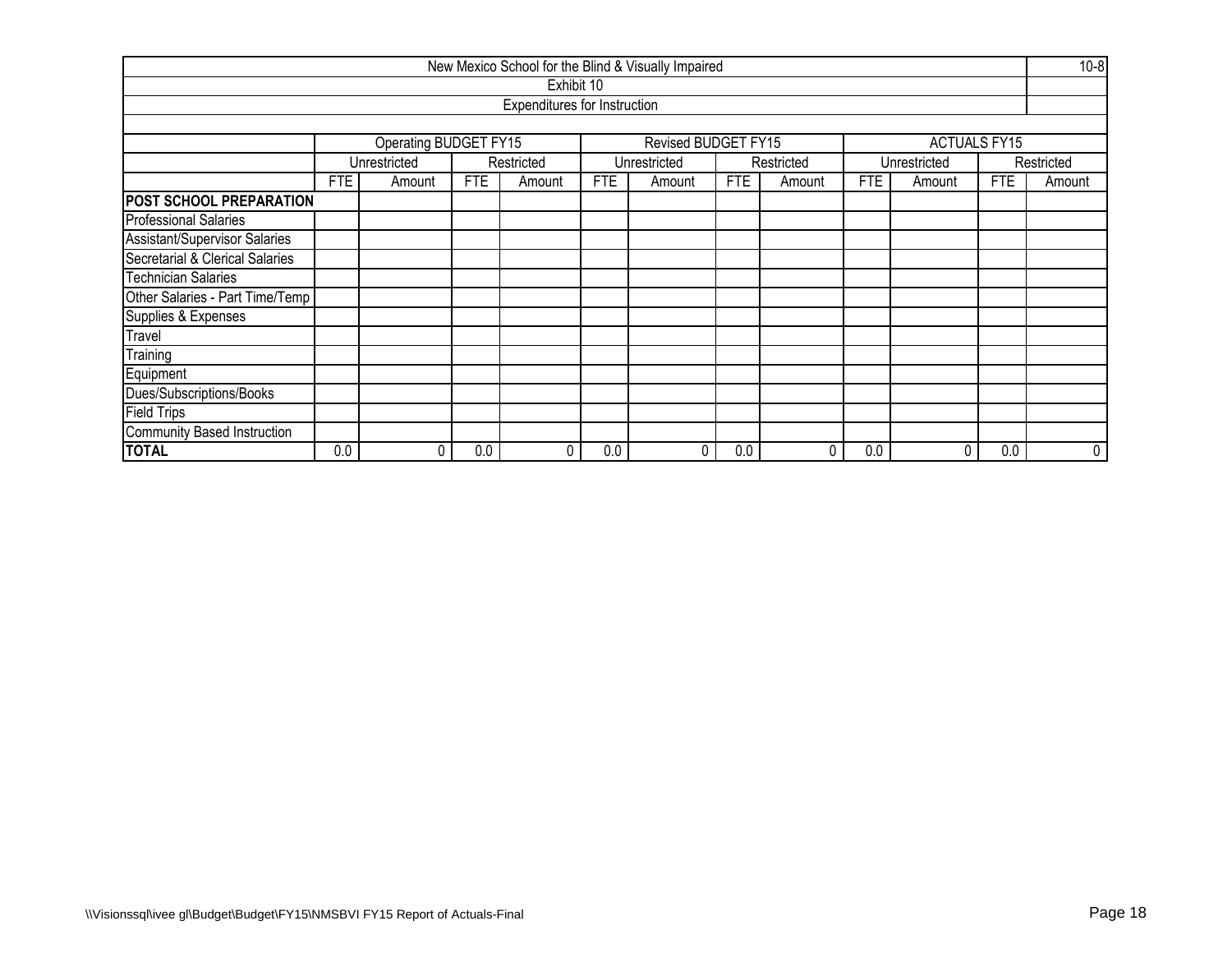|                                    |                  |                       |                  |                              |                  | New Mexico School for the Blind & Visually Impaired |            |              |                  |                     |            | $10-9$       |
|------------------------------------|------------------|-----------------------|------------------|------------------------------|------------------|-----------------------------------------------------|------------|--------------|------------------|---------------------|------------|--------------|
|                                    |                  |                       |                  | Exhibit 10                   |                  |                                                     |            |              |                  |                     |            |              |
|                                    |                  |                       |                  | Expenditures for Instruction |                  |                                                     |            |              |                  |                     |            |              |
|                                    |                  |                       |                  |                              |                  |                                                     |            |              |                  |                     |            |              |
|                                    |                  | Operating BUDGET FY15 |                  |                              |                  | <b>Revised BUDGET FY15</b>                          |            |              |                  | <b>ACTUALS FY15</b> |            |              |
|                                    |                  | Unrestricted          |                  | Restricted                   |                  | Unrestricted                                        |            | Restricted   |                  | Unrestricted        |            | Restricted   |
|                                    | <b>FTE</b>       | Amount                | <b>FTE</b>       | Amount                       | <b>FTE</b>       | Amount                                              | <b>FTE</b> | Amount       | <b>FTE</b>       | Amount              | <b>FTE</b> | Amount       |
| <b>DETAILS</b>                     |                  |                       |                  |                              |                  |                                                     |            |              |                  |                     |            |              |
| <b>Professional Salaries</b>       | 41.0             | 2,479,350             | 1.2              | 60,798                       | 41.0             | 2,249,523                                           | 1.2        | 67,632       | 41.0             | 2,217,924           | 1.2        | 52,389       |
| Assistant/Supervisor Salaries      | .0               | 48,602                | 0.0              | 0                            | 2.0              | 86,950                                              | 0.0        | 0            | 2.0              | 86,950              | 0.0        | 0            |
| Secretarial & Clerical Salaries    | $\overline{3.0}$ | 123,431               | 0.0              | 0                            | 2.0              | 70,866                                              | 0.0        | $\Omega$     | 2.0              | 70,698              | 0.0        | $\Omega$     |
| <b>Technician Salaries</b>         | 32.0             | 806,532               | 0.0              | 0                            | 32.0             | 768,010                                             | 0.0        | 0            | 32.0             | 761,223             | 0.0        | $\mathbf{0}$ |
| Other Salaries-Part Time/Temp      | $\overline{0.0}$ | 26,176                | 0.0              | 0                            | 0.0              | 28,746                                              | 0.0        | $\Omega$     | 0.0              | 25,329              | 0.0        | $\mathbf{0}$ |
| Supplies & Expenses                | 0.0              | 82,210                | $\overline{0.0}$ | 16,834                       | 0.0              | 207,608                                             | 0.0        | 20,027       | 0.0              | 70,208              | 0.0        | 17,033       |
| <b>Instructional Textbooks</b>     | 0.0              | 0                     | $\overline{0.0}$ | 0                            | 0.0              | 0                                                   | 0.0        | <sup>0</sup> | 0.0              | 0                   | 0.0        |              |
| <b>Instructional Materials</b>     | $\overline{0.0}$ | 0                     | $\overline{0.0}$ | 0                            | $\overline{0.0}$ | 0                                                   | 0.0        | $\Omega$     | $\overline{0.0}$ | 0                   | 0.0        | $\Omega$     |
| Travel                             | 0.0              | 50,400                | $\overline{0.0}$ | 4,000                        | $\overline{0.0}$ | 54,776                                              | 0.0        | 10,315       | $\overline{0.0}$ | 41,522              | 0.0        | 3,732        |
| Training                           | 0.0              | 122,220               | $\overline{0.0}$ | 5,000                        | 0.0              | 120,365                                             | 0.0        | 1,195        | 0.0              | 71,090              | 0.0        | 1,195        |
| Equipment                          | 0.0              | 20,000                | $\overline{0.0}$ | 5,000                        | 0.0              | 18,601                                              | 0.0        | 24,637       | 0.0              | 5,931               | 0.0        | 21,077       |
| <b>Field Trips/Misc</b>            | 0.0              | 0                     | 0.0              | 0                            | 0.0              | 0                                                   | 0.0        | 0            | 0.0              | 0                   | 0.0        | $\Omega$     |
| Food & Beverage                    | 0.0              | 12,100                | 0.0              | 0.0                          | 0.0              | 8,100                                               | 0.0        | 451          | 0.0              | 4,889               | 0.0        | 178          |
| Dues/Subscriptions/Books           | 0.0              | 20,750                | 0.0              | 556                          | 0.0              | 20,596                                              | 0.0        | 3,636        | 0.0              | 8,793               | 0.0        | 1,106        |
| Contracted Services                | 0.0              | 284,175               | 0.0              | 51,100                       | 0.0              | 175,455                                             | 0.0        | 51,434       | 0.0              | 155,950             | 0.0        | 48,596       |
| Advertisement                      | $\overline{0.0}$ |                       | 0.0              | 0                            | 0.0              |                                                     | 0.0        | <sup>0</sup> | 0.0              | 0                   | 0.0        | $\Omega$     |
| <b>Community Based Instruction</b> | 0.0              | 18,500                | 0.0              | 0.0                          | 0.0              | 22,448                                              | 0.0        | 300.0        | 0.0              | 16,945              | 0.0        | 178          |
| Medicaid - State Share Reimburs    | $\overline{0.0}$ | 20,770                | 0.0              | 0                            | 0.0              | 27,770                                              | 0.0        | 0            | 0.0              | 24,837              | 0.0        | $\Omega$     |
| <b>TOTAL</b>                       | 77.0             | 4,115,216             | 1.2              | 143,288                      | 77.0             | 3,859,814                                           | 1.2        | 179,627      | 77.0             | 3,562,288.67        | 1.2        | 145,484      |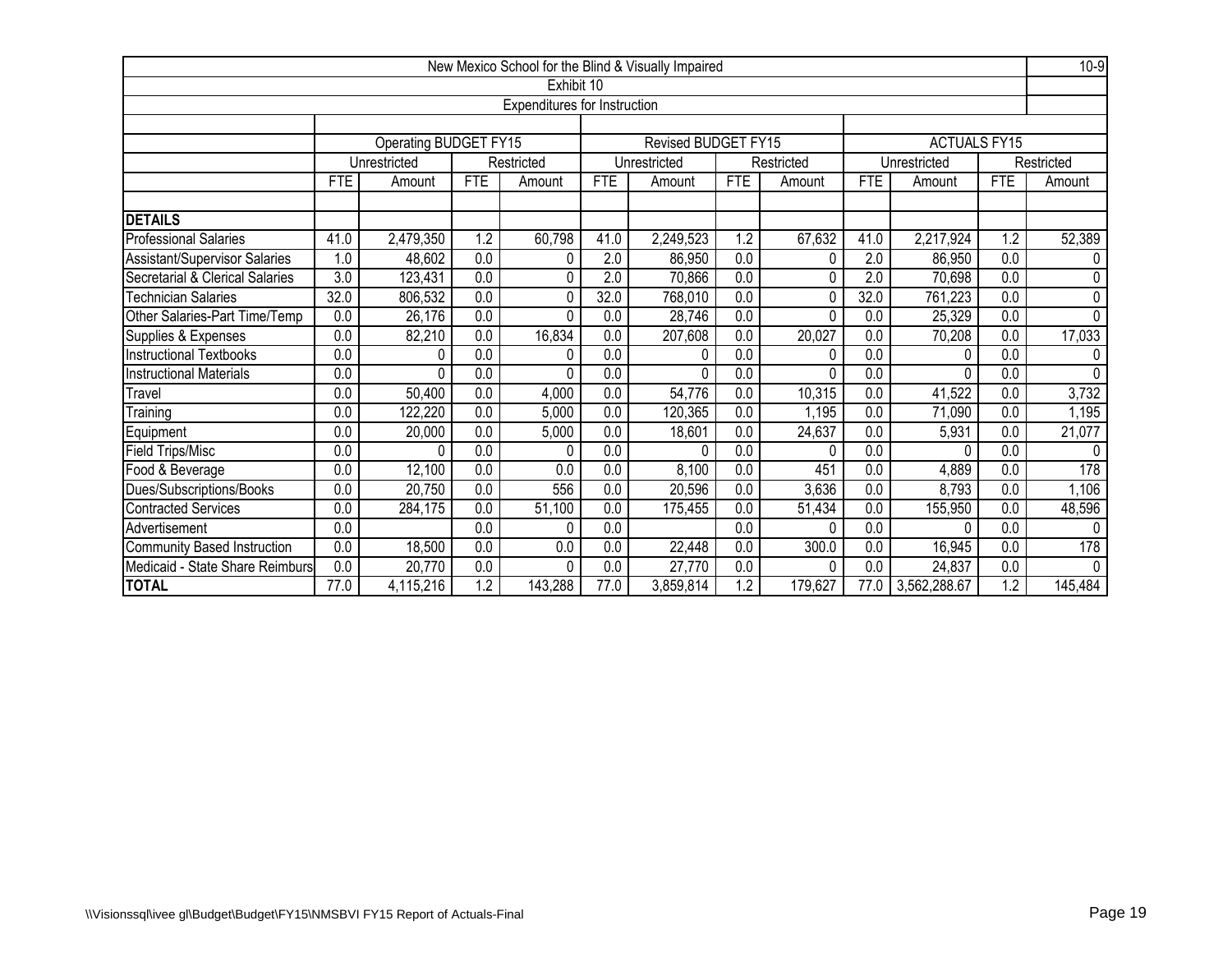|                                  |                                       |                |                                          |                | New Mexico School for the Blind & Visually Impaired |                     |  |  |  |  |  |  |  |  |  |  |  |  |
|----------------------------------|---------------------------------------|----------------|------------------------------------------|----------------|-----------------------------------------------------|---------------------|--|--|--|--|--|--|--|--|--|--|--|--|
|                                  |                                       |                | Exhibit 11                               |                |                                                     |                     |  |  |  |  |  |  |  |  |  |  |  |  |
|                                  |                                       |                | <b>Expenditures for Academic Support</b> |                |                                                     |                     |  |  |  |  |  |  |  |  |  |  |  |  |
|                                  |                                       |                | Revised BUDGET FY15                      |                |                                                     | <b>ACTUALS FY15</b> |  |  |  |  |  |  |  |  |  |  |  |  |
|                                  | Operating BUDGET FY15<br>Unrestricted | Restricted     | Unrestricted                             | Restricted     | Unrestricted                                        | Restricted          |  |  |  |  |  |  |  |  |  |  |  |  |
| <b>ACADEMIC SUPPORT</b>          |                                       |                |                                          |                |                                                     |                     |  |  |  |  |  |  |  |  |  |  |  |  |
| <b>Academic Support Services</b> | 0                                     | 0              | $\Omega$                                 | 0              | $\mathbf 0$                                         | 0                   |  |  |  |  |  |  |  |  |  |  |  |  |
|                                  |                                       |                |                                          |                |                                                     |                     |  |  |  |  |  |  |  |  |  |  |  |  |
| Library                          | 56,507                                | 0              | 45,398                                   | 0              | 45,306                                              | $\mathbf 0$         |  |  |  |  |  |  |  |  |  |  |  |  |
| Outreach Services                | 501,483                               | 0              | 498,754                                  | 7,585          | 328,438                                             | 6,037               |  |  |  |  |  |  |  |  |  |  |  |  |
| Lending Library                  | 0                                     | 0              | 0                                        | 0              | 0                                                   | $\overline{0}$      |  |  |  |  |  |  |  |  |  |  |  |  |
| Low Vision Clinic                | 217,843                               | $\overline{0}$ | 212,912                                  | $\overline{0}$ | 208,096                                             |                     |  |  |  |  |  |  |  |  |  |  |  |  |
| Family Infant Toddler Program    | 1,161,419                             | 254,163        | 1,052,704                                | 308,901        | 1,063,963                                           | 259,629             |  |  |  |  |  |  |  |  |  |  |  |  |
| <b>Related Services</b>          | 361,855                               | $\mathbf 0$    | 341,747                                  | $\pmb{0}$      | 341,471                                             | $\pmb{0}$           |  |  |  |  |  |  |  |  |  |  |  |  |
| Resource Center                  | 283,027                               | 0              | 279,324                                  | $\pmb{0}$      | 272,903                                             | $\overline{0}$      |  |  |  |  |  |  |  |  |  |  |  |  |
| <b>TOTAL</b>                     | 2,582,134                             | 254,163        | 2,430,840                                | 316,486        | 2,260,177                                           | 265,666             |  |  |  |  |  |  |  |  |  |  |  |  |
| Fringe Benefits                  | 518,857                               | 142,442        | 676,956                                  | 142,442        | 652,519                                             | 128,541             |  |  |  |  |  |  |  |  |  |  |  |  |
| <b>GRAND TOTAL EXPENDITURES</b>  | 3,100,990                             | 396,604        | 3,107,795                                | 458,928        | 2,912,696                                           | 394,208             |  |  |  |  |  |  |  |  |  |  |  |  |
| <b>ACADEMIC SUPPORT</b>          |                                       |                |                                          |                |                                                     |                     |  |  |  |  |  |  |  |  |  |  |  |  |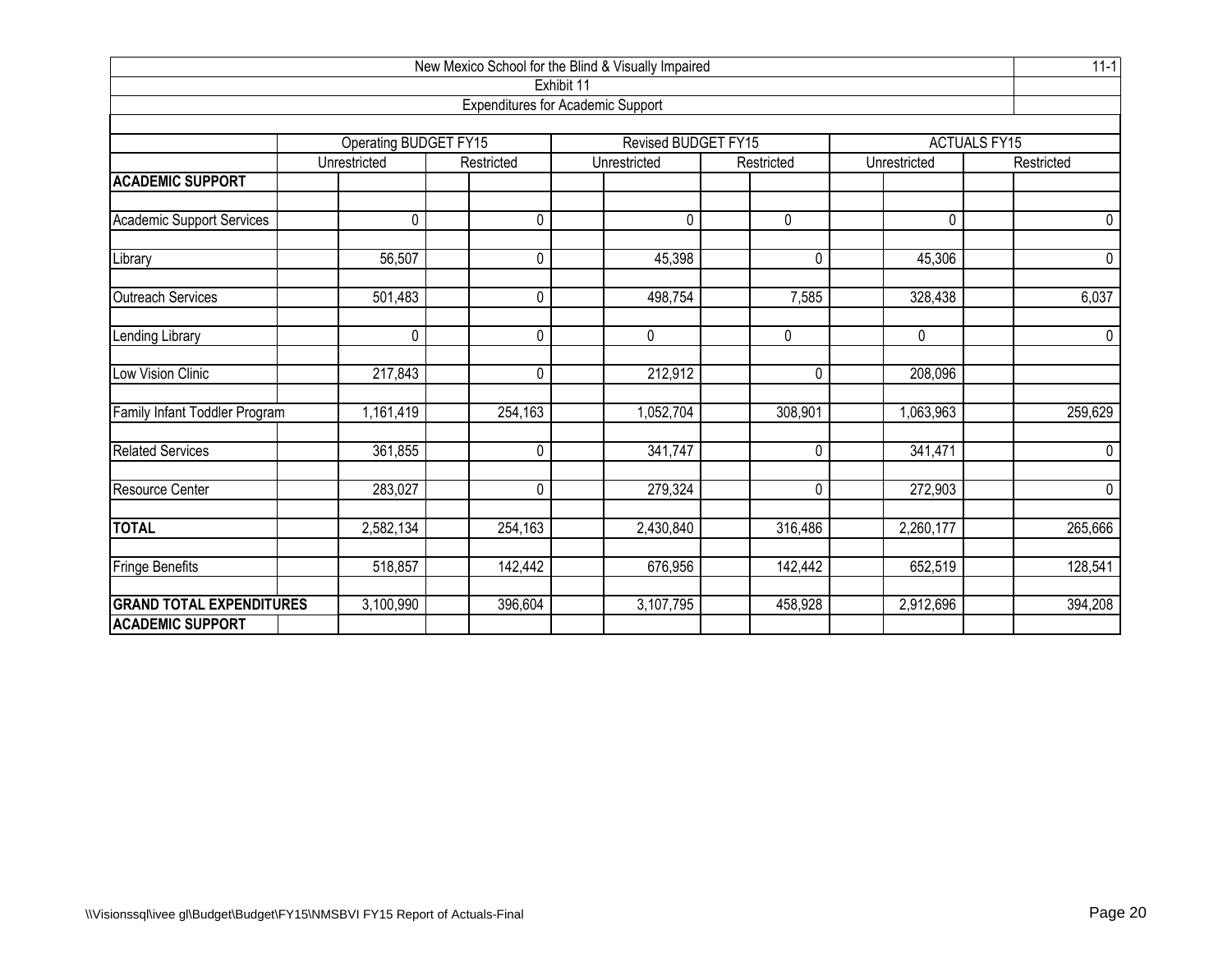|                                  |     |                                                    |     |                                          |             | New Mexico School for the Blind & Visually Impaired |            |            |            |              |                     | $11-2$     |  |
|----------------------------------|-----|----------------------------------------------------|-----|------------------------------------------|-------------|-----------------------------------------------------|------------|------------|------------|--------------|---------------------|------------|--|
|                                  |     |                                                    |     |                                          | Exhibit 11a |                                                     |            |            |            |              |                     |            |  |
|                                  |     |                                                    |     | <b>Expenditures for Academic Support</b> |             |                                                     |            |            |            |              |                     |            |  |
|                                  |     |                                                    |     |                                          |             |                                                     |            |            |            |              |                     |            |  |
|                                  |     | Operating BUDGET FY15                              |     |                                          |             | Revised BUDGET FY15                                 |            |            |            |              | <b>ACTUALS FY15</b> |            |  |
|                                  |     | Unrestricted                                       |     | Restricted                               |             | Unrestricted                                        |            | Restricted |            | Unrestricted |                     | Restricted |  |
|                                  | FTE | Amount                                             | FTE | Amount                                   | <b>FTE</b>  | Amount                                              | <b>FTE</b> | Amount     | <b>FTE</b> | Amount       | FTE                 | Amount     |  |
| <b>Academic Support Services</b> |     |                                                    |     |                                          |             |                                                     |            |            |            |              |                     |            |  |
| <b>Professional Salaries</b>     |     |                                                    |     |                                          |             |                                                     |            |            |            |              |                     |            |  |
| Assistant/Supervisor Salaries    |     |                                                    |     |                                          |             |                                                     |            |            |            |              |                     |            |  |
| Secretarial & Clerical Salaries  |     |                                                    |     |                                          |             |                                                     |            |            |            |              |                     |            |  |
| <b>Technician Salaries</b>       |     |                                                    |     |                                          |             |                                                     |            |            |            |              |                     |            |  |
| Other Salaries - Part Time/Temp  |     |                                                    |     |                                          |             |                                                     |            |            |            |              |                     |            |  |
| Supplies & Expenses              |     |                                                    |     |                                          |             |                                                     |            |            |            |              |                     |            |  |
| Travel                           |     |                                                    |     |                                          |             |                                                     |            |            |            |              |                     |            |  |
| <b>Training</b>                  |     |                                                    |     |                                          |             |                                                     |            |            |            |              |                     |            |  |
| Equipment                        |     |                                                    |     |                                          |             |                                                     |            |            |            |              |                     |            |  |
| Food & Beverage                  |     |                                                    |     |                                          |             |                                                     |            |            |            |              |                     |            |  |
| Dues/Subscriptions/Books         |     |                                                    |     |                                          |             |                                                     |            |            |            |              |                     |            |  |
| <b>Contracted Services</b>       |     |                                                    |     |                                          |             |                                                     |            |            |            |              |                     |            |  |
| <b>TOTAL</b>                     |     | 0.00<br>0.0<br>0<br>0<br>0.00<br>$\mathbf{0}$<br>N |     |                                          |             |                                                     |            |            |            |              |                     |            |  |
|                                  |     |                                                    |     |                                          |             |                                                     |            |            |            |              |                     |            |  |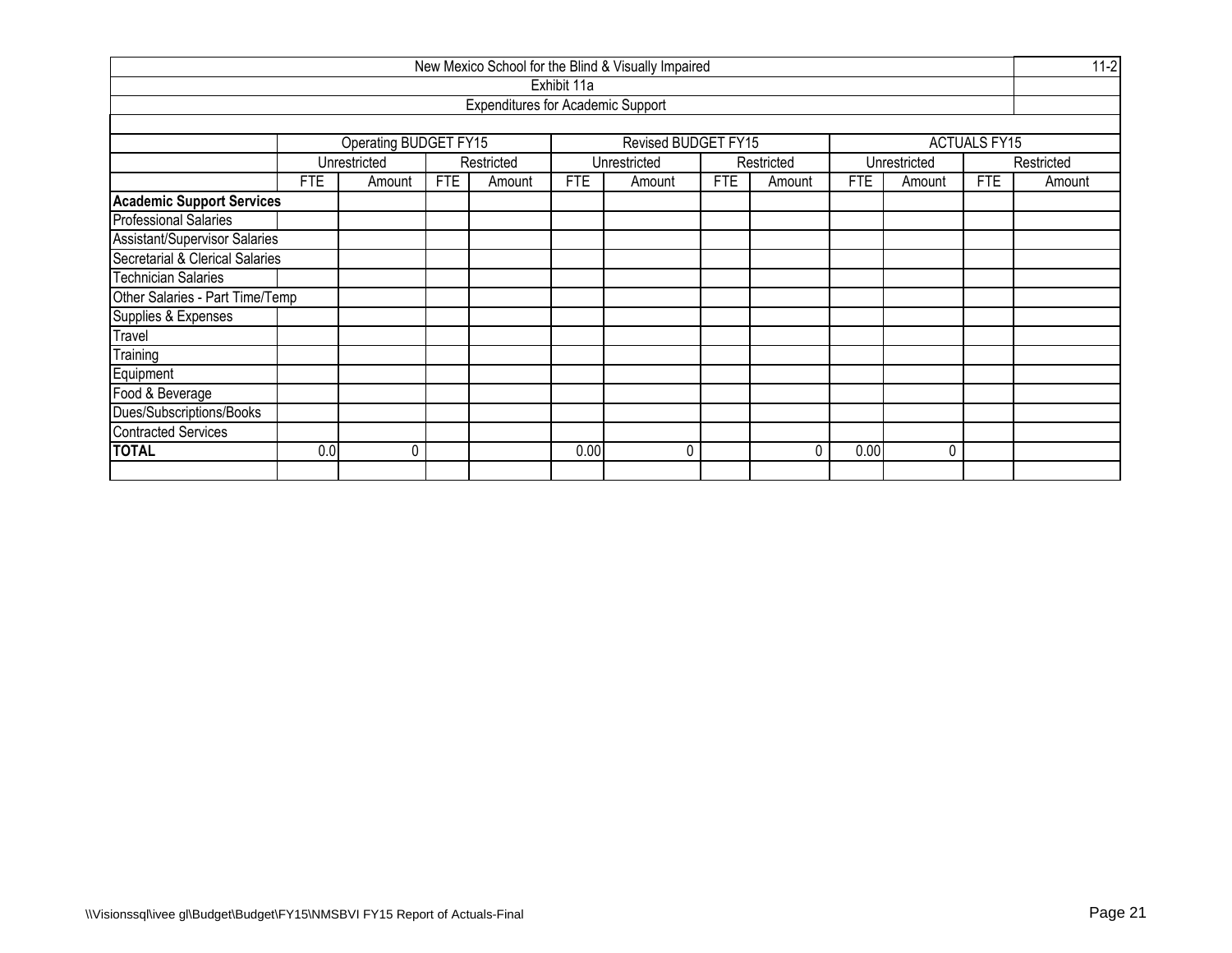|                                      |                   |                       |     |                                          |             | New Mexico School for the Blind & Visually Impaired |            |            |            |                  |                     | $11-3$     |
|--------------------------------------|-------------------|-----------------------|-----|------------------------------------------|-------------|-----------------------------------------------------|------------|------------|------------|------------------|---------------------|------------|
|                                      |                   |                       |     |                                          | Exhibit 11a |                                                     |            |            |            |                  |                     |            |
|                                      |                   |                       |     | <b>Expenditures for Academic Support</b> |             |                                                     |            |            |            |                  |                     |            |
|                                      |                   |                       |     |                                          |             |                                                     |            |            |            |                  |                     |            |
|                                      |                   | Operating BUDGET FY15 |     |                                          |             | Revised BUDGET FY15                                 |            |            |            |                  | <b>ACTUALS FY15</b> |            |
|                                      |                   | Unrestricted          |     | Restricted                               |             | Unrestricted                                        |            | Restricted |            | Unrestricted     |                     | Restricted |
|                                      | <b>FTE</b>        | Amount                | FTE | Amount                                   | <b>FTE</b>  | Amount                                              | <b>FTE</b> | Amount     | <b>FTE</b> | Amount           | <b>FTE</b>          | Amount     |
| <b>LIBRARY</b>                       |                   |                       |     |                                          |             |                                                     |            |            |            |                  |                     |            |
| <b>Professional Salaries</b>         |                   |                       |     |                                          |             |                                                     |            |            |            |                  |                     |            |
| <b>Assistant/Supervisor Salaries</b> |                   |                       |     |                                          |             |                                                     |            |            |            |                  |                     |            |
| Secretarial & Clerical Salaries      |                   |                       |     |                                          |             |                                                     |            |            |            |                  |                     |            |
| <b>Technician Salaries</b>           | 1.0               | 26,407                |     |                                          | 1.0         | 25,899                                              |            |            | 1.0        | 25,842           |                     |            |
| Other Salaries - Part Time/Temp      |                   |                       |     |                                          |             |                                                     |            |            |            |                  |                     |            |
| Supplies & Expenses                  |                   | 2,000                 |     |                                          |             | 2,000                                               |            |            |            | 2,047            |                     |            |
| Travel                               |                   | 500                   |     |                                          |             |                                                     |            |            |            | 0                |                     |            |
| Training                             | 120<br>120<br>600 |                       |     |                                          |             |                                                     |            |            |            |                  |                     |            |
| Equipment                            | 1,399<br>1,399    |                       |     |                                          |             |                                                     |            |            |            |                  |                     |            |
| Food & Beverage                      |                   |                       |     |                                          |             |                                                     |            |            |            |                  |                     |            |
| Dues/Subscriptions/Books             |                   | 14,800                |     |                                          |             | 15,780                                              |            |            |            | 15,694           |                     |            |
| <b>Contracted Services</b>           |                   | 12,000                |     |                                          |             |                                                     |            |            |            | $\Omega$         |                     |            |
| Community Based Instruction          |                   | 200                   |     |                                          |             | 200                                                 |            |            |            | $\overline{204}$ |                     |            |
| <b>TOTAL</b>                         | 1.00              | 56,507                |     | $\Omega$                                 | 1.00        | 45,398                                              |            | 0          | 1.00       | 45,306           |                     | $\pmb{0}$  |
| <b>OUTREACH SERVICES</b>             |                   |                       |     |                                          |             |                                                     |            |            |            |                  |                     |            |
| <b>Professional Salaries</b>         | 6.0               | 428,537               |     |                                          | 6.0         | 290,506                                             |            |            | 6.0        | 256,778          |                     |            |
| Assistant/Supervisor Salaries        |                   |                       |     |                                          |             |                                                     |            |            |            |                  |                     |            |
| Secretarial & Clerical Salaries      | 1.0               | 28,646                |     |                                          | 1.0         | 28,131                                              |            |            | 1.0        | 28,667           |                     |            |
| <b>Technician Salaries</b>           |                   |                       |     |                                          |             |                                                     |            |            |            |                  |                     |            |
| Other salaries - Part Time/Temp      |                   |                       |     |                                          |             |                                                     |            |            |            |                  |                     |            |
| Supplies & Expenses                  |                   | 3,000                 |     |                                          |             | 136,324                                             |            | 4,590      |            | 4,799            |                     | 3,032      |
| Travel                               |                   | 17,000                |     |                                          |             | 25,900                                              |            |            |            | 29,959           |                     |            |
| Training                             |                   | 7,000                 |     |                                          |             | 2,893                                               |            |            |            | 2,768            |                     |            |
| Equipment                            |                   |                       |     | $\mathbf 0$                              |             |                                                     |            | 2,995      |            |                  |                     | 3,005      |
| Food & Beverage                      |                   | 2,000                 |     |                                          |             | 1,000                                               |            |            |            | 560              |                     |            |
| Dues/Subscriptions/Books             |                   | 300                   |     |                                          |             | $\Omega$                                            |            |            |            | $\Omega$         |                     |            |
| <b>Contracted Services</b>           |                   | 15,000                |     |                                          |             | 14,000                                              |            |            |            | 4,907            |                     |            |
| Field Trips                          |                   |                       |     |                                          |             |                                                     |            |            |            |                  |                     |            |
| <b>TOTAL</b>                         | 7.0               | 501,483               | 0.0 | 0                                        | 7.0         | 498,754                                             | 0.0        | 7,585      | 7.0        | 328,438          | 0.0                 | 6,037      |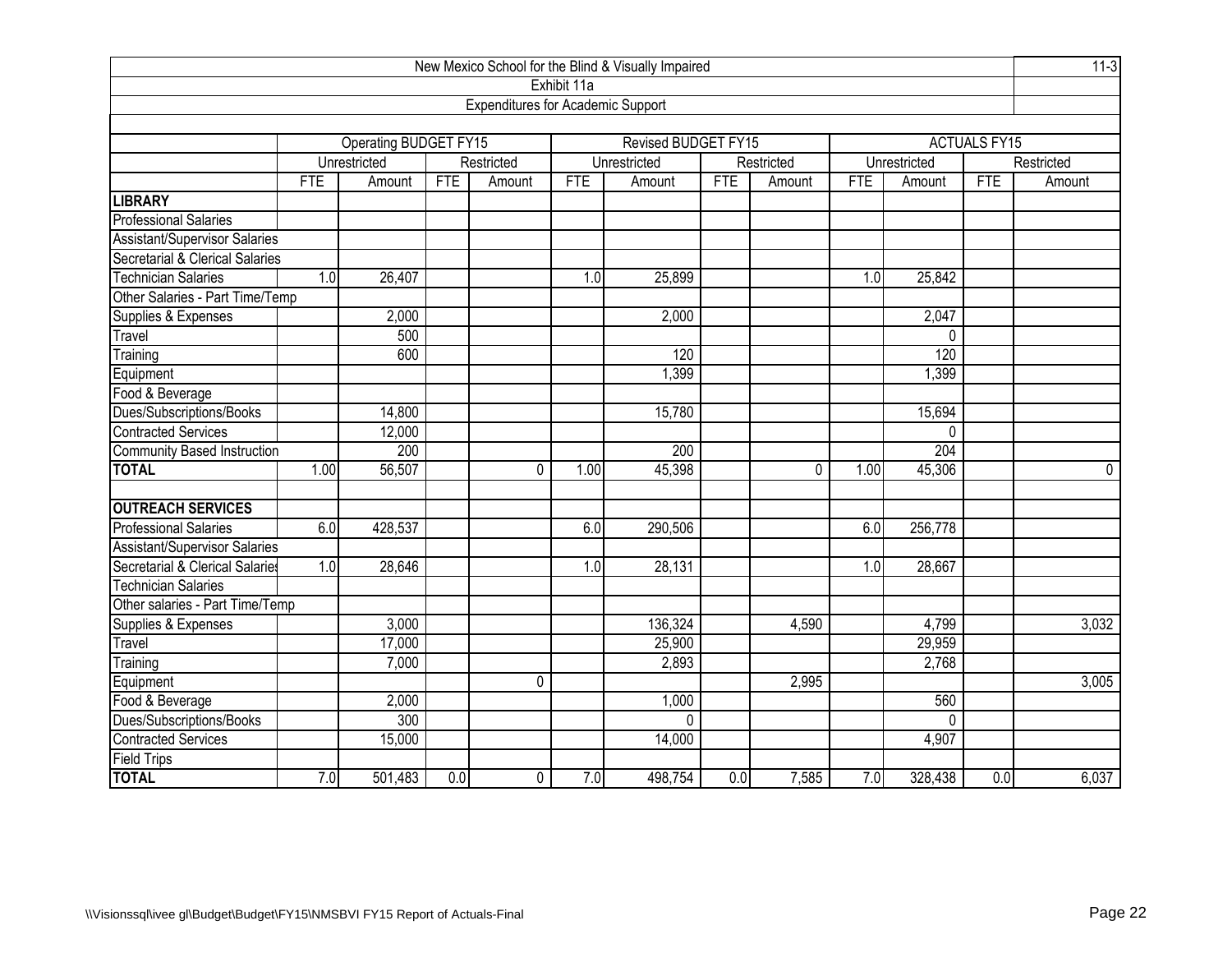|                                 |                                                                             |                                                    |  |                                          |             | New Mexico School for the Blind & Visually Impaired |  |            |            |              |                     | $11 - 4$   |  |  |
|---------------------------------|-----------------------------------------------------------------------------|----------------------------------------------------|--|------------------------------------------|-------------|-----------------------------------------------------|--|------------|------------|--------------|---------------------|------------|--|--|
|                                 |                                                                             |                                                    |  |                                          | Exhibit 11a |                                                     |  |            |            |              |                     |            |  |  |
|                                 |                                                                             |                                                    |  | <b>Expenditures for Academic Support</b> |             |                                                     |  |            |            |              |                     |            |  |  |
|                                 |                                                                             |                                                    |  |                                          |             |                                                     |  |            |            |              |                     |            |  |  |
|                                 |                                                                             | Operating BUDGET FY15                              |  |                                          |             | Revised BUDGET FY15                                 |  |            |            |              | <b>ACTUALS FY15</b> |            |  |  |
|                                 |                                                                             | Unrestricted                                       |  | Restricted                               |             | Unrestricted                                        |  | Restricted |            | Unrestricted |                     | Restricted |  |  |
|                                 | <b>FTE</b><br><b>FTE</b><br><b>FTE</b><br>FTE<br>Amount<br>Amount<br>Amount |                                                    |  |                                          |             |                                                     |  | Amount     | <b>FTE</b> | Amount       | <b>FTE</b>          | Amount     |  |  |
| <b>Lending Library</b>          |                                                                             |                                                    |  |                                          |             |                                                     |  |            |            |              |                     |            |  |  |
| <b>Professional Salaries</b>    |                                                                             |                                                    |  |                                          |             |                                                     |  |            |            |              |                     |            |  |  |
| Assistant/Supervisor Salaries   |                                                                             |                                                    |  |                                          |             |                                                     |  |            |            |              |                     |            |  |  |
| Secretarial & Clerical Salaries |                                                                             |                                                    |  |                                          |             |                                                     |  |            |            |              |                     |            |  |  |
| <b>Technician Salaries</b>      |                                                                             |                                                    |  |                                          |             |                                                     |  |            |            |              |                     |            |  |  |
| Other Salaries - Part Time/Temp |                                                                             |                                                    |  |                                          |             |                                                     |  |            |            |              |                     |            |  |  |
| Supplies & Expenses             |                                                                             |                                                    |  |                                          |             |                                                     |  |            |            |              |                     |            |  |  |
| Travel                          |                                                                             |                                                    |  |                                          |             |                                                     |  |            |            |              |                     |            |  |  |
| Training                        |                                                                             |                                                    |  |                                          |             |                                                     |  |            |            |              |                     |            |  |  |
| Equipment                       |                                                                             |                                                    |  |                                          |             |                                                     |  |            |            |              |                     |            |  |  |
| Food & Beverage                 |                                                                             |                                                    |  |                                          |             |                                                     |  |            |            |              |                     |            |  |  |
| Dues/Subscriptions/Books        |                                                                             |                                                    |  |                                          |             |                                                     |  |            |            |              |                     |            |  |  |
| <b>Contracted Services</b>      |                                                                             |                                                    |  |                                          |             |                                                     |  |            |            |              |                     |            |  |  |
| <b>TOTAL</b>                    |                                                                             | 0.00<br>0.0<br>0<br>0<br>0.00<br>$\mathbf{0}$<br>N |  |                                          |             |                                                     |  |            |            |              |                     |            |  |  |
|                                 |                                                                             |                                                    |  |                                          |             |                                                     |  |            |            |              |                     |            |  |  |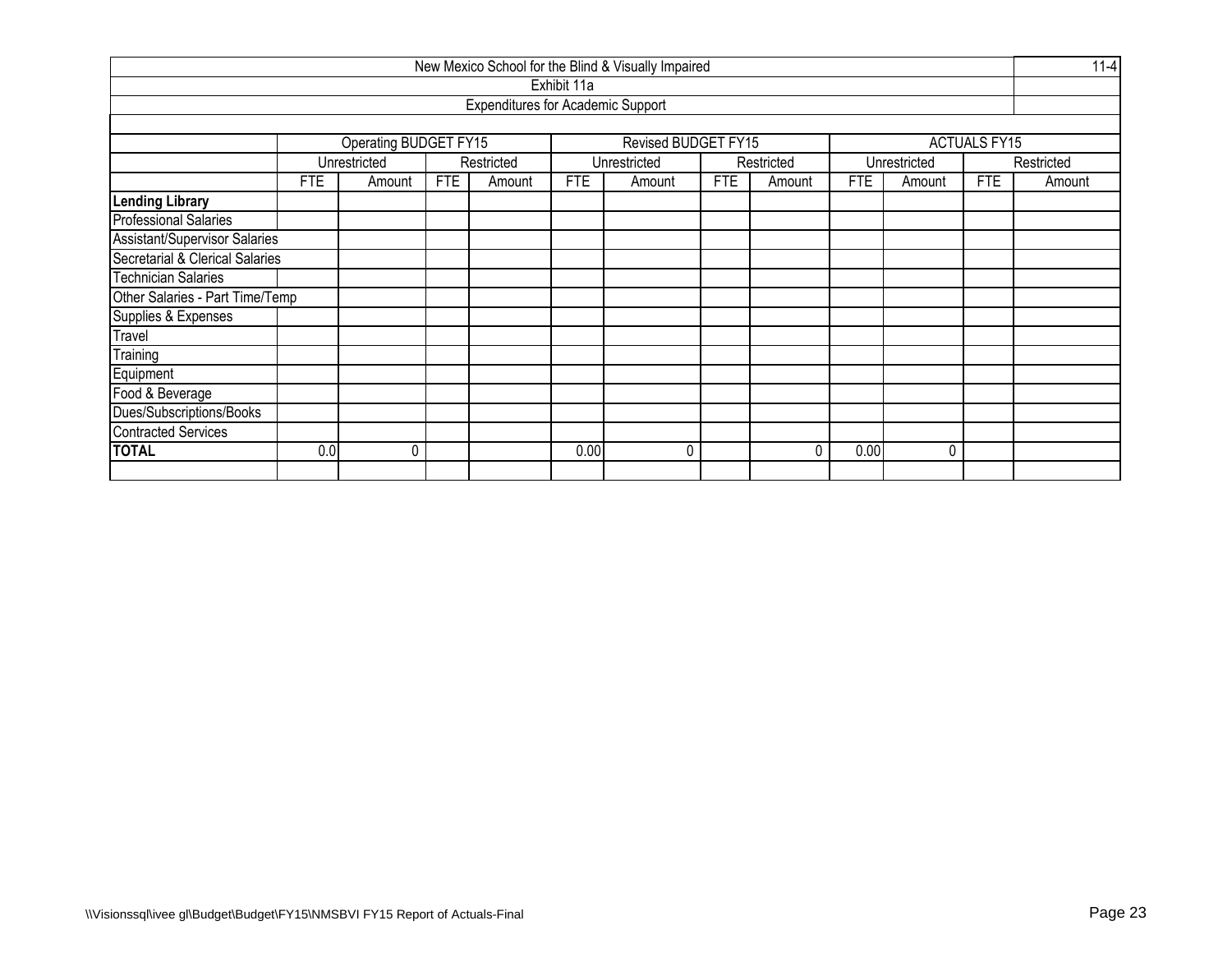| New Mexico School for the Blind & Visually Impaired |            |                              |     |                                          |             |                            |            |            |            |                 |                     |                |  |
|-----------------------------------------------------|------------|------------------------------|-----|------------------------------------------|-------------|----------------------------|------------|------------|------------|-----------------|---------------------|----------------|--|
|                                                     |            |                              |     |                                          | Exhibit 11a |                            |            |            |            |                 |                     |                |  |
|                                                     |            |                              |     | <b>Expenditures for Academic Support</b> |             |                            |            |            |            |                 |                     |                |  |
|                                                     |            |                              |     |                                          |             |                            |            |            |            |                 |                     |                |  |
|                                                     |            | <b>Operating BUDGET FY15</b> |     |                                          |             | <b>Revised BUDGET FY15</b> |            |            |            |                 | <b>ACTUALS FY15</b> |                |  |
|                                                     |            | Unrestricted                 |     | Restricted                               |             | Unrestricted               |            | Restricted |            | Unrestricted    |                     | Restricted     |  |
|                                                     | <b>FTE</b> | Amount                       | FTE | Amount                                   | FTE         | Amount                     | <b>FTE</b> | Amount     | <b>FTE</b> | Amount          | <b>FTE</b>          | Amount         |  |
| <b>LOW VISION CLINIC</b>                            |            |                              |     |                                          |             |                            |            |            |            |                 |                     |                |  |
| <b>Professional Salaries</b>                        | 3.00       | 182,093                      |     |                                          | 3.00        | 182,993                    |            |            | 3.00       | 182,993         |                     |                |  |
| Assistant/Supervisor Salaries                       |            |                              |     |                                          |             |                            |            |            |            |                 |                     |                |  |
| Secretarial & Clerical Salaries                     |            |                              |     |                                          |             |                            |            |            |            |                 |                     |                |  |
| <b>Technician Salaries</b>                          |            |                              |     |                                          |             |                            |            |            |            |                 |                     |                |  |
| Other Salaries - Part Time/Temp                     |            |                              |     |                                          |             |                            |            |            |            |                 |                     |                |  |
| Supplies & Expenses                                 |            | 4,500                        |     |                                          |             | 1,500                      |            |            |            | 1,131           |                     |                |  |
| Travel                                              |            | 5,000                        |     |                                          |             | 5,000                      |            |            |            | 3,247           |                     |                |  |
| Training                                            |            | 2,700                        |     |                                          |             | 69                         |            |            |            | 625             |                     |                |  |
| Equipment                                           |            |                              |     |                                          |             |                            |            |            |            |                 |                     |                |  |
| Food & Beverage                                     |            | 350                          |     |                                          |             | 350                        |            |            |            | $\overline{80}$ |                     |                |  |
| Dues/Subscriptions/Books                            |            | 200                          |     |                                          |             | $\mathbf{0}$               |            |            |            | 0               |                     |                |  |
| <b>Contracted Services</b>                          |            | 23,000                       |     |                                          |             | 23,000                     |            |            |            | 20,019          |                     |                |  |
| <b>TOTAL</b>                                        | 3.0        | 217,843                      |     |                                          | 3.00        | 212,912                    |            | 0          | 3.00       | 208,096         |                     |                |  |
|                                                     |            |                              |     |                                          |             |                            |            |            |            |                 |                     |                |  |
| <b>FAMILY INFANT TODDLER PROGRAM</b>                |            |                              |     |                                          |             |                            |            |            |            |                 |                     |                |  |
| <b>Professional Salaries</b>                        | 16.0       | 1,014,837                    | 4.0 | 254,163                                  | 16.0        | 951,554                    | 4.0        | 280,339    | 15.0       | 988,530         | 4.0                 | 210,178        |  |
| Assistant/Supervisor Salaries                       |            |                              |     |                                          |             |                            |            |            |            |                 |                     |                |  |
| Secretarial & Clerical Salaries                     | 1.0        | 45,432                       |     |                                          | 1.0         | 0                          | 0.0        |            | 1.0        |                 | 1.0                 | 45,572         |  |
| <b>Technician Salaries</b>                          |            |                              |     |                                          |             |                            |            |            |            |                 |                     |                |  |
| Other salaries - Part Time/Temp                     |            |                              |     |                                          |             |                            |            |            |            |                 |                     |                |  |
| Supplies & Expenses                                 |            | 23,000                       |     |                                          |             | 22,000                     |            | 16,912     |            | 22,832          |                     | 3,729          |  |
| Travel                                              |            | 50,000                       |     |                                          |             | 50,000                     |            | 6,500      |            | 36,979          |                     | 0              |  |
| Training                                            |            | 12,000                       |     |                                          |             | 12,000                     |            | 5,150      |            | 6,544           |                     | $\pmb{0}$      |  |
| <b>Community Based Instruction</b>                  |            | 4,000                        |     |                                          |             | 4,000                      |            |            |            | 1,715           |                     | $\overline{0}$ |  |
| Equipment                                           |            |                              |     |                                          |             |                            |            |            |            |                 |                     | $\pmb{0}$      |  |
| Field Trips                                         |            |                              |     |                                          |             |                            |            |            |            |                 |                     | $\overline{0}$ |  |
| Food & Beverage                                     |            | 1,650                        |     |                                          |             | 1,650                      |            |            |            | 764             |                     |                |  |
| Dues/Subscriptions/Books                            |            | 4,500                        |     |                                          |             | 4,500                      |            |            |            | 2,838           |                     |                |  |
| <b>Contracted Services</b>                          |            | 6,000                        |     |                                          |             | 7,000                      |            |            |            | 3,762           |                     | 150            |  |
| <b>TOTAL</b>                                        | 17.0       | 1,161,419                    | 4.0 | 254,163                                  | 17.0        | 1,052,704                  | 4.0        | 308,901    | 16.0       | 1,063,963       | 5.0                 | 259,629        |  |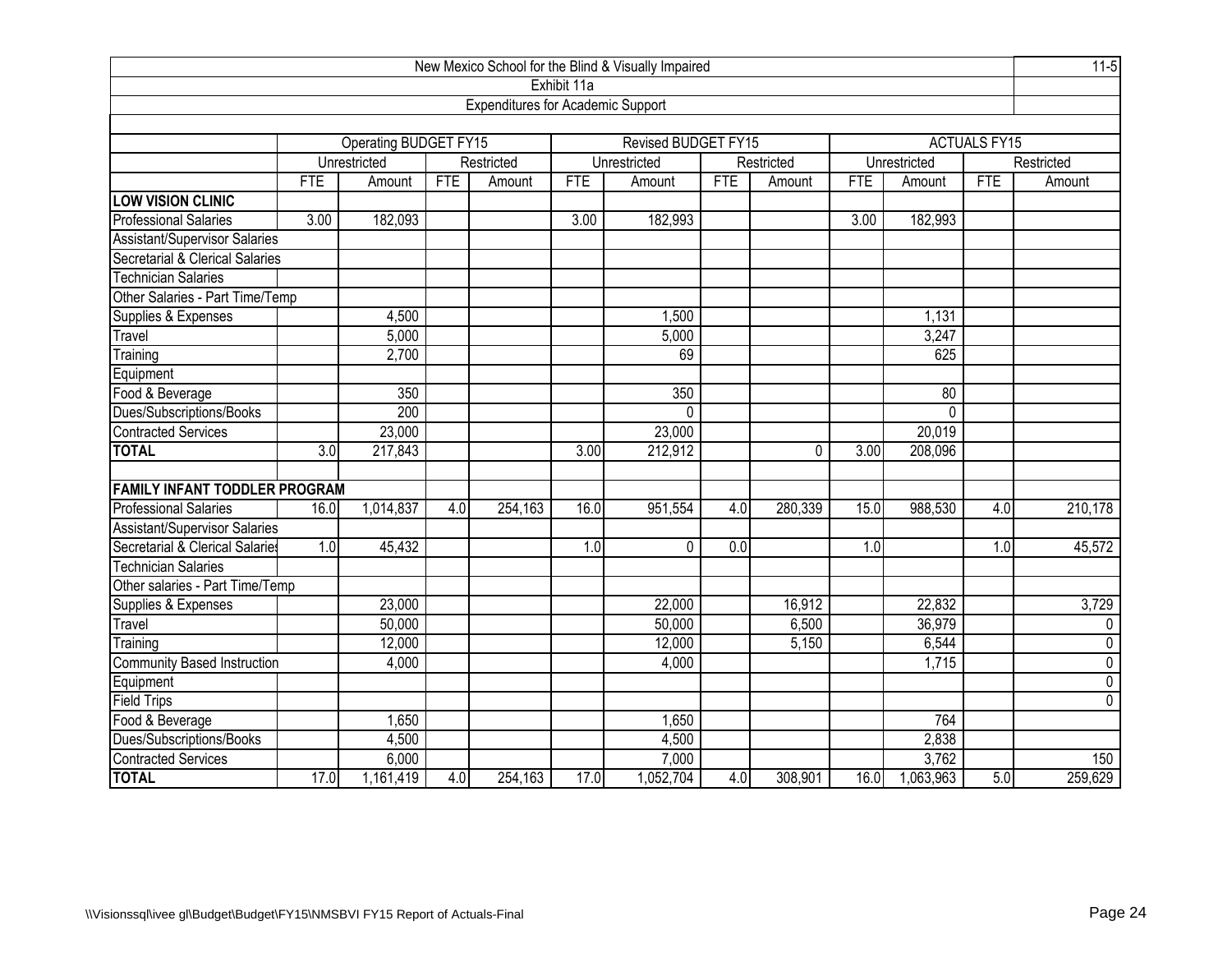| New Mexico School for the Blind & Visually Impaired |                |                       |            |                                          |             |                     |     |                |     |                                                                                                                                                                                                          |  |             |
|-----------------------------------------------------|----------------|-----------------------|------------|------------------------------------------|-------------|---------------------|-----|----------------|-----|----------------------------------------------------------------------------------------------------------------------------------------------------------------------------------------------------------|--|-------------|
|                                                     |                |                       |            |                                          | Exhibit 11a |                     |     |                |     |                                                                                                                                                                                                          |  |             |
|                                                     |                |                       |            | <b>Expenditures for Academic Support</b> |             |                     |     |                |     |                                                                                                                                                                                                          |  |             |
|                                                     |                |                       |            |                                          |             |                     |     |                |     |                                                                                                                                                                                                          |  |             |
|                                                     |                | Operating BUDGET FY15 |            |                                          |             | Revised BUDGET FY15 |     |                |     | <b>ACTUALS FY15</b><br>Unrestricted<br>FTE<br><b>FTE</b><br>Amount<br>5.0<br>300,656<br>1,721<br>1,572<br>600<br>$\overline{81}$<br>29,345<br>7,496<br>5.0<br>341,471<br>1.0<br>73,575<br>5.0<br>183,686 |  |             |
|                                                     |                | Unrestricted          |            | Restricted                               |             | Unrestricted        |     | Restricted     |     |                                                                                                                                                                                                          |  | Restricted  |
|                                                     | <b>FTE</b>     | Amount                | <b>FTE</b> | Amount                                   | <b>FTE</b>  | Amount              | FTE | Amount         |     |                                                                                                                                                                                                          |  | Amount      |
| <b>RELATED SERVICES</b>                             |                |                       |            |                                          |             |                     |     |                |     |                                                                                                                                                                                                          |  |             |
| <b>Professional Salaries</b>                        | 5.0            | 343,010               |            |                                          | 5.0         | 300,656             |     |                |     |                                                                                                                                                                                                          |  |             |
| Assistant/Supervisor Salaries                       |                |                       |            |                                          |             |                     |     |                |     |                                                                                                                                                                                                          |  |             |
| Secretarial & Clerical Salaries                     |                |                       |            |                                          |             |                     |     |                |     |                                                                                                                                                                                                          |  |             |
| <b>Technician Salaries</b>                          |                |                       |            |                                          |             |                     |     |                |     |                                                                                                                                                                                                          |  |             |
| Other Salaries - Part Time/Temp                     |                |                       |            |                                          |             |                     |     |                |     |                                                                                                                                                                                                          |  |             |
| Supplies & Expenses                                 |                | 4,000                 |            |                                          |             | 1,495               |     |                |     |                                                                                                                                                                                                          |  |             |
| Travel                                              |                | 3,000                 |            |                                          |             | 2,419               |     |                |     |                                                                                                                                                                                                          |  |             |
| Training                                            | 2,500<br>1,500 |                       |            |                                          |             |                     |     |                |     |                                                                                                                                                                                                          |  |             |
| Equipment                                           |                |                       |            |                                          |             |                     |     |                |     |                                                                                                                                                                                                          |  |             |
| Food & Beverage                                     |                | 200                   |            |                                          |             | 200                 |     |                |     |                                                                                                                                                                                                          |  |             |
| Dues/Subscriptions/Books                            |                |                       |            |                                          |             |                     |     |                |     |                                                                                                                                                                                                          |  |             |
| <b>Contracted Services</b>                          |                | 0                     |            |                                          |             | 26,333              |     |                |     |                                                                                                                                                                                                          |  |             |
| <b>Community Based Instruction</b>                  |                | 9,145                 |            |                                          |             | 9,145               |     |                |     |                                                                                                                                                                                                          |  |             |
| <b>Field Trips</b>                                  |                |                       |            |                                          |             |                     |     |                |     |                                                                                                                                                                                                          |  |             |
| <b>TOTAL</b>                                        | 5.0            | 361,855               |            | $\Omega$                                 | 5.0         | 341,747             |     | $\overline{0}$ |     |                                                                                                                                                                                                          |  | 0           |
|                                                     |                |                       |            |                                          |             |                     |     |                |     |                                                                                                                                                                                                          |  |             |
| <b>RESOURCE CENTER</b>                              |                |                       |            |                                          |             |                     |     |                |     |                                                                                                                                                                                                          |  |             |
| <b>Professional Salaries</b>                        | 1.0            | 73,752                |            |                                          | 1.0         | 73,575              |     |                |     |                                                                                                                                                                                                          |  |             |
| <b>Assistant/Supervisor Salaries</b>                |                |                       |            |                                          |             |                     |     |                |     |                                                                                                                                                                                                          |  |             |
| Secretarial & Clerical Salaries                     |                |                       |            |                                          |             |                     |     |                |     |                                                                                                                                                                                                          |  |             |
| <b>Technician Salaries</b>                          | 5.0            | 186,076               |            |                                          | 5.0         | 184,394             |     |                |     |                                                                                                                                                                                                          |  |             |
| Other Salaries - Part Time/Temp                     |                |                       |            |                                          |             |                     |     |                |     |                                                                                                                                                                                                          |  |             |
| Supplies & Expenses                                 |                | 8,000                 |            |                                          |             | 5,500               |     |                |     | 4,735                                                                                                                                                                                                    |  |             |
| Travel                                              |                | 7,000                 |            |                                          |             | 9,500               |     |                |     | 6,209                                                                                                                                                                                                    |  |             |
| Training                                            |                | 2,000                 |            |                                          |             | 2,155               |     |                |     | 2,155                                                                                                                                                                                                    |  |             |
| Equipment                                           |                |                       |            |                                          |             | 2,500               |     |                |     | 2,190                                                                                                                                                                                                    |  |             |
| Food & Beverage                                     |                |                       |            |                                          |             |                     |     |                |     |                                                                                                                                                                                                          |  |             |
| Dues/Subscriptions/Books                            |                | 2,700                 |            |                                          |             | 700                 |     |                |     | 79                                                                                                                                                                                                       |  |             |
| Contracted Services                                 |                | 3,500                 |            |                                          |             | 1,000               |     |                |     | 274                                                                                                                                                                                                      |  |             |
| <b>TOTAL</b>                                        | 6.0            | 283,027               |            | 0                                        | 6.0         | 279,324             |     | 0              | 6.0 | 272,903                                                                                                                                                                                                  |  | $\mathbf 0$ |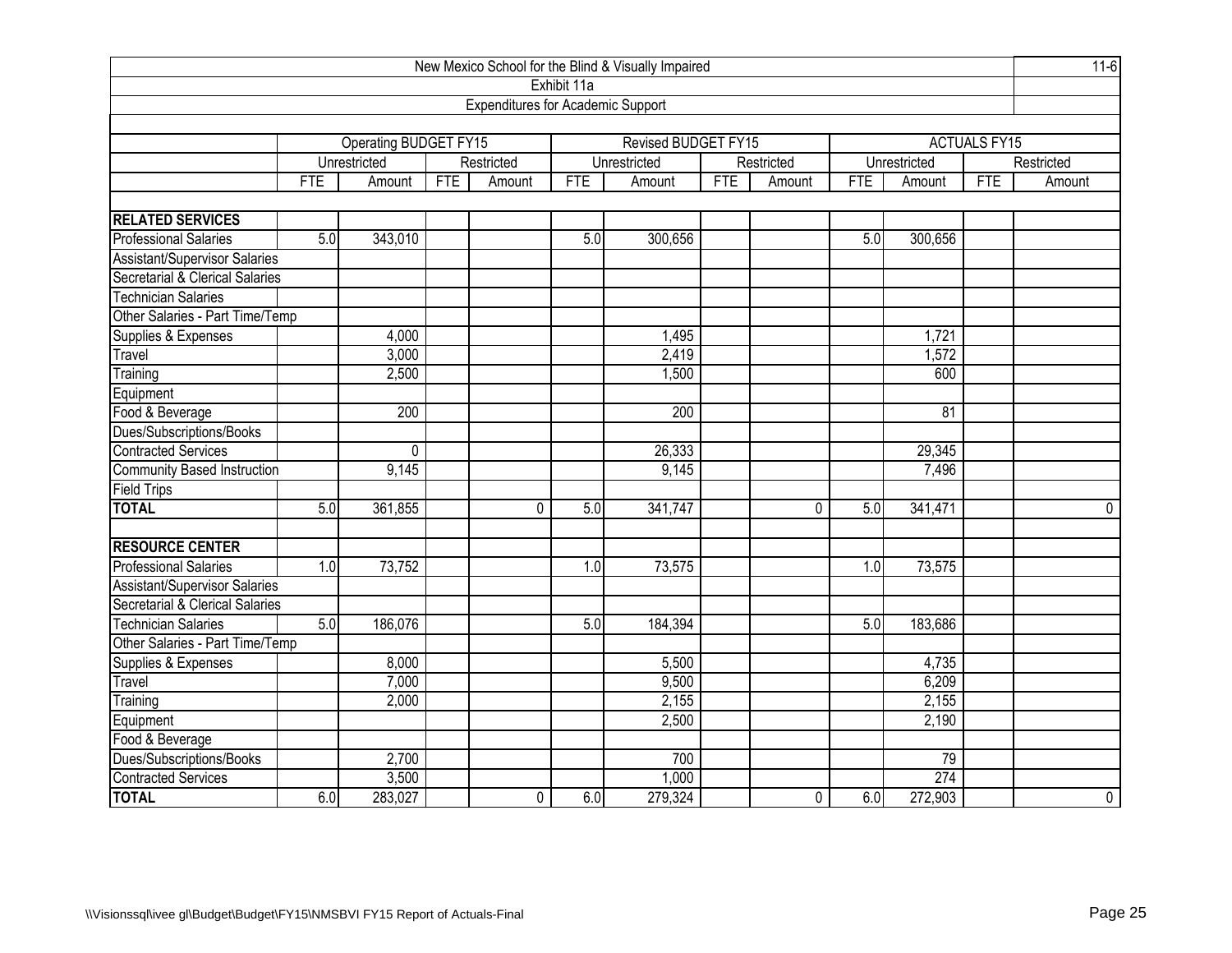|                                    |                                                                                        |                                                                              |            |                                          |             | New Mexico School for the Blind & Visually Impaired |                  |            |            |              |                     | $11 - 7$       |  |  |
|------------------------------------|----------------------------------------------------------------------------------------|------------------------------------------------------------------------------|------------|------------------------------------------|-------------|-----------------------------------------------------|------------------|------------|------------|--------------|---------------------|----------------|--|--|
|                                    |                                                                                        |                                                                              |            |                                          | Exhibit 11a |                                                     |                  |            |            |              |                     |                |  |  |
|                                    |                                                                                        |                                                                              |            | <b>Expenditures for Academic Support</b> |             |                                                     |                  |            |            |              |                     |                |  |  |
|                                    |                                                                                        |                                                                              |            |                                          |             |                                                     |                  |            |            |              |                     |                |  |  |
|                                    |                                                                                        | Operating BUDGET FY15                                                        |            |                                          |             | <b>Revised BUDGET FY15</b>                          |                  |            |            |              | <b>ACTUALS FY15</b> |                |  |  |
|                                    |                                                                                        | Unrestricted                                                                 |            | Restricted                               |             | Unrestricted                                        |                  | Restricted |            | Unrestricted |                     | Restricted     |  |  |
|                                    | <b>FTE</b>                                                                             | Amount                                                                       | <b>FTE</b> | Amount                                   | <b>FTE</b>  | Amount                                              | <b>FTE</b>       | Amount     | <b>FTE</b> | Amount       | <b>FTE</b>          | Amount         |  |  |
|                                    |                                                                                        |                                                                              |            |                                          |             |                                                     |                  |            |            |              |                     |                |  |  |
| <b>DETAILS</b>                     |                                                                                        |                                                                              |            |                                          |             |                                                     |                  |            |            |              |                     |                |  |  |
| <b>Professional Salaries</b>       | 31.0                                                                                   | 2,042,228                                                                    | 4.0        | 254,163                                  | 31.0        | 1,799,283                                           | 4.0              | 280,339    | 30.0       | ,802,531     | 4.0                 | 210,178        |  |  |
| Assistant/Supervisor Salaries      | 0.0                                                                                    | 0.0<br>0.0<br>0.0<br>0.0<br>0.0<br>$\Omega$                                  |            |                                          |             |                                                     |                  |            |            |              |                     |                |  |  |
| Secretarial & Clerical Salaries    | 2.0                                                                                    | 74,078<br>28,131<br>2.0<br>28,667<br>1.0<br>0.0<br>2.0<br>0.0                |            |                                          |             |                                                     |                  |            |            |              |                     |                |  |  |
| <b>Technician Salaries</b>         | 6.0                                                                                    | 6.0<br>212,483<br>0.0<br>6.0<br>210,293<br>0.0<br>209,527<br>0.0<br>Ŋ        |            |                                          |             |                                                     |                  |            |            |              |                     |                |  |  |
| Other Salaries - Part Time/Te      | $\overline{0.0}$                                                                       |                                                                              | 0.0        | $\Omega$                                 | 0.0         |                                                     | 0.0              |            | 0.0        |              | 0.0                 | $\overline{0}$ |  |  |
| Supplies & Expenses                | 0.0                                                                                    | 44,500                                                                       | 0.0        | 0                                        | 0.0         | 168,819                                             | 0.0              | 21,502     | 0.0        | 37,264       | 0.0                 | 6,761          |  |  |
| Travel                             | $\overline{0}$                                                                         | 82,500                                                                       | 0.0        | $\Omega$                                 | 0.0         | 92,819                                              | $\overline{0.0}$ | 6,500      | 0.0        | 77,966       | 0.0                 | $\overline{0}$ |  |  |
| Training                           | 0.0                                                                                    | 26,800                                                                       | 0.0        | 0                                        | 0.0         | 18,738                                              | 0.0              | 5,150      | 0.0        | 12,813       | 0.0                 | $\Omega$       |  |  |
| Equipment                          | 0.0                                                                                    |                                                                              | 0.0        | 0                                        | 0.0         | 3,899                                               | 0.0              | 2,995      | 0.0        | 3,589        | 0.0                 | 3,005          |  |  |
| Food & Beverage                    | 0.0                                                                                    | 4,200                                                                        | 0.0        |                                          | 0.0         | 3,200                                               | 0.0              |            | 0.0        | 1,486        | 0.0                 | $\overline{0}$ |  |  |
| Dues/Subscriptions/Books           | 0.0<br>0.0<br>0.0<br>22,500<br>0.0 <sub>l</sub><br>20,980<br>0.0<br>18,611<br>0.0<br>0 |                                                                              |            |                                          |             |                                                     |                  |            |            |              |                     |                |  |  |
| Field Trips                        | 0.0<br>0.0<br>0.0<br>0.0<br>0.0<br>0.0                                                 |                                                                              |            |                                          |             |                                                     |                  |            |            |              |                     | $\overline{0}$ |  |  |
| <b>Contracted Services</b>         | 0.0                                                                                    | 59,500                                                                       | 0.0        |                                          | 0.0         | 71,333                                              | 0.0              |            | 0.0        | 58,307       | 0.0                 | 150            |  |  |
| <b>Community Based Instruction</b> | 0.0                                                                                    | 0.0<br>13,345<br>0.0<br>0.0<br>13,345<br>0.0<br>9,416<br>$\overline{0}$<br>n |            |                                          |             |                                                     |                  |            |            |              |                     |                |  |  |
| <b>TOTAL</b>                       | 39.0                                                                                   | 2,582,134                                                                    | 4.0        | 254,163                                  | 39.0        | 2,430,840                                           | 4.0              | 316,486.19 | 38.0       | 2,260,177    | 5.0                 | 265,666        |  |  |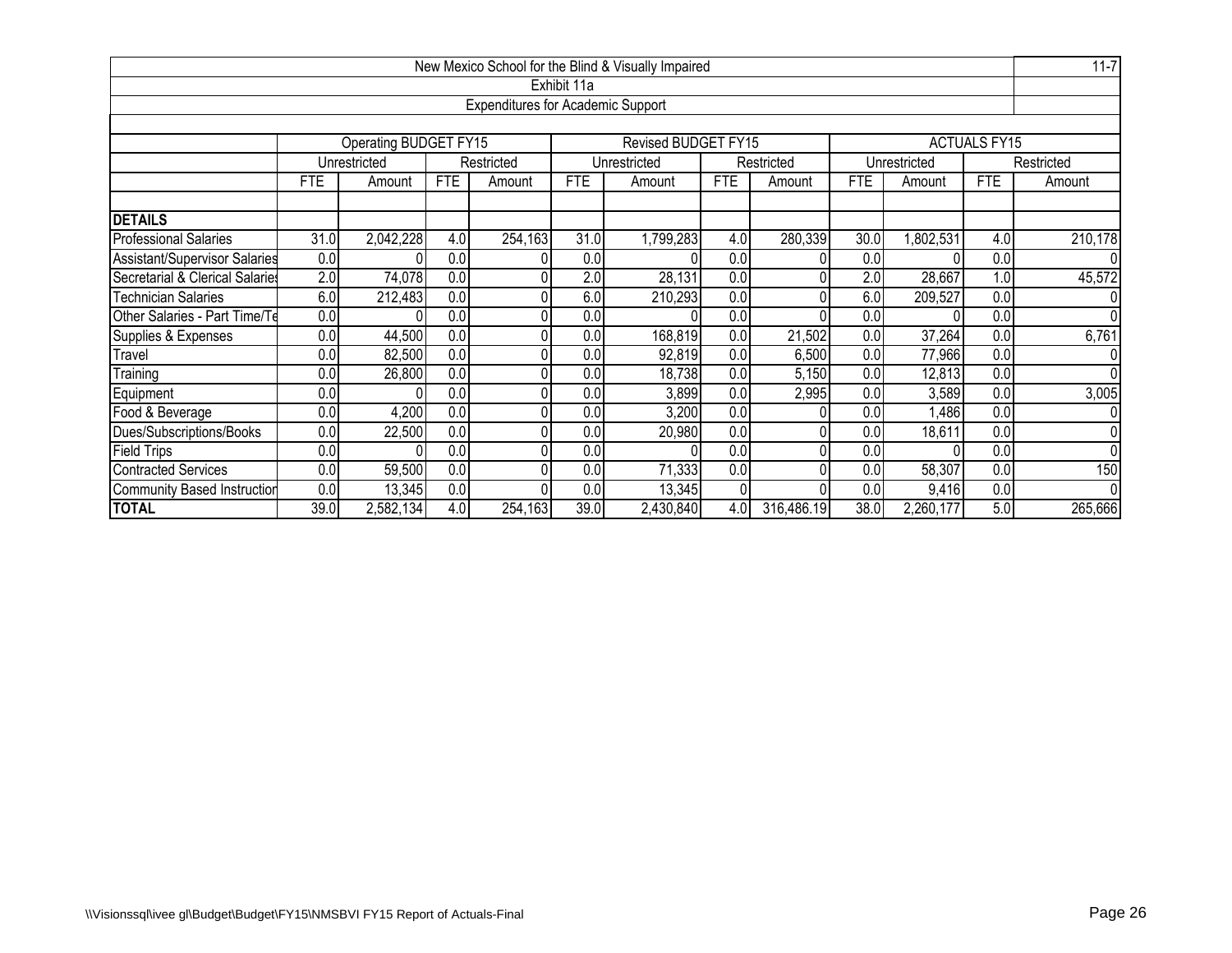| New Mexico School for the Blind & Visually Impaired<br>Exhibit 12 |                       |                                         |                     |            |              |                     |  |  |  |  |  |  |  |
|-------------------------------------------------------------------|-----------------------|-----------------------------------------|---------------------|------------|--------------|---------------------|--|--|--|--|--|--|--|
|                                                                   |                       | <b>Expenditures for Student Support</b> |                     |            |              |                     |  |  |  |  |  |  |  |
|                                                                   |                       |                                         |                     |            |              |                     |  |  |  |  |  |  |  |
|                                                                   | Operating BUDGET FY15 |                                         | Revised BUDGET FY15 |            |              | <b>ACTUALS FY15</b> |  |  |  |  |  |  |  |
|                                                                   | Unrestricted          | Restricted                              | Unrestricted        | Restricted | Unrestricted | Restricted          |  |  |  |  |  |  |  |
| <b>STUDENT SUPPORT</b>                                            |                       |                                         |                     |            |              |                     |  |  |  |  |  |  |  |
| 392,544<br>457,514<br>Residential Life<br>304,778                 |                       |                                         |                     |            |              |                     |  |  |  |  |  |  |  |
| Athletics                                                         | 35,576                |                                         | 30,650              |            | 22,881       |                     |  |  |  |  |  |  |  |
|                                                                   |                       |                                         |                     |            |              |                     |  |  |  |  |  |  |  |
| <b>Health Services</b>                                            | 191,840               | 193,223                                 | 212,978             | 257,755    | 182,432      | 200,971             |  |  |  |  |  |  |  |
| <b>Food Service</b>                                               | 282,190               | 15,000                                  | 293,649             | 15,000     | 277,600      | 13,645              |  |  |  |  |  |  |  |
| <b>Student Transportation</b>                                     | 379,893               | $\mathbf{0}$                            | 305,710             | 0          | 291,088      |                     |  |  |  |  |  |  |  |
| <b>Mental Health</b>                                              | 53,668                | 0                                       | 52,001              | $\Omega$   | 33,261       |                     |  |  |  |  |  |  |  |
| <b>TOTAL</b>                                                      | ,335,710              | 208,223                                 | 1,352,502           | 272,755    | 1,112,039    | 214,617             |  |  |  |  |  |  |  |
| <b>Fringe Benefits</b>                                            | 564,200               | 4,777                                   | 482,616             | 7,245      | 452,423      | 63,765              |  |  |  |  |  |  |  |
| <b>GRAND TOTAL EXPENDITURES</b>                                   | ,899,910              | 213,000                                 | 1,835,118           | 280,000    | ,564,462     | 278,382             |  |  |  |  |  |  |  |
| <b>FOR STUDENT SUPPORT</b>                                        |                       |                                         |                     |            |              |                     |  |  |  |  |  |  |  |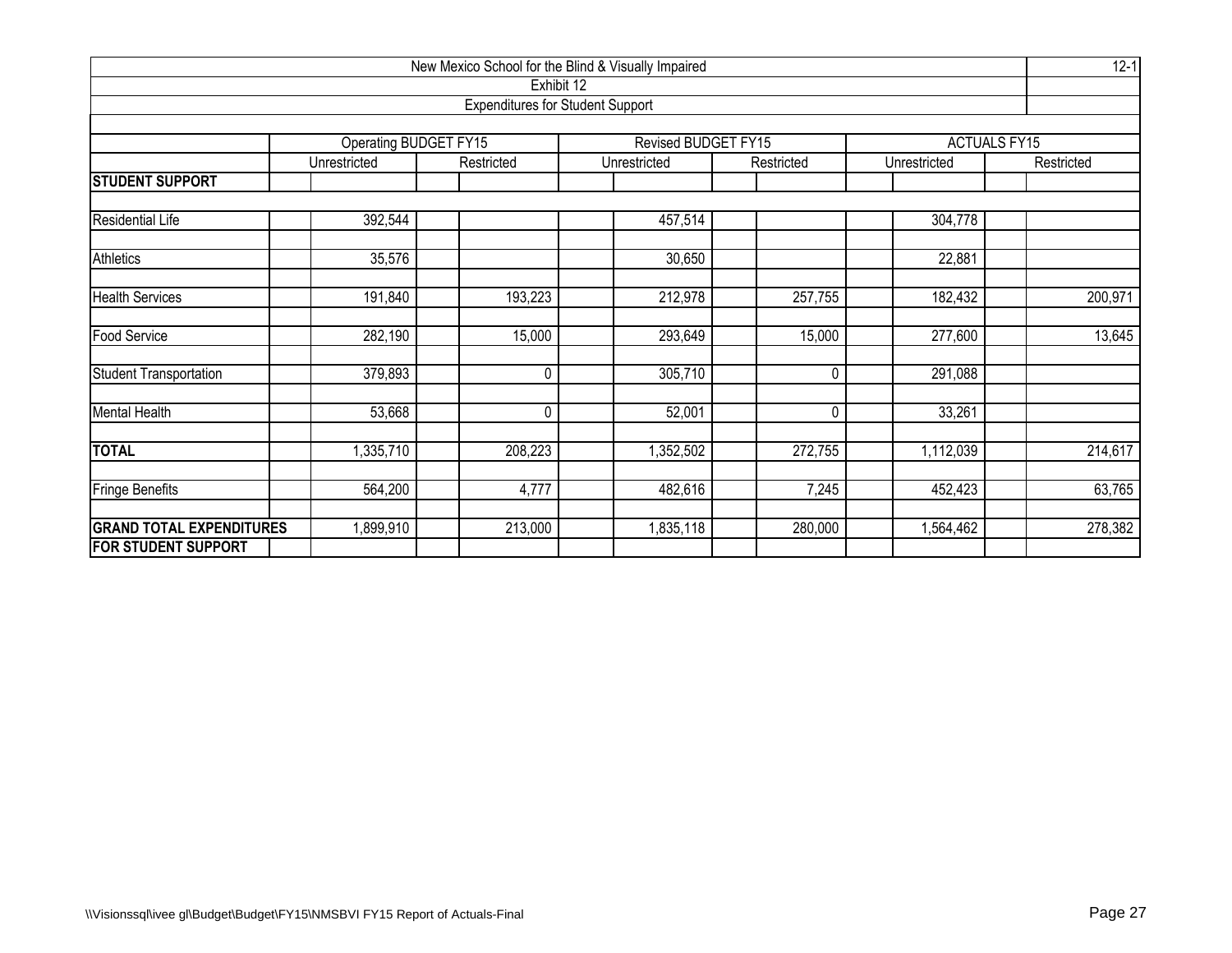| $12 - 2$<br>New Mexico School for the Blind & Visually Impaired |            |                                            |            |                                         |            |                     |            |            |       |              |                     |            |  |  |
|-----------------------------------------------------------------|------------|--------------------------------------------|------------|-----------------------------------------|------------|---------------------|------------|------------|-------|--------------|---------------------|------------|--|--|
|                                                                 |            |                                            |            |                                         | Exhibit 12 |                     |            |            |       |              |                     |            |  |  |
|                                                                 |            |                                            |            | <b>Expenditures for Student Support</b> |            |                     |            |            |       |              |                     |            |  |  |
|                                                                 |            |                                            |            |                                         |            |                     |            |            |       |              |                     |            |  |  |
|                                                                 |            | Operating BUDGET FY15                      |            |                                         |            | Revised BUDGET FY15 |            |            |       |              | <b>ACTUALS FY15</b> |            |  |  |
|                                                                 |            | Unrestricted                               |            | Restricted                              |            | Unrestricted        |            | Restricted |       | Unrestricted |                     | Restricted |  |  |
|                                                                 | <b>FTE</b> | Amount                                     | <b>FTE</b> | Amount                                  | <b>FTE</b> | Amount              | <b>FTE</b> | Amount     | FTE.  | Amount       | FTE                 | Amount     |  |  |
| <b>Residential Life</b>                                         |            |                                            |            |                                         |            |                     |            |            |       |              |                     |            |  |  |
| <b>Professional Salaries</b>                                    | 1.00       | 40,216<br>1.00<br>40,541<br>1.00<br>40,541 |            |                                         |            |                     |            |            |       |              |                     |            |  |  |
| Assistant/Supervisor Salaries                                   |            |                                            |            |                                         |            |                     |            |            |       |              |                     |            |  |  |
| Secretarial / Clerical Salaries                                 |            |                                            |            |                                         |            |                     |            |            |       |              |                     |            |  |  |
| <b>Technician Salaries</b>                                      | 10.00      | 286,820                                    |            |                                         | 10.00      | 250,142             |            |            | 10.00 | 249,242      |                     |            |  |  |
| Other Salaries - Part Time/Tem                                  | 1.00       | 38,009                                     |            |                                         | 0.00       | 9,907               |            |            | 1.00  | 111          |                     |            |  |  |
| Supplies & Expenses                                             |            | 9,400                                      |            |                                         |            | 140,773             |            |            |       | 7,686        |                     |            |  |  |
| Training                                                        |            | 2,000                                      |            |                                         |            | 2,000               |            |            |       | 453          |                     |            |  |  |
| <b>Community Based Instruction</b>                              |            | 11,500                                     |            |                                         |            | 11,500              |            |            |       | 5,873        |                     |            |  |  |
| Equipment                                                       |            |                                            |            |                                         |            |                     |            |            |       |              |                     |            |  |  |
| Food & Beverage                                                 |            | 3,400                                      |            |                                         |            | 1,400               |            |            |       | 200          |                     |            |  |  |
| Dues/Subscriptions/Books                                        |            | 250<br>250<br>$\Omega$                     |            |                                         |            |                     |            |            |       |              |                     |            |  |  |
| <b>Contracted Services</b>                                      |            | 950                                        |            |                                         |            | 1,001               |            |            |       | 673          |                     |            |  |  |
| <b>Field Trips</b>                                              |            |                                            |            |                                         |            |                     |            |            |       |              |                     |            |  |  |
| <b>TOTAL</b>                                                    | 12.0       | 392,544                                    |            |                                         | 11.0       | 457,514             |            | 0          | 12.00 | 304,778      |                     |            |  |  |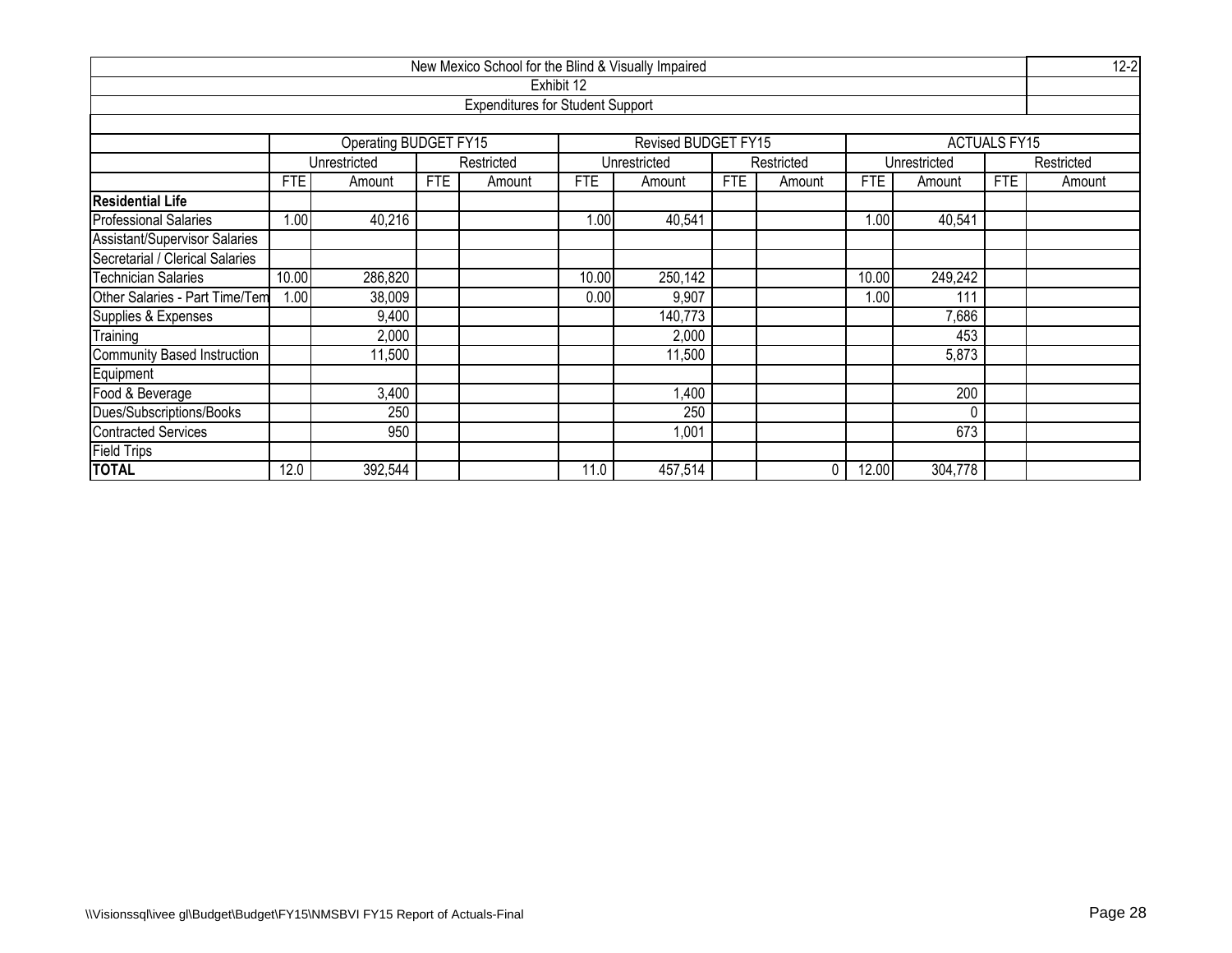| New Mexico School for the Blind & Visually Impaired |            |                        |                  |                                         |            |                            |            |            |            |              |                     |            |
|-----------------------------------------------------|------------|------------------------|------------------|-----------------------------------------|------------|----------------------------|------------|------------|------------|--------------|---------------------|------------|
|                                                     |            |                        |                  | Exhibit 12                              |            |                            |            |            |            |              |                     |            |
|                                                     |            |                        |                  | <b>Expenditures for Student Support</b> |            |                            |            |            |            |              |                     |            |
|                                                     |            |                        |                  |                                         |            |                            |            |            |            |              |                     |            |
|                                                     |            | Operating BUDGET FY15  |                  |                                         |            | <b>Revised BUDGET FY15</b> |            |            |            |              | <b>ACTUALS FY15</b> |            |
|                                                     |            | Unrestricted           |                  | Restricted                              |            | Unrestricted               |            | Restricted |            | Unrestricted |                     | Restricted |
|                                                     | <b>FTE</b> | Amount                 | <b>FTE</b>       | Amount                                  | <b>FTE</b> | Amount                     | <b>FTE</b> | Amount     | <b>FTE</b> | Amount       | <b>FTE</b>          | Amount     |
| <b>ATHLETICS</b>                                    |            |                        |                  |                                         |            |                            |            |            |            |              |                     |            |
| <b>Professional Salaries</b>                        |            | 5,000                  |                  |                                         |            | 9,306                      |            |            |            | 9,306        |                     |            |
| <b>Technician Salaries</b>                          |            | 9,546                  |                  |                                         |            | 753                        |            |            |            | 358          |                     |            |
| Other Salaries - Part Time/Temp                     |            | 7,530                  |                  |                                         |            | 7,092                      |            |            |            | 7,893        |                     |            |
| Supplies & Expenses                                 |            | 3,000                  |                  |                                         |            | 3,000                      |            |            |            | 1,438        |                     |            |
| Travel                                              |            |                        |                  |                                         |            |                            |            |            |            | 770          |                     |            |
| Training                                            |            |                        |                  |                                         |            |                            |            |            |            |              |                     |            |
| <b>Community Based Instruction</b>                  |            | 10,000                 |                  |                                         |            | 10,000                     |            |            |            | 3,117        |                     |            |
| <b>Field Trips</b>                                  |            |                        |                  |                                         |            |                            |            |            |            |              |                     |            |
| Dues/Subscriptions/Books                            |            |                        |                  |                                         |            |                            |            |            |            |              |                     |            |
| Food & Beverage                                     |            | 500<br>500<br>$\Omega$ |                  |                                         |            |                            |            |            |            |              |                     |            |
| <b>TOTAL</b>                                        | 0.0        | 35,576                 |                  |                                         | 0.0        | 30,650                     |            |            | 0.00       | 22,881       |                     |            |
|                                                     |            |                        |                  |                                         |            |                            |            |            |            |              |                     |            |
| <b>HEALTH SERVICES</b>                              |            |                        |                  |                                         |            |                            |            |            |            |              |                     |            |
| <b>Professional Salaries</b>                        | 2.00       | 132,349                | 3.0              | 178,223                                 | 2.00       | 134,490                    | 3.0        | 242,755    | 2.00       | 107,528      | 3.0                 | 190,437    |
| Assistant/Supervisor Salaries                       |            |                        |                  |                                         |            |                            |            |            |            |              |                     |            |
| Secretarial / Clerical Salaries                     |            |                        |                  |                                         |            |                            |            |            |            |              |                     |            |
| <b>Technician Salaries</b>                          |            |                        |                  |                                         |            |                            |            |            |            |              |                     |            |
| Other Salaries - Part Time/Temp                     |            | 11,610                 |                  |                                         |            | 25,678                     |            |            |            | 33,177       |                     |            |
| Supplies & Expenses                                 |            | 8,100                  |                  |                                         |            | 7,950                      |            |            |            | 5,973        |                     |            |
| Travel                                              |            | 286                    |                  |                                         |            | 211                        |            |            |            | 114          |                     |            |
| Training                                            |            | 800                    |                  |                                         |            | 800                        |            |            |            | 415          |                     |            |
| Equipment                                           |            |                        |                  |                                         |            |                            |            |            |            |              |                     |            |
| Food & Beverage                                     |            | 450                    |                  |                                         |            | 450                        |            |            |            | 100          |                     |            |
| Dues/Subscriptions/Books                            |            | 815                    |                  |                                         |            | 815                        |            |            |            | 772          |                     |            |
| <b>Field Trips</b>                                  |            |                        |                  |                                         |            |                            |            |            |            |              |                     |            |
| Doctors Expense                                     |            | 6,000                  |                  |                                         |            | 8,227                      |            |            |            | 1,833        |                     |            |
| Medicaid - State Share Reimbursemer                 |            | 24,055                 |                  |                                         |            | 29,055                     |            |            |            | 27,721       |                     |            |
| Medication                                          |            | 1,050                  |                  |                                         |            | 1,125                      |            |            |            | 689          |                     |            |
| Risk Mgt. - Medical Malpractice                     |            | 2,525                  |                  |                                         |            | 1,227                      |            |            |            | 1,227        |                     |            |
| Bloodborne Pathogens<br>Contracted Services         |            | 2,800                  |                  |                                         |            | 2,950                      |            |            |            | 2,882        |                     |            |
|                                                     |            | 1,000                  |                  | 15,000                                  |            | $\mathbf 0$                |            | 15,000     |            | $\mathbf 0$  |                     | 10,534     |
| <b>TOTAL</b>                                        | 2.0        | 191,840                | $\overline{3.0}$ | 193,223                                 | 2.0        | 212,978                    | 3.0        | 257,755    | 2.00       | 182,432      | 3.00                | 200,971    |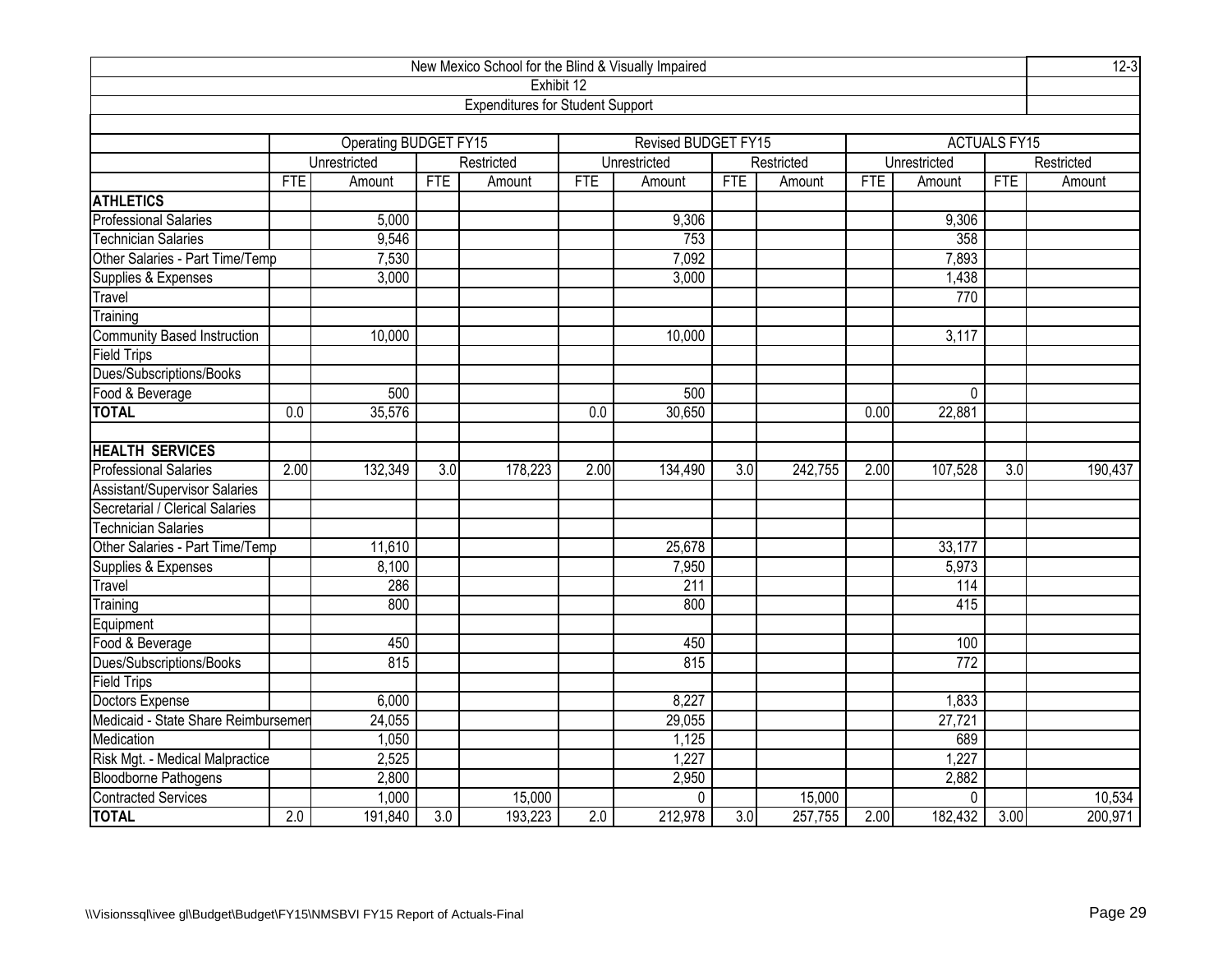|                                      |            |                       |            | New Mexico School for the Blind & Visually Impaired |            |                     |            |            |       |              |                     | $12 - 4$   |
|--------------------------------------|------------|-----------------------|------------|-----------------------------------------------------|------------|---------------------|------------|------------|-------|--------------|---------------------|------------|
|                                      |            |                       |            | Exhibit 12                                          |            |                     |            |            |       |              |                     |            |
|                                      |            |                       |            | <b>Expenditures for Student Support</b>             |            |                     |            |            |       |              |                     |            |
|                                      |            |                       |            |                                                     |            |                     |            |            |       |              |                     |            |
|                                      |            | Operating BUDGET FY15 |            |                                                     |            | Revised BUDGET FY15 |            |            |       |              | <b>ACTUALS FY15</b> |            |
|                                      |            | Unrestricted          |            | Restricted                                          |            | Unrestricted        |            | Restricted |       | Unrestricted |                     | Restricted |
|                                      | <b>FTE</b> | Amount                | <b>FTE</b> | Amount                                              | <b>FTE</b> | Amount              | <b>FTE</b> | Amount     | FTE   | Amount       | <b>FTE</b>          | Amount     |
| <b>FOOD SERVICE</b>                  |            |                       |            |                                                     |            |                     |            |            |       |              |                     |            |
| <b>Professional Salaries</b>         | 1.00       | 50,326                |            |                                                     | 1.00       | 50,326              |            |            | 1.00  | 50,326       |                     |            |
| <b>Assistant/Supervisor Salaries</b> |            |                       |            |                                                     |            |                     |            |            |       |              |                     |            |
| Secretarial / Clerical Salaries      |            |                       |            |                                                     |            |                     |            |            |       |              |                     |            |
| <b>Technician Salaries</b>           | 6.00       | 156,780               |            |                                                     | 6.00       | 165,679             |            |            | 6.00  | 143,188      |                     |            |
| Other Salaries - Part Time/Temp      |            | 1,734                 |            |                                                     |            | 4,294               |            |            |       | 5,015        |                     |            |
| Supplies & Expenses                  |            | 13,000                |            |                                                     |            | 13,000              |            |            |       | 13,466       |                     |            |
| Travel                               |            | 3,350                 |            |                                                     |            | 3,350               |            |            |       | 2,190        |                     |            |
| Training                             |            | 1,500                 |            |                                                     |            | 1,500               |            |            |       | 1,295        |                     |            |
| Equipment                            |            |                       |            |                                                     |            |                     |            |            |       |              |                     |            |
| Food & Beverage                      |            | 55,000                |            | 15,000                                              |            | 55,000              |            | 15,000     |       | 61,562       |                     | 13,645     |
| Dues/Subscriptions/Books             |            | 500                   |            |                                                     |            | 500                 |            |            |       | 559          |                     |            |
| aundry                               |            |                       |            |                                                     |            |                     |            |            |       |              |                     |            |
| <b>Contracted Services</b>           |            |                       |            |                                                     |            |                     |            |            |       |              |                     |            |
| <b>TOTAL</b>                         | 7.0        | 282,190               |            | 15,000                                              | 7.0        | 293,649             |            | 15,000     | 7.00  | 277,600      |                     | 13,645     |
|                                      |            |                       |            |                                                     |            |                     |            |            |       |              |                     |            |
| <b>STUDENT TRANSPORTATION</b>        |            |                       |            |                                                     |            |                     |            |            |       |              |                     |            |
| <b>Professional Salaries</b>         | 1.00       | 42,613                |            |                                                     | 1.00       | 42,613              |            |            | 1.00  | 42,613       |                     |            |
| Assistant/Supervisor Salaries        |            |                       |            |                                                     |            |                     |            |            |       |              |                     |            |
| Secretarial / Clerical Salaries      |            |                       |            |                                                     |            |                     |            |            |       |              |                     |            |
| <b>Technician Salaries</b>           | 4.00       | 105,974               |            |                                                     | 4.00       | 100,895             |            |            | 4.00  | 100,359      |                     |            |
| Other Salaries - Part Time/Tem       | 6.00       | 212,505               |            |                                                     | 6.00       | 138,402             |            |            | 6.00  | 134,863      |                     |            |
| Supplies & Expenses                  |            | 4,000                 |            |                                                     |            | 4,000               |            |            |       | 967          |                     |            |
| Travel                               |            | 10,500                |            |                                                     |            | 18,000              |            |            |       | 11,284       |                     |            |
| Training                             |            |                       |            |                                                     |            |                     |            |            |       |              |                     |            |
| Equipment                            |            |                       |            |                                                     |            |                     |            |            |       |              |                     |            |
| Food & Beverage                      |            | 1,800                 |            |                                                     |            | 1,800               |            |            |       | 1,002        |                     |            |
| Dues/Subscriptions/Books             |            |                       |            |                                                     |            |                     |            |            |       |              |                     |            |
| <b>Contracted Services</b>           |            | 2,500                 |            |                                                     |            | $\mathbf 0$         |            |            |       | $\Omega$     |                     |            |
| <b>TOTAL</b>                         | 11.0       | 379,893               |            |                                                     | 11.0       | 305,710             |            |            | 11.00 | 291,088      |                     |            |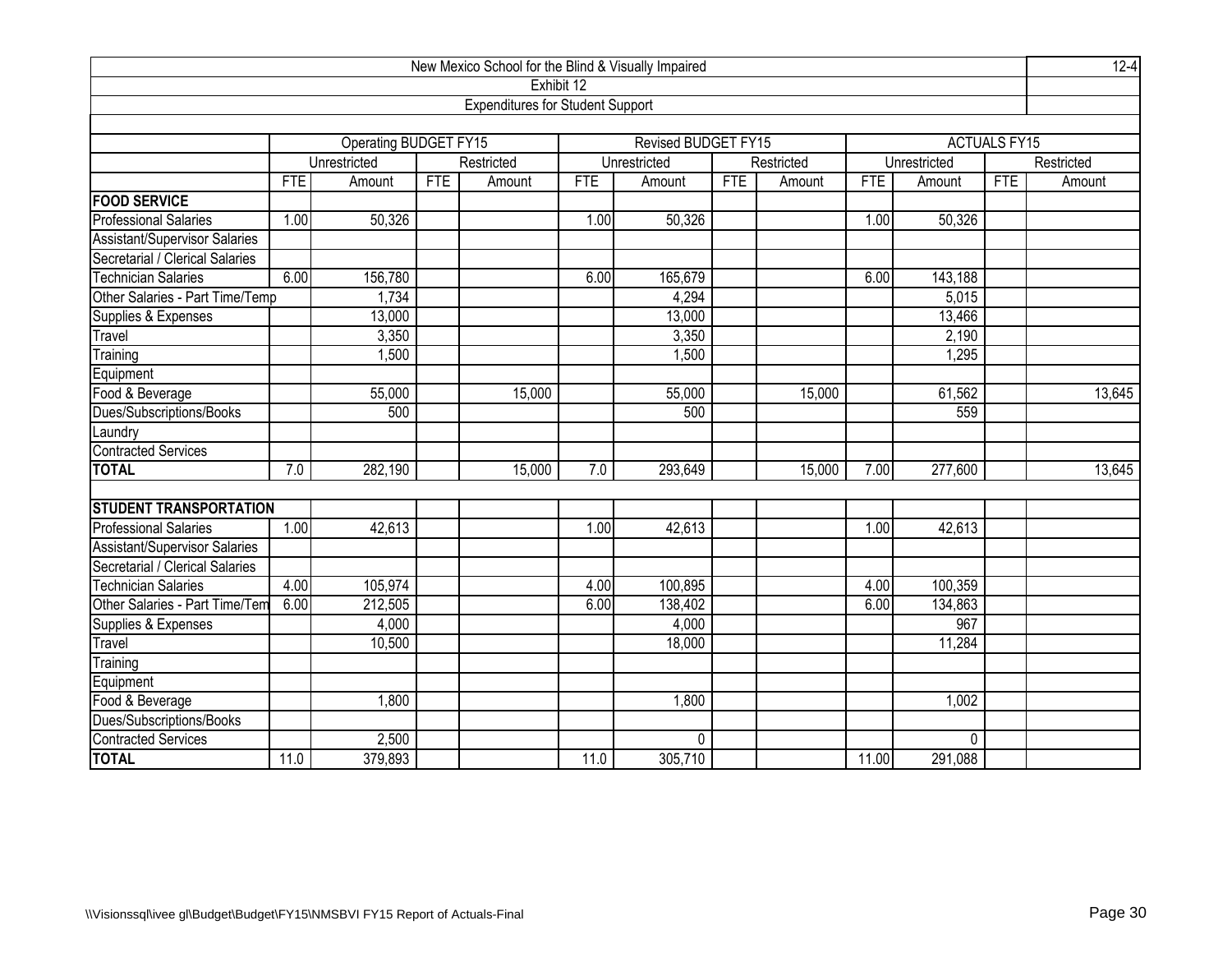| New Mexico School for the Blind & Visually Impaired |      |                                            |            |                                         |            |                     |            |            |            |              |                     |            |  |
|-----------------------------------------------------|------|--------------------------------------------|------------|-----------------------------------------|------------|---------------------|------------|------------|------------|--------------|---------------------|------------|--|
|                                                     |      |                                            |            |                                         | Exhibit 12 |                     |            |            |            |              |                     |            |  |
|                                                     |      |                                            |            | <b>Expenditures for Student Support</b> |            |                     |            |            |            |              |                     |            |  |
|                                                     |      |                                            |            |                                         |            |                     |            |            |            |              |                     |            |  |
|                                                     |      | <b>Operating BUDGET FY15</b>               |            |                                         |            | Revised BUDGET FY15 |            |            |            |              | <b>ACTUALS FY15</b> |            |  |
|                                                     |      | Unrestricted                               |            | Restricted                              |            | Unrestricted        |            | Restricted |            | Unrestricted |                     | Restricted |  |
|                                                     | FTE  | Amount                                     | <b>FTE</b> | Amount                                  | FTE        | Amount              | <b>FTE</b> | Amount     | <b>FTE</b> | Amount       | <b>FTE</b>          | Amount     |  |
| <b>MENTAL HEALTH</b>                                |      |                                            |            |                                         |            |                     |            |            |            |              |                     |            |  |
| <b>Professional Salaries</b>                        | 0.50 | 30,001<br>31,668<br>0.50<br>30,001<br>0.50 |            |                                         |            |                     |            |            |            |              |                     |            |  |
| Assistant/Supervisor Salaries                       |      |                                            |            |                                         |            |                     |            |            |            |              |                     |            |  |
| Secretarial / Clerical Salaries                     |      |                                            |            |                                         |            |                     |            |            |            |              |                     |            |  |
| Technician Salaries                                 |      |                                            |            |                                         |            |                     |            |            |            |              |                     |            |  |
| Other Salaries - Part Time/Temp                     |      |                                            |            |                                         |            |                     |            |            |            |              |                     |            |  |
| Supplies & Expenses                                 |      | $\overline{000}$                           |            |                                         |            | 1,000               |            |            |            | 0            |                     |            |  |
| Travel                                              |      | 2,500                                      |            |                                         |            | 2,500               |            |            |            | 318          |                     |            |  |
| Training                                            |      | 3,500                                      |            |                                         |            | 3,500               |            |            |            | 310          |                     |            |  |
| Equipment                                           |      |                                            |            |                                         |            |                     |            |            |            |              |                     |            |  |
| Food & Beverage                                     |      |                                            |            |                                         |            |                     |            |            |            |              |                     |            |  |
| Dues/Subscriptions/Books                            |      |                                            |            |                                         |            |                     |            |            |            |              |                     |            |  |
| <b>Contracted Services</b>                          |      | 15,000                                     |            |                                         |            | 15,000              |            |            |            | 2,631        |                     |            |  |
| <b>TOTAL</b>                                        | 0.5  | 53,668                                     |            |                                         | 0.5        | 52,001              |            |            | 0.50       | 33,261       |                     |            |  |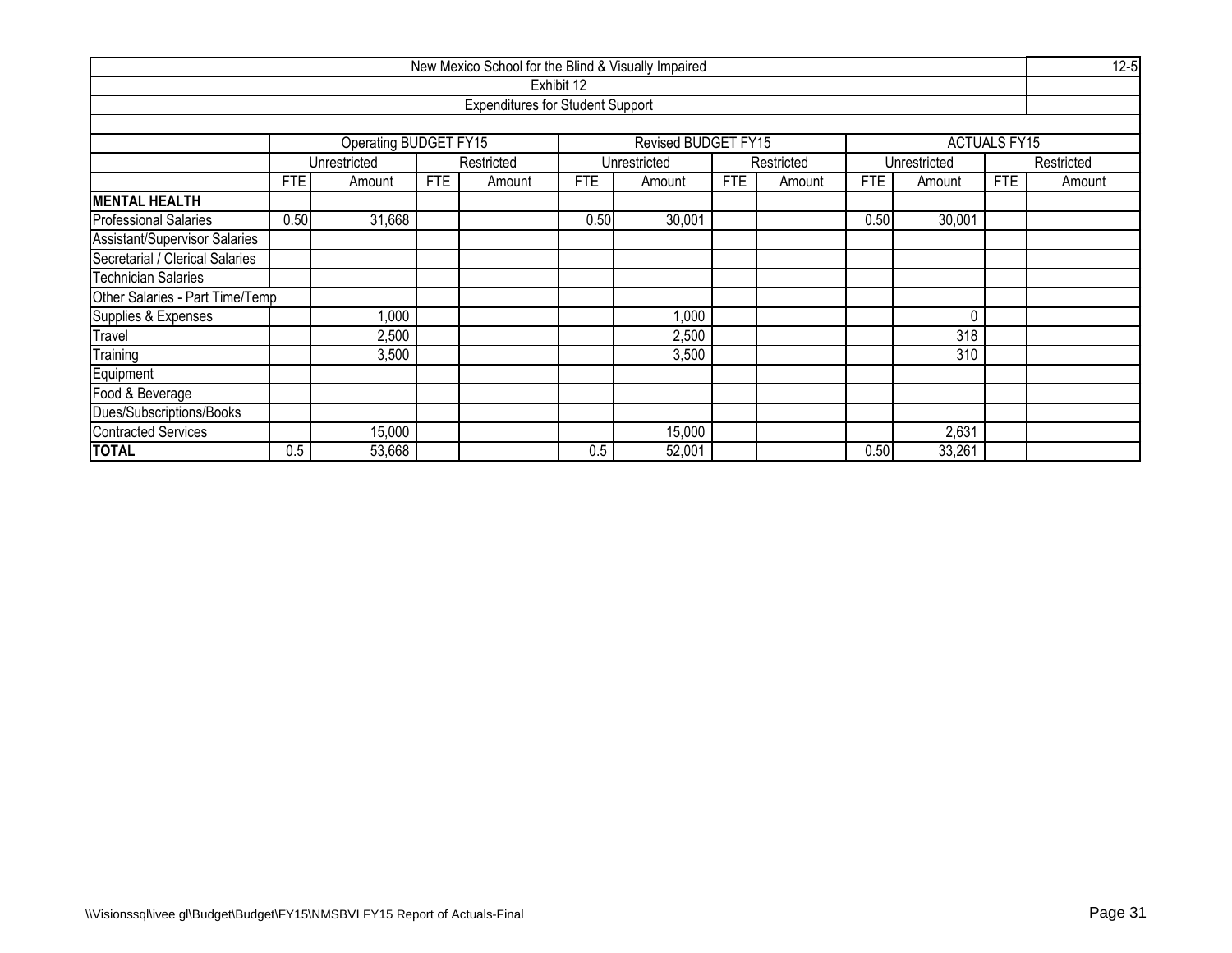| $12-6$<br>New Mexico School for the Blind & Visually Impaired<br>Exhibit 12 |                                                                                                                         |                                                                                                 |                  |                                         |                  |                            |                  |            |            |              |                     |                |  |  |  |  |
|-----------------------------------------------------------------------------|-------------------------------------------------------------------------------------------------------------------------|-------------------------------------------------------------------------------------------------|------------------|-----------------------------------------|------------------|----------------------------|------------------|------------|------------|--------------|---------------------|----------------|--|--|--|--|
|                                                                             |                                                                                                                         |                                                                                                 |                  |                                         |                  |                            |                  |            |            |              |                     |                |  |  |  |  |
|                                                                             |                                                                                                                         |                                                                                                 |                  | <b>Expenditures for Student Support</b> |                  |                            |                  |            |            |              |                     |                |  |  |  |  |
|                                                                             |                                                                                                                         |                                                                                                 |                  |                                         |                  |                            |                  |            |            |              |                     |                |  |  |  |  |
|                                                                             |                                                                                                                         | Operating BUDGET FY15                                                                           |                  |                                         |                  | <b>Revised BUDGET FY15</b> |                  |            |            |              | <b>ACTUALS FY15</b> |                |  |  |  |  |
|                                                                             |                                                                                                                         | Unrestricted                                                                                    |                  | Restricted                              |                  | Unrestricted               |                  | Restricted |            | Unrestricted |                     | Restricted     |  |  |  |  |
|                                                                             | <b>FTE</b>                                                                                                              | Amount                                                                                          | <b>FTE</b>       | Amount                                  | <b>FTE</b>       | Amount                     | <b>FTE</b>       | Amount     | <b>FTE</b> | Amount       | <b>FTE</b>          | Amount         |  |  |  |  |
| <b>DETAILS</b>                                                              |                                                                                                                         |                                                                                                 |                  |                                         |                  |                            |                  |            |            |              |                     | 190,437        |  |  |  |  |
| <b>Professional Salaries</b>                                                | 5.5                                                                                                                     | 178,223<br>302,172<br>3.0<br>5.5<br>307,277<br>3.0<br>242,755<br>5.5<br>280,314<br>3.0          |                  |                                         |                  |                            |                  |            |            |              |                     |                |  |  |  |  |
| Assistant/Supervisor Salaries                                               | 0.0                                                                                                                     | 0.0<br>0.0<br>0.0<br>0.0<br>0.0<br>0<br>0<br>ŋ                                                  |                  |                                         |                  |                            |                  |            |            |              |                     |                |  |  |  |  |
| Secretarial & Clerical Salaries                                             | $\overline{0.0}$                                                                                                        | $\overline{0.0}$<br>0.0<br>0<br>0.0<br>$\mathbf{0}$<br>0.0<br>0.0<br>$\pmb{0}$<br>$\Omega$<br>0 |                  |                                         |                  |                            |                  |            |            |              |                     |                |  |  |  |  |
| <b>Technician Salaries</b>                                                  | 20.0                                                                                                                    | $\pmb{0}$<br>559,120<br>0.0<br>0<br>20.0<br>517,469<br>0.0<br>20.0<br>493,147<br>0.0<br>0<br>0  |                  |                                         |                  |                            |                  |            |            |              |                     |                |  |  |  |  |
| Other Salaries - Part Time/Tem                                              | 7.0                                                                                                                     | 271,388<br>0.0<br>7.0<br>0.0<br>0<br>6.0<br>185,373<br>0.0<br>181,059<br>0<br>$\overline{0}$    |                  |                                         |                  |                            |                  |            |            |              |                     |                |  |  |  |  |
| Supplies & Expenses                                                         | 0.0                                                                                                                     | 38,500<br>0.0<br>0.0<br>0.0<br>$\overline{0.0}$<br>0<br>169,723<br>0<br>0.0<br>29,529           |                  |                                         |                  |                            |                  |            |            |              |                     |                |  |  |  |  |
| Travel                                                                      | 0.0                                                                                                                     | 18,636                                                                                          | $\overline{0.0}$ | 0                                       | 0.0              | 26,061                     | 0.0              | 0          | 0.0        | 14,677       | $\overline{0.0}$    | $\overline{0}$ |  |  |  |  |
| Training                                                                    | $\overline{0.0}$                                                                                                        | 5,800                                                                                           | $\overline{0.0}$ | 0                                       | 0.0              | 5,800                      | 0.0              | 0          | 0.0        | 2,473        | $\overline{0.0}$    | $\overline{0}$ |  |  |  |  |
| Equipment                                                                   | $\overline{0.0}$                                                                                                        | 10,000                                                                                          | 0.0              | 0                                       | 0.0              | 0                          | $\overline{0.0}$ | 0          | 0.0        |              | $\overline{0.0}$    | 0              |  |  |  |  |
| <b>Field Trips</b>                                                          | 0.0                                                                                                                     | $\Omega$                                                                                        | $\overline{0.0}$ | 0                                       | 0.0              | $\Omega$                   | 0.0              | 0          | 0.0        | n            | $\overline{0.0}$    | $\overline{0}$ |  |  |  |  |
| Food & Beverage                                                             | $\overline{0.0}$                                                                                                        | 61,150                                                                                          | 0.0              | 15,000                                  | 0.0              | 59,150                     | 0.0              | 15,000     | 0.0        | 62,864       | 0.0                 | 13,645         |  |  |  |  |
| Dues/Subscriptions/Books                                                    | $\overline{0.0}$                                                                                                        | ,565                                                                                            | $\overline{0.0}$ | 0                                       | $\overline{0.0}$ | .565                       | 0.0              | 0          | 0.0        | 1,331        | $\overline{0.0}$    | 0              |  |  |  |  |
| Community Based Instruction                                                 | 0.0                                                                                                                     | 11,500                                                                                          | 0.0              | $\Omega$                                | 0.0              | 21,500                     | 0.0              | N          | 0.0        | 8,990        | 0.0                 | 0              |  |  |  |  |
| Contracted Services                                                         | $\overline{0.0}$                                                                                                        | 19,450                                                                                          | 0.0              | 15,000                                  | 0.0              | 16,001                     | 0.0              | 15,000     | 0.0        | 3,304        | 0.0                 | 10,534         |  |  |  |  |
| Doctors Expense                                                             | 0.0                                                                                                                     | 6,000                                                                                           | 0.0              | 0                                       | 0.0              | 8,227                      | 0.0              | 0          | 0.0        | 1,833        | 0.0                 | 0              |  |  |  |  |
| Medicaid - State Share Reimbu                                               | 0.0                                                                                                                     | 24,055                                                                                          | 0.0              | 0                                       | 0.0              | 29,055                     | 0.0              | 0          | 0.0        | 27,721       | $\overline{0.0}$    | 0              |  |  |  |  |
| Medication Expense                                                          | $\overline{0.0}$<br>$\overline{0.0}$<br>$\overline{0.0}$<br>$\overline{0.0}$<br>0<br>0.0<br>0.0<br>689<br>1,050<br>,125 |                                                                                                 |                  |                                         |                  |                            |                  |            |            |              |                     |                |  |  |  |  |
| Risk Mgt. - Medical Malpractice                                             | 0.0                                                                                                                     | 2,525                                                                                           | 0.0              | 0                                       | 0.0              | ,227                       | 0.0              | 0          | 0.0        | 1,227        | 0.0                 | $\mathbf 0$    |  |  |  |  |
| <b>Bloodborne Pathogens</b>                                                 | 0.0                                                                                                                     | 2,800                                                                                           | 0.0              | $\mathbf{0}$                            | 0.0              | 2,950                      | 0.0              | 0          | 0.0        | 2,882        | $\overline{0.0}$    | $\mathbf 0$    |  |  |  |  |
| <b>TOTAL</b>                                                                | 32.5                                                                                                                    | ,335,710                                                                                        | 3.0              | 208,223                                 | 31.5             | ,352,502                   | 3.0              | 272,755    | 32.50      | 1,112,039    | 3.0                 | 214,617        |  |  |  |  |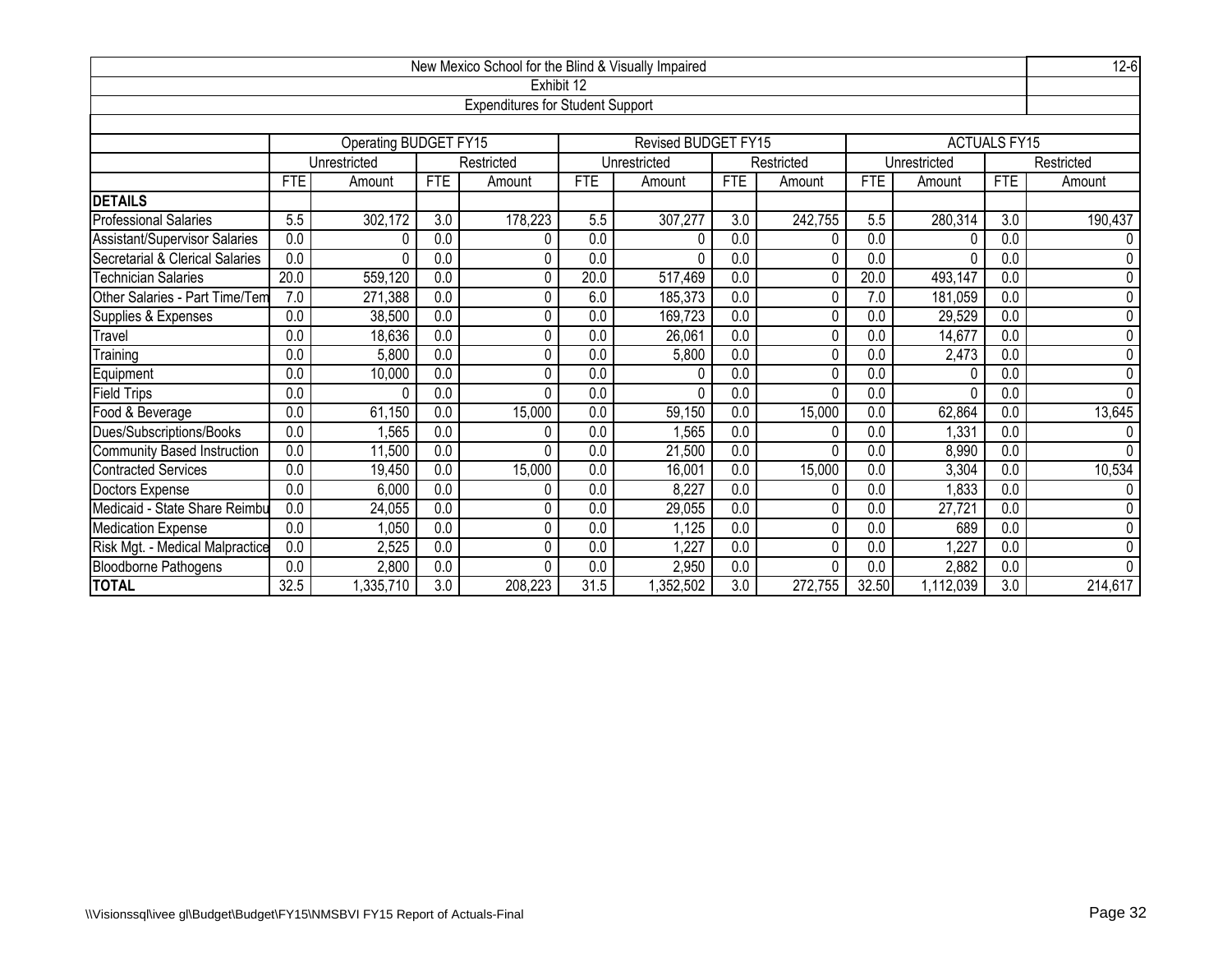| New Mexico School for the Blind & Visually Impaired |                                              |              |                                               |                                   |              |                                   |  |  |  |  |  |  |
|-----------------------------------------------------|----------------------------------------------|--------------|-----------------------------------------------|-----------------------------------|--------------|-----------------------------------|--|--|--|--|--|--|
|                                                     |                                              |              | Exhibit 13                                    |                                   |              |                                   |  |  |  |  |  |  |
|                                                     |                                              |              | <b>Expenditures for Institutional Support</b> |                                   |              |                                   |  |  |  |  |  |  |
|                                                     |                                              |              |                                               |                                   |              |                                   |  |  |  |  |  |  |
|                                                     | <b>Operating BUDGET FY15</b><br>Unrestricted | Restricted   | Unrestricted                                  | Revised BUDGET FY15<br>Restricted | Unrestricted | <b>ACTUALS FY15</b><br>Restricted |  |  |  |  |  |  |
| <b>INSTITUTIONAL SUPPORT</b>                        |                                              |              |                                               |                                   |              |                                   |  |  |  |  |  |  |
|                                                     |                                              |              |                                               |                                   |              |                                   |  |  |  |  |  |  |
| Superintendent's Office                             | 462,092                                      |              | 478,344                                       |                                   | 317,206      |                                   |  |  |  |  |  |  |
|                                                     |                                              |              |                                               |                                   |              |                                   |  |  |  |  |  |  |
| Human Resources                                     | $\overline{283,}403$                         |              | 267,418                                       |                                   | 255,476      |                                   |  |  |  |  |  |  |
| <b>Business &amp; Finance</b>                       | 283,940                                      |              | 275,509                                       |                                   | 255,239      |                                   |  |  |  |  |  |  |
|                                                     |                                              |              |                                               |                                   |              |                                   |  |  |  |  |  |  |
| <b>Fixed Assets</b>                                 | 83,569                                       |              | 85,519                                        |                                   | 82,960       |                                   |  |  |  |  |  |  |
|                                                     |                                              |              |                                               |                                   |              |                                   |  |  |  |  |  |  |
| <b>Desktop Publishing</b>                           | 67,123                                       |              | 65,513                                        |                                   | 65,502       |                                   |  |  |  |  |  |  |
|                                                     |                                              |              |                                               |                                   |              |                                   |  |  |  |  |  |  |
| Multi-Media                                         | 61,460                                       |              | 56,825                                        |                                   | 56,491       |                                   |  |  |  |  |  |  |
| Information Systems                                 | 612,972                                      | $\mathbf 0$  | 618,897                                       | 0                                 | 544,557      | $\mathbf 0$                       |  |  |  |  |  |  |
|                                                     |                                              |              |                                               |                                   |              |                                   |  |  |  |  |  |  |
| Security                                            | 30,223                                       |              | 29,540                                        |                                   | 29,354       |                                   |  |  |  |  |  |  |
| Capital Projects                                    | 152,495                                      | $\mathbf 0$  | 148,598                                       | $\pmb{0}$                         | 142,450      | $\mathbf 0$                       |  |  |  |  |  |  |
|                                                     |                                              |              |                                               |                                   |              |                                   |  |  |  |  |  |  |
| <b>NMSVH Foundation</b>                             | 88,853                                       |              | 88,853                                        |                                   | 86,206       |                                   |  |  |  |  |  |  |
|                                                     |                                              |              |                                               |                                   |              |                                   |  |  |  |  |  |  |
| <b>TOTAL</b>                                        | 2,126,130                                    | $\mathbf{0}$ | 2,115,015                                     | $\mathbf 0$                       | 1,835,441    | $\overline{0}$                    |  |  |  |  |  |  |
| <b>Fringe Benefits</b>                              | 510,832                                      |              | 526,024                                       |                                   | 512,400      |                                   |  |  |  |  |  |  |
|                                                     |                                              |              |                                               |                                   |              |                                   |  |  |  |  |  |  |
| <b>GRAND TOTAL EXPENDITURES</b>                     | 2,636,962                                    | $\mathbf 0$  | 2,641,039                                     | $\mathbf 0$                       | 2,347,841    | $\overline{0}$                    |  |  |  |  |  |  |
| <b>INSTITUTIONAL SUPPORT</b>                        |                                              |              |                                               |                                   |              |                                   |  |  |  |  |  |  |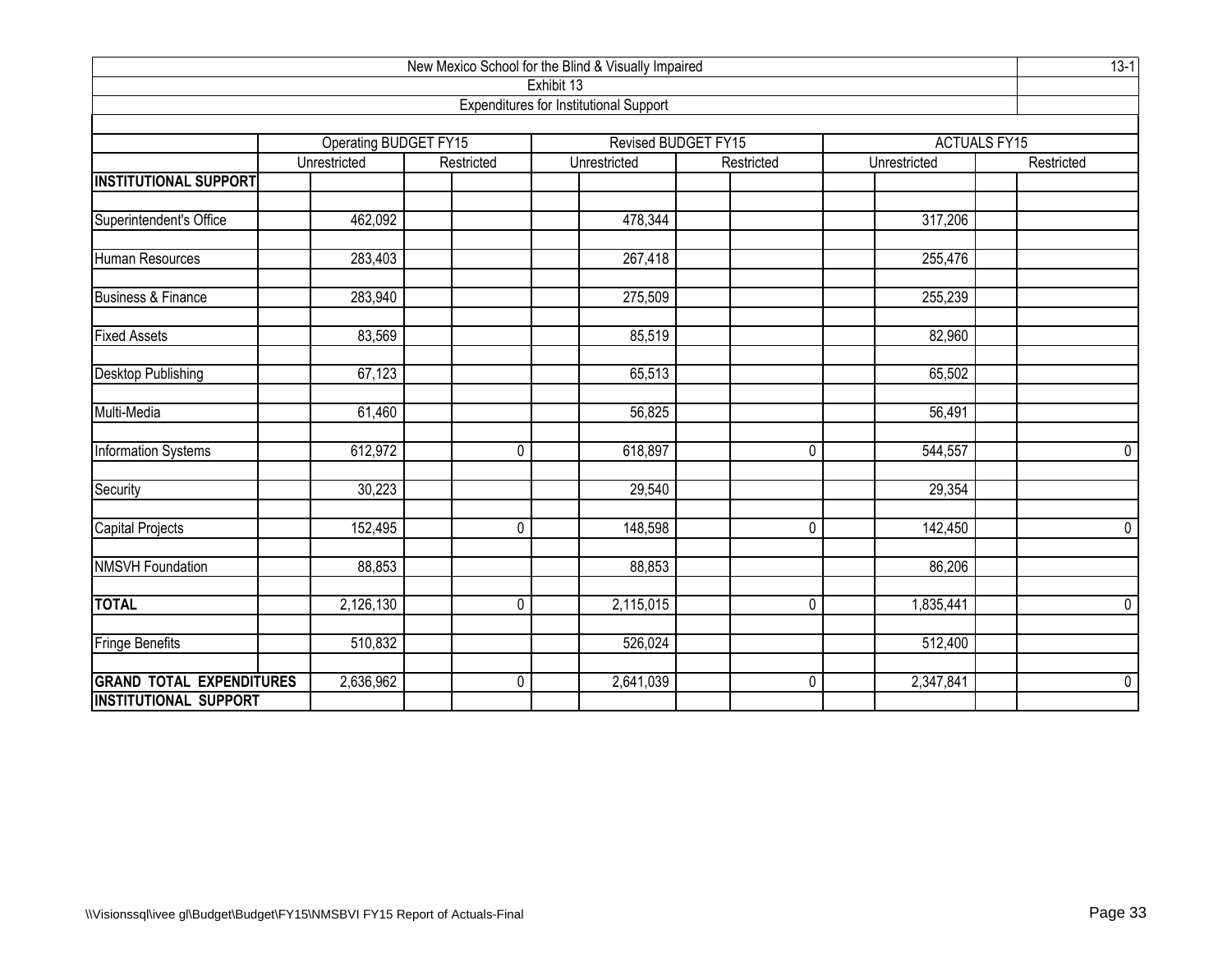| New Mexico School for the Blind & Visually Impaired |                           |                       |            |            |            |                                               |            |            |                  |              |                     |            |
|-----------------------------------------------------|---------------------------|-----------------------|------------|------------|------------|-----------------------------------------------|------------|------------|------------------|--------------|---------------------|------------|
|                                                     |                           |                       |            |            | Exhibit 13 |                                               |            |            |                  |              |                     |            |
|                                                     |                           |                       |            |            |            | <b>Expenditures for Institutional Support</b> |            |            |                  |              |                     |            |
|                                                     |                           |                       |            |            |            |                                               |            |            |                  |              |                     |            |
|                                                     |                           | Operating BUDGET FY15 |            |            |            | Revised BUDGET FY15                           |            |            |                  |              | <b>ACTUALS FY15</b> |            |
|                                                     |                           | Unrestricted          |            | Restricted |            | Unrestricted                                  |            | Restricted |                  | Unrestricted |                     | Restricted |
|                                                     | <b>FTE</b>                | Amount                | <b>FTE</b> | Amount     | <b>FTE</b> | Amount                                        | <b>FTE</b> | Amount     | <b>FTE</b>       | Amount       | <b>FTE</b>          | Amount     |
| <b>SUPERINTENDENT'S OFFICE</b>                      |                           |                       |            |            |            |                                               |            |            |                  |              |                     |            |
| <b>Professional Salaries</b>                        | 3.0                       | 280,228               |            |            | 2.0        | 191,826                                       |            |            | 2.0              | 191,826      |                     |            |
| Assistant/Supervisor Salaries                       | 1.0                       | 70,949                |            |            | 1.0        | 68,967                                        |            |            | 1.0              | 70,306       |                     |            |
| Secretarial & Clerical Salaries                     |                           | 6,570<br>$\Omega$     |            |            |            |                                               |            |            |                  |              |                     |            |
| <b>Technician Salaries</b>                          |                           |                       |            |            |            |                                               |            |            |                  |              |                     |            |
| Other Salaries - Part Time/Temp                     |                           |                       |            |            |            |                                               |            |            |                  |              |                     |            |
| Supplies & Expenses                                 |                           | 137,786<br>7,500      |            |            |            |                                               |            |            |                  | 3,688        |                     |            |
| Travel                                              |                           | 11,500                |            |            |            | 11,500                                        |            |            |                  | 9,491        |                     |            |
| Training                                            |                           | 4,500                 |            |            |            | 1,500                                         |            |            |                  | 429          |                     |            |
| Equipment                                           |                           |                       |            |            |            |                                               |            |            |                  |              |                     |            |
| Food & Beverage                                     |                           | 1,000                 |            |            |            | 1,000                                         |            |            |                  | 1,054        |                     |            |
| Dues/Subscriptions/Books                            |                           | 4,000                 |            |            |            | 5,248                                         |            |            |                  | 3,955        |                     |            |
| Professional Fees/Consulting                        |                           |                       |            |            |            |                                               |            |            |                  |              |                     |            |
| <b>Contracted Services</b>                          |                           | 5,000                 |            |            |            | $\Omega$                                      |            |            |                  | 0            |                     |            |
| Legal/Professional Services                         | 6,580<br>30,000<br>27,500 |                       |            |            |            |                                               |            |            |                  |              |                     |            |
| Advertisement                                       |                           | 9,350                 |            |            |            | 5,240                                         |            |            |                  | 4,329        |                     |            |
| Gen Liability, Civil Rights                         |                           | 21,495                |            |            |            | 17,777                                        |            |            |                  | 17,777       |                     |            |
| <b>Board of Regents</b>                             |                           | 10,000                |            |            |            | 10,000                                        |            |            |                  | 7,771        |                     |            |
| Other (Accreditation Fees, Misc)                    |                           |                       |            |            |            |                                               |            |            |                  |              |                     |            |
| <b>TOTAL</b>                                        | 4.0                       | 462,092               |            | 0          | 3.0        | 478,344                                       |            | 0          | $\overline{3.0}$ | 317,206      |                     | 0          |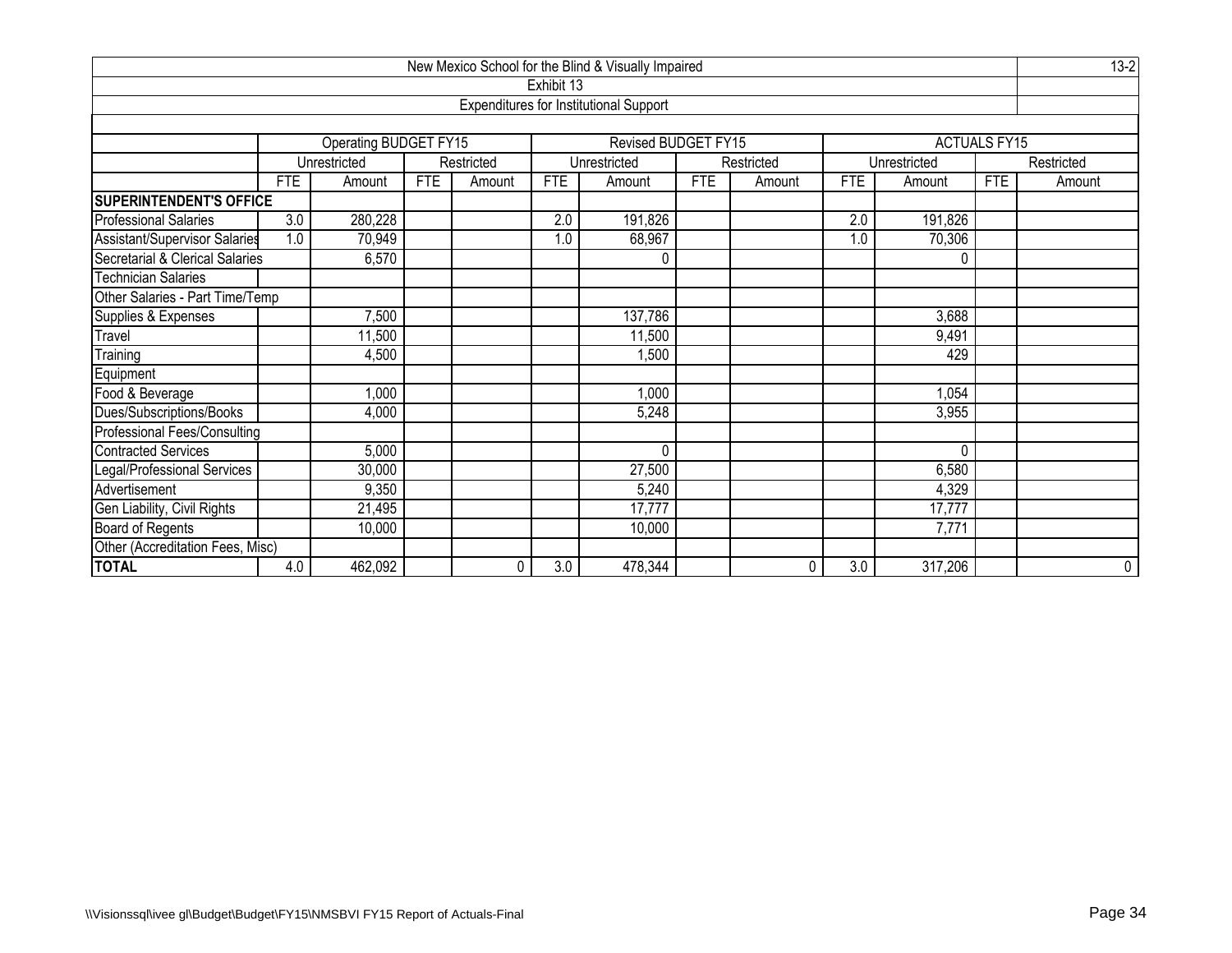| New Mexico School for the Blind & Visually Impaired                              |                         |                       |            |            |            |                                               |            |            |            |              |                     |            |  |
|----------------------------------------------------------------------------------|-------------------------|-----------------------|------------|------------|------------|-----------------------------------------------|------------|------------|------------|--------------|---------------------|------------|--|
|                                                                                  |                         |                       |            |            | Exhibit 13 |                                               |            |            |            |              |                     |            |  |
|                                                                                  |                         |                       |            |            |            | <b>Expenditures for Institutional Support</b> |            |            |            |              |                     |            |  |
|                                                                                  |                         |                       |            |            |            |                                               |            |            |            |              |                     |            |  |
|                                                                                  |                         | Operating BUDGET FY15 |            |            |            | Revised BUDGET FY15                           |            |            |            |              | <b>ACTUALS FY15</b> |            |  |
|                                                                                  |                         | Unrestricted          |            | Restricted |            | Unrestricted                                  |            | Restricted |            | Unrestricted |                     | Restricted |  |
|                                                                                  | <b>FTE</b>              | Amount                | <b>FTE</b> | Amount     | <b>FTE</b> | Amount                                        | <b>FTE</b> | Amount     | <b>FTE</b> | Amount       | <b>FTE</b>          | Amount     |  |
| <b>HUMAN RESOURCES</b>                                                           |                         |                       |            |            |            |                                               |            |            |            |              |                     |            |  |
| <b>Professional Salaries</b>                                                     | 1.0                     | 91,166                |            |            | 1.0        | 91,166                                        |            |            | 1.0        | 91,166       |                     |            |  |
| Assistant/Supervisor Salaries                                                    |                         |                       |            |            |            |                                               |            |            |            |              |                     |            |  |
| Secretarial & Clerical Salaries                                                  |                         |                       |            |            |            |                                               |            |            |            |              |                     |            |  |
| 3.0<br><b>Technician Salaries</b><br>3.0<br>132,337<br>3.0<br>123,706<br>118,588 |                         |                       |            |            |            |                                               |            |            |            |              |                     |            |  |
| Other Salaries - Part Time/Temp                                                  |                         |                       |            |            |            |                                               |            |            |            |              |                     |            |  |
| Tuition Reimbursement                                                            |                         | 7,000                 |            |            |            | 3,500                                         |            |            |            | 777          |                     |            |  |
| Supplies & Expenses                                                              |                         | 3,500                 |            |            |            | 3,500                                         |            |            |            | ,559         |                     |            |  |
| Travel                                                                           |                         | 6,000                 |            |            |            | 688                                           |            |            |            | 1,973        |                     |            |  |
| Training                                                                         |                         | 10,550                |            |            |            | 7,346                                         |            |            |            | 8,572        |                     |            |  |
| Equipment                                                                        |                         |                       |            |            |            |                                               |            |            |            |              |                     |            |  |
| Food & Beverage                                                                  |                         | 1,500                 |            |            |            | ,500                                          |            |            |            | 1,184        |                     |            |  |
| Dues/Subscriptions/Books                                                         | 3,400<br>4,863<br>4,553 |                       |            |            |            |                                               |            |            |            |              |                     |            |  |
| <b>Contracted Services</b>                                                       |                         | 10,900                |            |            |            | 10,900                                        |            |            |            | 8,285        |                     |            |  |
| Employee Initialization                                                          |                         | 7,050                 |            |            |            | 7,050                                         |            |            |            | 3,561        |                     |            |  |
| Advertisement                                                                    |                         | 10,000                |            |            |            | 13,200                                        |            |            |            | 15,259       |                     |            |  |
| <b>TOTAL</b>                                                                     | 4.0                     | 283,403               | 0.0        | 0          | 4.0        | 267,418                                       | 0.0        | 0          | 4.0        | 255,476      | 0.0                 | 0          |  |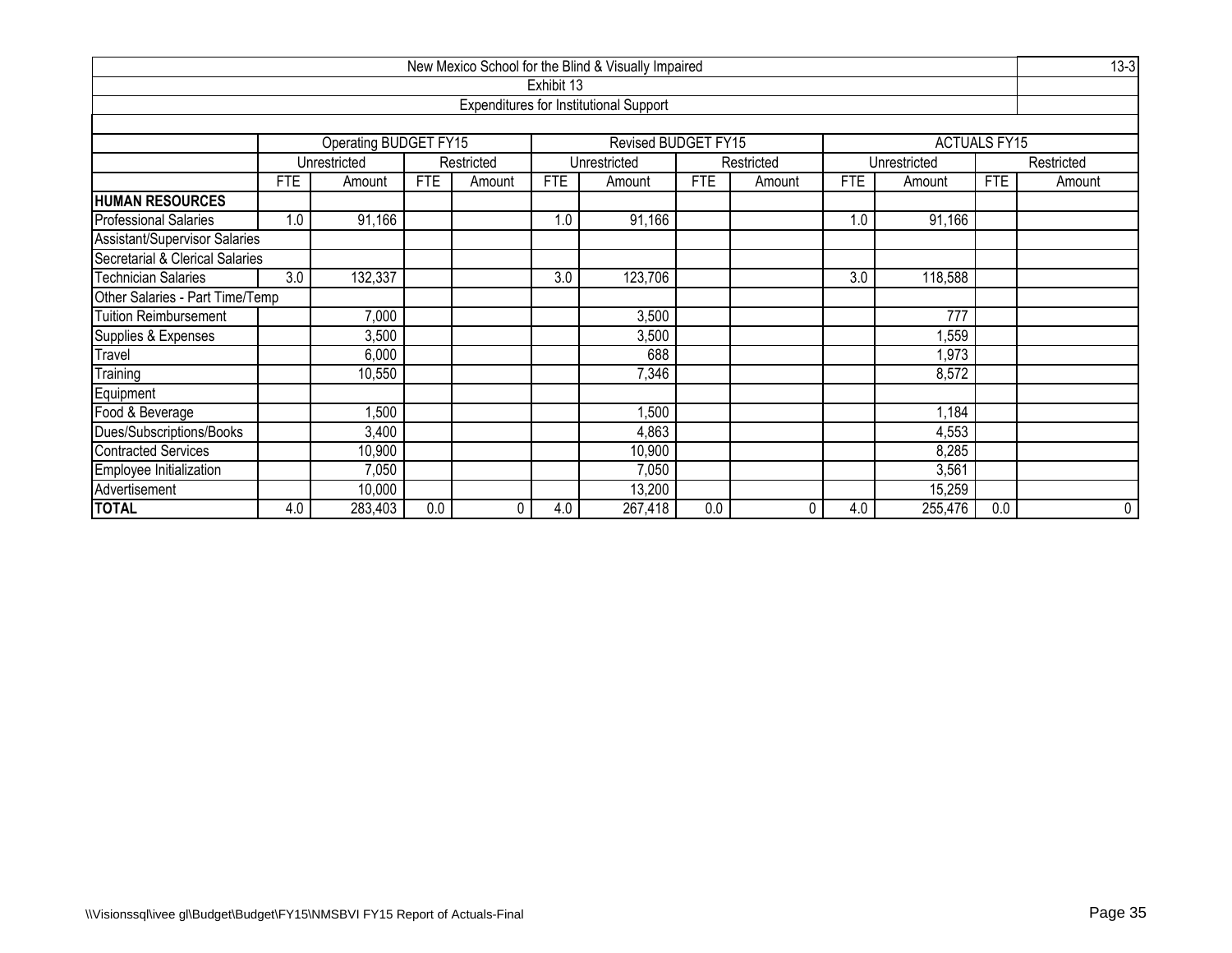| New Mexico School for the Blind & Visually Impaired |                                                                                         |                       |            |            |            |                                               |     |            |            |              |                     |            |  |
|-----------------------------------------------------|-----------------------------------------------------------------------------------------|-----------------------|------------|------------|------------|-----------------------------------------------|-----|------------|------------|--------------|---------------------|------------|--|
|                                                     |                                                                                         |                       |            |            | Exhibit 13 |                                               |     |            |            |              |                     |            |  |
|                                                     |                                                                                         |                       |            |            |            | <b>Expenditures for Institutional Support</b> |     |            |            |              |                     |            |  |
|                                                     |                                                                                         |                       |            |            |            |                                               |     |            |            |              |                     |            |  |
|                                                     |                                                                                         | Operating BUDGET FY15 |            |            |            | Revised BUDGET FY15                           |     |            |            |              | <b>ACTUALS FY15</b> |            |  |
|                                                     |                                                                                         | Unrestricted          |            | Restricted |            | Unrestricted                                  |     | Restricted |            | Unrestricted |                     | Restricted |  |
|                                                     | <b>FTE</b>                                                                              | Amount                | <b>FTE</b> | Amount     | <b>FTE</b> | Amount                                        | FTE | Amount     | <b>FTE</b> | Amount       | <b>FTE</b>          | Amount     |  |
| <b>BUSINESS &amp; FINANCE</b>                       |                                                                                         |                       |            |            |            |                                               |     |            |            |              |                     |            |  |
| <b>Professional Salaries</b>                        | 1.0                                                                                     | 75,987                |            |            | 1.0        | 75,987                                        |     |            | 1.0        | 75,987       |                     |            |  |
| <b>Assistant/Supervisor Salaries</b>                |                                                                                         |                       |            |            |            |                                               |     |            |            |              |                     |            |  |
| Secretarial & Clerical Salarie                      | 1.0<br>34,820<br>1.0<br>33,562<br>1.0<br>33,609                                         |                       |            |            |            |                                               |     |            |            |              |                     |            |  |
| <b>Technician Salaries</b>                          | $\overline{2.5}$<br>$\overline{2.5}$<br>100,202<br>$\overline{2.5}$<br>94,734<br>95,358 |                       |            |            |            |                                               |     |            |            |              |                     |            |  |
| Other Salaries - Part Time/Temp                     |                                                                                         |                       |            |            |            |                                               |     |            |            |              |                     |            |  |
| Supplies & Expenses                                 |                                                                                         | 8,500                 |            |            |            | 7,500                                         |     |            |            | 4,244        |                     |            |  |
| Travel                                              |                                                                                         | 3,500                 |            |            |            | 3,500                                         |     |            |            | 3,911        |                     |            |  |
| Training                                            |                                                                                         | 7,500                 |            |            |            | 7,500                                         |     |            |            | 2,014        |                     |            |  |
| Equipment                                           |                                                                                         |                       |            |            |            |                                               |     |            |            |              |                     |            |  |
| Food & Beverage                                     |                                                                                         |                       |            |            |            |                                               |     |            |            |              |                     |            |  |
| Dues/Subscriptions/Books                            |                                                                                         | ,730                  |            |            |            | 1,430                                         |     |            |            | 238          |                     |            |  |
| Professional Fees/Consulting                        |                                                                                         |                       |            |            |            |                                               |     |            |            |              |                     |            |  |
| <b>Investment Expense</b>                           |                                                                                         |                       |            |            |            |                                               |     |            |            |              |                     |            |  |
| Direct Deposit Expense                              |                                                                                         |                       |            |            |            |                                               |     |            |            |              |                     |            |  |
| Misc. Bank Fees/Penalties                           | ,300<br>,300<br>657                                                                     |                       |            |            |            |                                               |     |            |            |              |                     |            |  |
| <b>External Audit</b>                               |                                                                                         | 37,000                |            |            |            | 37,000                                        |     |            |            | 33,461       |                     |            |  |
| <b>Contracted Services</b>                          |                                                                                         | 9,400                 |            |            |            | 9,400                                         |     |            |            | 2,165        |                     |            |  |
| Risk Mgt. - Gen Liability                           |                                                                                         | 4,000                 |            |            |            | 3,596                                         |     |            |            | 3,596        |                     |            |  |
| <b>TOTAL</b>                                        | 4.5                                                                                     | 283,940               |            |            | 4.5        | 275,509                                       |     |            | 4.5        | 255,239      |                     |            |  |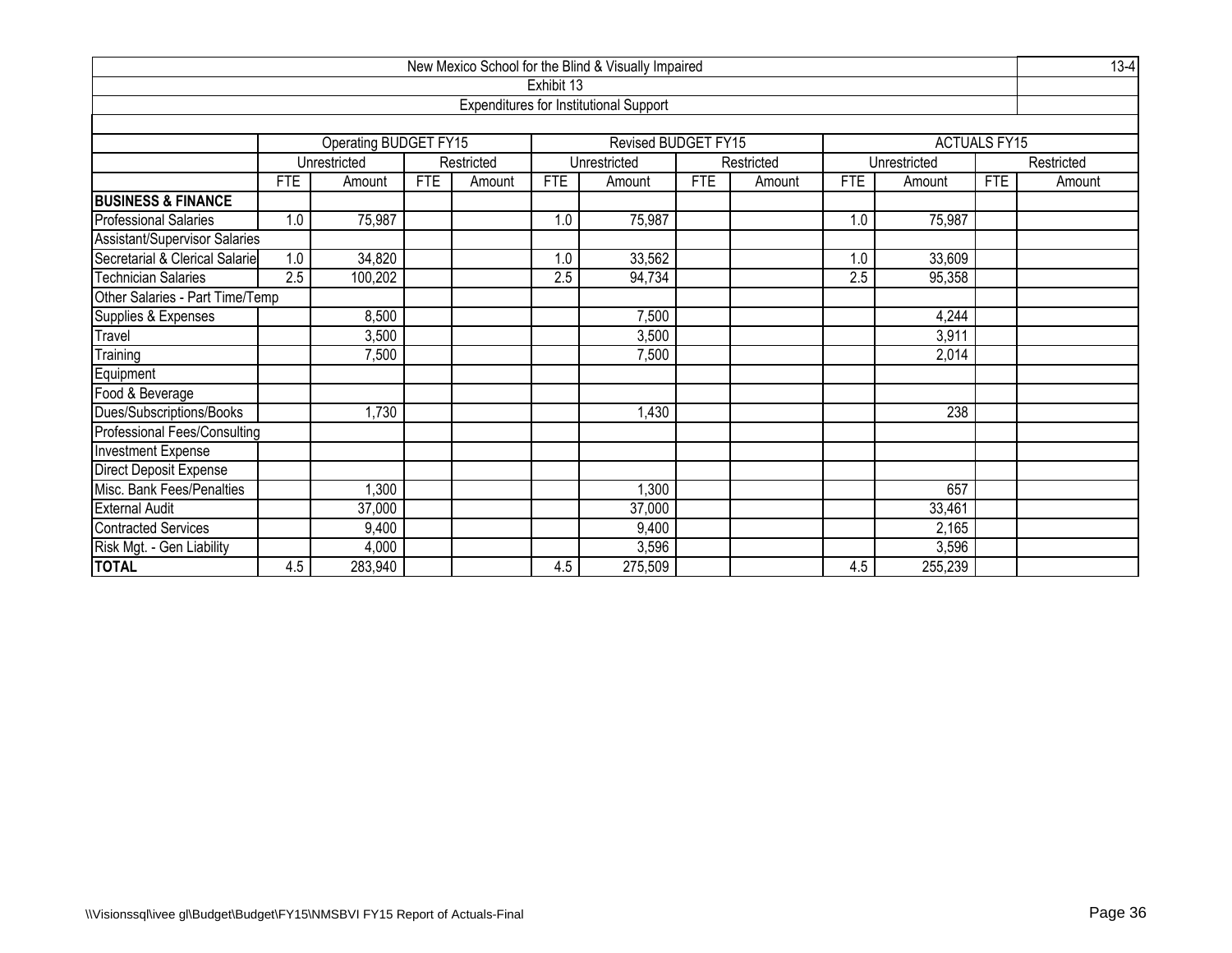| New Mexico School for the Blind & Visually Impaired       |                   |                              |            |            |            |                                               |            |            |     |                     |            |             |  |
|-----------------------------------------------------------|-------------------|------------------------------|------------|------------|------------|-----------------------------------------------|------------|------------|-----|---------------------|------------|-------------|--|
|                                                           |                   |                              |            |            | Exhibit 13 |                                               |            |            |     |                     |            |             |  |
|                                                           |                   |                              |            |            |            | <b>Expenditures for Institutional Support</b> |            |            |     |                     |            |             |  |
|                                                           |                   |                              |            |            |            |                                               |            |            |     |                     |            |             |  |
|                                                           |                   | <b>Operating BUDGET FY15</b> |            |            |            | Revised BUDGET FY15                           |            |            |     | <b>ACTUALS FY15</b> |            |             |  |
|                                                           |                   | Unrestricted                 |            | Restricted |            | Unrestricted                                  |            | Restricted |     | Unrestricted        |            | Restricted  |  |
|                                                           | <b>FTE</b>        | Amount                       | <b>FTE</b> | Amount     | <b>FTE</b> | Amount                                        | <b>FTE</b> | Amount     | FTE | Amount              | <b>FTE</b> | Amount      |  |
| <b>Fixed Assets</b>                                       |                   |                              |            |            |            |                                               |            |            |     |                     |            |             |  |
| <b>Professional Salaries</b>                              |                   |                              |            |            |            |                                               |            |            |     |                     |            |             |  |
| Assistant/Supervisor Salaries                             |                   |                              |            |            |            |                                               |            |            |     |                     |            |             |  |
| Secretarial & Clerical Salaries<br>Technician Salaries    |                   |                              |            |            |            |                                               |            |            |     |                     |            |             |  |
| 55,619<br>1.5<br>1.5<br>58,569<br>58,596<br>1.5           |                   |                              |            |            |            |                                               |            |            |     |                     |            |             |  |
| Other Salaries - Part Time/Temp                           |                   |                              |            |            |            |                                               |            |            |     |                     |            |             |  |
| Supplies & Expenses<br>Travel<br>2,350<br>2,350<br>11,345 |                   |                              |            |            |            |                                               |            |            |     |                     |            |             |  |
|                                                           | 600<br>600<br>694 |                              |            |            |            |                                               |            |            |     |                     |            |             |  |
| Training                                                  |                   | 1,500                        |            |            |            | 500                                           |            |            |     | 0                   |            |             |  |
| Equipment                                                 |                   |                              |            |            |            |                                               |            |            |     |                     |            |             |  |
| Dues/Permits                                              |                   | 100                          |            |            |            | 100                                           |            |            |     | $\mathbf 0$         |            |             |  |
| Postage<br>TOTAL                                          |                   | 23,400                       |            |            |            | 23,400                                        |            |            |     | 12,325              |            |             |  |
|                                                           | 1.5               | 83,569                       | 0.0        | 0          | 1.5        | 85,519                                        | 0.0        | 0          | 1.5 | 82,960              | 0.0        | $\mathbf 0$ |  |
|                                                           |                   |                              |            |            |            |                                               |            |            |     |                     |            |             |  |
| <b>Desktop Publishing</b>                                 |                   |                              |            |            |            |                                               |            |            |     |                     |            |             |  |
| Professional Salaries                                     |                   |                              |            |            |            |                                               |            |            |     |                     |            |             |  |
| Assistant/Supervisor Salaries                             |                   |                              |            |            |            |                                               |            |            |     |                     |            |             |  |
| Secretarial & Clerical Salaries                           |                   |                              |            |            |            |                                               |            |            |     |                     |            |             |  |
| <b>Technician Salaries</b>                                | 1.0               | 51,623                       |            |            | 1.0        | 51,482                                        |            |            | 1.0 | 51,739              |            |             |  |
| Other Salaries - Part Time/Temp<br>Supplies & Expenses    |                   |                              |            |            |            |                                               |            |            |     |                     |            |             |  |
|                                                           |                   | 5,500                        |            |            |            | 5,500                                         |            |            |     | 6,857               |            |             |  |
| Travel                                                    |                   |                              |            |            |            |                                               |            |            |     |                     |            |             |  |
| Training                                                  |                   |                              |            |            |            |                                               |            |            |     |                     |            |             |  |
| Equipment<br>Contracted Services                          |                   |                              |            |            |            |                                               |            |            |     |                     |            |             |  |
|                                                           |                   | 10,000                       |            |            |            | 8,531                                         |            |            |     | 6,906               |            |             |  |
| <b>TOTAL</b>                                              | 1.0               | 67,123                       |            |            | 1.0        | 65,513                                        |            |            | 1.0 | 65,502              |            |             |  |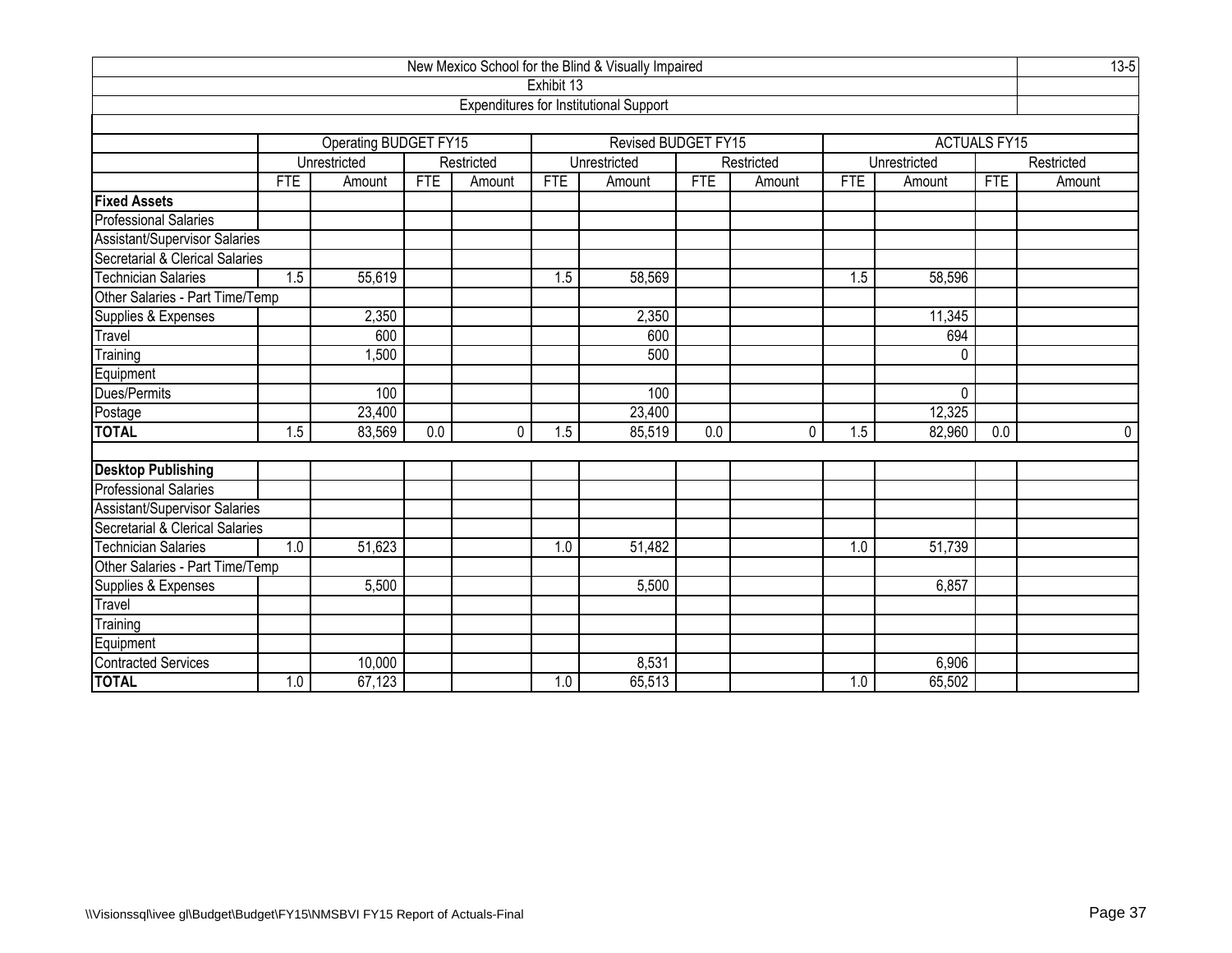| New Mexico School for the Blind & Visually Impaired                           |            |                              |            |            |            |                                               |            |              |                  |              |                     |             |
|-------------------------------------------------------------------------------|------------|------------------------------|------------|------------|------------|-----------------------------------------------|------------|--------------|------------------|--------------|---------------------|-------------|
|                                                                               |            |                              |            |            | Exhibit 13 |                                               |            |              |                  |              |                     |             |
|                                                                               |            |                              |            |            |            | <b>Expenditures for Institutional Support</b> |            |              |                  |              |                     |             |
|                                                                               |            |                              |            |            |            |                                               |            |              |                  |              |                     |             |
|                                                                               |            | <b>Operating BUDGET FY15</b> |            |            |            | Revised BUDGET FY15                           |            |              |                  |              | <b>ACTUALS FY15</b> |             |
|                                                                               |            | Unrestricted                 |            | Restricted |            | Unrestricted                                  |            | Restricted   |                  | Unrestricted |                     | Restricted  |
|                                                                               | <b>FTE</b> | Amount                       | <b>FTE</b> | Amount     | <b>FTE</b> | Amount                                        | <b>FTE</b> | Amount       | <b>FTE</b>       | Amount       | <b>FTE</b>          | Amount      |
| Multi-Media                                                                   |            |                              |            |            |            |                                               |            |              |                  |              |                     |             |
| <b>Professional Salaries</b>                                                  |            |                              |            |            |            |                                               |            |              |                  |              |                     |             |
| Assistant/Supervisor Salaries                                                 |            |                              |            |            |            |                                               |            |              |                  |              |                     |             |
| Secretarial & Clerical Salaries                                               |            |                              |            |            |            |                                               |            |              |                  |              |                     |             |
| <b>Technician Salaries</b><br>44,660<br>1.0<br>1.0<br>1.0<br>43,514<br>43,406 |            |                              |            |            |            |                                               |            |              |                  |              |                     |             |
| Other Salaries - Part Time/Temp                                               |            |                              |            |            |            |                                               |            |              |                  |              |                     |             |
| Supplies & Expenses<br>3,000<br>2,993<br>2,767                                |            |                              |            |            |            |                                               |            |              |                  |              |                     |             |
| Travel                                                                        |            | 500                          |            |            |            | 7                                             |            |              |                  | 7            |                     |             |
| Training                                                                      |            | 800                          |            |            |            | $\overline{0}$                                |            |              |                  | 0            |                     |             |
| Equipment                                                                     |            |                              |            |            |            |                                               |            |              |                  |              |                     |             |
| <b>Contracted Services</b>                                                    |            | 12,500                       |            |            |            | 10,311                                        |            |              |                  | 10,311       |                     |             |
| <b>TOTAL</b>                                                                  | 1.0        | 61,460                       |            |            | 1.0        | 56,825                                        |            |              | 1.0              | 56,491       |                     |             |
|                                                                               |            |                              |            |            |            |                                               |            |              |                  |              |                     |             |
| <b>INFORMATION SYSTEMS</b>                                                    |            |                              |            |            |            |                                               |            |              |                  |              |                     |             |
| <b>Professional Salaries</b>                                                  | 1.0        | 64,185                       |            |            | 1.0        | 64,185                                        |            |              | 1.0              | 64,185       |                     |             |
| Assistant/Supervisor Salaries                                                 |            |                              |            |            |            |                                               |            |              |                  |              |                     |             |
| Secretarial & Clerical Salaries                                               |            |                              |            |            |            |                                               |            |              |                  |              |                     |             |
| <b>Technician Salaries</b>                                                    | 4.0        | 186,622                      |            |            | 5.0        | 207,596                                       |            |              | 5.0              | 204,497      |                     |             |
| Other Salaries - Part Time/Te                                                 | 0.5        | 15,345                       |            |            | 0.5        | 14,492                                        |            |              | $\overline{0.5}$ | 15,153       |                     |             |
| Supplies & Expenses                                                           |            | 45,500                       |            |            |            | 68,034                                        |            |              |                  | 63,457       |                     |             |
| Travel                                                                        |            | 5,600                        |            |            |            | 5,600                                         |            |              |                  | 4,205        |                     |             |
| Training                                                                      |            | 4,100                        |            |            |            | 2,000                                         |            |              |                  | 1,000        |                     |             |
| Equipment                                                                     |            | 0                            |            |            |            | 4,758                                         |            |              |                  | 5,582        |                     |             |
| Dues/Subscriptions/Books                                                      |            | 860                          |            |            |            | 685                                           |            |              |                  | 389          |                     |             |
| Food & Beverage                                                               |            | 100                          |            |            |            | 0                                             |            |              |                  | $\Omega$     |                     |             |
| <b>Contracted Services</b>                                                    |            | 25,700                       |            |            |            | 29,942                                        |            |              |                  | 31,317       |                     |             |
| <b>Internet Services</b>                                                      |            | 36,960                       |            |            |            | 33,700                                        |            |              |                  | 17,713       |                     |             |
| Software Maintenance Agreements                                               |            | 112,200                      |            |            |            | 111,839                                       |            |              |                  | 111,331      |                     |             |
| Telephone                                                                     |            | 115,800                      |            |            |            | 76,066                                        |            |              |                  | 25,727       |                     |             |
| <b>TOTAL</b>                                                                  | 5.5        | 612,972                      |            | 0          | 6.5        | 618,897                                       |            | $\mathbf{0}$ | 6.5              | 544,557      |                     | $\mathbf 0$ |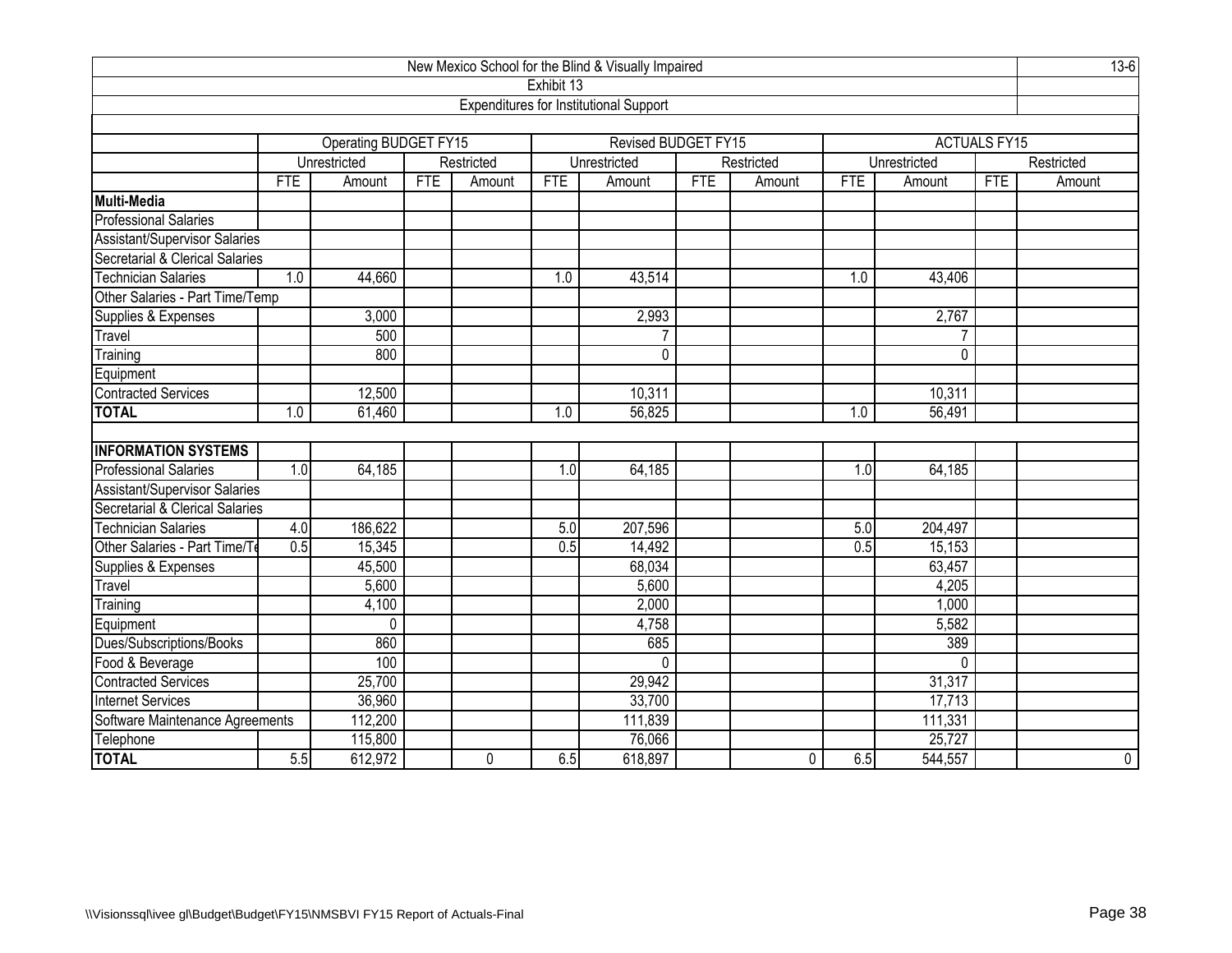| New Mexico School for the Blind & Visually Impaired |            |                       |            |            |                  |                                               |            |            |     |              |                     |            |  |  |  |
|-----------------------------------------------------|------------|-----------------------|------------|------------|------------------|-----------------------------------------------|------------|------------|-----|--------------|---------------------|------------|--|--|--|
|                                                     |            |                       |            |            | Exhibit 13       |                                               |            |            |     |              |                     |            |  |  |  |
|                                                     |            |                       |            |            |                  | <b>Expenditures for Institutional Support</b> |            |            |     |              |                     |            |  |  |  |
|                                                     |            |                       |            |            |                  |                                               |            |            |     |              |                     |            |  |  |  |
|                                                     |            | Operating BUDGET FY15 |            |            |                  | Revised BUDGET FY15                           |            |            |     |              | <b>ACTUALS FY15</b> |            |  |  |  |
|                                                     |            | Unrestricted          |            | Restricted |                  | Unrestricted                                  |            | Restricted |     | Unrestricted |                     | Restricted |  |  |  |
|                                                     | <b>FTE</b> | Amount                | <b>FTE</b> | Amount     | FTE              | Amount                                        | <b>FTE</b> | Amount     | FTE | Amount       | <b>FTE</b>          | Amount     |  |  |  |
| <b>SECURITY</b>                                     |            |                       |            |            |                  |                                               |            |            |     |              |                     |            |  |  |  |
| <b>Professional Salaries</b>                        |            |                       |            |            |                  |                                               |            |            |     |              |                     |            |  |  |  |
| Assistant/Supervisor Salaries                       |            |                       |            |            |                  |                                               |            |            |     |              |                     |            |  |  |  |
| Secretarial & Clerical Salaries                     |            |                       |            |            |                  |                                               |            |            |     |              |                     |            |  |  |  |
| Technician Salaries                                 | 1.0        | 28,223                |            |            | 1.0              | 28,540                                        |            |            | 1.0 | 28,567       |                     |            |  |  |  |
| Other Salaries - Part Time/Temp                     |            |                       |            |            |                  |                                               |            |            |     |              |                     |            |  |  |  |
| Supplies & Expenses                                 |            | 500                   |            |            |                  | 500                                           |            |            |     | 288          |                     |            |  |  |  |
| Travel                                              |            | 500                   |            |            |                  |                                               |            |            |     | 0            |                     |            |  |  |  |
| Training                                            |            | 500                   |            |            |                  |                                               |            |            |     | 0            |                     |            |  |  |  |
| Equipment                                           |            |                       |            |            |                  |                                               |            |            |     |              |                     |            |  |  |  |
| Dues/Subscriptions/Books                            |            |                       |            |            |                  |                                               |            |            |     |              |                     |            |  |  |  |
| <b>Contracted Services</b>                          |            |                       |            |            |                  |                                               |            |            |     |              |                     |            |  |  |  |
| Law Enforcement Liability                           |            | 500                   |            |            |                  | 500                                           |            |            |     | 500          |                     |            |  |  |  |
| <b>TOTAL</b>                                        | 1.0        | 30,223                |            |            | 1.0 <sub>1</sub> | 29,540                                        |            |            | 1.0 | 29,354       |                     |            |  |  |  |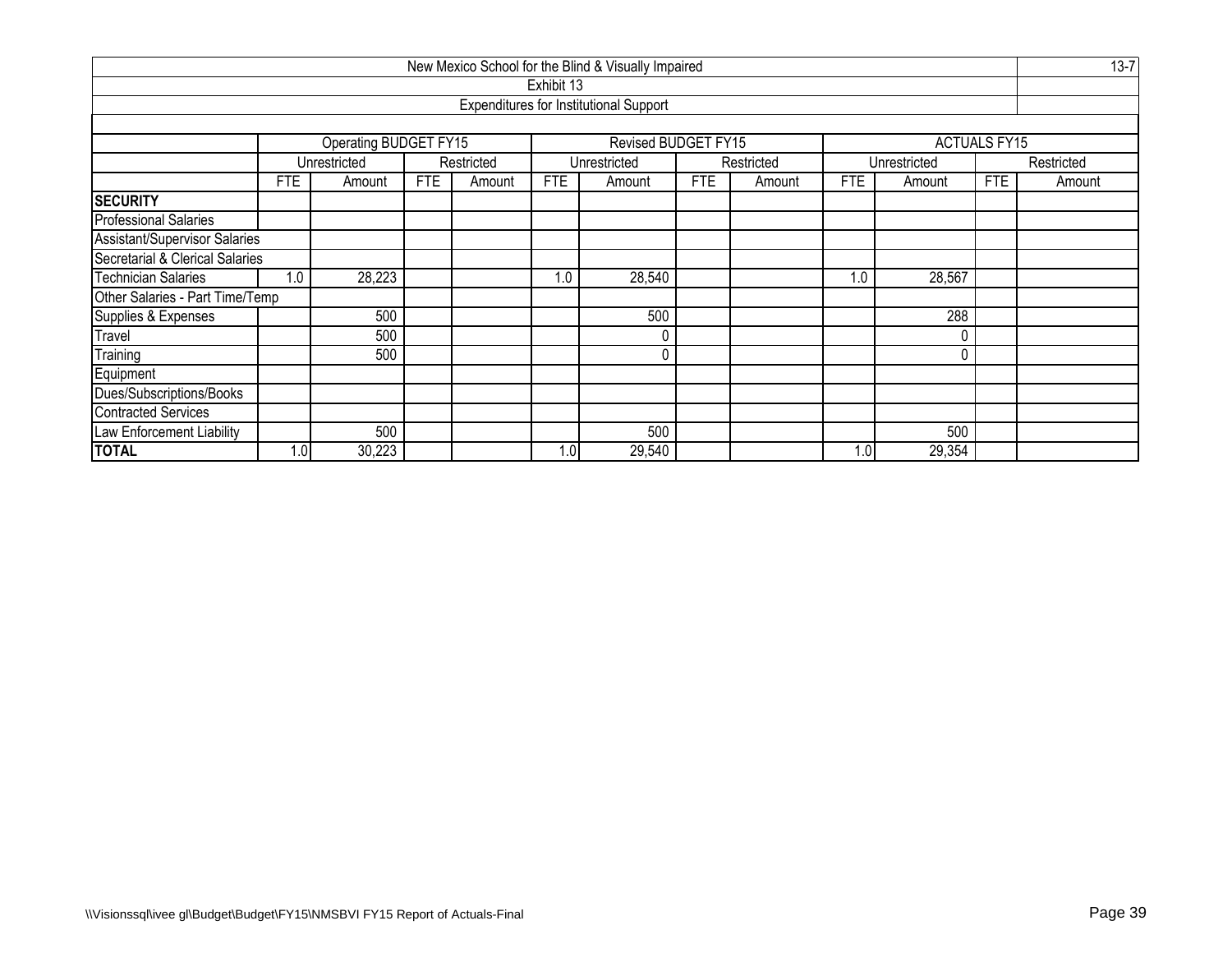|                                                |                         |                       |            |              |                  | New Mexico School for the Blind & Visually Impaired |            |            |                  |                  |                     | $13 - 8$   |  |  |
|------------------------------------------------|-------------------------|-----------------------|------------|--------------|------------------|-----------------------------------------------------|------------|------------|------------------|------------------|---------------------|------------|--|--|
|                                                |                         |                       |            |              | Exhibit 13       |                                                     |            |            |                  |                  |                     |            |  |  |
|                                                |                         |                       |            |              |                  | <b>Expenditures for Institutional Support</b>       |            |            |                  |                  |                     |            |  |  |
|                                                |                         | Operating BUDGET FY15 |            |              |                  | Revised BUDGET FY15                                 |            |            |                  |                  | <b>ACTUALS FY15</b> |            |  |  |
|                                                |                         | Unrestricted          |            | Restricted   |                  | Unrestricted                                        |            | Restricted |                  | Unrestricted     |                     | Restricted |  |  |
|                                                | <b>FTE</b>              | Amount                | <b>FTE</b> | Amount       | <b>FTE</b>       | Amount                                              | <b>FTE</b> | Amount     | <b>FTE</b>       | Amount           | <b>FTE</b>          | Amount     |  |  |
| CAPITAL PROJECTS                               |                         |                       |            |              |                  |                                                     |            |            |                  |                  |                     |            |  |  |
| <b>Professional Salaries</b>                   | 1.0                     | 80,650                |            |              | 1.0              | 80,650                                              |            |            | 1.0              | 80,650           |                     |            |  |  |
| Assistant/Supervisor Salaries                  | 1.0                     | 53,546                |            |              | 1.0              | 53,546                                              |            |            | 1.0              | 53,546           |                     |            |  |  |
| Secretarial & Clerical Salaries                |                         |                       |            |              |                  |                                                     |            |            |                  |                  |                     |            |  |  |
| <b>Technician Salaries</b>                     |                         |                       |            |              |                  |                                                     |            |            |                  |                  |                     |            |  |  |
| Other Salaries - Part Time/Temp                |                         |                       |            |              |                  |                                                     |            |            |                  |                  |                     |            |  |  |
| Supplies & Expenses<br>2,200<br>3,165<br>3,086 |                         |                       |            |              |                  |                                                     |            |            |                  |                  |                     |            |  |  |
| Travel                                         | 1,044<br>1,500<br>1,730 |                       |            |              |                  |                                                     |            |            |                  |                  |                     |            |  |  |
| Training                                       |                         | 1,000                 |            |              |                  | 600                                                 |            |            |                  | 260              |                     |            |  |  |
| Equipment                                      |                         |                       |            |              |                  |                                                     |            |            |                  |                  |                     |            |  |  |
| Dues/Subscriptions/Books                       |                         | 950                   |            |              |                  | 950                                                 |            |            |                  | 795              |                     |            |  |  |
| Food & Beverage                                |                         | 500                   |            |              |                  | 390                                                 |            |            |                  | 390              |                     |            |  |  |
| <b>Contracted Services</b>                     |                         | 10,000                |            |              |                  | 6,504                                               |            |            |                  | 1,785            |                     |            |  |  |
| Advertisement                                  |                         | 2,150                 |            |              |                  | 1,750                                               |            |            |                  | 208              |                     |            |  |  |
| <b>TOTAL</b>                                   | $\overline{2.0}$        | 152,495               |            | $\mathbf{0}$ | $\overline{2.0}$ | 148,598                                             |            | $\Omega$   | $\overline{2.0}$ | 142,450          |                     | $\Omega$   |  |  |
|                                                |                         |                       |            |              |                  |                                                     |            |            |                  |                  |                     |            |  |  |
| <b>NMSVH FOUNDATION</b>                        |                         |                       |            |              |                  |                                                     |            |            |                  |                  |                     |            |  |  |
| <b>Professional Salaries</b>                   | 1.0                     | 78,753                |            |              | 1.0              | 78,753                                              |            |            | 1.0              | 78,753           |                     |            |  |  |
| Supplies & Expenses                            |                         | 1,000                 |            |              |                  | 1,000                                               |            |            |                  | $\overline{342}$ |                     |            |  |  |
| Travel                                         |                         | 7,900                 |            |              |                  | 7,822                                               |            |            |                  | 5,833            |                     |            |  |  |
| Dues/Subscriptions/Books                       |                         | 1,200                 |            |              |                  | 1,278                                               |            |            |                  | 1,278            |                     |            |  |  |
| Food & Beverage                                |                         |                       |            |              |                  |                                                     |            |            |                  |                  |                     |            |  |  |
| <b>TOTAL</b>                                   |                         | 88,853                |            |              |                  | 88,853                                              |            |            |                  | 86,206           |                     |            |  |  |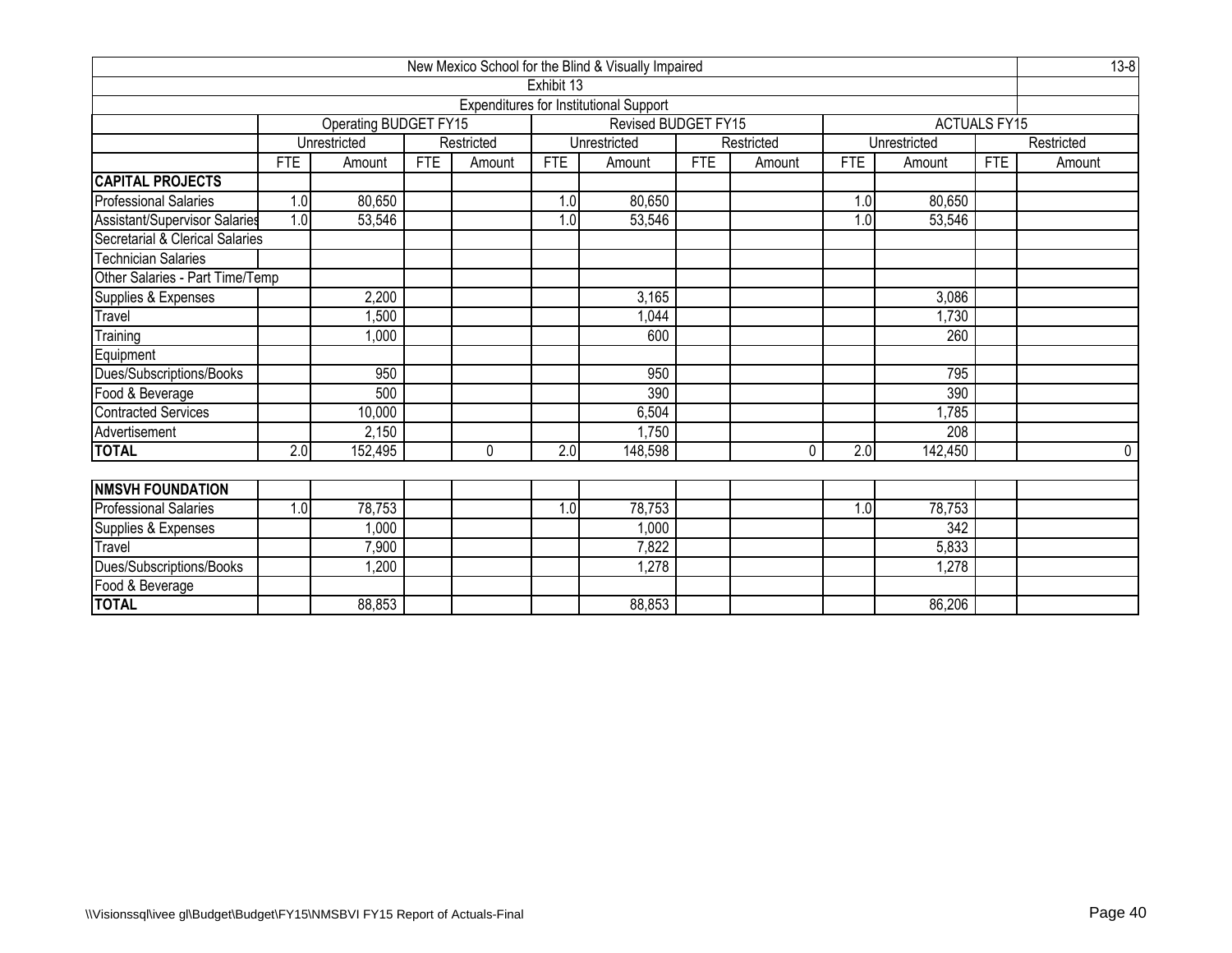| New Mexico School for the Blind & Visually Impaired |                                                                                                                                                         |                                                                                                          |                  |                |                  |                                               |                  |                |                  |              |                     |                             |  |  |
|-----------------------------------------------------|---------------------------------------------------------------------------------------------------------------------------------------------------------|----------------------------------------------------------------------------------------------------------|------------------|----------------|------------------|-----------------------------------------------|------------------|----------------|------------------|--------------|---------------------|-----------------------------|--|--|
|                                                     |                                                                                                                                                         |                                                                                                          |                  |                | Exhibit 13       |                                               |                  |                |                  |              |                     |                             |  |  |
|                                                     |                                                                                                                                                         |                                                                                                          |                  |                |                  | <b>Expenditures for Institutional Support</b> |                  |                |                  |              |                     |                             |  |  |
|                                                     |                                                                                                                                                         |                                                                                                          |                  |                |                  |                                               |                  |                |                  |              |                     |                             |  |  |
|                                                     |                                                                                                                                                         | Operating BUDGET FY15                                                                                    |                  |                |                  | <b>Revised BUDGET FY15</b>                    |                  |                |                  |              | <b>ACTUALS FY15</b> |                             |  |  |
|                                                     |                                                                                                                                                         | Unrestricted                                                                                             |                  | Restricted     |                  | Unrestricted                                  |                  | Restricted     |                  | Unrestricted |                     | Restricted                  |  |  |
|                                                     | <b>FTE</b>                                                                                                                                              | Amount                                                                                                   | FTE              | Amount         | <b>FTE</b>       | Amount                                        | <b>FTE</b>       | Amount         | <b>FTE</b>       | Amount       | <b>FTE</b>          | Amount                      |  |  |
| <b>DETAILS</b>                                      |                                                                                                                                                         |                                                                                                          |                  |                |                  |                                               |                  |                |                  |              |                     |                             |  |  |
| <b>Professional Salaries</b>                        | 8.0                                                                                                                                                     | 670,969                                                                                                  | 0.0              | 0              | 7.0              | 582,567                                       | 0.0              | 0              | 7.0              | 582,567      | 0.0                 | 0                           |  |  |
| Assistant/Supervisor Salaries                       | $\overline{2.0}$                                                                                                                                        | 124,495                                                                                                  | $\overline{0.0}$ | $\mathbf 0$    | $\overline{2.0}$ | 122,513                                       | 0.0              | 0              | $\overline{2.0}$ | 123,852      | 0.0                 | 0                           |  |  |
| Secretarial & Clerical Salarie                      | 1.0                                                                                                                                                     | 41,391                                                                                                   | $\overline{0.0}$ | $\mathbf 0$    | 1.0              | 33,562                                        | $\overline{0.0}$ | 0              | 1.0              | 33,609       | $\overline{0.0}$    | $\pmb{0}$                   |  |  |
| <b>Technician Salaries</b>                          | 14.0                                                                                                                                                    | 599,286                                                                                                  | $\overline{0.0}$ | 0              | 15.0             | 608,140                                       | 0.0              | 0              | 15.0             | 600,750      | 0.0                 | $\pmb{0}$                   |  |  |
| Other Salaries - Part Time/T                        | 0.5                                                                                                                                                     | 15,345                                                                                                   | $\overline{0.0}$ | 0              | 0.5              | 14,492                                        | $\overline{0.0}$ | $\pmb{0}$      | 0.5              | 15,153       | $\overline{0.0}$    | $\pmb{0}$<br>$\overline{0}$ |  |  |
| <b>Tuition Reimbursement</b>                        | 0.0                                                                                                                                                     | 7,000<br>0.0<br>$\overline{0}$<br>0.0<br>3,500<br>0.0<br>$\overline{0}$<br>0.0<br>0.0<br>777             |                  |                |                  |                                               |                  |                |                  |              |                     |                             |  |  |
| Supplies & Expenses                                 | 0.0                                                                                                                                                     | 79,550<br>0.0<br>$\overline{0}$<br>0.0<br>232,328<br>0.0<br>$\overline{0}$<br>0.0<br>97,632<br>0.0       |                  |                |                  |                                               |                  |                |                  |              |                     |                             |  |  |
| Travel                                              |                                                                                                                                                         | 0.0<br>0.0<br>27,845<br>0.0<br>37,600<br>$\mathbf 0$<br>30,761<br>0.0<br>0<br>0.0<br>0.0                 |                  |                |                  |                                               |                  |                |                  |              |                     |                             |  |  |
| Training                                            |                                                                                                                                                         | 0.0<br>30,450<br>0.0<br>$\overline{0}$<br>0.0<br>19,446<br>0.0<br>$\overline{0}$<br>0.0<br>12,275<br>0.0 |                  |                |                  |                                               |                  |                |                  |              |                     |                             |  |  |
| Equipment                                           | 0.0                                                                                                                                                     | 0.0<br>0<br>0.0<br>4,758<br>0.0<br>0<br>0.0<br>5,582<br>0.0<br>0                                         |                  |                |                  |                                               |                  |                |                  |              |                     |                             |  |  |
| Food & Beverage                                     | 0.0<br>3,100<br>$\overline{0.0}$<br>0<br>0.0<br>2,890<br>$\overline{0.0}$<br>0<br>$\overline{0.0}$<br>2,628<br>$\overline{0.0}$                         |                                                                                                          |                  |                |                  |                                               |                  |                | $\pmb{0}$        |              |                     |                             |  |  |
| Dues/Subscriptions/Books                            | 0.0                                                                                                                                                     | 12,240                                                                                                   | 0.0              | 0              | $\overline{0.0}$ | 14,553                                        | $\overline{0.0}$ | 0              | 0.0              | 11,208       | 0.0                 | 0                           |  |  |
| Professional Fees/Consulting                        | $\overline{0.0}$                                                                                                                                        | 0                                                                                                        | $\overline{0.0}$ | $\pmb{0}$      | $\overline{0.0}$ | 0                                             | $\overline{0.0}$ | 0              | $\overline{0.0}$ | $\Omega$     | $\overline{0.0}$    | $\pmb{0}$                   |  |  |
| <b>Contracted Services</b>                          | 0.0                                                                                                                                                     | 74,100                                                                                                   | 0.0              | $\overline{0}$ | 0.0              | 66,188                                        | 0.0              | $\overline{0}$ | 0.0              | 60,769       | 0.0                 | $\overline{0}$              |  |  |
| Legal/Professional Services                         | $\overline{0.0}$                                                                                                                                        | 30,000                                                                                                   | 0.0              | $\overline{0}$ | $\overline{0.0}$ | 27,500                                        | $\overline{0.0}$ | 0              | $\overline{0.0}$ | 6,580        | $\overline{0.0}$    | $\overline{0}$              |  |  |
| Employee Initialization                             | $\overline{0.0}$                                                                                                                                        | 7,050                                                                                                    | 0.0              | $\overline{0}$ | 0.0              | 7,050                                         | 0.0              | $\pmb{0}$      | 0.0              | 3,561        | 0.0                 | $\overline{0}$              |  |  |
| Advertisement                                       | $\overline{0.0}$                                                                                                                                        | 30,900                                                                                                   | $\overline{0.0}$ | $\pmb{0}$      | $\overline{0.0}$ | 29,590                                        | 0.0              | 0              | $\overline{0.0}$ | 19,796       | $\overline{0.0}$    | $\pmb{0}$                   |  |  |
| Internet Services                                   | 0.0                                                                                                                                                     | 36,960                                                                                                   | 0.0              | $\overline{0}$ | 0.0              | 33,700                                        | $\overline{0.0}$ | $\mathbf 0$    | 0.0              | 17,713       | 0.0                 | $\overline{0}$              |  |  |
| Software Maintenance Agree                          | $\overline{0.0}$                                                                                                                                        | 112,200                                                                                                  | 0.0              | $\overline{0}$ | 0.0              | 111,839                                       | $\overline{0.0}$ | $\pmb{0}$      | 0.0              | 111,331      | 0.0                 | $\overline{0}$              |  |  |
| Telephone                                           | $\overline{0.0}$                                                                                                                                        | 115,800                                                                                                  | 0.0              | $\overline{0}$ | $\overline{0.0}$ | 76,066                                        | $\overline{0.0}$ | $\overline{0}$ | $\overline{0.0}$ | 25,727       | $\overline{0.0}$    | $\overline{0}$              |  |  |
| Postage                                             | $\overline{0.0}$                                                                                                                                        | 23,400                                                                                                   | 0.0              | 0              | 0.0              | 23,400                                        | 0.0              | 0              | 0.0              | 12,325       | 0.0                 | $\pmb{0}$                   |  |  |
| Law Inforcement Liability                           | 0.0                                                                                                                                                     | 500                                                                                                      | $\overline{0.0}$ | $\pmb{0}$      | $\overline{0.0}$ | 500                                           | $\overline{0.0}$ | $\pmb{0}$      | $\overline{0.0}$ | 500          | 0.0                 | $\overline{0}$              |  |  |
| Gen Liability, Civil Rights                         | $\overline{0.0}$                                                                                                                                        | 21,495                                                                                                   | $\overline{0.0}$ | $\pmb{0}$      | $\overline{0.0}$ | 17,777                                        | $\overline{0.0}$ | $\pmb{0}$      | 0.0              | 17,777       | $\overline{0.0}$    | $\pmb{0}$                   |  |  |
| Risk Mgt. - Gen Liability                           | $\overline{0.0}$                                                                                                                                        | 4,000                                                                                                    | 0.0              | $\overline{0}$ | 0.0              | 3,596                                         | $\overline{0.0}$ | $\overline{0}$ | 0.0              | 3,596        | 0.0                 | $\overline{0}$              |  |  |
| Board of Regents                                    | $\overline{0.0}$                                                                                                                                        | 10,000                                                                                                   | $\overline{0.0}$ | $\overline{0}$ | $\overline{0.0}$ | 10,000                                        | $\overline{0.0}$ | $\mathbf 0$    | $\overline{0.0}$ | 7,771        | $\overline{0.0}$    | $\mathbf 0$                 |  |  |
| <b>Investment Expense</b>                           | 0.0                                                                                                                                                     | 0                                                                                                        | 0.0              | $\overline{0}$ | $\overline{0.0}$ | 0                                             | $\overline{0.0}$ | $\mathbf 0$    | $\overline{0.0}$ | 0            | $\overline{0.0}$    | $\overline{0}$              |  |  |
| Direct Deposit Expense                              | $\overline{0.0}$                                                                                                                                        | 0                                                                                                        | 0.0              | 0              | $\overline{0.0}$ | 0                                             | $\overline{0.0}$ | $\mathbf 0$    | $\overline{0.0}$ | $\mathbf{0}$ | $\overline{0.0}$    | $\overline{0}$              |  |  |
| <b>External Audit</b>                               | $\overline{0.0}$                                                                                                                                        | 37,000                                                                                                   | $\overline{0.0}$ | $\mathbf 0$    | $\overline{0.0}$ | 37,000                                        | $\overline{0.0}$ | $\mathbf 0$    | $\overline{0.0}$ | 33,461       | $\overline{0.0}$    | $\mathbf 0$                 |  |  |
| Misc. Bank Fees/Penalties                           | $\overline{0.0}$                                                                                                                                        | 1,300                                                                                                    | $\overline{0.0}$ | $\mathbf 0$    | $\overline{0.0}$ | 1,300                                         | 0.0              | $\mathbf{0}$   | $\overline{0.0}$ | 657          | 0.0                 | $\pmb{0}$                   |  |  |
| Other(Accreditation Expense                         | 0.0<br>$\overline{0}$<br>$\overline{0.0}$<br>$\overline{0.0}$<br>$\overline{0.0}$<br>$\mathbf 0$<br>$\overline{0.0}$<br>$\overline{0.0}$<br>0<br>0<br>0 |                                                                                                          |                  |                |                  |                                               |                  |                |                  |              | $\overline{0}$      |                             |  |  |
| <b>TOTAL</b>                                        | 25.5                                                                                                                                                    | 2,126,130                                                                                                | 0.0              | 0              | 25.5             | 2,115,015                                     | $\overline{0.0}$ | $\mathbf{0}$   | 25.5             | 1,835,441    | 0.0                 | 0                           |  |  |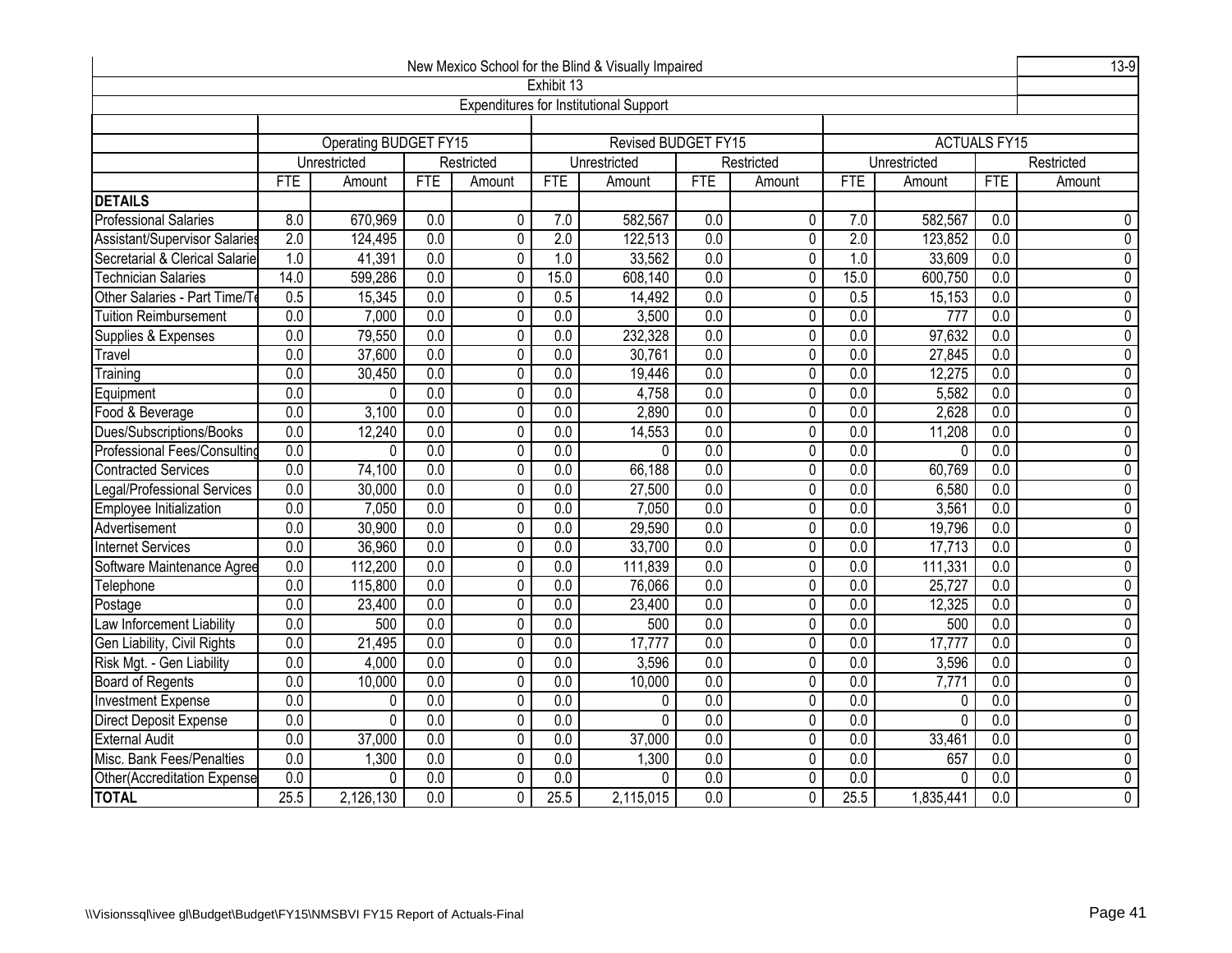| New Mexico School for the Blind & Visually Impaired |                       |            |                                                   |            |                     |            |  |  |  |  |  |  |  |
|-----------------------------------------------------|-----------------------|------------|---------------------------------------------------|------------|---------------------|------------|--|--|--|--|--|--|--|
|                                                     |                       | Exhibit 14 |                                                   |            |                     |            |  |  |  |  |  |  |  |
|                                                     |                       |            | Expenditures for Operation & Maintenance of Plant |            |                     |            |  |  |  |  |  |  |  |
|                                                     |                       |            |                                                   |            |                     |            |  |  |  |  |  |  |  |
|                                                     | Operating BUDGET FY15 |            | Revised BUDGET FY15                               |            | <b>ACTUALS FY15</b> |            |  |  |  |  |  |  |  |
|                                                     | Unrestricted          | Restricted | Unrestricted                                      | Restricted | Unrestricted        | Restricted |  |  |  |  |  |  |  |
| <b>OPERATION &amp; MAINTENANCE OF PLANT</b>         |                       |            |                                                   |            |                     |            |  |  |  |  |  |  |  |
| General Maintenance                                 | 871,908               | 0          | 1,012,687                                         | 0          | 795,168             | 0          |  |  |  |  |  |  |  |
| Vehicle Maintenance                                 | 329,597               |            | 318,246                                           | 0          | 231,188             |            |  |  |  |  |  |  |  |
| Grounds                                             | 150,044               |            | 146,090                                           |            | 142,729             |            |  |  |  |  |  |  |  |
| Housekeeping                                        | 208,336               |            | 215,635                                           |            | 210,267             |            |  |  |  |  |  |  |  |
| <b>TOTAL</b>                                        | 559,885               | 0          | ,692,659                                          | 0          | 1,379,352           | 0          |  |  |  |  |  |  |  |
| <b>Fringe Benefits</b>                              | 259,863               |            | 299,209                                           |            | 298,069             |            |  |  |  |  |  |  |  |
| <b>GRAND TOTAL EXPENDITURES</b>                     | ,819,749              | 0          | 991,868                                           | 0          | 1,677,421           | 0          |  |  |  |  |  |  |  |
| <b>OPERATION &amp; MAINTENANCE OF PLANT</b>         |                       |            |                                                   |            |                     |            |  |  |  |  |  |  |  |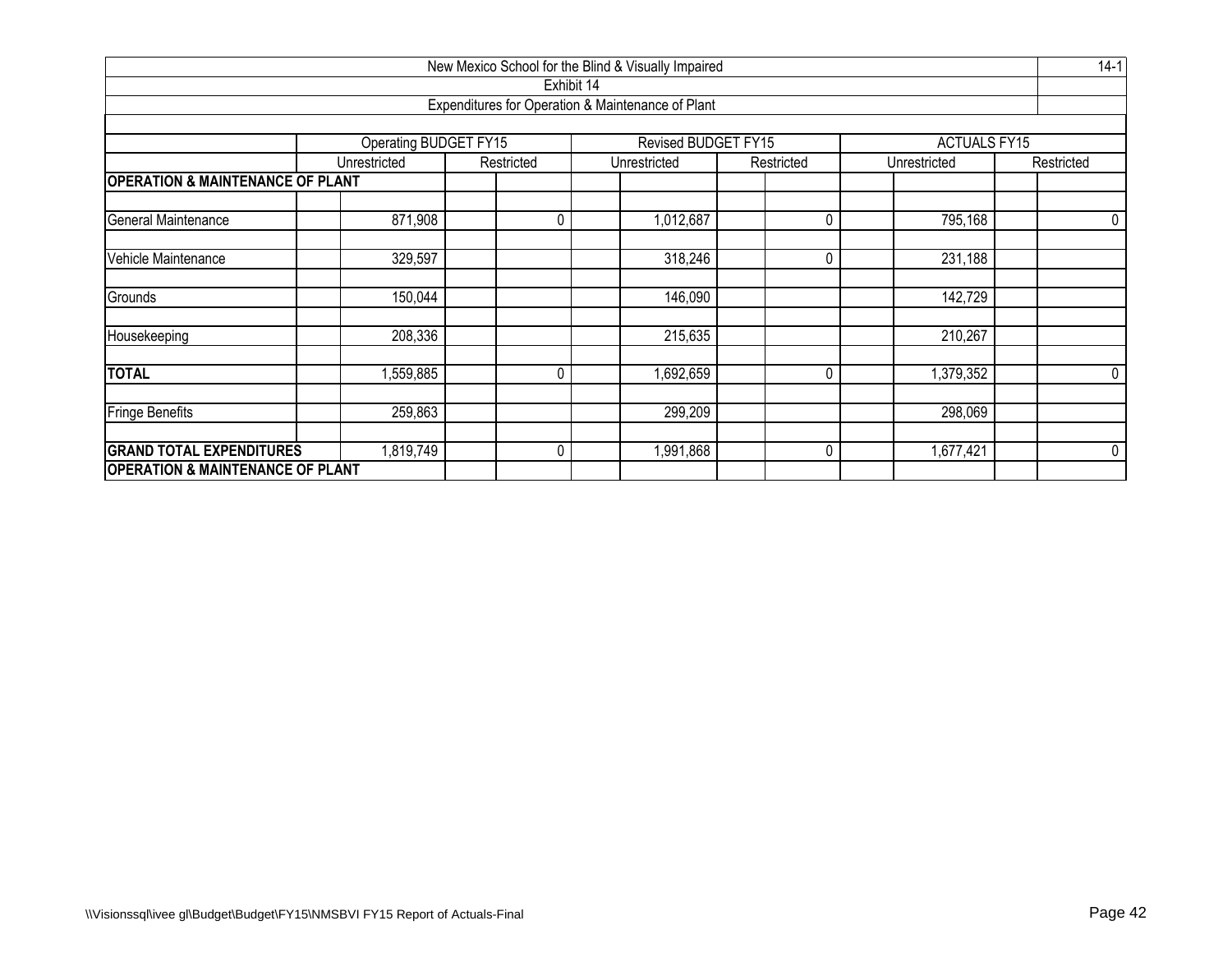| New Mexico School for the Blind & Visually Impaired<br>Exhibit 14 |            |                       |            |            |            |                                                   |            |            |            |                     |            |                |  |
|-------------------------------------------------------------------|------------|-----------------------|------------|------------|------------|---------------------------------------------------|------------|------------|------------|---------------------|------------|----------------|--|
|                                                                   |            |                       |            |            |            |                                                   |            |            |            |                     |            |                |  |
|                                                                   |            |                       |            |            |            | Expenditures for Operation & Maintenance of Plant |            |            |            |                     |            |                |  |
|                                                                   |            |                       |            |            |            |                                                   |            |            |            |                     |            |                |  |
|                                                                   |            | Operating BUDGET FY15 |            |            |            | <b>Revised BUDGET FY15</b>                        |            |            |            | <b>ACTUALS FY15</b> |            |                |  |
|                                                                   |            | Unrestricted          |            | Restricted |            | Unrestricted                                      |            | Restricted |            | Unrestricted        |            | Restricted     |  |
|                                                                   | <b>FTE</b> | Amount                | <b>FTE</b> | Amount     | <b>FTE</b> | Amount                                            | <b>FTE</b> | Amount     | <b>FTE</b> | Amount              | <b>FTE</b> | Amount         |  |
| <b>GENERAL MAINTENANCE</b>                                        |            |                       |            |            |            |                                                   |            |            |            |                     |            |                |  |
| <b>Professional Salaries</b>                                      | 1.0        | 66,030                |            |            | 1.0        | 61,212                                            |            |            | 1.0        | 61,212              |            |                |  |
| Assistant/Supervisor Salaries                                     | 1.0        | 53,546                |            |            | 1.0        | 53,546                                            |            |            | 1.0        | 53,546              |            |                |  |
| Secretarial & Clerical Salaries                                   |            |                       |            |            |            |                                                   |            |            |            |                     |            |                |  |
| <b>Technician Salaries</b>                                        | 4.0        | 139,827               |            |            | 4.0        | 130,819                                           |            |            | 4.0        | 134,674             |            |                |  |
| Other Salaries - Part Time/Temp                                   |            |                       |            |            |            |                                                   |            |            |            |                     |            |                |  |
| Supplies & Expenses                                               |            | 118,000               |            |            |            | 241,878                                           |            |            |            | 80,964              |            |                |  |
| Travel                                                            |            | 2,500                 |            |            |            | 2,500                                             |            |            |            | 848                 |            |                |  |
| Training                                                          |            | 10,800                |            |            |            | 5,800                                             |            |            |            | 826                 |            |                |  |
| Equipment                                                         |            | 0                     |            |            |            | 6,888                                             |            |            |            | 7,702               |            |                |  |
| Food & Beverage                                                   |            | 200                   |            |            |            | 200                                               |            |            |            | 199                 |            |                |  |
| Dues/Subscriptions/Books                                          |            | 300                   |            |            |            | 350                                               |            |            |            | 350                 |            |                |  |
| <b>Contracted Repairs</b>                                         |            | 30,000                |            |            |            | 21,767                                            |            |            |            | 16,566              |            |                |  |
| <b>Contracted Services</b>                                        |            | 64,000                |            |            |            | 43,706                                            |            |            |            | 35,655              |            |                |  |
| Plant Utilities - Electric                                        |            | 226,100               |            |            |            | 236,100                                           |            |            |            | 232,754             |            |                |  |
| Plant Utilities - Natural Gas                                     |            | 69,300                |            |            |            | 94,300                                            |            |            |            | 63,761              |            |                |  |
| Plant Utilities - Water                                           |            | 53,700                |            |            |            | 73,200                                            |            |            |            | 65,691              |            |                |  |
| Risk Mgt. - Boiler                                                |            | 2,307                 |            |            |            | 5,195                                             |            |            |            | 5,195               |            |                |  |
| Risk Mgt. - General Liability                                     |            |                       |            |            |            |                                                   |            |            |            |                     |            |                |  |
| Risk Mgt. - Property Insurance                                    |            | 35,299                |            |            |            | 35,226                                            |            |            |            | 35,226              |            |                |  |
| Property Rental/Lease                                             |            |                       |            |            |            |                                                   |            |            |            |                     |            |                |  |
| <b>TOTAL</b>                                                      | 6.0        | 871,908               |            |            | 6.0        | 1,012,687                                         |            | 0          | 6.0        | 795,168             |            | $\overline{0}$ |  |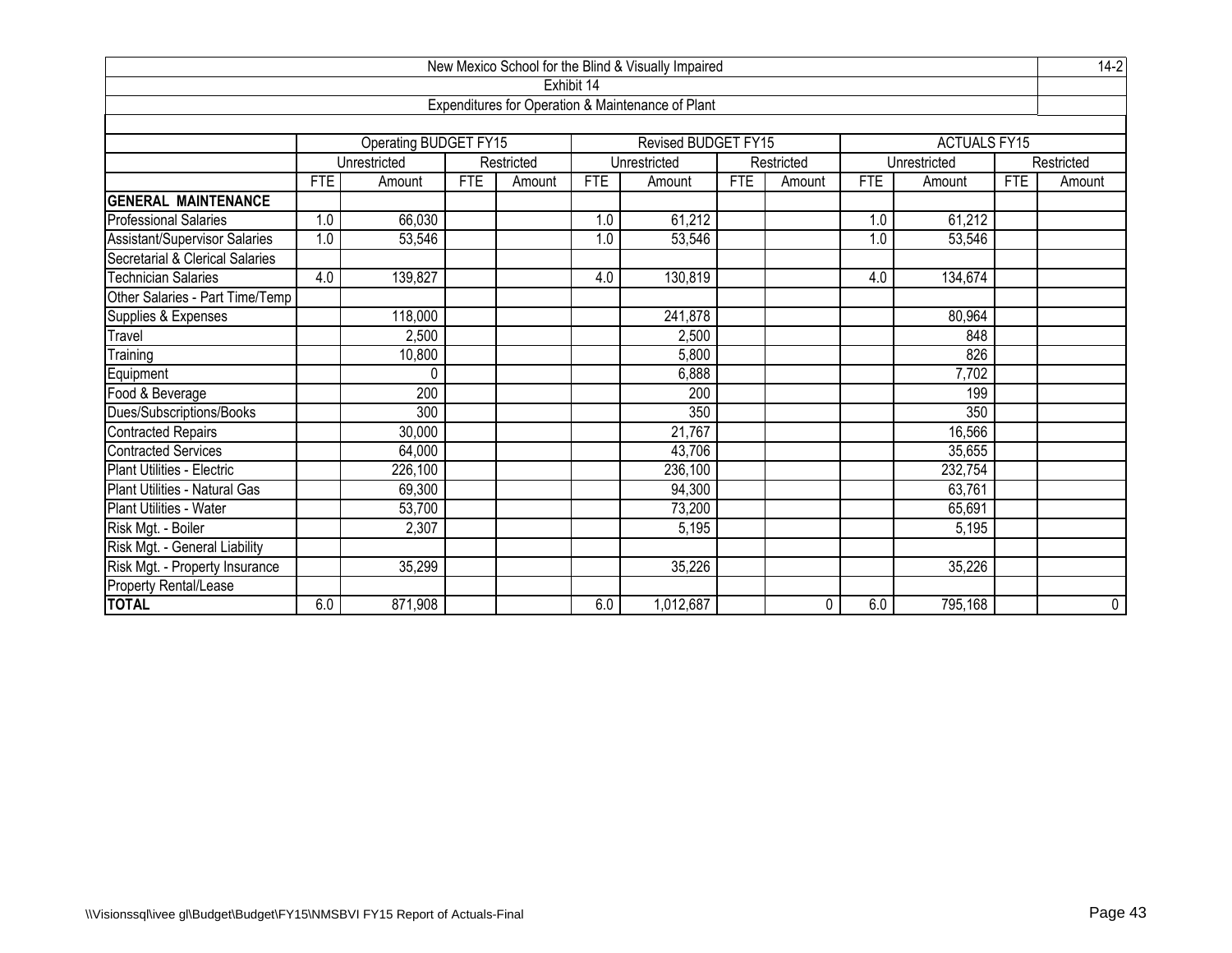|                                                         |            |                       |            |            |            | New Mexico School for the Blind & Visually Impaired |            |            |            |                     |            | $14-3$     |
|---------------------------------------------------------|------------|-----------------------|------------|------------|------------|-----------------------------------------------------|------------|------------|------------|---------------------|------------|------------|
|                                                         |            |                       |            |            | Exhibit 14 |                                                     |            |            |            |                     |            |            |
|                                                         |            |                       |            |            |            | Expenditures for Operation & Maintenance of Plant   |            |            |            |                     |            |            |
|                                                         |            |                       |            |            |            |                                                     |            |            |            |                     |            |            |
|                                                         |            | Operating BUDGET FY15 |            |            |            | Revised BUDGET FY15                                 |            |            |            | <b>ACTUALS FY15</b> |            |            |
|                                                         |            | Unrestricted          |            | Restricted |            | Unrestricted                                        |            | Restricted |            | Unrestricted        |            | Restricted |
|                                                         | <b>FTE</b> | Amount                | <b>FTE</b> | Amount     | <b>FTE</b> | Amount                                              | <b>FTE</b> | Amount     | <b>FTE</b> | Amount              | <b>FTE</b> | Amount     |
| <b>VEHICLE MAINTENANCE</b>                              |            |                       |            |            |            |                                                     |            |            |            |                     |            |            |
| <b>Professional Salaries</b>                            |            |                       |            |            |            |                                                     |            |            |            |                     |            |            |
| <b>Assistant/Supervisor Salaries</b>                    |            |                       |            |            |            |                                                     |            |            |            |                     |            |            |
| Secretarial & Clerical Salaries                         |            |                       |            |            |            |                                                     |            |            |            |                     |            |            |
| <b>Technician Salaries</b>                              | 1.0        | 46,689                |            |            | 1.0        | 45,955                                              |            |            | 1.0        | 45,687              |            |            |
| Other Salaries - Part Time/Temp                         |            |                       |            |            |            |                                                     |            |            |            |                     |            |            |
| Supplies & Expenses                                     |            | 35,500                |            |            |            | 30,250                                              |            |            |            | 18,924              |            |            |
| Travel                                                  |            | 1,300                 |            |            |            | 1,300                                               |            |            |            | 737                 |            |            |
| Training                                                |            | 550                   |            |            |            | 800                                                 |            |            |            | 0                   |            |            |
| Equipment                                               |            |                       |            |            |            |                                                     |            |            |            | 1,350               |            |            |
| Vehicle Exp - Gasoline Fuel                             |            | 133,000               |            |            |            | 133,000                                             |            |            |            | 91,412              |            |            |
| Vehicle Exp - Diesel Fuel                               |            | 34,000                |            |            |            | 34,000                                              |            |            |            | 11,984              |            |            |
| Vehicle Exp - Oil                                       |            |                       |            |            |            |                                                     |            |            |            |                     |            |            |
| <b>Contracted Repairs</b><br>64,000<br>64,000<br>52,465 |            |                       |            |            |            |                                                     |            |            |            |                     |            |            |
| <b>Contracted Services</b>                              |            | $\overline{312}$      |            |            |            | $\overline{312}$                                    |            |            |            | 0                   |            |            |
| Risk Mgt - Auto Liability                               |            | 5,191                 |            |            |            | 3,927                                               |            |            |            | 3,927               |            |            |
| Risk Mgt - Auto Phys Damage                             |            | 9,054                 |            |            |            | 4,702                                               |            |            |            | 4,702               |            |            |
| <b>TOTAL</b>                                            | 1.0        | 329,597               |            |            | 1.0        | 318,246                                             |            | $\Omega$   | 1.0        | 231,188             |            |            |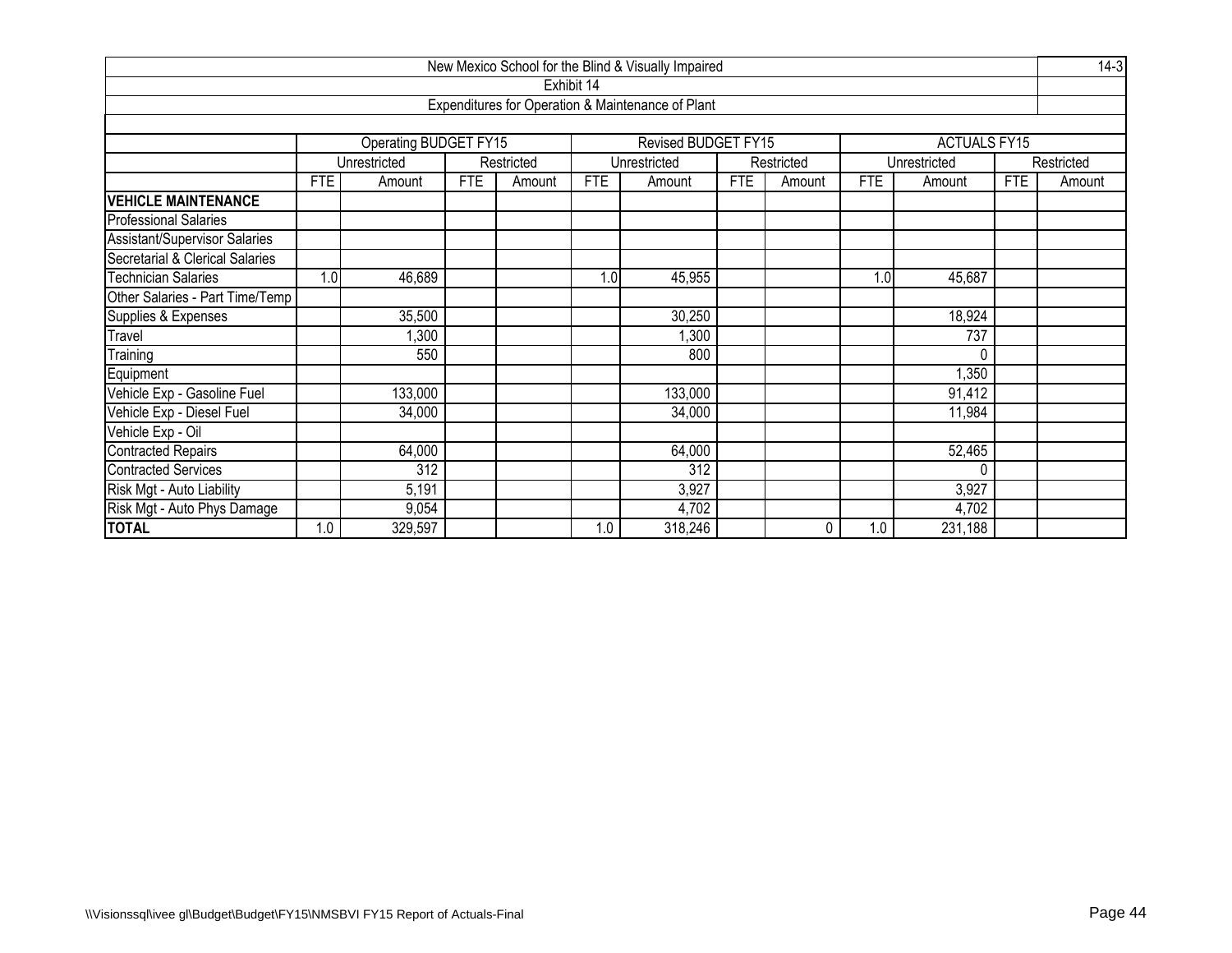|                                      |            |                       |            |            |            | New Mexico School for the Blind & Visually Impaired |            |            |            |                     |            | $14-4$     |
|--------------------------------------|------------|-----------------------|------------|------------|------------|-----------------------------------------------------|------------|------------|------------|---------------------|------------|------------|
|                                      |            |                       |            |            | Exhibit 14 |                                                     |            |            |            |                     |            |            |
|                                      |            |                       |            |            |            | Expenditures for Operation & Maintenance of Plant   |            |            |            |                     |            |            |
|                                      |            |                       |            |            |            |                                                     |            |            |            |                     |            |            |
|                                      |            | Operating BUDGET FY15 |            |            |            | Revised BUDGET FY15                                 |            |            |            | <b>ACTUALS FY15</b> |            |            |
|                                      |            | Unrestricted          |            | Restricted |            | Unrestricted                                        |            | Restricted |            | Unrestricted        |            | Restricted |
|                                      | <b>FTE</b> | Amount                | <b>FTE</b> | Amount     | <b>FTE</b> | Amount                                              | <b>FTE</b> | Amount     | <b>FTE</b> | Amount              | <b>FTE</b> | Amount     |
| <b>GROUNDS</b>                       |            |                       |            |            |            |                                                     |            |            |            |                     |            |            |
| <b>Professional Salaries</b>         |            |                       |            |            |            |                                                     |            |            |            |                     |            |            |
| <b>Assistant/Supervisor Salaries</b> |            |                       |            |            |            |                                                     |            |            |            |                     |            |            |
| Secretarial & Clerical Salaries      |            |                       |            |            |            |                                                     |            |            |            |                     |            |            |
| <b>Technician Salaries</b>           | 4.0        | 123,019               |            |            | 4.0        | 122,406                                             |            |            | 4.0        | 122,280             |            |            |
| Other Salaries - Part Time/Temp      |            |                       |            |            |            |                                                     |            |            |            |                     |            |            |
| Supplies & Expenses                  |            | 25,000                |            |            |            | 22,300                                              |            |            |            | 19,065              |            |            |
| Travel                               |            | 700                   |            |            |            | 904                                                 |            |            |            | 904                 |            |            |
| Training                             |            | 1,325                 |            |            |            | 480                                                 |            |            |            | 480                 |            |            |
| Equipment                            |            |                       |            |            |            |                                                     |            |            |            |                     |            |            |
| <b>Contracted Services</b>           |            |                       |            |            |            |                                                     |            |            |            |                     |            |            |
| Food & Beverage                      |            |                       |            |            |            |                                                     |            |            |            |                     |            |            |
| Equipment rental/lease               |            |                       |            |            |            |                                                     |            |            |            |                     |            |            |
| <b>TOTAL</b>                         | 4.0        | 150,044               |            |            | 4.0        | 146,090                                             |            |            | 4.0        | 142,729             |            |            |
|                                      |            |                       |            |            |            |                                                     |            |            |            |                     |            |            |
| <b>HOUSEKEEPING</b>                  |            |                       |            |            |            |                                                     |            |            |            |                     |            |            |
| <b>Professional Salaries</b>         |            |                       |            |            |            |                                                     |            |            |            |                     |            |            |
| Assistant/Supervisor Salaries        |            |                       |            |            |            |                                                     |            |            |            |                     |            |            |
| Secretarial & Clerical Salaries      |            |                       |            |            |            |                                                     |            |            |            |                     |            |            |
| <b>Technician Salaries</b>           | 7.0        | 165,641               |            |            | 8.0        | 181,729                                             |            |            | 8.0        | 180,509             |            |            |
| Other Salaries - Part Time/Temp      |            | 2,720                 |            |            |            | 0                                                   |            |            |            | U                   |            |            |
| Supplies & Expenses                  |            | 38,000                |            |            |            | 32,862                                              |            |            |            | 28,716              |            |            |
| Travel                               |            | 1,475                 |            |            |            | 0                                                   |            |            |            | 0                   |            |            |
| Training                             |            | 500                   |            |            |            | $\Omega$                                            |            |            |            | $\Omega$            |            |            |
| Equipment                            |            | 0                     |            |            |            | 1,044                                               |            |            |            | 1,042               |            |            |
| Janitorial Contracts                 |            |                       |            |            |            |                                                     |            |            |            |                     |            |            |
| Other (Rentals and Misc.)            |            |                       |            |            |            |                                                     |            |            |            |                     |            |            |
| <b>TOTAL</b>                         | 7.0        | 208,336               |            |            | 8.0        | 215,635                                             |            |            | 8.0        | 210,267             |            |            |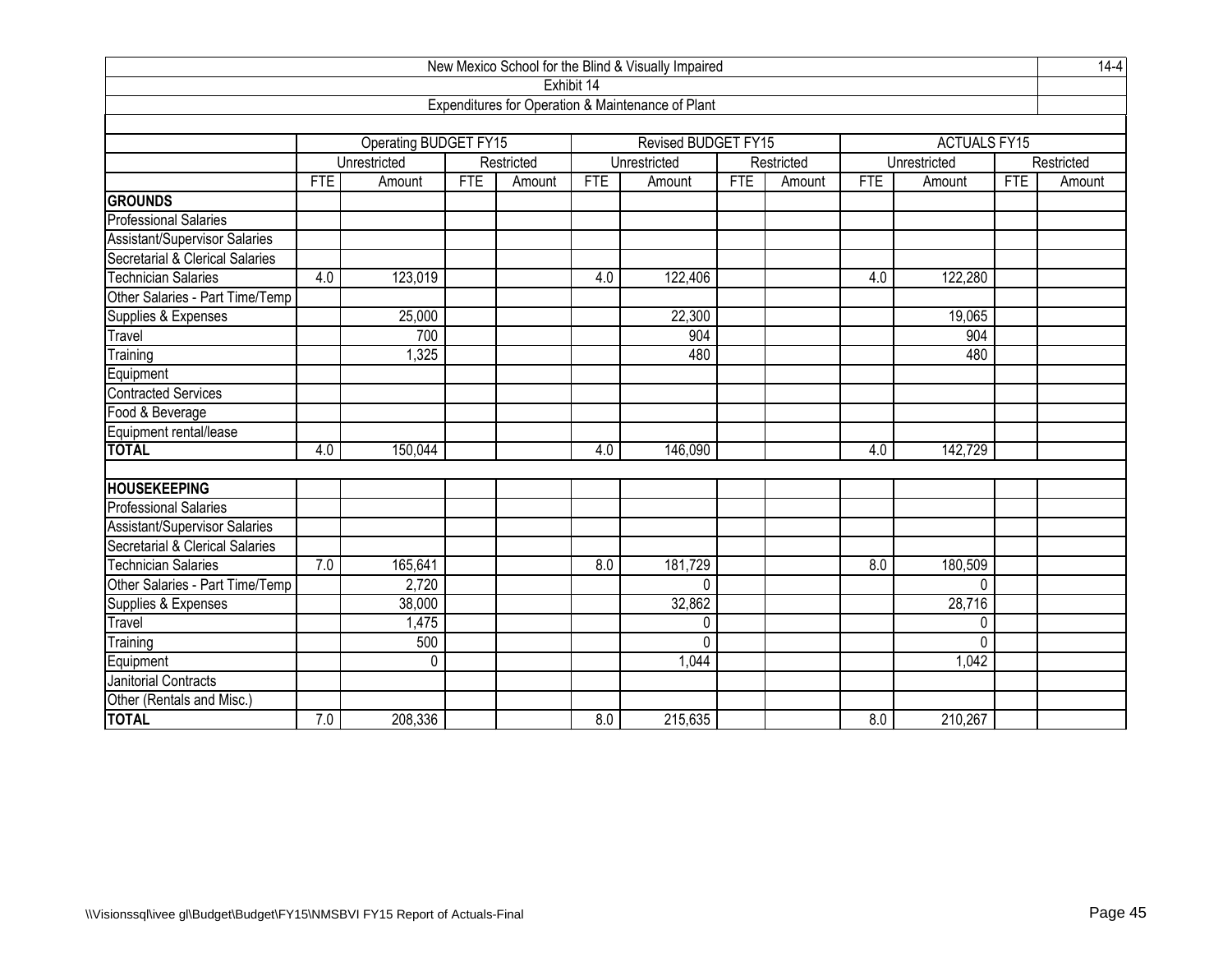| New Mexico School for the Blind & Visually Impaired |                  |                              |                  |                |                  |                                                   |                  |                |                  |                     |                  |                |
|-----------------------------------------------------|------------------|------------------------------|------------------|----------------|------------------|---------------------------------------------------|------------------|----------------|------------------|---------------------|------------------|----------------|
|                                                     |                  |                              |                  |                | Exhibit 14       |                                                   |                  |                |                  |                     |                  |                |
|                                                     |                  |                              |                  |                |                  | Expenditures for Operation & Maintenance of Plant |                  |                |                  |                     |                  |                |
|                                                     |                  |                              |                  |                |                  |                                                   |                  |                |                  |                     |                  |                |
|                                                     |                  | <b>Operating BUDGET FY15</b> |                  |                |                  | <b>Revised BUDGET FY15</b>                        |                  |                |                  | <b>ACTUALS FY15</b> |                  |                |
|                                                     |                  | Unrestricted                 |                  | Restricted     |                  | Unrestricted                                      |                  | Restricted     |                  | Unrestricted        |                  | Restricted     |
|                                                     | <b>FTE</b>       | Amount                       | <b>FTE</b>       | Amount         | <b>FTE</b>       | Amount                                            | <b>FTE</b>       | Amount         | <b>FTE</b>       | Amount              | <b>FTE</b>       | Amount         |
| <b>DETAILS</b>                                      |                  |                              |                  |                |                  |                                                   |                  |                |                  |                     |                  |                |
| <b>Professional Salaries</b>                        | 1.0              | 66,030                       | 0.0              | 0              | 1.0              | 61,212                                            | 0.0              | 0              | 1.0              | 61,212              | 0.0              | $\mathbf 0$    |
| Assistant/Supervisor Salaries                       | 1.0              | 53,546                       | 0.0              | $\Omega$       | 1.0              | 53,546                                            | 0.0              | 0              | 1.0              | 53,546              | 0.0              | 0              |
| Secretarial & Clerical Salaries                     | 0.0              | 0                            | 0.0              | $\mathbf{0}$   | 0.0              | $\Omega$                                          | 0.0              | 0              | 0.0              | $\Omega$            | 0.0              | $\overline{0}$ |
| <b>Technician Salaries</b>                          | 16.0             | 475, 177                     | 0.0              | $\mathbf 0$    | 17.0             | 480,909                                           | $\overline{0.0}$ | 0              | 17.0             | 483,149             | $\overline{0.0}$ | $\overline{0}$ |
| Other Salaries - Part Time/Temp                     | 0.0              | 2,720                        | 0.0              | 0              | 0.0              | 0                                                 | 0.0              | $\mathbf{0}$   | 0.0              | 0                   | 0.0              | 0              |
| Supplies & Expenses                                 | 0.0              | 216,500                      | 0.0              | $\Omega$       | 0.0              | 327,290                                           | 0.0              | $\mathbf{0}$   | 0.0              | 147,670             | 0.0              | $\overline{0}$ |
| Travel                                              | 0.0              | 5,975                        | $\overline{0.0}$ | 0              | $\overline{0.0}$ | 4,704                                             | $\overline{0.0}$ | $\overline{0}$ | $\overline{0.0}$ | 2,489               | 0.0              | $\overline{0}$ |
| Training                                            | 0.0              | 13,175                       | $\overline{0.0}$ | 0              | 0.0              | 7,080                                             | $\overline{0.0}$ | 0              | 0.0              | 1,306               | 0.0              | $\overline{0}$ |
| Equipment                                           | $\overline{0.0}$ | 0                            | 0.0              | 0              | $\overline{0.0}$ | 7,932                                             | $\overline{0.0}$ | $\overline{0}$ | 0.0              | 10,094              | 0.0              | $\overline{0}$ |
| Equipment rental/lease                              | 0.0              | 0                            | 0.0              | $\overline{0}$ | 0.0              | $\Omega$                                          | 0.0              | $\overline{0}$ | 0.0              | $\Omega$            | 0.0              | $\overline{0}$ |
| Food & Beverage                                     | 0.0              | 200                          | $\overline{0.0}$ | 0              | $\overline{0.0}$ | 200                                               | $\overline{0.0}$ | 0              | $\overline{0.0}$ | 199                 | $\overline{0.0}$ | $\overline{0}$ |
| Dues/Subscriptions/Books                            | 0.0              | 300                          | 0.0              | 0              | $\overline{0.0}$ | 350                                               | $\overline{0.0}$ | $\Omega$       | $\overline{0.0}$ | 350                 | 0.0              | $\overline{0}$ |
| <b>Contracted Repairs</b>                           | 0.0              | 94,000                       | 0.0              | 0              | 0.0              | 85,767                                            | $\overline{0.0}$ | 0              | 0.0              | 69,031              | $\overline{0.0}$ | 0              |
| <b>Contracted Services</b>                          | 0.0              | 64,312                       | 0.0              | 0              | 0.0              | 44,018                                            | 0.0              | 0              | 0.0              | 35,655              | 0.0              | $\overline{0}$ |
| Janitorial Contracts                                | 0.0              | $\Omega$                     | 0.0              | 0              | $\overline{0.0}$ | $\Omega$                                          | $\overline{0.0}$ | 0              | $\overline{0.0}$ | $\Omega$            | $\overline{0.0}$ | $\overline{0}$ |
| Plant Utilities - Electric                          | 0.0              | 226,100                      | 0.0              | 0              | 0.0              | 236,100                                           | $\overline{0.0}$ | 0              | 0.0              | 232,754             | $\overline{0.0}$ | $\overline{0}$ |
| Plant Utilities - Natural Gas                       | 0.0              | 69,300                       | $\overline{0.0}$ | 0              | $\overline{0.0}$ | 94,300                                            | $\overline{0.0}$ | 0              | $\overline{0.0}$ | 63,761              | $\overline{0.0}$ | $\overline{0}$ |
| <b>Plant Utilities - Water</b>                      | 0.0              | 53,700                       | 0.0              | 0              | 0.0              | 73,200                                            | 0.0              | 0              | 0.0              | 65,691              | 0.0              | $\overline{0}$ |
| Risk Mgt. - Boiler                                  | 0.0              | 2,307                        | 0.0              | 0              | 0.0              | 5,195                                             | $\overline{0.0}$ | 0              | 0.0              | 5,195               | $\overline{0.0}$ | $\overline{0}$ |
| Risk Mgt. - General Liability                       | 0.0              | 0                            | 0.0              | 0              | 0.0              | 0                                                 | $\overline{0.0}$ | 0              | 0.0              | $\Omega$            | 0.0              | $\overline{0}$ |
| Risk Mgt. - Property Insurance                      | 0.0              | 35,299                       | 0.0              | 0              | 0.0              | 35,226                                            | $\overline{0.0}$ | 0              | 0.0              | 35,226              | 0.0              | $\overline{0}$ |
| Vehicle Exp - Gasoline Fuel                         | $\overline{0.0}$ | 133,000                      | 0.0              | 0              | $\overline{0.0}$ | 133,000                                           | $\overline{0.0}$ | $\mathbf 0$    | $\overline{0.0}$ | 91,412              | $\overline{0.0}$ | $\overline{0}$ |
| Vehicle Exp - Diesel Fuel                           | 0.0              | 34,000                       | 0.0              | 0              | 0.0              | 34,000                                            | 0.0              | 0              | 0.0              | 11,984              | 0.0              | $\overline{0}$ |
| Vehicle Exp - Oil                                   | 0.0              | 0                            | $\overline{0.0}$ | 0              | $\overline{0.0}$ | $\mathbf{0}$                                      | 0.0              | 0              | $\overline{0.0}$ | 0                   | 0.0              | $\overline{0}$ |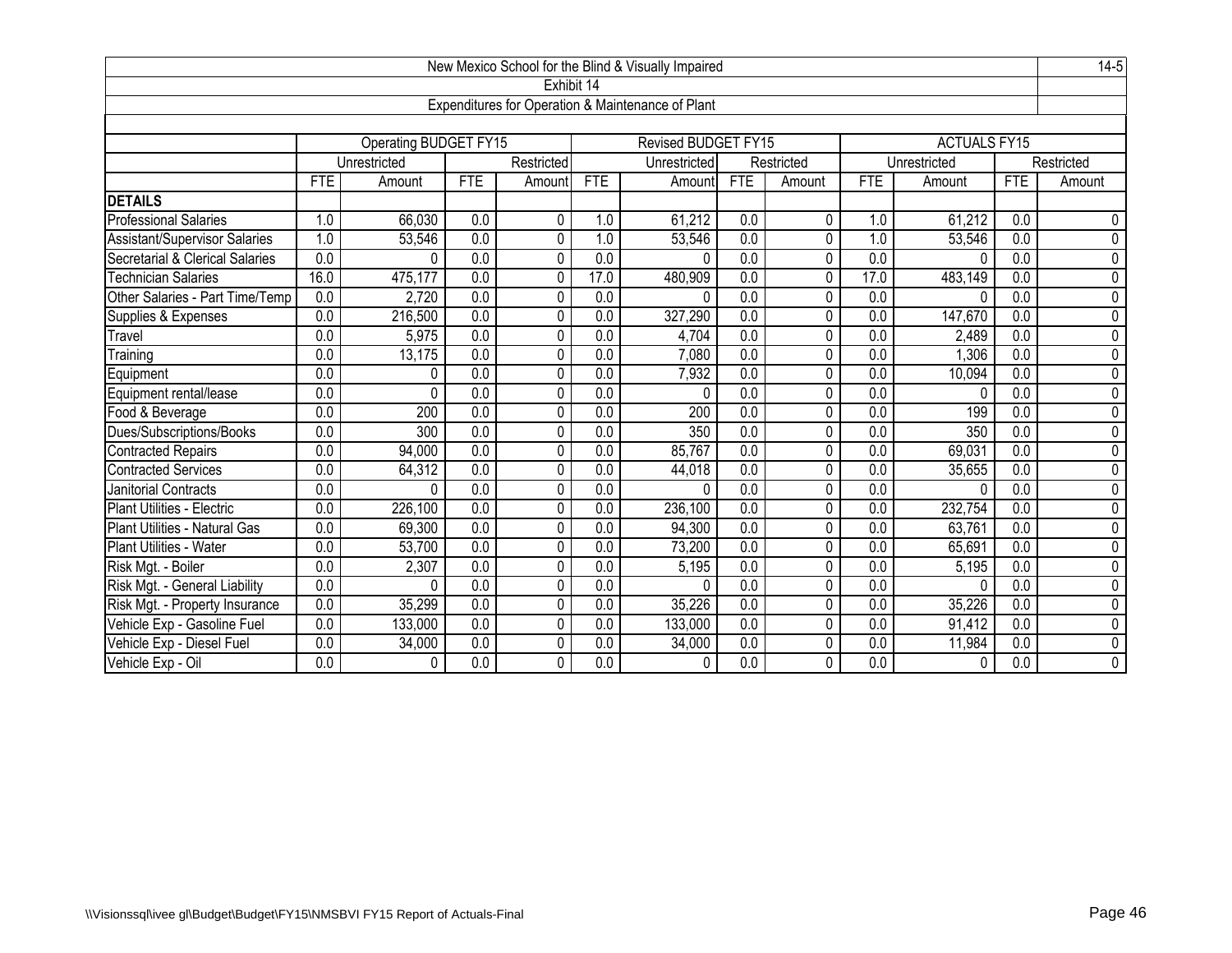|                                                                     |                                                                                                                                             |                                                                          |     |  |            | New Mexico School for the Blind & Visually Impaired |     |  |      |           |     | $14-6$ |  |
|---------------------------------------------------------------------|---------------------------------------------------------------------------------------------------------------------------------------------|--------------------------------------------------------------------------|-----|--|------------|-----------------------------------------------------|-----|--|------|-----------|-----|--------|--|
|                                                                     |                                                                                                                                             |                                                                          |     |  | Exhibit 14 |                                                     |     |  |      |           |     |        |  |
|                                                                     |                                                                                                                                             |                                                                          |     |  |            | Expenditures for Operation & Maintenance of Plant   |     |  |      |           |     |        |  |
|                                                                     |                                                                                                                                             |                                                                          |     |  |            |                                                     |     |  |      |           |     |        |  |
| Operating BUDGET FY15<br>Revised BUDGET FY15<br><b>ACTUALS FY15</b> |                                                                                                                                             |                                                                          |     |  |            |                                                     |     |  |      |           |     |        |  |
|                                                                     |                                                                                                                                             | Restricted<br>Unrestricted<br>Restricted<br>Unrestricted<br>Unrestricted |     |  |            |                                                     |     |  |      |           |     |        |  |
|                                                                     | Restricted<br><b>FTE</b><br><b>FTE</b><br>FTE<br><b>FTE</b><br><b>FTE</b><br><b>FTE</b><br>Amountl<br>Amount<br>Amount<br>Amountl<br>Amount |                                                                          |     |  |            |                                                     |     |  |      | Amount    |     |        |  |
| <b>DETAILS (Continued)</b>                                          |                                                                                                                                             |                                                                          |     |  |            |                                                     |     |  |      |           |     |        |  |
| Vehicle Exp - Gen Parts/Repairs                                     | 0.0                                                                                                                                         |                                                                          | 0.0 |  | 0.0        |                                                     | 0.0 |  | 0.0  |           | 0.0 |        |  |
| Risk Mgt - Auto Liability                                           | 0.0                                                                                                                                         | 5.191                                                                    | 0.0 |  | 0.0        | 3,927                                               | 0.0 |  | 0.0  | 3,927     | 0.0 |        |  |
| Risk Mgt - Auto Phys Damage                                         | 0.0<br>0.0<br>0.0<br>4,702<br>9,054<br>4,702<br>0.0<br>0.0<br>0.0                                                                           |                                                                          |     |  |            |                                                     |     |  |      |           |     |        |  |
| Other (Rentals and Misc.)                                           | 0.0<br>0.0<br>0.0<br>0.0<br>0.0<br>0.0                                                                                                      |                                                                          |     |  |            |                                                     |     |  |      |           |     |        |  |
| <b>TOTAL</b>                                                        | 18.0                                                                                                                                        | .559,885.18                                                              | 0.0 |  | 19.0       | 1,692,659                                           | 0.0 |  | 19.0 | 1,379,352 | 0.0 |        |  |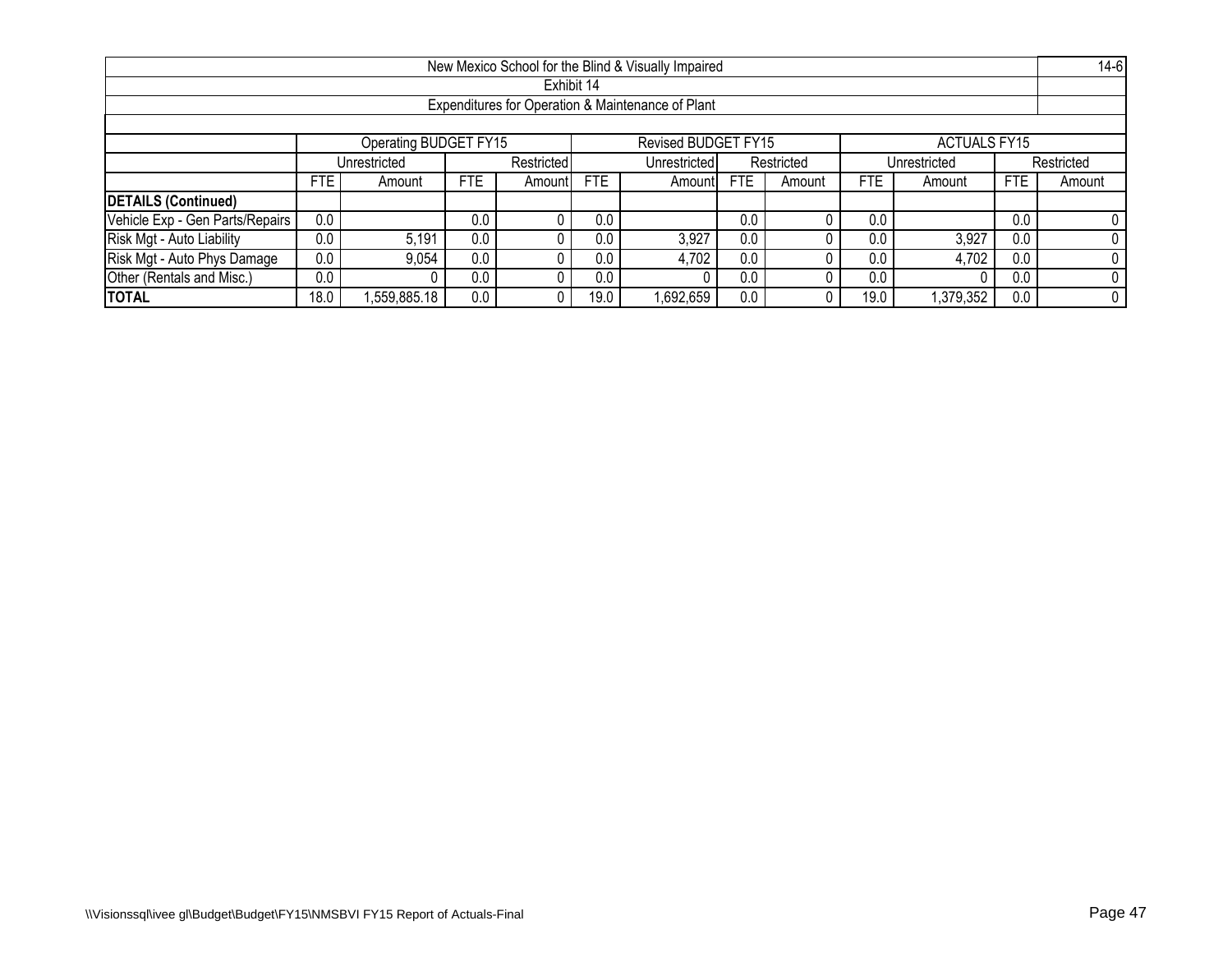|                                                                                         |                                                                                        | New Mexico School for the Blind & Visually Impaired |            |                     |            | a-1                 |  |  |  |  |  |  |  |  |
|-----------------------------------------------------------------------------------------|----------------------------------------------------------------------------------------|-----------------------------------------------------|------------|---------------------|------------|---------------------|--|--|--|--|--|--|--|--|
|                                                                                         |                                                                                        | Exhibit a                                           |            |                     |            |                     |  |  |  |  |  |  |  |  |
|                                                                                         |                                                                                        | Summary of Current Funds Revenue by Souce           |            |                     |            |                     |  |  |  |  |  |  |  |  |
|                                                                                         |                                                                                        |                                                     |            |                     |            |                     |  |  |  |  |  |  |  |  |
|                                                                                         | Operating BUDGET FY15                                                                  |                                                     |            | Revised BUDGET FY15 |            | <b>ACTUALS FY15</b> |  |  |  |  |  |  |  |  |
|                                                                                         | Restricted<br>Unrestricted<br>Restricted<br>Unrestricted<br>Unrestricted<br>Restricted |                                                     |            |                     |            |                     |  |  |  |  |  |  |  |  |
| <b>IREVENUES</b>                                                                        |                                                                                        |                                                     |            |                     |            |                     |  |  |  |  |  |  |  |  |
| <b>Tuition and Miscellaneous Fees</b>                                                   |                                                                                        |                                                     |            |                     |            |                     |  |  |  |  |  |  |  |  |
| Federal Govt Appropriations                                                             |                                                                                        |                                                     |            |                     |            |                     |  |  |  |  |  |  |  |  |
| <b>State Govt Appropriations</b>                                                        | 1,391,500                                                                              |                                                     | 1,391,500  |                     | 1,391,500  |                     |  |  |  |  |  |  |  |  |
| Federal Govt Grants & Contracts                                                         |                                                                                        | 141,881                                             |            | 155,531             |            | 144,169             |  |  |  |  |  |  |  |  |
| State Govt Grants & Contracts                                                           |                                                                                        | 583,113                                             |            | 685,378             |            | 642,350             |  |  |  |  |  |  |  |  |
| Private Gisfts, Grants, & Contracts (Do                                                 | 5,500                                                                                  | 48,000                                              | 9,400      | 54,327              | 6,327      | 418                 |  |  |  |  |  |  |  |  |
| Endowments, Land, Permanent Fund<br>$\overline{12,}071,823$<br>12,365,620<br>12,192,874 |                                                                                        |                                                     |            |                     |            |                     |  |  |  |  |  |  |  |  |
| <b>Other Sources</b>                                                                    | 52,075                                                                                 |                                                     | 79,203     | 44,086              | 57,789     | 32,664              |  |  |  |  |  |  |  |  |
| <b>TOTAL REVENUES</b>                                                                   | 13,520,898                                                                             | 772,994                                             | 13,845,723 | 939,323             | 13,648,490 | 819,601             |  |  |  |  |  |  |  |  |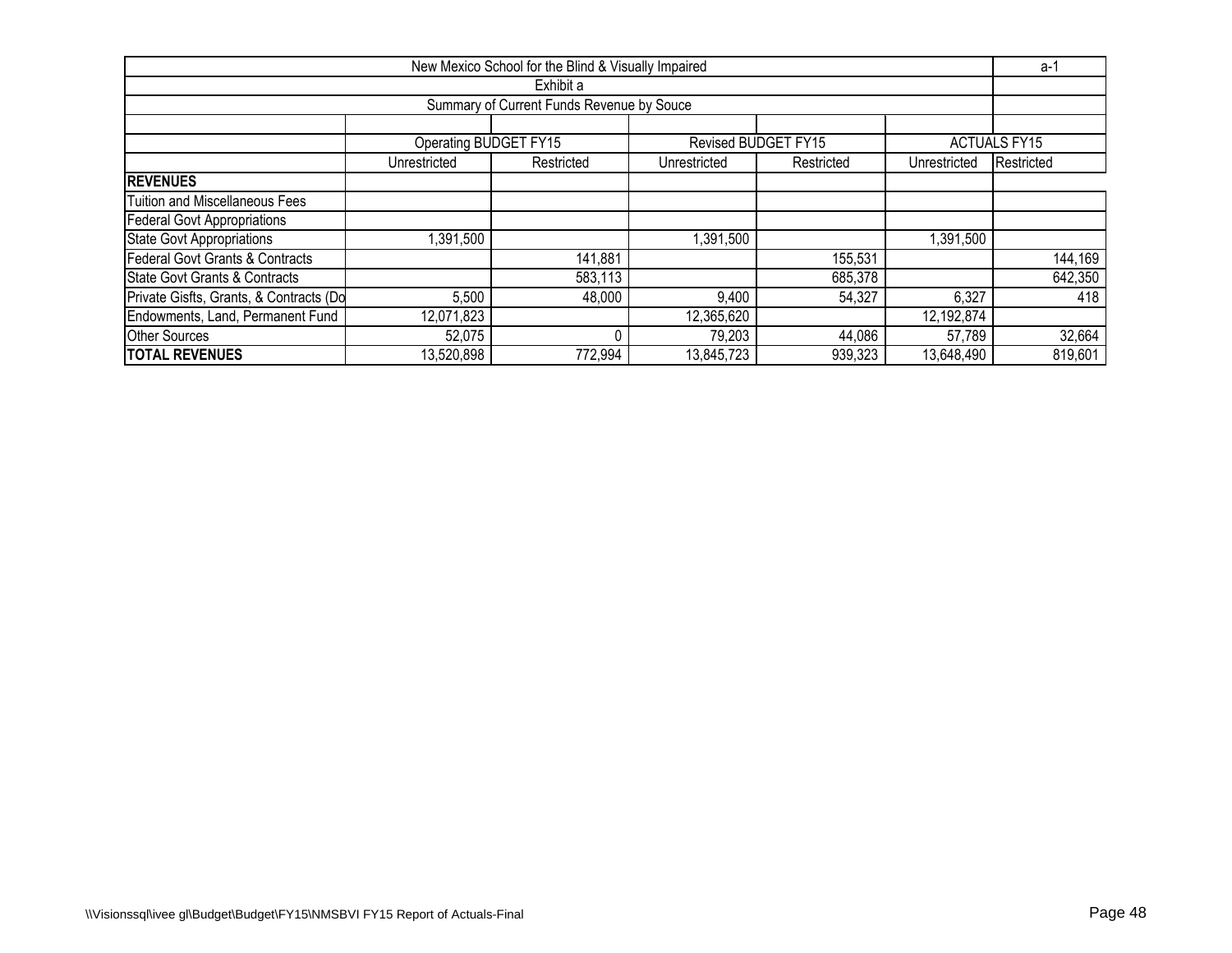| New Mexico School for the Blind & Visually Impaired |                  |                              |                  |                        |                  |                     |                  |            |                   | $b-1$               |                  |                |
|-----------------------------------------------------|------------------|------------------------------|------------------|------------------------|------------------|---------------------|------------------|------------|-------------------|---------------------|------------------|----------------|
| Exhibit b                                           |                  |                              |                  |                        |                  |                     |                  |            |                   |                     |                  |                |
| Summary of Salaries in All Current Funds            |                  |                              |                  |                        |                  |                     |                  |            |                   |                     |                  |                |
|                                                     |                  |                              |                  |                        |                  |                     |                  |            |                   |                     |                  |                |
|                                                     |                  | <b>Operating BUDGET FY15</b> |                  |                        |                  | Revised BUDGET FY15 |                  |            |                   | <b>ACTUALS FY15</b> |                  |                |
|                                                     |                  | Unrestricted                 |                  | Restricted             |                  | Unrestricted        |                  | Restricted |                   | Unrestricted        |                  | Restricted     |
|                                                     | <b>FTE</b>       | Amount                       | <b>FTE</b>       | Amount                 | <b>FTE</b>       | Amount              | <b>FTE</b>       | Amount     | <b>FTE</b>        | Amount              | <b>FTE</b>       | Amount         |
| <b>PROFESSIONAL SALARIES</b>                        |                  |                              |                  |                        |                  |                     |                  |            |                   |                     |                  |                |
|                                                     |                  |                              |                  |                        |                  |                     |                  |            |                   |                     |                  |                |
| Instruction                                         | 41.0             | 2,479,350                    | 1.2              | 60,798                 | 41.0             | 2,249,523           | 1.2              | 67,632     | 41.0              | 2,217,924           | 1.2              | 52,389         |
| Academic Support                                    | 31.0             | 2,042,228                    | 4.0              | $\overline{254}$ , 163 | 31.0             | 1,799,283           | 4.0              | 280,339    | $\overline{30.0}$ | ,802,531            | 4.0              | 210,178        |
| <b>Student Services</b>                             | 5.5              | 302,172                      | $\overline{3.0}$ | 178,223                | 5.5              | 307,277             | 3.0              | 242,755    | 5.5               | 280,314             | $\overline{3.0}$ | 190,437        |
| <b>Institutional Support</b>                        | 8.0              | 670,969                      | $\overline{0.0}$ | 0                      | 7.0              | 582,567             | 0.0              | 0          | 7.0               | 582,567             | $\overline{0.0}$ | 0              |
| Operation & Maint of Plant                          | 1.0              | 66,030                       | 0.0              | 0                      | 1.0              | 61,212              | 0.0              | 0          | 1.0               | 61,212              | 0.0              | $\mathbf{0}$   |
| <b>TOTAL</b>                                        | 86.5             | 5,560,747                    | 8.2              | 493,184                | 85.5             | 4,999,862           | 8.2              | 590,727    | 84.5              | 4,944,549           | 8.2              | 453,004        |
|                                                     |                  |                              |                  |                        |                  |                     |                  |            |                   |                     |                  |                |
| <b>ASSISTANT/SUPERVISOR SALARIES</b>                |                  |                              |                  |                        |                  |                     |                  |            |                   |                     |                  |                |
|                                                     |                  |                              |                  |                        |                  |                     |                  |            |                   |                     |                  |                |
| Instruction                                         | 1.0              | 48,602                       | 0.0              | 0                      | 2.0              | 86,950              | 0.0              | 0          | 2.0               | 86,950              | 0.0              | 0              |
| Academic Support                                    | 0.0              | 0                            | $\overline{0.0}$ | 0                      | 0.0              | 0                   | 0.0              | 0          | $\overline{0.0}$  | 0                   | $\overline{0.0}$ | $\overline{0}$ |
| <b>Student Services</b>                             | 0.0              | $\Omega$                     | 0.0              | 0                      | $\overline{0.0}$ | $\mathbf{0}$        | 0.0              | 0          | 0.0               | 0                   | 0.0              | $\overline{0}$ |
| <b>Institutional Support</b>                        | $\overline{2.0}$ | 124,495                      | 0.0              | 0                      | $\overline{2.0}$ | 122,513             | $\overline{0.0}$ | 0          | 2.0               | 123,852             | 0.0              | $\overline{0}$ |
| Operation & Maint of Plant                          | 1.0              | 53,546                       | $\overline{0.0}$ | 0                      | 1.0              | 53,546              | $\overline{0.0}$ | 0          | 1.0               | 53,546              | 0.0              | $\overline{0}$ |
| <b>TOTAL</b>                                        | 4.0              | 226,643                      | 0.0              | 0                      | 5.0              | 263,009             | 0.0              | 0          | 5.0               | 264,348             | $\overline{0.0}$ | $\overline{0}$ |
|                                                     |                  |                              |                  |                        |                  |                     |                  |            |                   |                     |                  |                |
| SECRETARIAL & CLERICAL SALARIES                     |                  |                              |                  |                        |                  |                     |                  |            |                   |                     |                  |                |
|                                                     |                  |                              |                  |                        |                  |                     |                  |            |                   |                     |                  |                |
| Instruction                                         | 3.0              | 123,431                      | 0.0              | 0                      | 2.0              | 70,866              | 0.0              | 0          | 2.0               | 70,698              | 0.0              | $\Omega$       |
| Academic Support                                    | $\overline{2.0}$ | 74,078                       | $\overline{0.0}$ | 0                      | 2.0              | 28,131              | 0.0              | 0          | $\overline{2.0}$  | 28,667              | 1.0              | 45,572         |
| <b>Student Services</b>                             | 0.0              | $\Omega$                     | $\overline{0.0}$ | 0                      | 0.0              | $\Omega$            | 0.0              | 0          | 0.0               | $\Omega$            | $\overline{0.0}$ | 0              |
| <b>Institutional Support</b>                        | 1.0              | 41,391                       | 0.0              | 0                      | 1.0              | 33,562              | 0.0              | 0          | 1.0               | 33,609              | 0.0              | $\pmb{0}$      |
| Operation & Maint of Plant                          | 0.0              | $\Omega$                     | 0.0              | 0                      | 0.0              | $\Omega$            | 0.0              | 0          | 0.0               | 0                   | 0.0              | 0              |
| <b>TOTAL</b>                                        | 6.0              | 238,899                      | $\overline{0.0}$ | 0                      | 5.0              | 132,558             | $\overline{0.0}$ | 0          | 5.0               | 132,974             | 1.0              | 45,572         |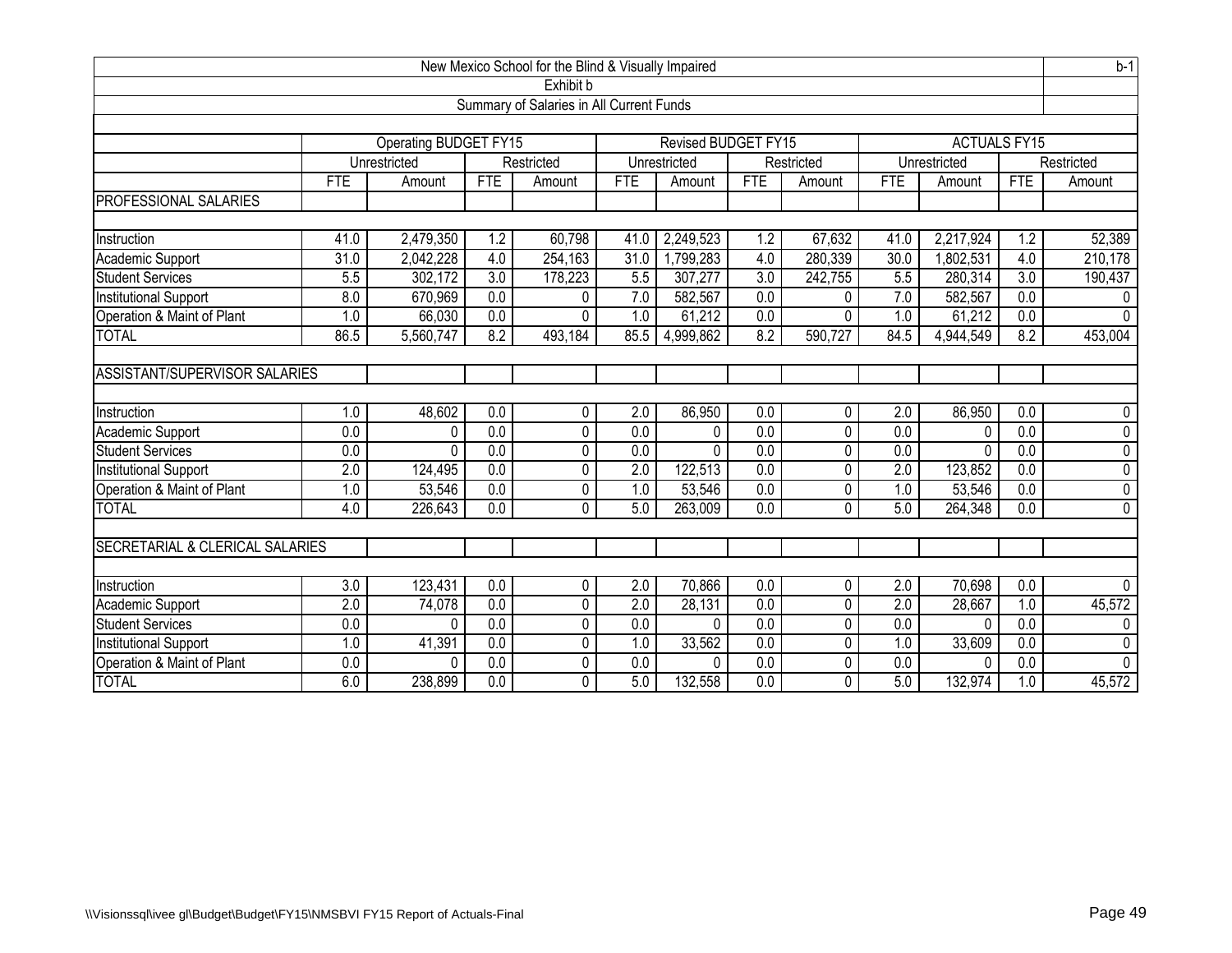| New Mexico School for the Blind & Visually Impaired                 |                  |              |                  |                |                  |                  |                  |                | $b-2$            |              |                  |                |
|---------------------------------------------------------------------|------------------|--------------|------------------|----------------|------------------|------------------|------------------|----------------|------------------|--------------|------------------|----------------|
| Exhibit b                                                           |                  |              |                  |                |                  |                  |                  |                |                  |              |                  |                |
| Summary of Salaries in All Current Funds                            |                  |              |                  |                |                  |                  |                  |                |                  |              |                  |                |
|                                                                     |                  |              |                  |                |                  |                  |                  |                |                  |              |                  |                |
| Operating BUDGET FY15<br><b>ACTUALS FY15</b><br>Revised BUDGET FY15 |                  |              |                  |                |                  |                  |                  |                |                  |              |                  |                |
|                                                                     |                  | Unrestricted |                  | Restricted     |                  | Unrestricted     |                  | Restricted     |                  | Unrestricted |                  | Restricted     |
|                                                                     | <b>FTE</b>       | Amount       | <b>FTE</b>       | Amount         | <b>FTE</b>       | Amount           | <b>FTE</b>       | Amount         | <b>FTE</b>       | Amount       | <b>FTE</b>       | Amount         |
| <b>TECHNICIAN SALARIES</b>                                          |                  |              |                  |                |                  |                  |                  |                |                  |              |                  |                |
|                                                                     |                  |              |                  |                |                  |                  |                  |                |                  |              |                  |                |
| Instruction                                                         | 32.0             | 806,532      | 0.0              | $\mathbf{0}$   | 32.0             | 768,010          | 0.0              | 0              | 32.0             | 761,223      | 0.0              | $\mathbf 0$    |
| Academic Support                                                    | 6.0              | 212,483      | 0.0              | 0              | 6.0              | 210,293          | $\overline{0.0}$ | $\overline{0}$ | 6.0              | 209,527      | 0.0              | $\overline{0}$ |
| Student Services                                                    | 20.0             | 559,120      | $\overline{0.0}$ | 0              | 20.0             | 517,469          | $\overline{0.0}$ | 0              | 20.0             | 493,147      | $\overline{0.0}$ | $\overline{0}$ |
| <b>Institutional Support</b>                                        | 14.0             | 599,286      | 0.0              | 0              | 15.0             | 608,140          | $\overline{0.0}$ | 0              | 15.0             | 600,750      | 0.0              | $\overline{0}$ |
| Operation & Maint of Plant                                          | 16.0             | 475,177      | 0.0              | $\overline{0}$ | 17.0             | 480,909          | 0.0              | $\overline{0}$ | 17.0             | 483,149      | 0.0              | $\overline{0}$ |
| <b>TOTAL</b>                                                        | 88.0             | 2,652,597    | 0.0              | $\Omega$       | 90.0             | 2,584,820        | 0.0              | $\overline{0}$ | 90.0             | 2,547,795    | 0.0              | $\overline{0}$ |
|                                                                     |                  |              |                  |                |                  |                  |                  |                |                  |              |                  |                |
| <b>OTHER SALARIES</b>                                               |                  |              |                  |                |                  |                  |                  |                |                  |              |                  |                |
|                                                                     |                  |              |                  |                |                  |                  |                  |                |                  |              |                  |                |
| Instruction                                                         | 0.0              | 26,176       | $\overline{0.0}$ | $\mathbf{0}$   | 0.0              | 28,746           | 0.0              | 0              | 0.0              | 25,329       | $\overline{0.0}$ | 0              |
| Academic Support                                                    | $\overline{0.0}$ | $\Omega$     | 0.0              | 0              | $\overline{0.0}$ | $\Omega$         | $\overline{0.0}$ | $\overline{0}$ | $\overline{0.0}$ | $\Omega$     | $\overline{0.0}$ | $\overline{0}$ |
| <b>Student Services</b>                                             | 7.0              | 271,388      | 0.0              | 0              | 6.0              | 185,373          | $\overline{0.0}$ | 0              | 7.0              | 181,059      | $\overline{0.0}$ | $\overline{0}$ |
| <b>Institutional Support</b>                                        | $\overline{0.5}$ | 15,345       | 0.0              | 0              | 0.5              | 14,492           | $\overline{0.0}$ | $\overline{0}$ | 0.5              | 15,153       | 0.0              | $\overline{0}$ |
| Institutional Support - Tuition Reimb                               | $\overline{0.0}$ | 7,000        | 0.0              | 0              | 0.0              | 3,500            | $\overline{0.0}$ | 0              | $\overline{0.0}$ | 777          | 0.0              | $\overline{0}$ |
| Operation & Maint of Plant                                          | 0.0              | 2,720        | 0.0              | $\overline{0}$ | $\overline{0.0}$ | 0                | $\overline{0.0}$ | $\overline{0}$ | 0.0              | 0            | 0.0              | $\overline{0}$ |
| <b>TOTAL</b>                                                        | 7.5              | 322,630      | $\overline{0.0}$ | $\Omega$       | 6.5              | 232,111          | 0.0              | 0              | 7.5              | 222,317      | 0.0              | $\mathbf{0}$   |
|                                                                     |                  |              |                  |                |                  |                  |                  |                |                  |              |                  |                |
| <b>GRAND TOTAL SALARIES</b>                                         |                  |              |                  |                |                  |                  |                  |                |                  |              |                  |                |
|                                                                     |                  |              |                  |                |                  |                  |                  |                |                  |              |                  |                |
| <b>Professional Salaries</b>                                        | 86.5             | 5,560,747    | 8.2              | 493,184        | 85.5             | 4,999,862        | 8.2              | 590,727        | 84.5             | 4,944,549    | 8.2              | 453,004        |
| <b>Asst/Supervisor Salaries</b>                                     | 4.0              | 226,643      | 0.0              | 0              | 5.0              | 263,009          | $\overline{0.0}$ | $\Omega$       | 5.0              | 264,348      | $\overline{0.0}$ | $\Omega$       |
| Secretarial & Cler Salaries                                         | 6.0              | 238,899      | 0.0              | 0              | 5.0              | 132,558          | $\overline{0.0}$ | 0              | 5.0              | 132,974      | 1.0              | 45,572         |
| Technician Salaries                                                 | 88.0             | 2,652,597    | 0.0              | 0              | 90.0             | 2,584,820        | $\overline{0.0}$ | $\overline{0}$ | 90.0             | 2,547,795    | 0.0              | $\mathbf{0}$   |
| <b>Other Salaries</b>                                               | 7.5              | 322,630      | $\overline{0.0}$ | 0              | 6.5              | 232,111          | 0.0              | 0              | 7.5              | 222,317      | $\overline{0.0}$ | $\mathbf{0}$   |
|                                                                     |                  |              |                  |                |                  |                  |                  |                |                  |              |                  |                |
| <b>GRAND TOTAL</b>                                                  | 192.00           | 9,001,516    | 8.2              | 493,184        |                  | 192.00 8,212,360 | 8.2              | 590,727        | 192.00           | 8,111,984    | 9.2              | 498,577        |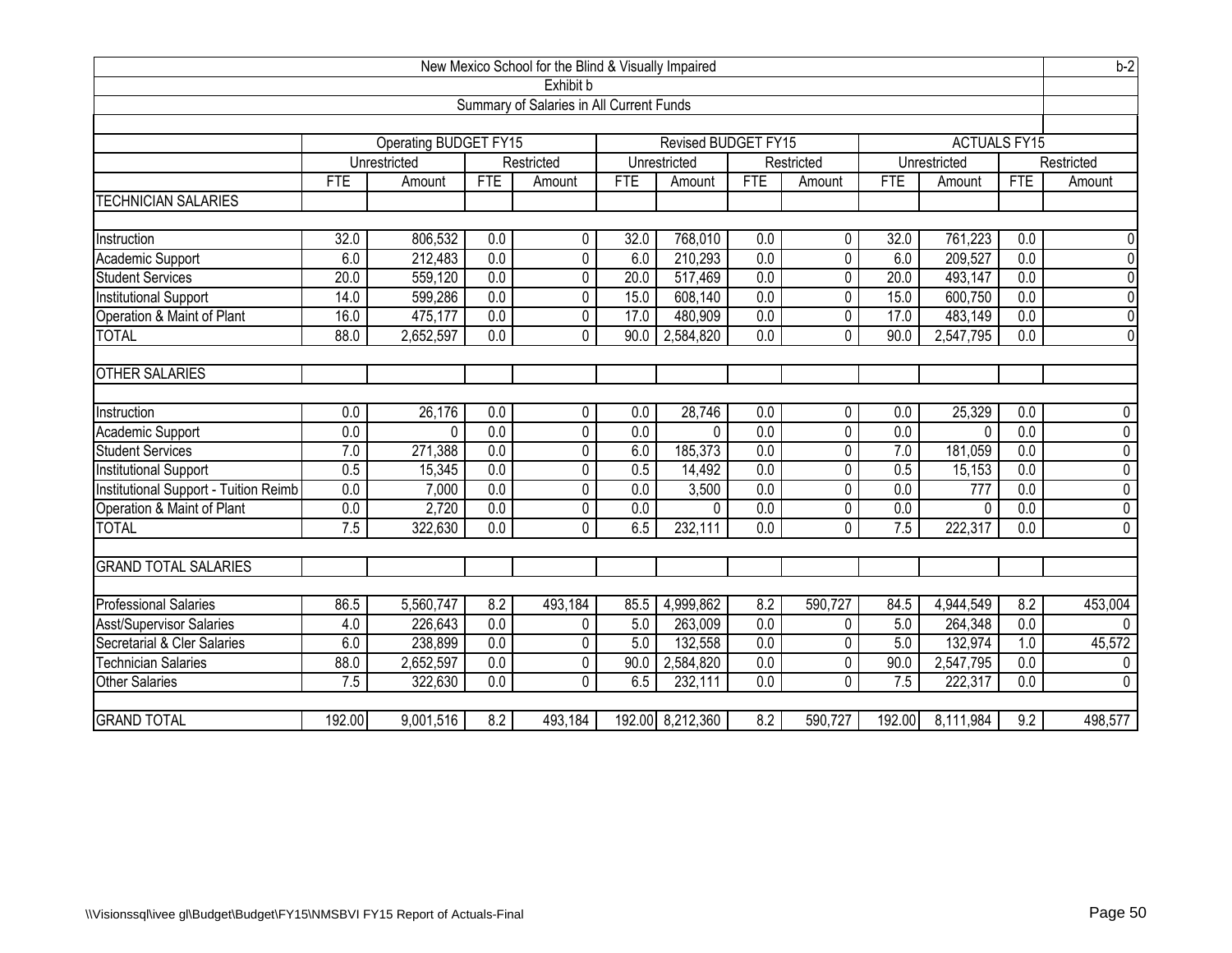## New Mexico School for the Blind & Visually Impaired Exhibit C Operating Salary Increases

|                                            | Operating BUDGET FY15 | <b>ACTUALS FY15</b>         |
|--------------------------------------------|-----------------------|-----------------------------|
|                                            | Approved Percentage   | <b>Operating Percentage</b> |
|                                            | Salary Increase       | Salary Increase             |
| Returning Faculty                          | $6.0\%$               | $6.0\%$                     |
| <b>Adjunct Faculty</b>                     | $6.0\%$               | $6.0\%$                     |
| Returning Professional Staff (FLSA exempt) | $6.0\%$               | $6.0\%$                     |
| <b>GA/TA</b>                               | $6.0\%$               | $6.0\%$                     |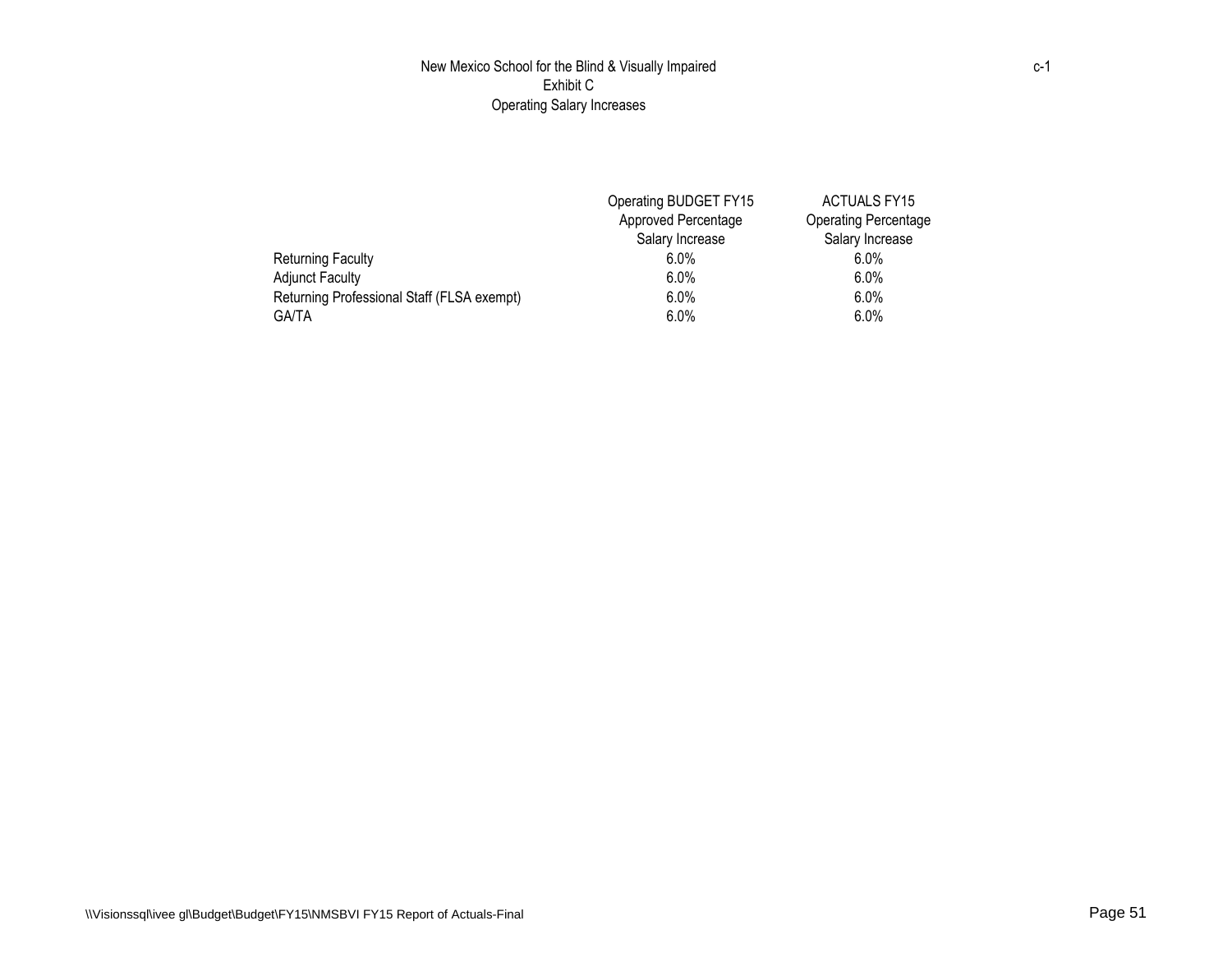## New Mexico School for the Blind & Visually Impaired Exhibit e Salaries of Principal Officers

|                                   | Operating BUDGET Revised BUDGET |             | <b>ACTUALS</b> |
|-----------------------------------|---------------------------------|-------------|----------------|
|                                   | <b>FY15</b>                     | <b>FY15</b> | <b>FY15</b>    |
| Superintendent                    | 116.750                         | 124.762     | 124.762        |
| Director of Student Services      | 82,248                          | 74,865      | 74,865         |
| Director of Business & Finance    | 81,964                          | 75.987      | 75.987         |
| Director of Human Resources       | 85,182                          | 86,005      | 86,005         |
| Institutional Support Facilitator | 76,085                          | 80,650      | 80.650         |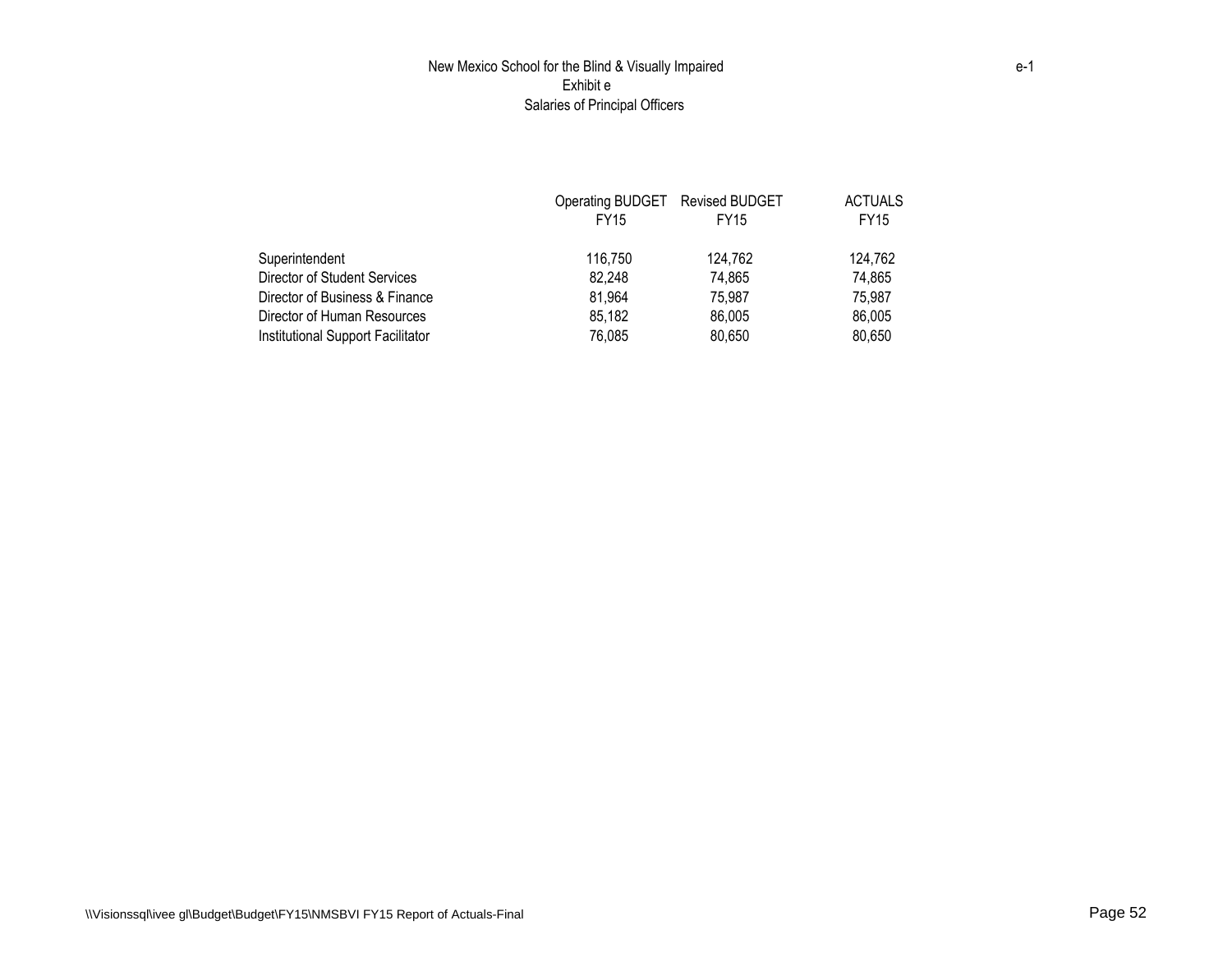| New Mexico School for the Blind & Visually Impaired |                  |                       |                |  |  |  |  |  |
|-----------------------------------------------------|------------------|-----------------------|----------------|--|--|--|--|--|
| Exhibit I                                           |                  |                       |                |  |  |  |  |  |
| Summary of Plant Funds Capital Outlay               |                  |                       |                |  |  |  |  |  |
|                                                     |                  |                       |                |  |  |  |  |  |
|                                                     | Operating BUDGET | <b>Revised BUDGET</b> | <b>ACTUALS</b> |  |  |  |  |  |
|                                                     | <b>FY15</b>      | <b>FY15</b>           | <b>FY15</b>    |  |  |  |  |  |
| Major Projects:                                     |                  |                       |                |  |  |  |  |  |
| <b>Total Receipts Restricted to Major Projects</b>  |                  |                       |                |  |  |  |  |  |
| Infrastructure                                      |                  |                       |                |  |  |  |  |  |
| PSFA P-14-019 (Gym)                                 | 184,402          | 184,402               | 0              |  |  |  |  |  |
| PSFA P-13-015 (Infrastructure)                      |                  | 2,601,298             | 1,664,782      |  |  |  |  |  |
| PSFA C10-002 B (New WEC)                            |                  | 2,021,636             | 1,499,043      |  |  |  |  |  |
| PSFA P 13-016 (Health Services)                     |                  | 298,630               | 73,579         |  |  |  |  |  |
| PSFA C10-002 (Critical Deficiencies)                |                  | 44,439                | 0              |  |  |  |  |  |
| PSFA P-14-020 (Sacramento Dormitory)                | 229,441          | 229,441               | 0              |  |  |  |  |  |
| PSFA P-14-021 (Recreation Center)                   | 411,700          | 380,374               | 137,228        |  |  |  |  |  |
| PSFA P-14-025 (WEC)                                 | 5,500,000        | 5,457,166             | 180,534        |  |  |  |  |  |
| PSFA P-15-009 (Garret Dorm)                         | 0                | 82,483                | 0              |  |  |  |  |  |
| <b>Total Receipts</b>                               | 6,325,543        | 11,299,868            | 3,555,165      |  |  |  |  |  |
|                                                     |                  |                       |                |  |  |  |  |  |
| <b>Beginning Balances:</b>                          |                  |                       |                |  |  |  |  |  |
|                                                     |                  |                       |                |  |  |  |  |  |
| <b>Total Beginning Balances</b>                     | 0                | 0                     | 0              |  |  |  |  |  |
|                                                     |                  |                       |                |  |  |  |  |  |
| <b>Total Available</b>                              | 6,325,543        | 11,299,868            | 3,555,165      |  |  |  |  |  |
|                                                     |                  |                       |                |  |  |  |  |  |
| Expenditures:                                       |                  |                       |                |  |  |  |  |  |
| Major Capital Outlay                                | $\pmb{0}$        | 2,645,737             | 1,718,610      |  |  |  |  |  |
| <b>New Watkins Education Center</b>                 | $\overline{0}$   | 2,021,636             | 1,499,043      |  |  |  |  |  |
| Gymnasium                                           | 184,402          | 184,402               | 0              |  |  |  |  |  |
| Sacramento Dormitory                                | 229,441          | 229,441               | 0              |  |  |  |  |  |
| <b>Health Services</b>                              |                  | 298,630               | 73,579         |  |  |  |  |  |
| <b>Recreation Center</b>                            | 411,700          | 380,374               | 137,228        |  |  |  |  |  |
| <b>Garrett Dormitory</b>                            |                  | 82,483                | 0              |  |  |  |  |  |
| Old Watkins Education Center                        | 5,500,000        | 5,457,166             | 178,677        |  |  |  |  |  |
| <b>Total Major Project Expenditures</b>             | 6,325,543        | 11,299,868            | 3,607,137      |  |  |  |  |  |
|                                                     |                  |                       |                |  |  |  |  |  |
| Minor Capital Outlay - Unrestricted                 |                  |                       |                |  |  |  |  |  |
| <b>Automotive Capital</b>                           |                  | 99,260                | 99,260         |  |  |  |  |  |
| Instruction and General Equipment                   |                  | 93,293                | 107,705        |  |  |  |  |  |
| Improvement Land & Buildings                        | 300,000          | 107,447               | 10,690         |  |  |  |  |  |
| <b>Total Minor Project Expenditures</b>             | 300,000          | 300,000               | 217,654        |  |  |  |  |  |
| <b>Total Expenditures</b>                           | 6,625,543        | 11,599,868            | 3,824,791      |  |  |  |  |  |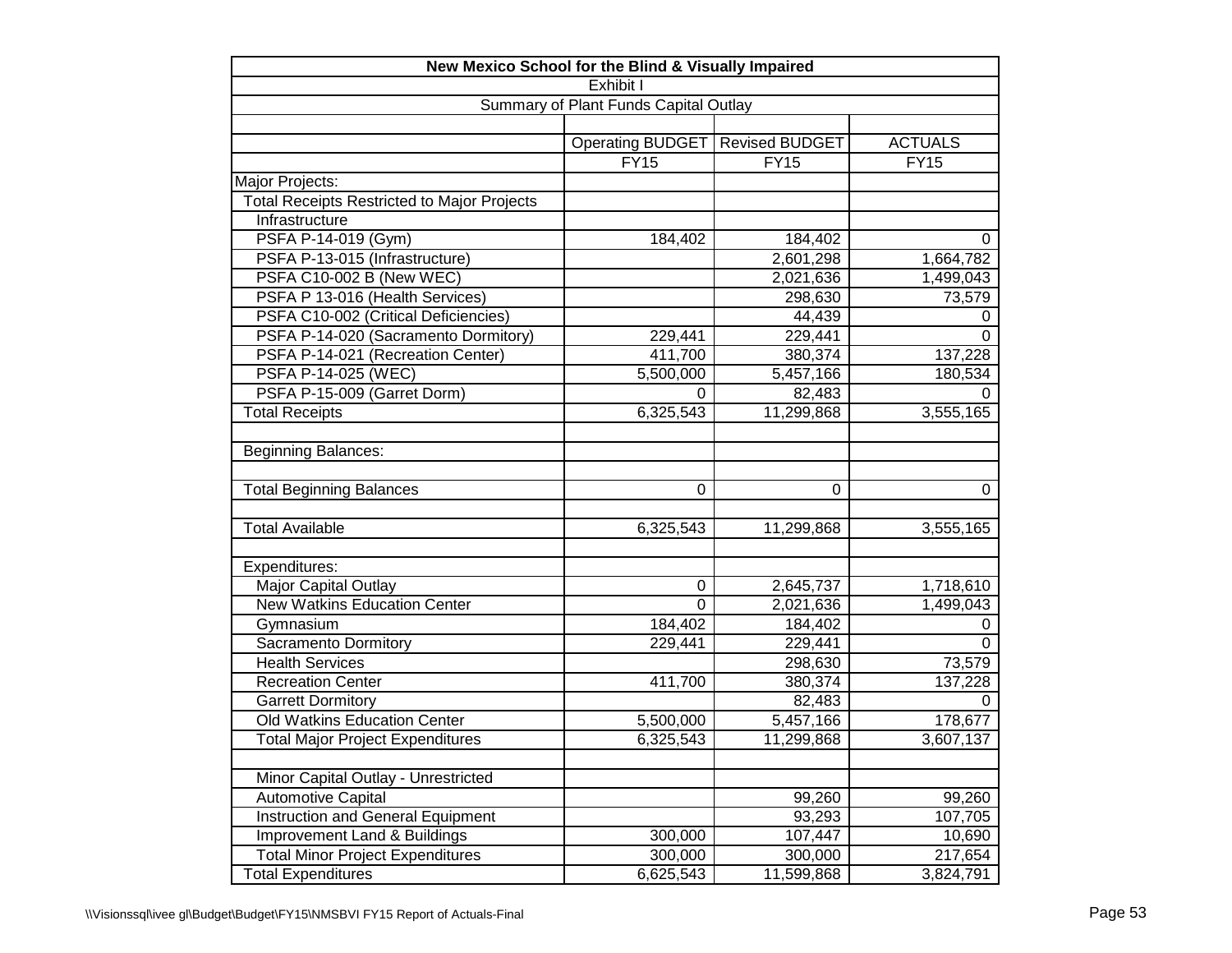| Transfers:                               |            |            |            |
|------------------------------------------|------------|------------|------------|
| Transfers (to) from Retirement of Debt   |            |            |            |
| Transfers (to) from Major                |            |            |            |
| Transfers (to) from I&G                  | (300,000)  | (300,000)  | (269, 626) |
| Transfer (to) from Renewal & Replacement |            |            |            |
| Total Net Transfers (Exh 1)              | (300, 000) | (300,000)  | (269, 626) |
|                                          |            |            |            |
| <b>Ending Balance</b>                    | $\Omega$   | (0)        | 0          |
|                                          |            |            |            |
| <b>Totals</b>                            |            |            |            |
| Revenues                                 | 6,325,543  | 11,299,868 | 3,555,165  |
| <b>Beginning Balance</b>                 |            |            | 0          |
| <b>Total Available</b>                   | 6,325,543  | 11,299,868 | 3,555,165  |
| Expenditures                             | 6,625,543  | 11,599,868 | 3,824,791  |
| <b>Transfers</b>                         | (300,000)  | (300,000)  | (269, 626) |
| <b>Ending Balance</b>                    | 0          | (0)        | 0          |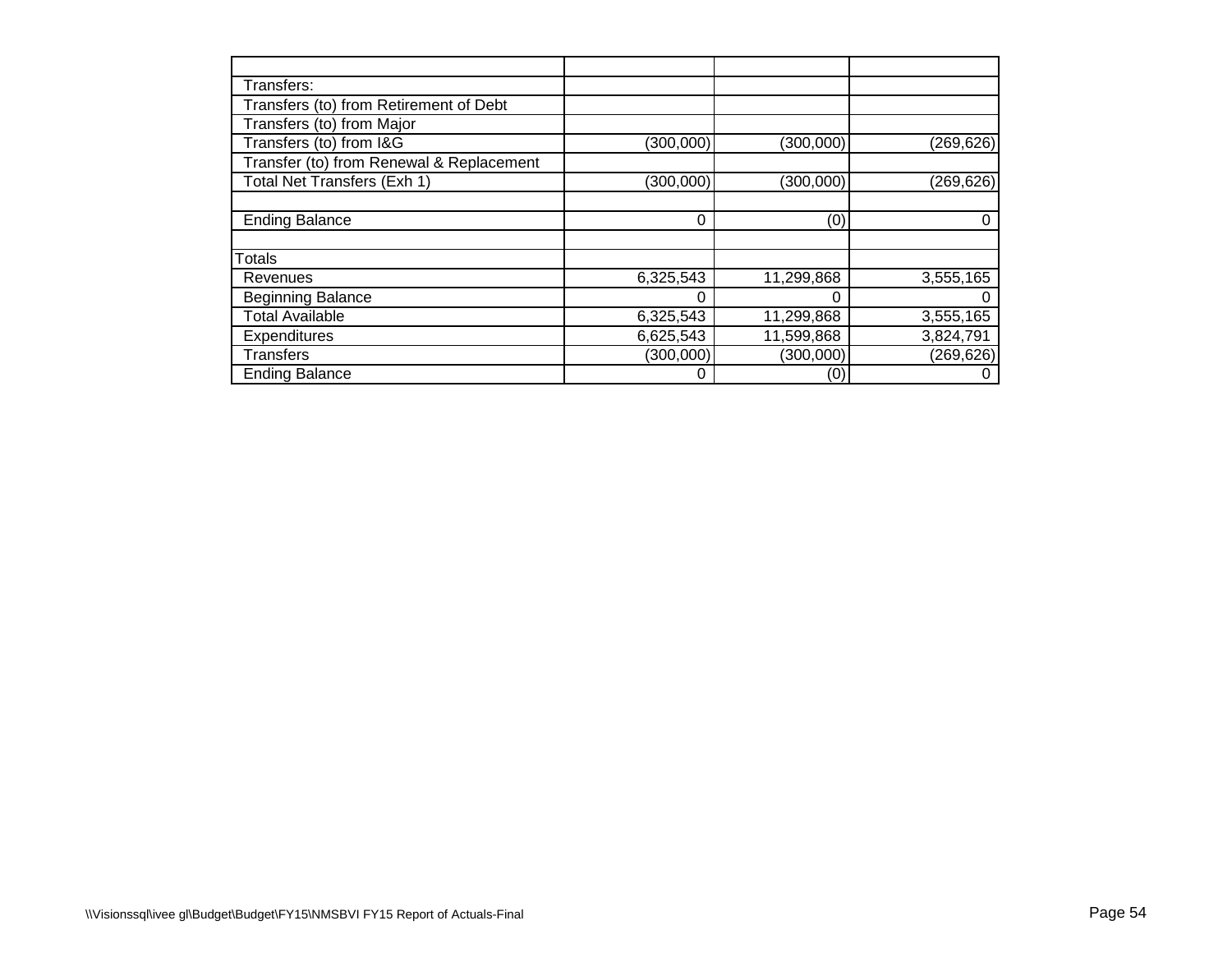| New Mexico School for the Blind & Visually Impaired |                  |                       |                |  |  |  |  |  |
|-----------------------------------------------------|------------------|-----------------------|----------------|--|--|--|--|--|
| Exhibit II                                          |                  |                       |                |  |  |  |  |  |
| Summary of Plant Funds Capital Outlay               |                  |                       |                |  |  |  |  |  |
|                                                     |                  |                       |                |  |  |  |  |  |
|                                                     | Operating BUDGET | <b>Revised BUDGET</b> | <b>ACTUALS</b> |  |  |  |  |  |
|                                                     | FY15             | FY15                  | FY15           |  |  |  |  |  |
| <b>Building Renewal &amp; Replacement</b>           |                  |                       |                |  |  |  |  |  |
| Receipts:                                           |                  |                       |                |  |  |  |  |  |
| <b>Building Renewal &amp; Replacement</b>           |                  |                       |                |  |  |  |  |  |
| Supplemental BR&R                                   |                  |                       |                |  |  |  |  |  |
| <b>Total Receipts (EXH 1)</b>                       | 0                | 0                     | $\Omega$       |  |  |  |  |  |
| <b>Beginning Balance</b>                            |                  |                       |                |  |  |  |  |  |
| <b>Building Renewal &amp; Replacement</b>           |                  | 629,948               | 629,948        |  |  |  |  |  |
| <b>Supplemental BR&amp;R</b>                        |                  |                       |                |  |  |  |  |  |
| Total Beginning Balance (EXH 1)                     | 0                | 629,948               | 629,948        |  |  |  |  |  |
| Total Available (EXH 1)                             | 0                | 629,948               | 629,948        |  |  |  |  |  |
| Expenditures:                                       |                  |                       |                |  |  |  |  |  |
| <b>Building Renewal &amp; Replacement</b>           | 284,000          | 913,948               | 48,610         |  |  |  |  |  |
| Supplemental BR&R                                   |                  |                       |                |  |  |  |  |  |
| <b>Total Expenditures (EXH 1)</b>                   | 284,000          | 913,948               | 48,610         |  |  |  |  |  |
| Transfers:                                          |                  |                       |                |  |  |  |  |  |
| Non-Mandatory                                       |                  |                       |                |  |  |  |  |  |
| Transfers (to) from Major                           |                  |                       |                |  |  |  |  |  |
| Transfers (to) from I&G                             | (284,000)        | (284,000)             | (284,000)      |  |  |  |  |  |
| Required                                            |                  |                       |                |  |  |  |  |  |
| I&G - Building Renewal & Replacement                |                  |                       |                |  |  |  |  |  |
| I&G - Supplemental BR&R                             |                  |                       |                |  |  |  |  |  |
| Total Net Transfers (EXH 1)                         | (284,000)        | (284,000)             | (284,000)      |  |  |  |  |  |
| Ending Balance (EXH 1)                              | 0                | 0                     | 865,338        |  |  |  |  |  |
|                                                     |                  |                       |                |  |  |  |  |  |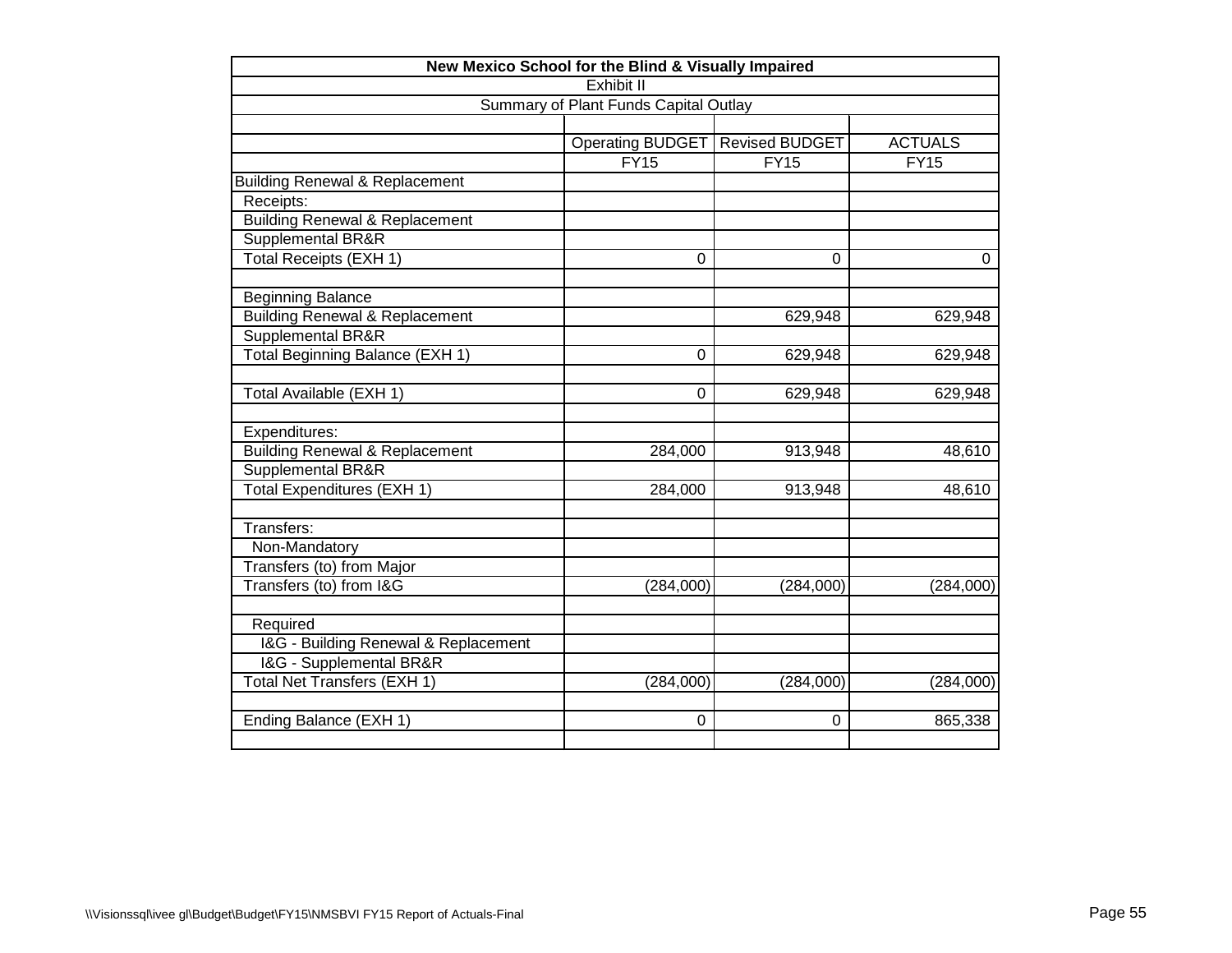|                                       | New Mexico School for the Blind & Visually Impaired |                       |                  |
|---------------------------------------|-----------------------------------------------------|-----------------------|------------------|
|                                       | <b>Exhibit III</b>                                  |                       |                  |
|                                       | Retirement of Indebtedness                          |                       |                  |
|                                       | <b>Operating BUDGET</b>                             | <b>Revised BUDGET</b> | <b>ACTUALS</b>   |
|                                       | FY15                                                | FY15                  | FY15             |
| Revenues                              |                                                     |                       |                  |
| <b>Required Student Fees</b>          | $\overline{0}$                                      | $\mathbf{0}$          | $\boldsymbol{0}$ |
| Interest                              | $\overline{0}$                                      | $\boldsymbol{0}$      | $\boldsymbol{0}$ |
| Other                                 | $\theta$                                            | $\overline{0}$        | $\Omega$         |
| <b>Total Revenue</b>                  | $\overline{0}$                                      | $\mathbf{0}$          | $\boldsymbol{0}$ |
|                                       |                                                     |                       |                  |
| <b>Beginning Balance</b>              | $\boldsymbol{0}$                                    | $\mathbf{0}$          | $\boldsymbol{0}$ |
| Reserves for Principal & Interest     | $\overline{0}$                                      | $\boldsymbol{0}$      | $\boldsymbol{0}$ |
| <b>Total Beginning Balance</b>        | $\overline{0}$                                      | $\boldsymbol{0}$      | $\boldsymbol{0}$ |
| <b>Total Available</b>                | $\overline{0}$                                      | $\mathbf{0}$          | $\boldsymbol{0}$ |
| Expenditures                          |                                                     |                       |                  |
| <b>Retirement of Principal</b>        | $\overline{0}$                                      | $\boldsymbol{0}$      | $\boldsymbol{0}$ |
| Payment of Interest                   | $\boldsymbol{0}$                                    | $\boldsymbol{0}$      | $\boldsymbol{0}$ |
| Service/Cost                          | $\theta$                                            | $\boldsymbol{0}$      | $\boldsymbol{0}$ |
| Lease/Purchase                        |                                                     |                       |                  |
| Other                                 | $\overline{0}$                                      | $\mathbf{0}$          | $\boldsymbol{0}$ |
| <b>Total Expenditures</b>             | $\overline{0}$                                      | $\boldsymbol{0}$      | $\boldsymbol{0}$ |
| Transfers                             |                                                     |                       |                  |
| <b>Instruction &amp; General</b>      | $\boldsymbol{0}$                                    | $\boldsymbol{0}$      | $\boldsymbol{0}$ |
| Student Social & Cultural Development | $\boldsymbol{0}$                                    | $\boldsymbol{0}$      | $\boldsymbol{0}$ |
| Research                              | $\overline{0}$                                      | $\boldsymbol{0}$      | $\boldsymbol{0}$ |
| Public Service                        | $\boldsymbol{0}$                                    | $\boldsymbol{0}$      | $\boldsymbol{0}$ |
| <b>Internal Service</b>               | $\overline{0}$                                      | $\overline{0}$        | $\overline{0}$   |
| Student Aid                           | $\boldsymbol{0}$                                    | $\boldsymbol{0}$      | $\boldsymbol{0}$ |
| Auxiliaries                           | $\boldsymbol{0}$                                    | $\boldsymbol{0}$      | $\boldsymbol{0}$ |
| Athletics                             | $\boldsymbol{0}$                                    | $\boldsymbol{0}$      | $\boldsymbol{0}$ |
| <b>Independent Operations</b>         | $\boldsymbol{0}$                                    | $\overline{0}$        | $\boldsymbol{0}$ |
| Capital Outlay                        | $\boldsymbol{0}$                                    | $\boldsymbol{0}$      | $\boldsymbol{0}$ |